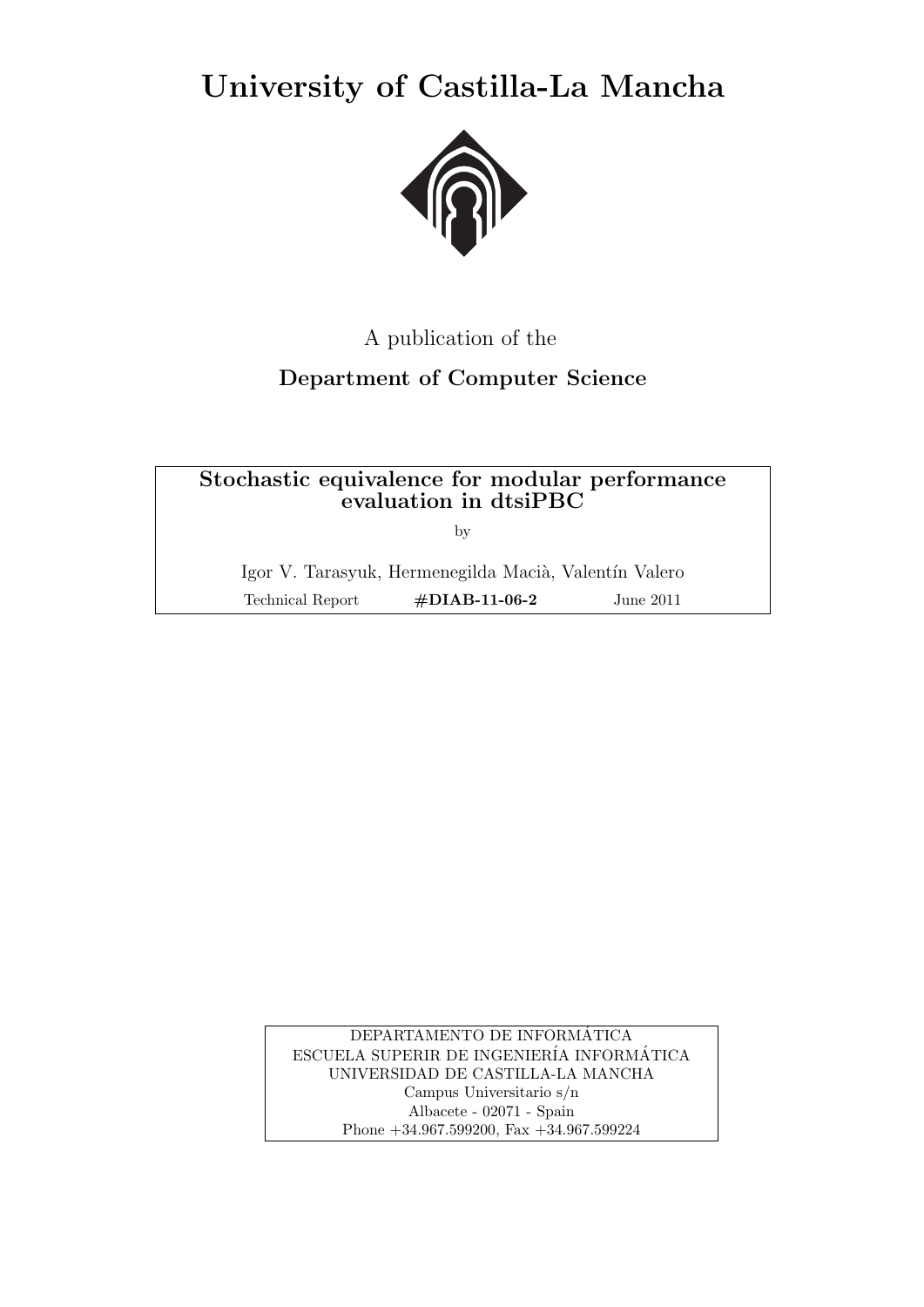# Stochastic equivalence for modular performance evaluation in dtsiPBC

IGOR V. TARASYUK<sup>∗</sup> HERMENEGILDA MACIÀ AND VALENTÍN VALERO<sup>†</sup>

#### **Abstract**

We propose the extension of discrete time stochastic Petri box calculus (dtsPBC) presented by I.V. Tarasyuk with immediate multiactions. dtsPBC is a discrete time analog of stochastic Petri box calculus (sPBC) with immediate multiactions proposed by H. Macià, V. Valero and others within a continuous time domain. The step operational semantics is constructed via labeled probabilistic transition systems. The denotational semantics is defined on the basis of a subclass of labeled discrete time stochastic Petri nets with immediate transitions. A consistency of both semantics is demonstrated. In order to evaluate performance, the corresponding semi-Markov chains are analyzed. We define step stochastic bisimulation equivalence of expressions and explain how it can be used to reduce their transition systems and underlying semi-Markov chains as well as to compare the stationary behaviour. We prove that the introduced equivalence guarantees a coincidence of performance indices and can be used for performance analysis simplification. In a case study, a method of modeling, performance evaluation and behaviour preserving reduction of concurrent systems is outlined and applied to the shared memory system.

**Keywords:** stochastic Petri net, stochastic process algebra, Petri box calculus, discrete time, immediate multiaction, transition system, operational semantics, immediate transition, dtsi-box, denotational semantics, Markov chain, performance evaluation, stochastic equivalence, reduction, shared memory system.

## **1 Introduction**

Algebraic process calculi like CSP [17], ACP [8] and CCS [28] are a well-known formal model for the specification of computing systems and analysis of their behaviour. In such process algebras (PAs), systems and processes are specified by formulas, and verification of their properties is accomplished at a syntactic level via equivalences, axioms and inference rules. In the last decades, stochastic extensions of PAs were proposed such as MTIPP [18], PEPA [16] and EMPA [7]. Stochastic process algebras (SPAs) do not just specify actions which can occur as usual process algebras (qualitative features), but they associate some quantitative parameters with actions (quantitative characteristics).

Petri box calculus (PBC) [4, 5] is a flexible and expressive process algebra developed as a tool for specification of Petri nets (PNs) structure and their interrelations. Its goal was also to propose a compositional semantics for high level constructs of concurrent programming languages in terms of elementary PNs. Formulas of PBC are combined not from single (visible or invisible) actions and variables only, like in CCS, but from multisets of elementary actions and their conjugates, called multiactions (*basic formulas*). The empty multiset of actions is interpreted as the silent multiaction specifying some invisible activity. In contrast to CCS, synchronization is separated from parallelism (*concurrent constructs*). Synchronization is a unary multi-way stepwise operation based on communication of actions and their conjugates, this extends the CCS approach with conjugate matching labels. Synchronization in PBC is asynchronous unlike that in Synchronous CCS (SCCS) [28]. Other operations are sequence and choice (*sequential constructs*). The calculus includes also restriction and relabeling (*abstraction constructs*). To specify infinite processes, refinement, recursion and iteration operations were added (*hierarchical constructs*). Thus, unlike CCS, PBC has an additional iteration construction to specify infiniteness when the semantic interpretation in finite PNs is possible. PBC has a step operational semantics in terms of labeled transition systems. A denotational semantics of PBC was proposed via a subclass of PNs equipped with an interface and considered up to isomorphism, called Petri boxes. For more detailed comparison of PBC with other process algebras see [4, 5]. Last years, several extensions of PBC with a deterministic or a stochastic model of time were presented.

*<sup>∗</sup>*The author was supported by a grant within the "Invited researchers" programme of University of Castilla-La Mancha (UCLM), Spain, with the project "Stochastic equivalences for modular performance analysis in dtsiPBC", by Deutsche Forschungsgemeinschaft (DFG), grant 436 RUS 113/1002/01, and by Russian Foundation for Basic Research (RFBR), grant 09-01-91334.

*<sup>†</sup>*The authors were supported by Spanish government (co-financed by FEDER founds) with the project "Modeling and analyzing composite Web services using formal methods", with reference TIN2009-14312-C02-02.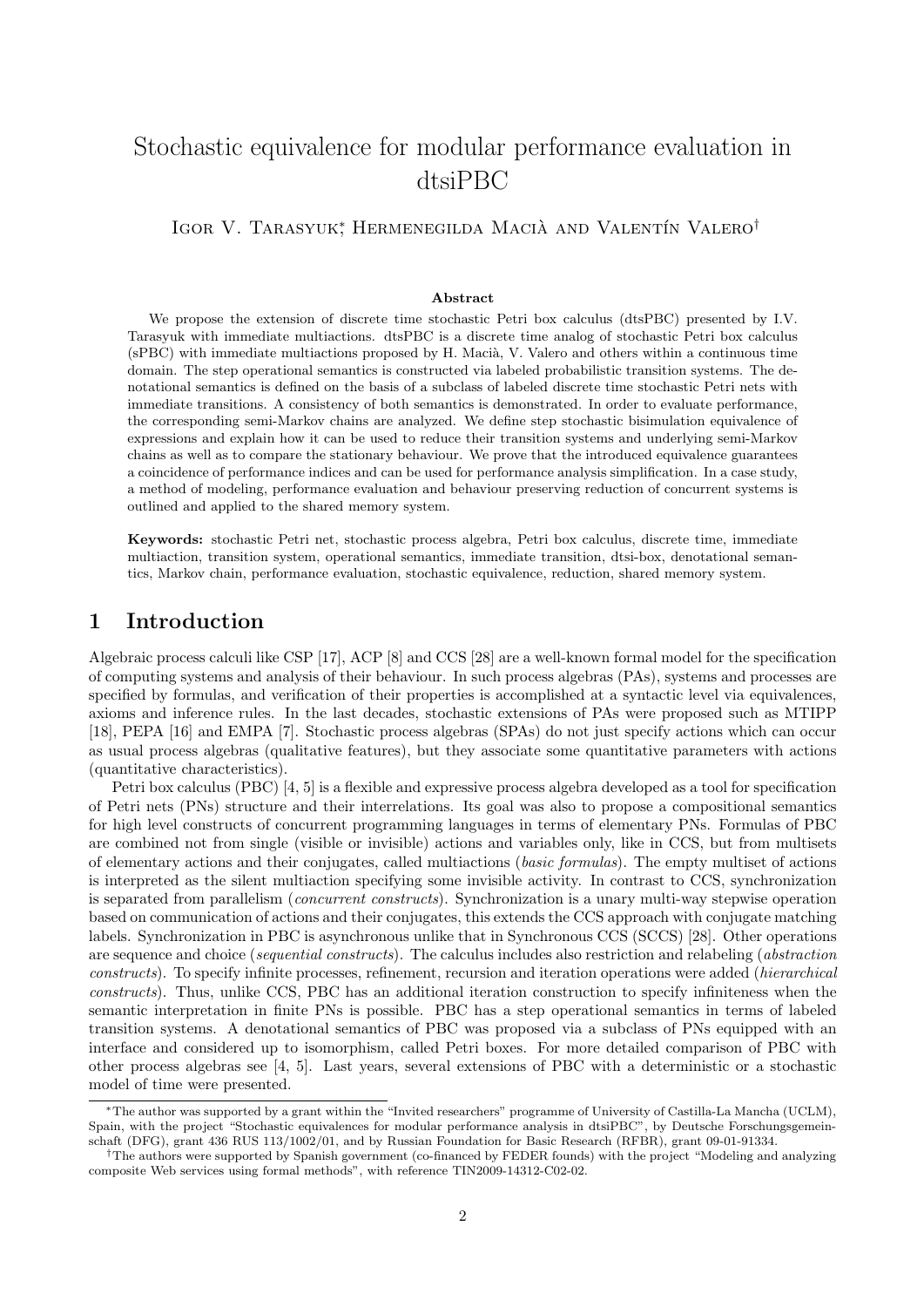A deterministic time model is considered in time Petri box calculus (tPBC) [20], in timed Petri box calculus (TPBC) [26] and in arc time Petri box calculus (atPBC) [34]. In tPBC each action has a time interval associated (the earliest and the latest firing time), and an interleaving operational semantics is defined. The denotational semantics is then defined in terms of a subclass of labeled time PNs (LtPNs), based on tPNs [27], and called time Petri boxes (ct-boxes). In contrast to tPBC, multiactions of TPBC are not instantaneous, but have time durations. For the latter model a step operational semantics is also considered, and a denotational semantics, using a subclass of labeled timed PNs (LTPNs), based on TPNs [36], and called timed Petri boxes (T-boxes). In atPBC multiactions are associated with time delay intervals, and a step operational semantics is defined. The denotational semantics is then defined on a subclass of arc time PNs (atPNs), where time restrictions are associated with the arcs, called arc time Petri boxes (at-boxes).

A stochastic extension of PBC, called stochastic Petri box calculus (sPBC), was proposed in [33, 22]. In sPBC, multiactions have stochastic durations that follow negative exponential distribution. Each multiaction is instantaneous and equipped with a rate that is a parameter of the corresponding exponential distribution. The execution of a multiaction is possible only after the corresponding stochastic time delay. Only a finite part of PBC was initially used for the stochastic enrichment, i.e., in its former version sPBC has neither refinement nor recursion nor iteration operations. The calculus has an interleaving operational semantics defined via labeled transition systems. Its denotational semantics was defined in terms of a subclass of labeled continuous time stochastic PNs (LCTSPNs), based on CTSPNs [23, 2], and called stochastic Petri boxes (s-boxes). In [30], the iteration operator was added to sPBC. In [31], a number of new equivalence relations were proposed for regular terms of sPBC to choose later a suitable candidate for a congruence. sPBC with iteration was enriched further with immediate multiactions in [32]. A denotational semantics of such an sPBC extension was defined via a subclass of labeled generalized SPNs (LGSPNs), based on GSPNs [23, 2, 3], and called generalized stochastic Petri boxes (gs-boxes).

In [39], a discrete time stochastic extension dtsPBC of finite PBC was presented. A step operational semantics of dtsPBC was constructed via labeled probabilistic transition systems. Its denotational semantics was defined in terms of a subclass of labeled discrete time stochastic PNs (LDTSPNs), based on DTSPNs [29], and called discrete time stochastic Petri boxes (dts-boxes). A variety of stochastic equivalences were proposed to identify stochastic processes with similar behaviour which are differentiated by the semantic equivalence. The interrelations of all the introduced equivalences were studied. In [38, 40], we constructed an enrichment of dtsPBC with the iteration operator used to specify infinite processes. Since dtsPBC has a discrete time semantics and geometrically distributed delays in the process states unlike sPBC with continuous time semantics and exponentially distributed delays, the calculi apply two different approaches to the stochastic extension of PBC, in spite of some similarity of their syntax and semantics inherited from PBC. The main advantage of dtsPBC is that concurrency is treated like in PBC having step semantics, whereas in sPBC parallelism is simulated by interleaving obliging one to collect the information on causal independence of activities before constructing the semantics. In [41], we presented the extension dtsiPBC of the latter calculus with immediate multiactions.

A notion of equivalence is important in theory of computing systems. Equivalences are applied both to compare behaviour of systems and reduce their structure. There is a wide diversity of behavioural equivalences, and their interrelations were well explored in the literature. The most well-known and widely used one is bisimulation. Standardly, the mentioned equivalences take into account only functional (qualitative) but not performance (quantitative) aspects. Additionally, the equivalences are usually interleaving ones, i.e., they interpret concurrency as sequential nondeterminism. To respect quantitative features of behaviour, equivalences for SPAs have additional requirement on execution probabilities. Two equivalent processes must be able to execute the same sequences of actions, and for every such sequence, its execution probabilities within both processes should coincide. In case of bisimulation equivalence, the states from which similar future behaviours start are grouped into equivalence classes that form elements of the aggregated state space. From every two bisimilar states, the same actions can be executed, and the subsequent states resulting from execution of an action belong to the same equivalence class. In addition, for both states, the cumulative probabilities to move to the same equivalence class by executing the same action coincide.

Interleaving probabilistic weak trace equivalence was introduced in [12]. Interleaving probabilistic strong bisimulation equivalence was proposed in [21] on labeled probabilistic transition systems, in [18] on labeled CTMCs and in [16] on probabilistic process algebras. Interleaving probabilistic equivalences were defined for probabilistic processes in [19, 15]. Interleaving probabilistic weak bisimulation equivalence was considered in [9] on Markovian process algebras, in [10] on labeled CTSPNs and in [11] on GSPNs. In [6], a comparison of a variety of interleaving Markovian trace, test and bisimulation equivalences was carried out on sequential and concurrent Markovian process calculi. Nevertheless, no appropriate equivalence notion was defined for concurrent SPAs.

In this paper, we present dtsPBC with iteration extended with immediate multiactions, called *discrete time*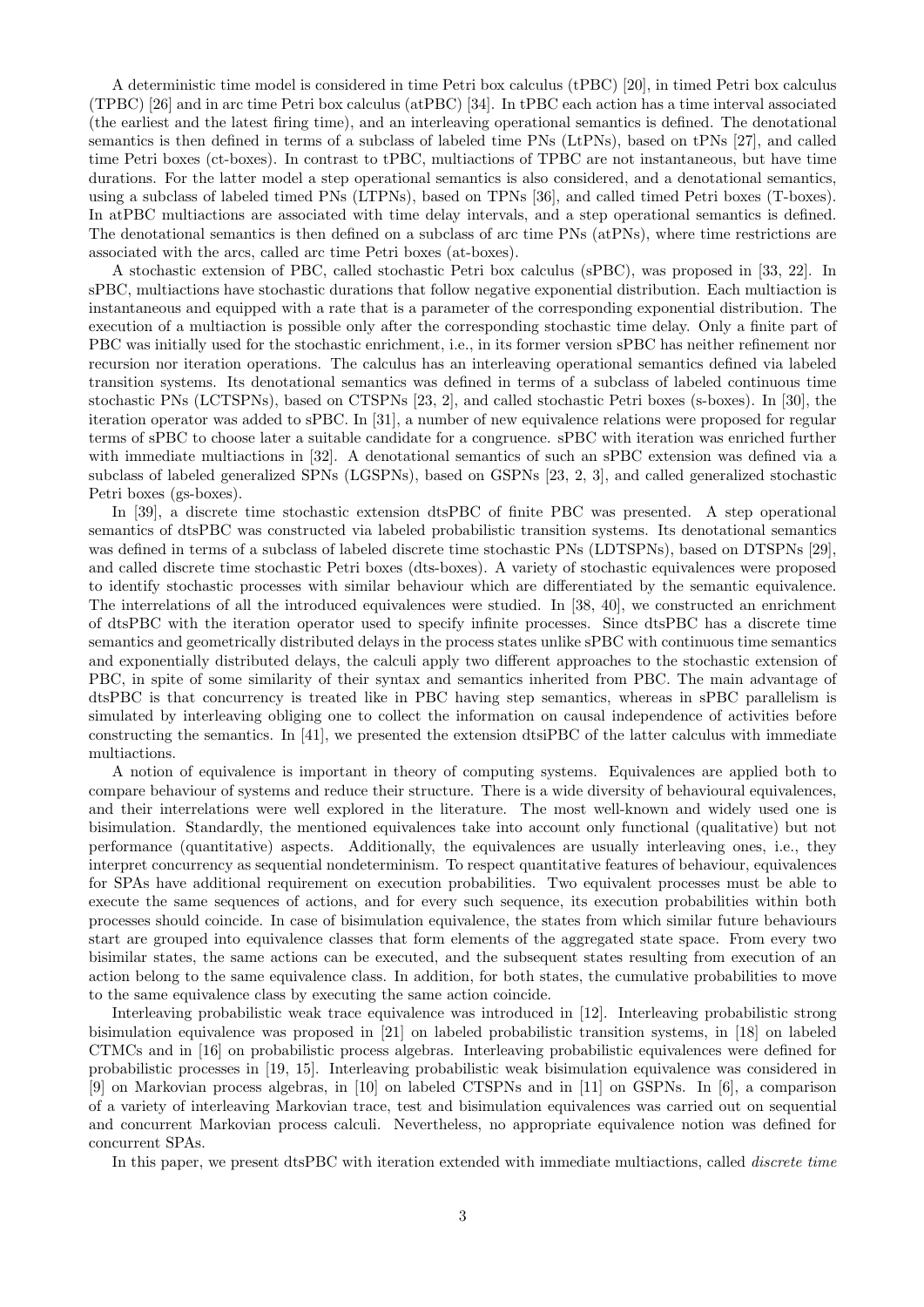*stochastic and immediate Petri box calculus* (dtsiPBC), which is a discrete time analog of sPBC. The latter calculus has iteration and immediate multiactions within the context of a continuous time domain. The step operational semantics is constructed with the use of labeled probabilistic transition systems. The denotational semantics is defined if terms of a subclass of labeled discrete time stochastic and immediate PNs (LDTSPNs with immediate transitions, LDTSIPNs), based on an extension of DTSPNs somewhat similar to discrete time deterministic and stochastic PNs (DTDSPNs) [42], and called dtsi-boxes. A consistency of both semantics is demonstrated. The corresponding stochastic process, which is a semi-Markov chain (SMC), is constructed and investigated, with the purpose of performance evaluation, which is the same for both semantics. Further, we propose step stochastic bisimulation equivalence allowing one to identify stochastic processes with similar behaviour that are however differentiated by the semantics of the calculus. We examine the interrelations of the proposed relation with other equivalences of the calculus. We describe how step stochastic bisimulation equivalence can be used to reduce transition systems of expressions and their underlying SMCs while preserving the qualitative and the quantitative behaviour. We prove that the mentioned equivalence guarantees identity of the stationary behaviour. This property implies a coincidence of performance indices based on steady-state probabilities of the modeled stochastic systems. The equivalences possessing the property can be used to reduce the state space of a system and thus simplify its performance evaluation, what is usually a complex problem due to the state space explosion. At last, we present a case study of the system with two processors and a common shared memory explaining how to model concurrent systems within the calculus and analyze their performance as well as in which way to reduce the systems while preserving their performance indices and making simpler the performance evaluation. First results on this subject can be found in [41].

Let us compare dtsiPBC with the classical SPAs MTIPP, PEPA and EMPA. The first main difference between them and dtsiPBC comes from PBC, since dtsiPBC is based on this calculus: all algebraic operations and a notion of multiaction are inherited from PBC. The second main difference are discrete probabilities. The third main difference are immediate multiactions. Let us explain this in more detail. In dtsiPBC, every activity is a pair consisting of the multiaction (not just an action, as in the classical SPAs) as a first element. The second element is either the probability (not the rate, as in the classical SPAs) to execute the multiaction under condition that no other multiaction can occur at the current discrete time moment (the activity is called a stochastic multiaction in this case) or the weight expressing how important is the execution of this multiaction (the activity is called an immediate multiaction in this case). Immediate multiactions in dtsiPBC are similar to immediate actions in EMPA, but all the immediate multiactions have the same priority 1 (with the purpose to execute them always before stochastic multiactions, all having the same priority 0), whereas the immediate actions in EMPA can have different priority levels. There are no immediate actions in MTIPP and PEPA. dtsiPBC has the sequence operation in contrast to the prefix one in the classical SPAs. One can combine arbitrary expressions with the sequence operator, i.e., it is more flexible than the prefix one, where the first argument should be a single activity. The choice operation in dtsiPBC is analogous to that in MTIPP and PEPA as well as to the alternative composition in EMPA, in the sense that the choice is probabilistic, but a discrete probability function is used in dtsiPBC unlike continuous ones in the classical calculi. Concurrency and synchronization in dtsiPBC are different operations (this feature is inherited from PBC) unlike the situation in the classical SPAs where parallel composition (combinator) has a synchronization capability. Relabeling in dtsiPBC is analogous to that in EMPA, but it is additionally extended to conjugated actions. The restriction operation in dtsiPBC differs from hiding in PEPA and functional abstraction in EMPA, where the hidden actions are labeled with a symbol of "silent" action *τ* . In dtsiPBC, restriction by an action means that for a given expression any process behaviour containing the action or its conjugate is not allowed. The synchronization on an elementary action collects all the pairs consisting of this elementary action and its conjugate which are contained in the multiactions from the synchronized activities. The operation produces new activities such that the first element of every resulting activity is the union of the multiactions from which all the mentioned pairs of conjugated actions are removed. The second element is either the product of the probabilities of the synchronized stochastic multiactions or the sum of the weights of the synchronized immediate multiactions. This differs from the way synchronization is applied in the classical SPAs where it is accomplished over identical action names, and every resulting activity consist of the same action name and the rate calculated via some expression (including sums, minimums and products) on the rates of the initial activities, such as the apparent rate in PEPA. dtsiPBC has no recursion operation or recursive definitions, but it includes the iteration operation to specify infinite looping behaviour with the explicitly defined start and termination. dtsiPBC has a discrete time semantics, and time delays in the states are geometrically distributed unlike the classical SPAs with continuous time semantics and exponentially distributed activity delays. As a consequence, the semantics of dtsiPBC is the step one in contrast to the interleaving semantics of the classical SPAs. The performance issues can be investigated based on the discrete time Markov chain (DTMC) extracted from the labeled probabilistic transition system associated with each expression of dtsiPBC. In the classical SPAs, continuous time Markov chains (CTMCs) are used for performance evaluation. dtsiPBC has a denotational semantics in terms of LDTSPNs from which the corresponding DTMCs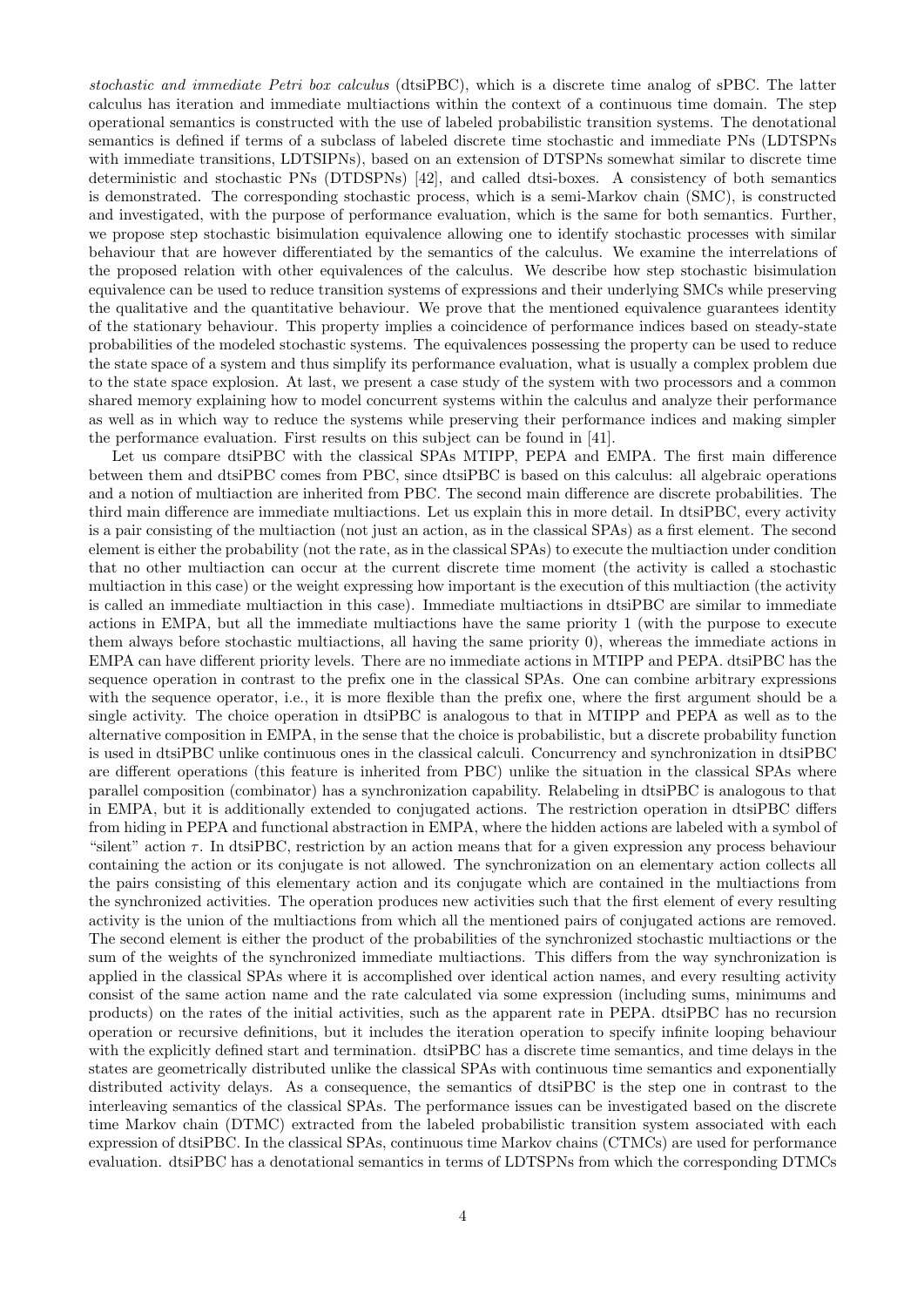can be derived as well. Thus, the multiaction labels and the set of flexible and powerful operations, as well as a step operational and a Petri net denotational semantics allowing for concurrent execution of activities (or transitions) are the main advantages of dtsiPBC.

The paper is organized as follows. In Section 2, the syntax of the extended calculus dtsiPBC is presented. In Section 3, we construct the operational semantics of the algebra in terms of labeled probabilistic transition systems. In Section 4, we propose the denotational semantics based on a subclass of LDTSIPNs. In Section 5, the corresponding stochastic process is defined and analyzed. Step stochastic bisimulation equivalence is defined and investigated in Section 6. In Section 7, we explain how to reduce transition systems and underlying SMCs of process expressions modulo the equivalence. In Section 8, the introduced equivalence is applied to the stationary behaviour comparison to verify the performance preservation. In Section 9, a shared memory system is presented as a case study. Finally, Section 10 summarizes the results obtained and outlines research perspectives in this area.

## **2 Syntax**

In this section, we propose the syntax of dtsiPBC. First, we recall a definition of multiset that is an extension of the set notion by allowing several identical elements.

**Definition 2.1** *Let X be a set.* A finite multiset (bag) *M over X is a mapping*  $M : X \to \mathbb{N}$  *such that*  $|{x \in X \mid M(x) > 0}| < \infty$ , *i.e., it can contain a finite number of elements only.* 

We denote the *set of all finite multisets* over *X* by  $N_f^X$ . The *cardinality* of a multiset *M* is defined as  $|M| = \sum_{x \in X} M(x)$ . We write  $x \in M$  if  $M(x) > 0$  and  $M \subseteq M'$  if  $\forall x \in X$ ,  $M(x) \leq M'(x)$ . We define  $(M + M')(\tilde{x}) = M(x) + M'(x)$  and  $(M - M')(x) = \max\{0, M(x) - M'(x)\}\.$  When  $\forall x \in X$ ,  $M(x) \leq 1$ , M is a proper set such that  $M \subseteq X$ . The *set of all subsets* of X is denoted by  $2^X$ . We denote the set of all finite multisets over X by  $N_f^{\lambda}$ . The card  $| = \sum_{x \in X} M(x)$ . We write  $x \in M$  if  $M(x) > 0$  and  $M \subseteq M'$  if  $+ M')(x) = M(x) + M'(x)$  and  $(M - M')(x) = \max\{0, M(x) - M'(x)$  per set such that  $M \subseteq X$ . The set of all sub  $(M + M')(x) = M(x) + M'(x)$  and  $(M - M')(x) = \max\{0, M(x) - M'(x)\}\$ . When  $\forall x \in X$ ,  $M(x) \le M'(x)$ . We define  $(M + M')(x) = M(x) + M'(x)$  and  $(M - M')(x) = \max\{0, M(x) - M'(x)\}\$ . When  $\forall x \in X$ ,  $M(x) \le 1$ , *M* is a proper set such that  $M \subseteq X$ . The *set of all subsets* 

Let  $Act = \{a, b, ...\}$  be the set of *elementary actions*. Then  $\widehat{Act} = \{\hat{a}, \hat{b}, ...\}$  is the set of *conjugated actions all multiactions*. Note that  $\emptyset \in \mathcal{L}$ , this corresponds to an internal activity, i.e., the execution of a multiaction that contains no visible action names. The *alphabet* of  $\alpha \in \mathcal{L}$  is defined as  $\mathcal{A}(\alpha) = \{x \in \mathcal{A} \mid \alpha(x) > 0\}$ .

A *stochastic multiaction* is a pair  $(\alpha, \rho)$ , where  $\alpha \in \mathcal{L}$  and  $\rho \in (0, 1)$  is the *conditional probability* of the multiaction  $\alpha$ . The multiaction probabilities are used to calculate the probabilities of state changes (steps) at discrete time moments. The probabilities of stochastic multiactions are required not to be equal to 1, since this value is left for immediate multiactions which will be defined later. On the other hand, there is no sense to allow zero probabilities of multiactions, since they would never be performed in this case. Let *SL* be the set of *all stochastic multiactions*.

An *immediate multiaction* is a pair  $(\alpha, l)$ , where  $\alpha \in \mathcal{L}$  and  $l \in \mathbb{N} \setminus \{0\}$  is the non-zero *weight* of the multiaction  $\alpha$ . Immediate multiactions have a priority over stochastic ones. One can assume that all immediate multiactions have priority 1 whereas all stochastic ones have priority 0. This means that in a state where both kinds of multiactions can occur, immediate multiactions always occur before stochastic ones. Stochastic and immediate multiactions cannot be executed together in some concurrent step, i.e., the steps consisting only of immediate multiactions or those including only stochastic multiactions are allowed. Let *IL* be the set of *all immediate multiactions*.

Let us note that the same multiaction  $\alpha \in \mathcal{L}$  may have different probabilities and weights in the same specification. It is easy to differentiate between probabilities and weights, hence, between stochastic and immediate multiactions, since the probabilities of stochastic multiactions belong to the interval  $(0, 1)$ , and the weights of immediate multiactions are non-zero (positive) natural numbers from  $\mathbb{N} \setminus \{0\} = \{1, 2, \ldots\}$ . An *activity* is a stochastic or an immediate multiaction. Let *SIL* = *SL ∪ IL* be the set of *all activities*. The *alphabet* of  $(\alpha,\kappa)\in SL\mathcal{L}$  is defined as  $\mathcal{A}(\alpha,\kappa)=\mathcal{A}(\alpha)$ . The *alphabet* of  $\Upsilon\in \mathbb{N}_{f}^{ST\mathcal{L}}$  is defined as  $\mathcal{A}(\Upsilon)=\cup_{(\alpha,\kappa)\in\Upsilon}\mathcal{A}(\alpha)$ . For  $(\alpha, \kappa) \in \mathcal{SIL}$ , we define its *multiaction part* as  $\mathcal{L}(\alpha, \kappa) = \alpha$  and its *probability* or *weight part* as  $\Omega(\alpha, \kappa) = \kappa$ . The *multiaction part* of  $\Upsilon \in \mathbb{N}_{f}^{STL}$  is defined as  $\mathcal{L}(\Upsilon) = \sum_{(\alpha,\kappa) \in \Upsilon} \alpha$ . zero (positive) natural<br>action. Let  $\mathcal{SIL} = \mathcal{SL}$ <br>*E*  $\mathcal{A}(\alpha)$ . The *alphabet* of<br>*tion part* as  $\mathcal{L}(\alpha, \kappa) = \alpha$ <br>is defined as  $\mathcal{L}(\Upsilon) = \sum$ 

Activities are combined into formulas by the following operations: *sequential execution* ;, *choice* [], *parallelism ∥*, *relabeling* [*f*] of actions, *restriction* rs over a single action, *synchronization* sy on an action and its conjugate, and *iteration* [*∗∗*] with three arguments: initialization, body and termination.

Sequential execution and choice have the standard interpretation like in other process algebras, but parallelism does not include synchronization unlike the corresponding operation in CCS [28].

and *iteration* [*x*] of actions, *restriction* **rs** over a single action, *synchronization* **sy** on an action and its conjugate, and *iteration* [\*\*] with three arguments: initialization, body and termination.<br>Sequential Sequential execution and choice have the standard interpretation like in other process alge<br>
lelism does not include synchronization unlike the corresponding operation in CCS [28].<br>
Relabeling functions *f* : *A* → *A*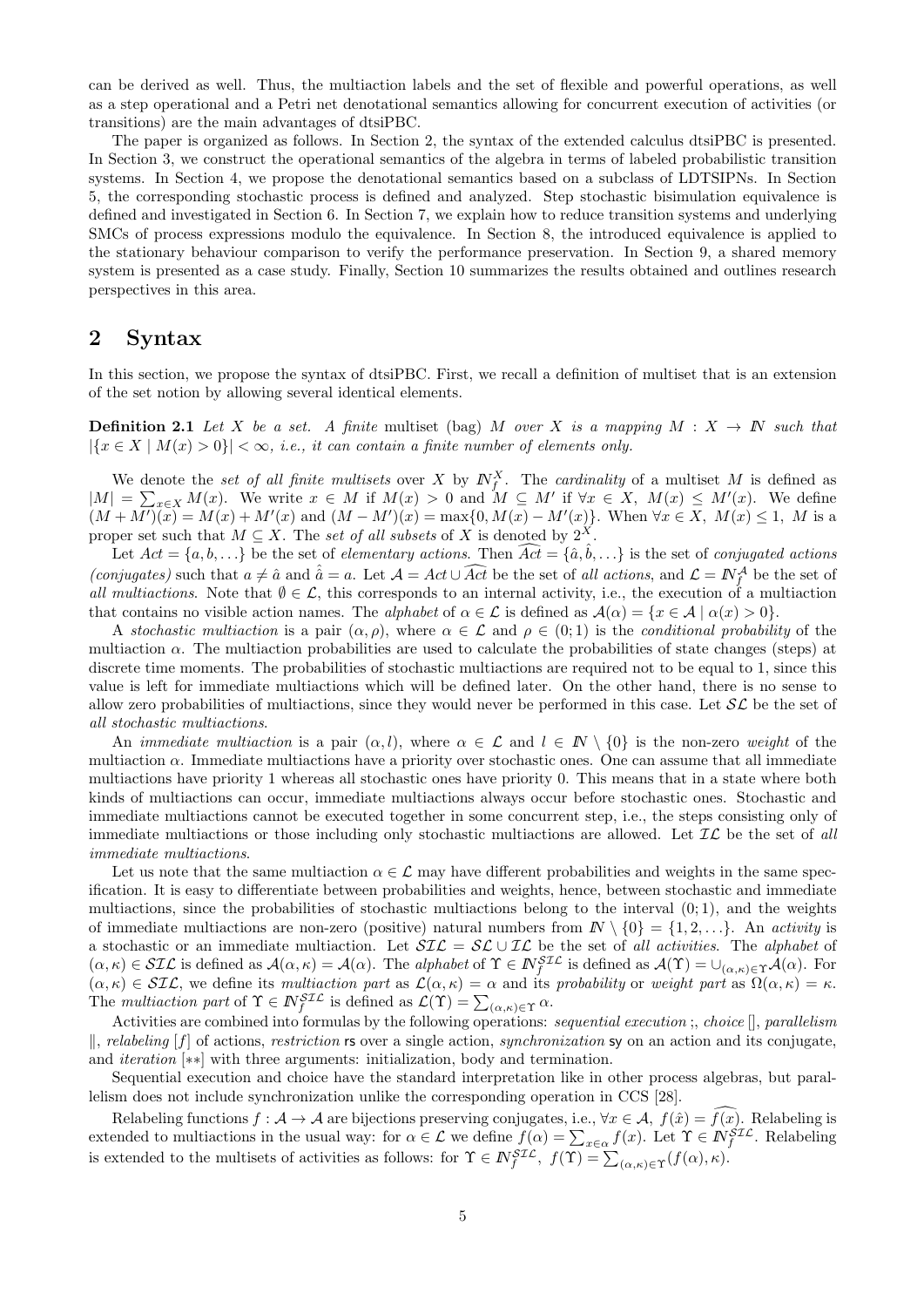Restriction over an action *a* means that for a given expression any process behaviour containing *a* or its conjugate  $\hat{a}$  is not allowed.

Let  $\alpha, \beta \in \mathcal{L}$  be two multiactions such that for some action  $a \in \mathcal{A}ct$  we have  $a \in \alpha$  and  $\hat{a} \in \beta$  or  $\hat{a} \in \alpha$  and  $a \in \beta$ . Then, synchronization of  $\alpha$  and  $\beta$  by  $a$  is defined as  $\alpha \oplus_{a} \beta = \gamma$ , where *γ*(*x*) = {<br>*γ*(*x*) = {

$$
\gamma(x) = \begin{cases} \alpha(x) + \beta(x) - 1, & x = a \text{ or } x = \hat{a}; \\ \alpha(x) + \beta(x), & \text{otherwise.} \end{cases}
$$

We may synchronize multiactions of the same type only: either both stochastic or both immediate ones, since immediate multiactions have a priority over stochastic ones, hence, stochastic and immediate multiactions cannot be executed together (note also that the execution of immediate multiactions takes no time unlike that of stochastic ones).

In the iteration, the initialization subprocess is executed first, then the body is performed zero or more times, and, finally, the termination subprocess is executed.

Static expressions specify the structure of processes. As we shall see, the expressions correspond to unmarked LDTSIPNs (note that LDTSIPNs are marked by definition).

**Definition 2.2** *Let*  $(\alpha, \kappa) \in \mathcal{SIL}$  *and*  $a \in Act$ *. A* static expression *of dtsiPBC is defined as* 

*E* ::= (*α, κ*) *| E*; *E | E*[]*E | E∥E | E*[*f*] *| E* rs *a | E* sy *a |* [*E ∗ E ∗ E*]*.*

Let *StatExpr* denote the set of *all static expressions* of dtsiPBC.

To make the grammar above unambiguous, one can add parentheses in the productions with binary operations:  $(E; E)$ ,  $(E||E)$ ,  $(E||E)$ . However, here and further we prefer the PBC approach and add them to resolve ambiguities only.

To avoid inconsistency of the iteration operator, we should not allow any concurrency in the highest level of the second argument of iteration. This is not a severe restriction though, since we can always prefix parallel expressions by an activity with the empty multiaction. Later on, in Example 4.2, we shall demonstrate that such inconsistency can result to nets which are not safe, see also [5] for discussion on this subject.

**Definition 2.3** *Let*  $(\alpha, \kappa) \in \mathcal{SIL}$  *and*  $a \in Act$ *. A* regular static expression of dtsiPBC is defined as

 $E ::= \left[\left. (\alpha, \kappa) \mid E ; E \mid E[]E \mid E[|E \mid E[f] \mid E$ rs  $a \mid E$  sy  $a \mid [E*D*E], \right.$ where  $D ::= (\alpha, \kappa) | D; E | D[ D | D[f] | D$  is  $a | D$  sy  $a | [D * D * E].$ 

Let *RegStatExpr* denote the set of *all regular static expressions* of dtsiPBC.

Dynamic expressions specify the states of processes. As we shall see, the expressions correspond to LDT-SIPNs (which are marked by default). Dynamic expressions are obtained from static ones, by annotating them with upper or lower bars which specify the active components of the system at the current moment of time. The dynamic expression with upper bar (the overlined one)  $\overline{E}$  denotes the *initial*, and that with lower bar (the underlined one) *E* denotes the *final* state of the process specified by a static expression *E*. The *underlying static expression* of a dynamic one is obtained by removing all upper and lower bars from it.

**Definition 2.4** *Let*  $E \in StatExpr$  *and*  $a \in Act$ *. A* dynamic expression of dtsiPBC is defined as

 $G ::= \overline{E} | E | G; E | E; G | G | E | E | G | G | G | G | G | G | G | G$  is a  $| G * E * E | [E * G * E] | [E * E * G].$ 

Let *DynExpr* denote the set of *all dynamic expressions* of dtsiPBC.

Note that if the underlying static expression of a dynamic one is not regular, the corresponding LDTSIPN can be non-safe (though, it is 2-bounded in the worst case, see [5]).

A dynamic expression is *regular* if its underlying static expression is regular. Let *RegDynExpr* denote the set of *all regular dynamic expressions* of dtsiPBC.

## **3 Operational semantics**

In this section, we define the step operational semantics in terms of labeled transition systems.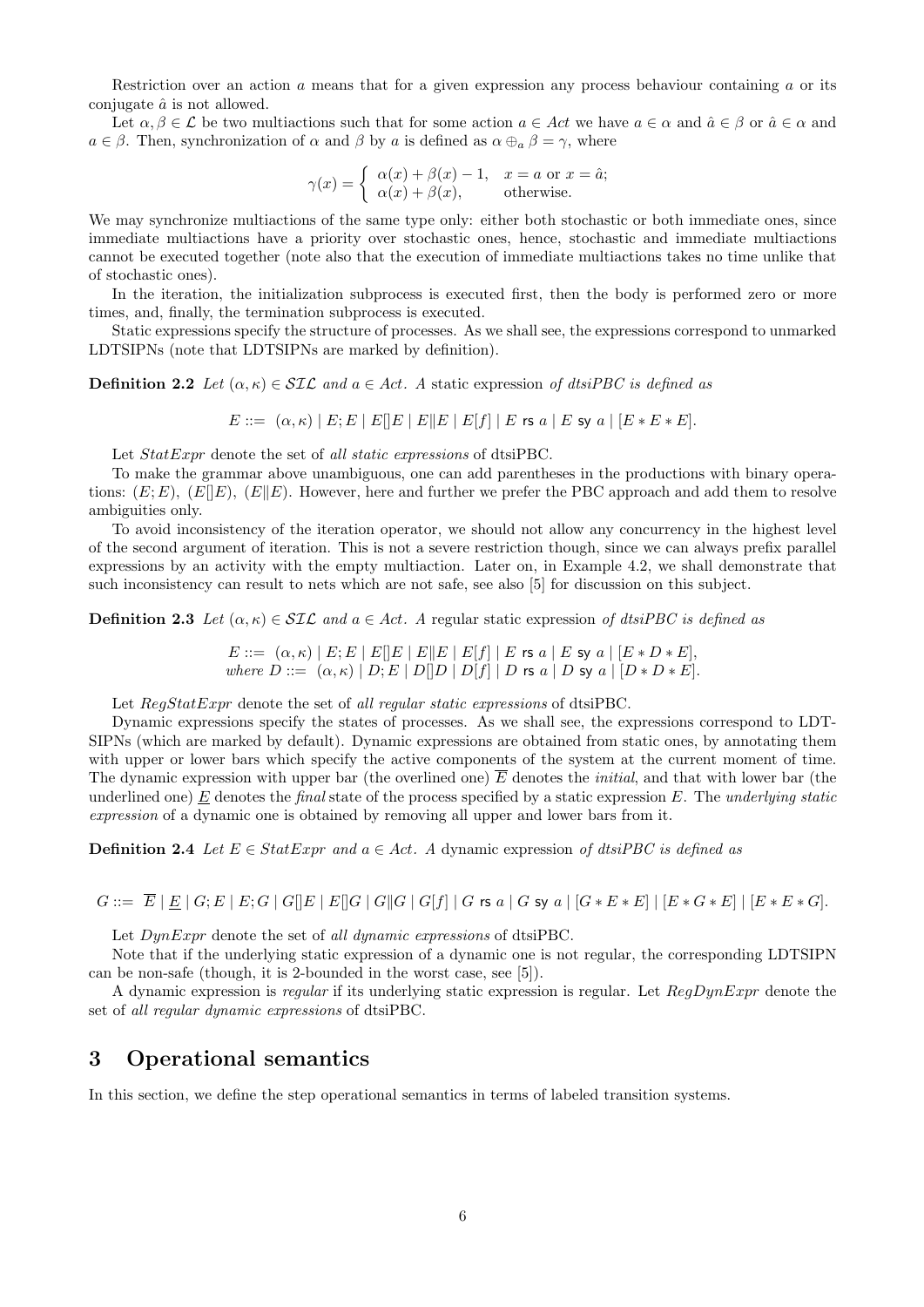#### **3.1 Inaction rules**

The inaction rules for dynamic expressions describe their structural transformations which do not change the states of the specified processes. The goal of these syntactic transformations is to obtain the well-structured terminal expressions called operative ones to which no inaction rules can be further applied. As we shall see, the application of an inaction rule to a dynamic expression does not lead to any discrete time step in the corresponding LDTSIPN, hence, no transitions are fired and its current marking remains unchanged.

Thus, an application of every inaction rule does not require any discrete time delay, i.e., the dynamic expression transformation described by the rule is accomplished instantaneously.

First, in Table 1, we define inaction rules for the regular dynamic expressions in the form of overlined and underlined static ones. In this table,  $E, F, K \in \text{RegStatExpr}$  and  $a \in \text{Act}$ .

| $E; F \Rightarrow E; F$                                                                                                       | $E; F \Rightarrow E; F$                                             | $E; E \Rightarrow E; F$                                                                                | $E  F \Rightarrow E  F$                                                     |
|-------------------------------------------------------------------------------------------------------------------------------|---------------------------------------------------------------------|--------------------------------------------------------------------------------------------------------|-----------------------------------------------------------------------------|
| $E[ F \Rightarrow E[ F]$                                                                                                      | $E[ F \Rightarrow E[ F$                                             | $E[\underline{F} \Rightarrow E[\overline{F}]$                                                          | $E  F \Rightarrow \overline{E}  \overline{F}$                               |
| $E  E \Rightarrow E  F$                                                                                                       | $E[f] \Rightarrow \overline{E}[f]$                                  | $\underline{E}[f] \Rightarrow E[f]$                                                                    | $\overline{E}$ rs $\overline{a} \Rightarrow \overline{E}$ rs $\overline{a}$ |
| $\underline{E}$ rs $a \Rightarrow \underline{E}$ rs $\underline{a}$                                                           | $\overline{E \text{ sy } a} \Rightarrow \overline{E} \text{ sy } a$ | $E$ sy $a \Rightarrow E$ sy $a$                                                                        | $\overline{[E*F*K]} \Rightarrow [\overline{E}*F*K]$                         |
| $[\underline{E} * F * K] \Rightarrow [E * \overline{F} * K] \quad [E * \underline{F} * K] \Rightarrow [E * \overline{F} * K]$ |                                                                     | $[E * F * K] \Rightarrow [E * F * \overline{K}] \quad [E * F * \underline{K}] \Rightarrow [E * F * K]$ |                                                                             |

Table 1: Inaction rules for overlined and underlined regular static expressions

Second, in Table 2, we propose inaction rules for the regular dynamic expressions in the arbitrary form. In this table,  $E, F \in RegStatExpr, G, H, G, H \in RegDynExpr$  and  $a \in Act$ .

Table 2: Inaction rules for arbitrary regular dynamic expressions

| $G \Rightarrow G, \neg \in \{ ; , \Box \}$                              | $G \Rightarrow G, \ o \in \{ ;, [] \}$ | $G \Rightarrow G$             | $H \Rightarrow H$             | $G {\Rightarrow} G$     |
|-------------------------------------------------------------------------|----------------------------------------|-------------------------------|-------------------------------|-------------------------|
| $G \circ E \Rightarrow G \circ E$                                       | $E \circ G \Rightarrow E \circ G$      | $G  H \Rightarrow G  H$       | $G  H \Rightarrow G  H$       | $G[f] \Rightarrow G[f]$ |
| $G \Rightarrow \widetilde{G}$ , $\circ \in \{ \text{ rs}, \text{sy} \}$ | $G \Rightarrow G$                      | $G \Rightarrow G$             | $G{\Rightarrow} G$            |                         |
| $G \circ a \Rightarrow G \circ a$                                       | $[G*E*F] \Rightarrow [G*E*F]$          | $[E*G*F] \Rightarrow [E*G*F]$ | $[E*F*G] \Rightarrow [E*F*G]$ |                         |

A regular dynamic expression *G* is *operative* if no inaction rule can be applied to it.

Let *OpRegDynExpr* denote the set of *all operative regular dynamic expressions* of dtsiPBC.

Note that any dynamic expression can be always transformed into a (not necessarily unique) operative one by using the inaction rules.

In the following, we consider regular expressions only and omit the word "regular".

**Definition 3.1** *Let*  $\approx$  =  $(\Rightarrow \cup \Leftarrow)^*$  *be the structural equivalence of dynamic expressions in dtsiPBC. Thus, two dynamic expressions G* and *G'* are structurally equivalent, denoted by  $G \approx G'$ , if they can be reached from *each other by applying the inaction rules in forward or backward direction.*

#### **3.2 Action and empty loop rules**

The action rules are applied when some activities are executed. With these rules we capture the prioritization of immediate multiactions with respect to stochastic ones. We also have the empty loop rule which is used to capture a delay of one time unit in the same state when no immediate multiactions are executable. In this case, the empty multiset of activities is executed. The action and empty loop rules will be then used later to determine all multisets of activities which can be executed from the structural equivalence class of every dynamic expression (i.e., from the state of the corresponding process). This information together with that about conditional probabilities or weights of the activities to be executed from the process state will be used to calculate the probabilities of such executions.

The action rules with stochastic multiactions describe dynamic expression transformations due to the execution of non-empty multisets of stochastic multiactions. The rules represent the possible state changes of the specified processes when some non-empty multisets of stochastic multiactions are executed. As we shall see, the application of an action rule with stochastic multiactions to a dynamic expression leads to a discrete time step in the corresponding LDTSIPN at which some stochastic transitions are fired and the current marking is changed, unless there is a self-loop produced by the iterative execution of a non-empty multiset (which should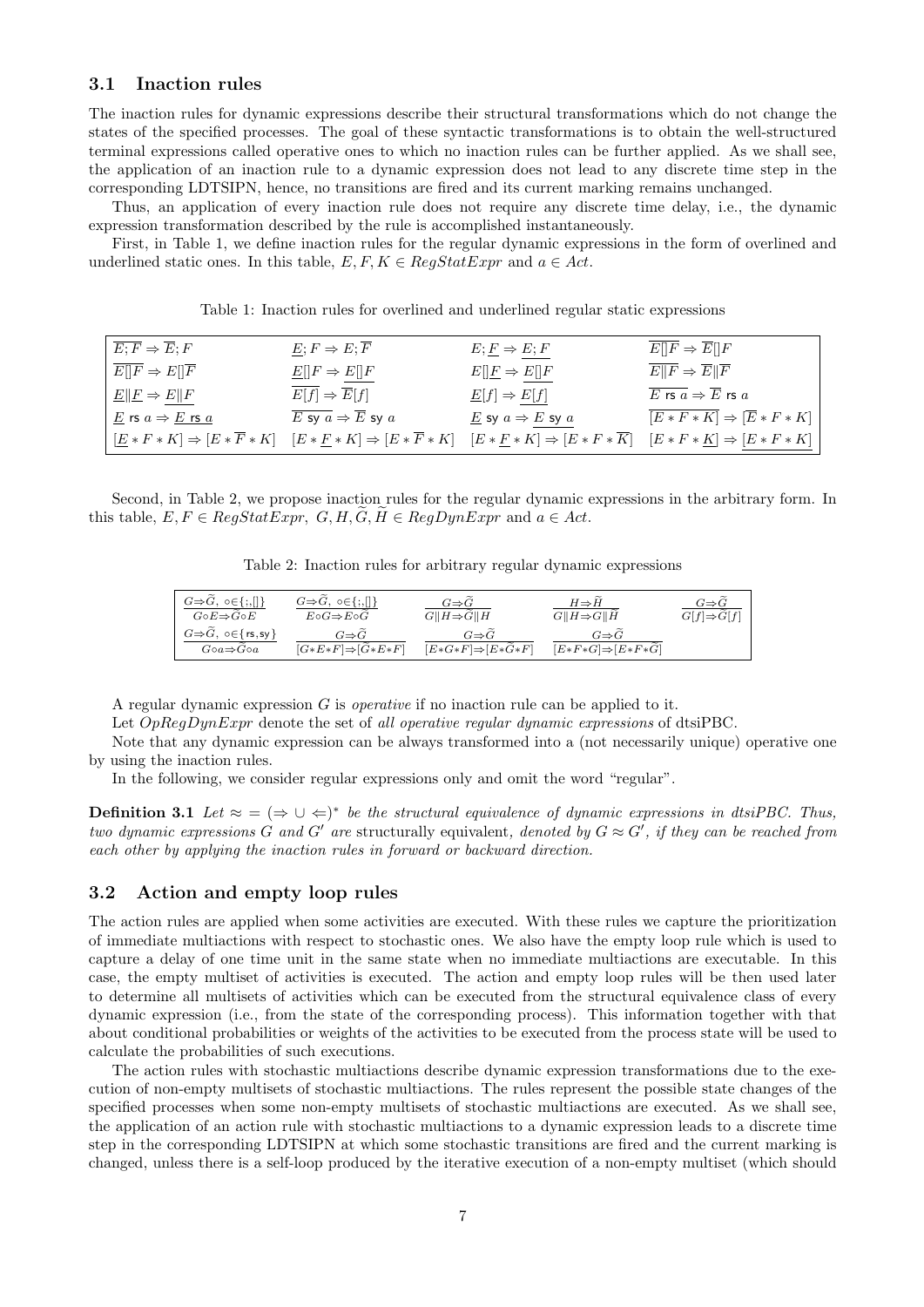

Figure 1: The binary trees encoded with the numberings 1,  $(1)(2)$  and  $(1)((2)(3))$ 

be additionally the one-element one, i.e., the single stochastic multiaction, since we do not allow concurrency in the highest level of the second argument of iteration).

Action rules with immediate multiactions describe dynamic expression transformations due to the execution of non-empty multisets of immediate multiactions. The rules represent the possible state changes of the specified processes when some non-empty multisets of immediate multiactions are executed. As we shall see, the application of an action rule with immediate multiactions to a dynamic expression leads in the corresponding LDTSIPN to the instantaneous firing of some immediate transitions and changing of the the current marking, unless there is a self-loop produced by the iterative execution of a non-empty multiset (which should be additionally the one-element one, i.e., the single immediate multiaction, since we do not allow concurrency in the highest level of the second argument of iteration).

The empty loop rule  $G \stackrel{\emptyset}{\to} G$  with a pre-condition (rule **El** in Table 3) describes dynamic expression transformations due to the execution of the empty multiset of activities at a discrete time step. The rule reflects a non-zero probability to stay in the current state at the next time moment, which is an essential feature of discrete time stochastic processes. As we shall see, the application of the empty loop rule to a dynamic expression leads to a discrete time step in the corresponding LDTSIPN at which no transitions are fired and the current marking is not changed. This is a new rule that has no prototype among inaction rules of PBC, since it represents a time delay. The PBC rule  $G \stackrel{\emptyset}{\to} G$  from [5] in our setting would correspond to the rule  $G \Rightarrow G$ describing the stay in the current state when no time elapses, but we do not need it to transform dynamic expressions into operative ones, hence, we do not introduce it in dtsPBC.

Thus, an application of every action rule with stochastic multiactions or the empty loop rule requires one discrete time unit delay, i.e., the execution of a (possibly empty) multiset of stochastic multiactions leading to the dynamic expression transformation described by the rule is accomplished instantaneously after one time unit. An application of every action rule with immediate multiactions does not take any time, i.e., the execution of a (non-empty) multiset of immediate multiactions is accomplished instantaneously at the current moment of time.

Note that expressions of dtsiPBC can contain identical activities. To avoid technical difficulties, such as the proper calculation of the state change probabilities for multiple transitions, we can always enumerate coinciding activities from left to right in the syntax of expressions. The new activities resulted from synchronization will be annotated with concatenation of numberings of the activities they come from, hence, the numbering should have a tree structure to reflect the effect of multiple synchronizations. Now we define the numbering which encodes a binary tree with the leaves labeled by natural numbers.

**Definition 3.2** *Let*  $\iota \in \mathbb{N}$ *. The* numbering *of expressions is defined as* 

$$
\iota ::= \iota \mid (\iota)(\iota).
$$

Let *Num* denote the set of *all numberings* of expressions.

**Example 3.1** *The numbering* 1 *encodes the binary tree depicted in Figure 1(a) with the root labeled by* 1*. The numbering* (1)(2) *corresponds to the binary tree depicted in Figure 1(b) without internal nodes and with two leaves labeled by* 1 *and* 2*. The numbering* (1)((2)(3)) *represents the binary tree depicted in Figure 1(c) with one internal node, which is the root for the subtree*  $(2)(3)$ *, and three leaves labeled by* 1*,* 2 *and* 3*.* 

The new activities resulting from synchronizations in different orders should be considered up to permutation of their numbering. In this way, we shall recognize different instances of the same activity. If we compare the contents of different numberings, i.e., the sets of natural numbers in them, we shall be able to identify the mentioned instances.

The *content* of a numbering *ι ∈ Num* is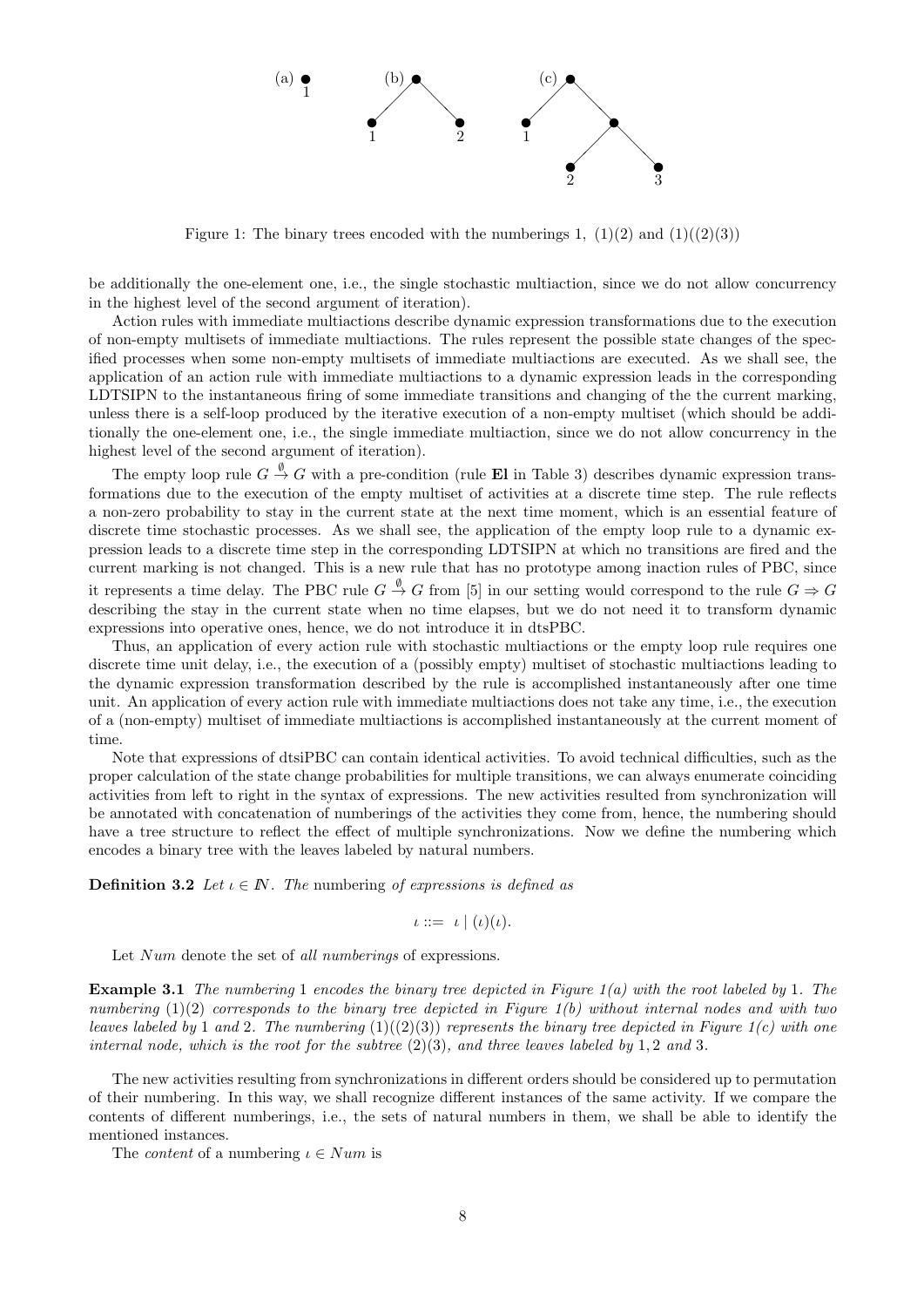$$
Cont(\iota) = \begin{cases} {\lbrace \iota \rbrace}, & \iota \in I\!\!N; \\ Cont(\iota_1) \cup Cont(\iota_2), & \iota = (\iota_1)(\iota_2). \end{cases}
$$

After the enumeration, the multisets of activities from the expressions will be then the proper sets. In the following, we suppose that the identical activities are enumerated when it is needed to avoid ambiguity. This enumeration is considered to be implicit.

Let *X* be some set. We denote the cartesian product  $X \times X$  by  $X^2$ . Let  $\mathcal{E} \subseteq X^2$  be an equivalence relation on *X*. Then the *equivalence class* (with respect to  $\mathcal{E}$ ) of an element  $x \in X$  is defined by  $[x]_{\mathcal{E}} = \{y \in X \mid (x, y) \in \mathcal{E}\}.$ The equivalence  $\mathcal{E}$  partitions *X* into the *set of equivalence classes*  $X/\varepsilon = \{ [x]_{\mathcal{E}} \mid x \in X \}.$ 

Let *G* be a dynamic expression. Then  $|G|_{\approx} = \{H \mid G \approx H\}$  is the equivalence class of *G* with respect to the structural equivalence. *G* is an *initial* dynamic expression, denoted by  $init(G)$ , if  $\exists E \in RegStatExpr$ ,  $G \in \overline{E}]_{\approx}$ . *G* is a *final* dynamic expression, denoted by  $final(G)$ , if  $\exists E \in RegStatExpr$ ,  $G \in [E]_{\approx}$ .

Let  $G \in OpRegDynExpr$ . We now define the *set of all sets of non-conflicting activities which can be executed from G*, denoted by  $Can(G)$ . Let  $(\alpha, \kappa) \in \mathcal{SIL}$ ,  $E, F \in RegStatexpr$ ,  $G, H \in OpRegDynExpr$  and  $a \in Act$ .

- 1. If  $final(G)$  then  $Can(G) = \emptyset$ .
- 2. If  $G = \overline{(\alpha, \kappa)}$  then  $Can(G) = \{\{(\alpha, \kappa)\}\}.$
- 3. If  $\Upsilon \in Can(G)$  then  $\Upsilon \in Can(G \circ E)$ ,  $\Upsilon \in Can(E \circ G)$  ( $\circ \in \{\, , \ldots \}$ ),  $\Upsilon \in Can(G||H)$ ,  $\Upsilon \in Can(H||G)$ ,  $f(\Upsilon) \in Can(G[f]), \ \Upsilon \in Can(G \text{ rs } a)$  (when  $a, \hat{a} \notin A(\Upsilon)$ ),  $\Upsilon \in Can(G \text{ sy } a)$ ,  $\Upsilon \in Can([G * E * F]),$  $\Upsilon \in Can([E * G * F]), \ \Upsilon \in Can([E * F * G]).$
- 4. If  $\Upsilon \in Can(G)$  and  $\Xi \in Can(H)$  then  $\Upsilon + \Xi \in Can(G||H)$ .
- 5. If  $\Upsilon \in Can(G \text{ sy } a)$  and  $(\alpha, \kappa), (\beta, \lambda) \in \Upsilon$  are different activities such that  $a \in \alpha$ ,  $\hat{a} \in \beta$  then
	- (a)  $(\Upsilon + {\{(\alpha \oplus_{\alpha} \beta, \kappa \cdot \lambda)\}}) \setminus {\{(\alpha, \kappa), (\beta, \lambda)\}} \in Can(G \text{ sv } a)$ , if  $\kappa, \lambda \in (0, 1)$ ;
	- (b)  $(\Upsilon + {\alpha \oplus_{a} \beta, \kappa + \lambda}) \ \ \} \ ( {\alpha, \kappa}, \beta, \lambda) \in Can(G \text{ sy } a), \text{ if } \kappa, \lambda \in \mathbb{N} \setminus \{0\}.$

When we synchronize the same set of activities in different orders, we obtain several activities with the same multiaction and probability or weight parts, but with different numberings having the same content. Then we only consider a single one of the resulting activities to avoid introducing redundant ones.

For example, the synchronization of stochastic multiactions  $(\alpha, \rho)$ <sub>1</sub> and  $(\beta, \chi)$ <sub>2</sub> in different orders generates the activities  $(\alpha \oplus_a \beta, \rho \cdot \chi)_{(1)(2)}$  and  $(\beta \oplus_a \alpha, \chi \cdot \rho)_{(2)(1)}$ . Similarly, the synchronization of immediate multiactions  $(\alpha, l)_1$  and  $(\beta, m)_2$  in different orders generates the activities  $(\alpha \oplus_{a} \beta, l +$ *m*)<sub>(1)(2)</sub> and  $(\beta \oplus_a \alpha, m+l)_{(2)(1)}$ . Since  $Cont((1)(2)) = \{1,2\} = Cont((2)(1))$ , in both cases, only the first activity (or, symmetrically, the second one) resulting from synchronization will appear in a set from  $Can(G \text{ sy } a)$ .

Note that if  $\Upsilon \in Can(G)$  then by definition of  $Can(G)$ ,  $\forall \Xi \subseteq \Upsilon$ ,  $\Xi \neq \emptyset$  we have  $\Xi \in Can(G)$ .

The expression  $G \in OpRegDynExpr$  is *tangible*, denoted by  $tang(G)$ , if  $Can(G)$  contains only sets of stochastic multiactions (possibly including the empty set), i.e.,  $\forall \Upsilon \in Can(G)$ ,  $\Upsilon \in N_f^{\mathcal{SL}}$ . Otherwise, *G* is *vanishing*, denoted by *vanish*(*G*), meaning that there are immediate multiactions in the sets from  $Can(G)$ , hence, according to the note above, there are non-empty sets of immediate multiactions in *Can*(*G*) as well, i.e., *∃*Υ *∈ Can*(*G*)*,* Υ *∈ INIL f \ {∅}*. Obviously, immediate multiactions are only executable from vanishing operative dynamic expressions. Stochastic multiactions are only executable from tangible ones, since no stochastic multiactions can be executed from a vanishing operative dynamic expression  $G$ , even if  $Can(G)$  contains sets of stochastic multiactions. The reason is that immediate multiactions have a priority over stochastic ones, and should be executed first. multiactions can be executed from a vanishing operative dynamic expression  $G$ , even if  $Can(G)$  contains sets<br>of stochastic multiactions. The reason is that immediate multiactions have a priority over stochastic ones, and<br>s

Now, in Table 3, we define the action and empty loop rules. In this table,  $(\alpha, \rho), (\beta, \chi) \in \mathcal{SL}, (\alpha, l)$ , and  $a \in Act$ . Moreover,  $\Gamma, \Delta \in \mathbb{N}_f^{\mathcal{SL}} \setminus \{\emptyset\}, \ \Gamma' \in \mathbb{N}_f^{\mathcal{SL}}, \ I, J \in \mathbb{N}_f^{\mathcal{IL}} \setminus \{\emptyset\}, \ I' \in \mathbb{N}_f^{\mathcal{IL}}$  and  $\Upsilon \in \mathbb{N}_f^{\mathcal{SL}} \setminus \{\emptyset\}.$  The names of the action rules with immediate multiactions have suffix '**i**'.

Rule **Sy2** establishes that the synchronization of the two stochastic multiactions is made by taking the product of their probabilities, since we are considering that both must occur for the synchronization to happen, so this corresponds to the probability of the events intersection. In rule **Sy2i**, we sum the weights of two synchronized immediate multiactions, since the weights can be interpreted as the rewards, thus, we collect the rewards. Moreover, we express that the synchronized execution of immediate multiactions has more importance than that of every single one. Since execution of immediate multiactions takes no time, we prefer to execute in a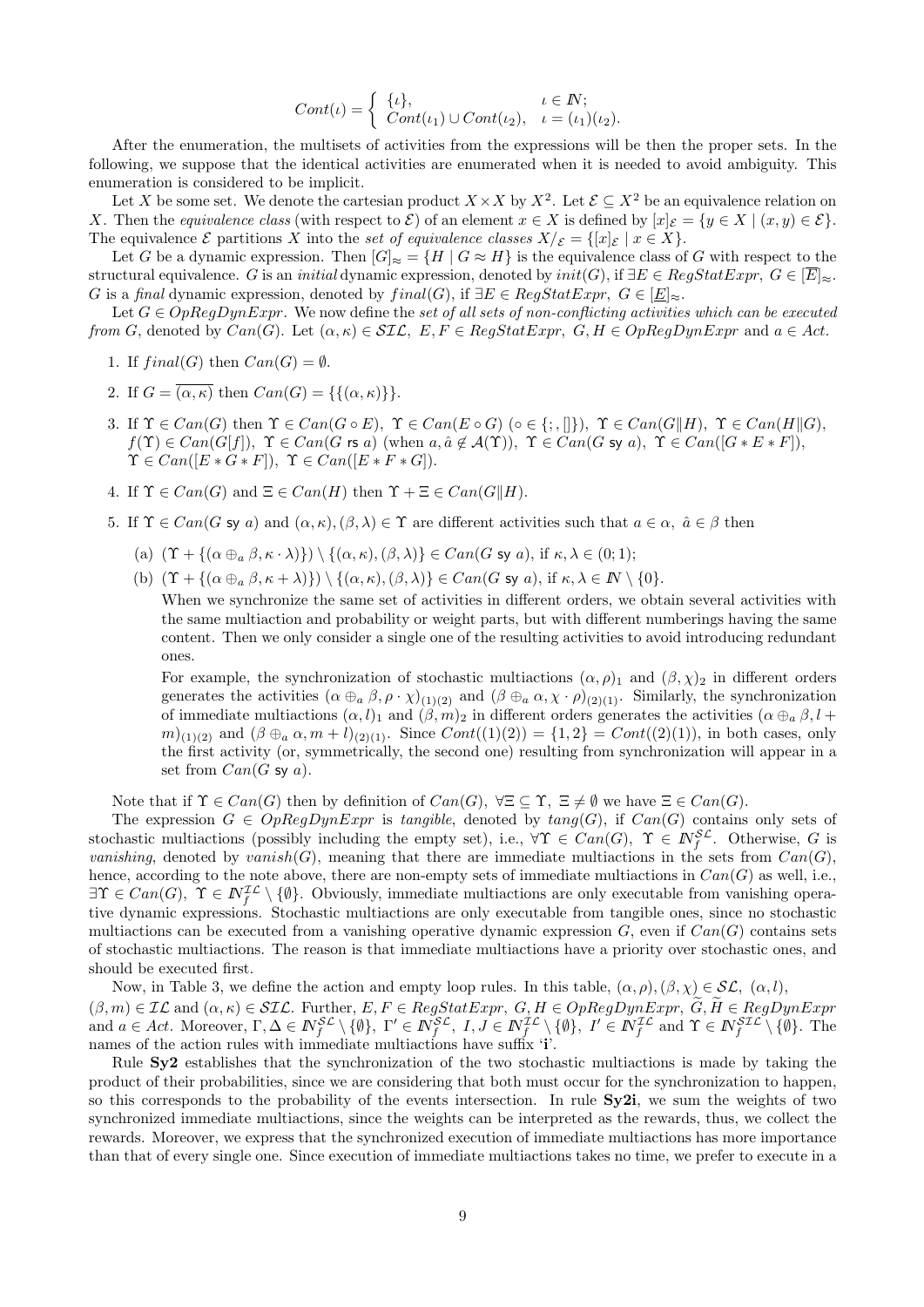Table 3: Action and empty loop rules



step as much synchronized immediate multiactions as possible to get more significant progress in computation, this aspect will be used late while performance evaluation.

Observe also that we do not have self-synchronization, i.e., the synchronization of an activity with itself, since all the (enumerated) activities executed together are considered to be different. This allows us to avoid rather cumbersome and unexpected behaviour as well as many technical difficulties, see [5].

#### **3.3 Transition systems**

Now we construct labeled probabilistic transition systems associated with dynamic expressions. The transition systems are used to define the operational semantics of dynamic expressions.

**Definition 3.3** *The* derivation set *of a dynamic expression G, denoted by DR*(*G*)*, is the minimal set such that*

- $[G]_{\approx} \in DR(G);$
- **•**  $[G]_{\approx} \in DR(G);$ <br>
  $if [H]_{\approx} \in DR(G) \text{ and } \exists \Upsilon, H \stackrel{\Upsilon}{\rightarrow} \tilde{H} \text{ then } [\tilde{H}]_{\approx} \in DR(G).$

Let *G* be a dynamic expression and  $s, \tilde{s} \in DR(G)$ .

 $\bullet$  *if*  $[H]_{\approx} \in DR(G)$  *and*  $\exists \Upsilon$ ,  $H \stackrel{\Upsilon}{\rightarrow} \tilde{H}$  *then*  $[\tilde{H}]_{\approx} \in DR(G)$ .<br>Let *G* be a dynamic expression and  $s, \tilde{s} \in DR(G)$ .<br>The set of *all the sets of activities executable <i>in s* is defined as  $Exec(s) = {\Upsilon \mid$ The state *s* is *tangible*, if  $Exec(s) \subseteq N_f^{\mathcal{SL}}$ . For tangible states we may have  $Exec(s) = \emptyset$ . Otherwise, the state *s* is *vanishing*, and in this case  $Exec(s) \subseteq N_f^{\mathcal{IL}} \setminus \{\emptyset\}$ . The set of *all tangible states from*  $DR(G)$  is denoted by  $DR<sub>T</sub>(G)$ , and the set of *all vanishing states from*  $DR(G)$  is denoted by  $DR<sub>V</sub>(G)$ . Obviously,  $DR(G) = DR_T(G) \oplus DR_V(G)$  ( $\oplus$  denotes disjoint union).

 $L(G) = \text{DR}_T(G) \oplus \text{DR}_V(G)$  ( $\oplus$  denotes disjoint union).<br>Let  $\Upsilon \in \text{Exec}(s) \setminus \{\emptyset\}$ . The *probability of the set of stochastic multiactions* or the *weight of the set of immediate multiactions*  $\Upsilon$  *which is ready for execution in s* is

$$
PF(\Upsilon, s) = \begin{cases} \prod_{(\alpha, \rho) \in \Upsilon} \rho \cdot \prod_{\{ \{ (\beta, \chi) \} \in E \text{vec}(s) | (\beta, \chi) \notin \Upsilon \}} (1 - \chi), & s \in DR_T(G); \\ \sum_{(\alpha, l) \in \Upsilon} l, & s \in DR_V(G). \end{cases}
$$

In the case  $\Upsilon = \emptyset$  and  $s \in DR_T(G)$  we define

$$
PF(\emptyset, s) = \begin{cases} \prod_{\{(\beta, \chi)\}\in \text{Exec}(s)} (1 - \chi), & \text{Exec}(s) \neq \emptyset; \\ 1, & \text{Exec}(s) = \emptyset. \end{cases}
$$

Thus, if  $s \in DR_T(G)$  and  $Exec(s) \neq \emptyset$ , then  $PF(\Upsilon, s)$  could be interpreted as a *joint* probability of independent events. Each such an event is interpreted as readiness or not readiness for execution of a particular stochastic multiaction from Υ. The multiplication in the definition is used because it reflects the probability of the event intersection. When only the empty set of activities can be executed in *s*, i.e.,  $Exec(s) = \emptyset$ , we take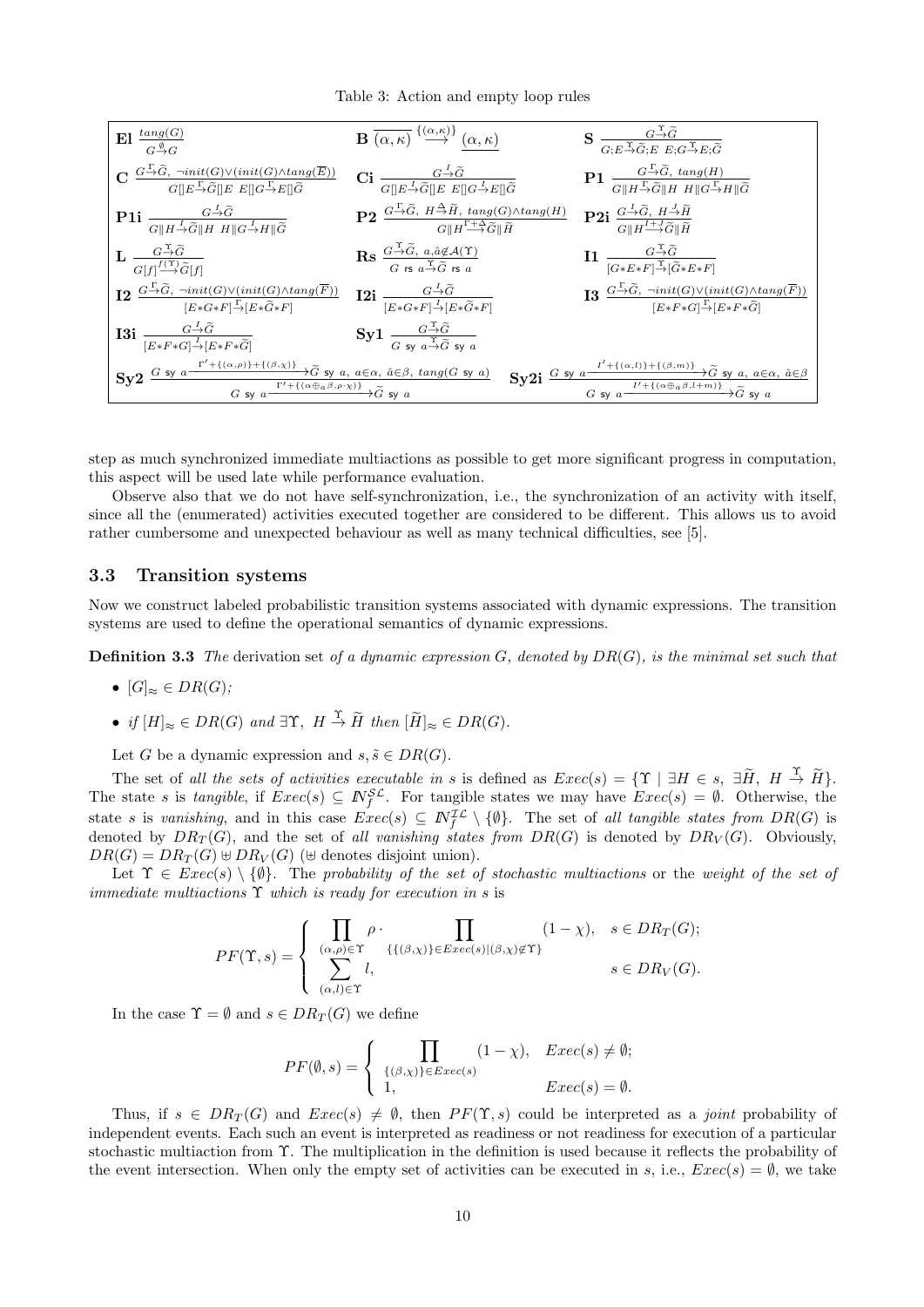$PF(\emptyset, s) = 1$ , since we stay in *s* in this case. Note that for  $s \in DR_T(G)$  we have  $PF(\emptyset, s) \in (0, 1]$ , hence, we can stay in *s* at the next time moment with a certain positive probability.

If  $s \in DR_V(G)$  then  $PF(\Upsilon, s)$  could be interpreted as the *overall (cumulative)* weight of the immediate multiactions from Υ, i.e., the sum of all their weights. The summation here is used since the weights can be seen as the rewards which are collected. In addition, this means that concurrent execution of the immediate multiactions has more importance than that of every single one. Since the execution of immediate multiactions takes no time, we prefer to execute in a step as much parallel immediate multiactions as possible to get more significant progress in computation. Note that this reasoning is the same as that used to define the probability of synchronized immediate multiactions in the rule **Sy2i**. Another reason is that our approach is analogous to the definition of the probability of conflicting immediate transitions in GSPNs [3]. The only difference is that we have a step semantics and, for every set of immediate multiactions executed in parallel, we use its cumulative weight. To get the analogy with the GSPNs possessing interleaving semantics, we are to interpret the weights of immediate transitions of GSPNs as the cumulative weights of the sets of immediate multiactions of dtsiPBC.

Note that the definition of  $PF(\Upsilon, s)$  (as well as the definitions of other probability functions which we shall present) is based on the enumeration of activities which is considered implicit.<br>
Let  $\Upsilon \in Exc(s)$ . The probability to execute the set of activities  $\Upsilon$  in s is<br>  $PT(\Upsilon, s) = \frac{PF(\Upsilon, s)}{\sqrt{P(\Upsilon, s)}}$ .

Let  $\Upsilon \in \text{Exec}(s)$ . The *probability to execute the set of activities*  $\Upsilon$  *in s* is

$$
PT(\Upsilon, s) = \frac{PF(\Upsilon, s)}{\sum_{\Xi \in \text{Exec}(s)} PF(\Xi, s)}.
$$

Thus,  $PT(\Upsilon, s)$  is the probability of the set of stochastic multiactions or the weight of the set of immediate multiactions Υ which is ready for execution in *s normalized* by the probabilities or the weights of *all* the sets executable in *s*. The denominator of the fraction above is a sum since it reflects the probability of the events union.

If *s* is tangible, then  $PT(\emptyset, s) \in (0, 1]$ , hence, there is a non-zero probability to stay in the state *s* in the next time moment, and the residence time in *s* is at least 1 discrete time unit.

Note that the sum of outgoing probabilities for the expressions belonging to the derivations of *G* is equal to 1. More formally,  $\forall s \in DR(G)$ ,  $\sum_{\Upsilon \in E \text{zero}(s)} PT(\Upsilon, s) = 1$ . This, obviously, follows from the definition of  $PT(\Upsilon, s)$ , and guarantees that it always defines a probability distribution.<br>The probability to move from s to  $PT(\Upsilon, s)$ , and guarantees that it always defines a probability distribution.

The *probability to move from s* to  $\tilde{s}$  by executing any set of activities is

$$
PM(s, \tilde{s}) = \sum_{\{\Upsilon \mid \exists H \in s, \ \exists \tilde{H} \in \tilde{s}, \ H \stackrel{\Upsilon}{\rightarrow} \tilde{H}\}} PT(\Upsilon, s).
$$

Since  $PM(s, \tilde{s})$  is the probability to move from *s* to  $\tilde{s}$  by executing any set of activities (including the empty one), we use summation in the definition. Note that  $\forall s \in DR(G), \sum_{\{\tilde{s}|\exists H \in s, \exists \tilde{H} \in \tilde{s}, \exists \Upsilon, H \stackrel{\Upsilon}{\to} \tilde{H}\}} PM(s, \tilde{s}) =$  $\{ \tilde{s} | \exists H \in s, \ \exists \widetilde{H} \in \tilde{s}, \ \exists \Upsilon, \ H \overset{\Upsilon}{\to} \widetilde{H} \} \sum_{\{\Upsilon | \exists H \in s, \ \exists \widetilde{H} \in \tilde{s}, \ H \overset{\Upsilon}{\to} \widetilde{H} \}} PT(\Upsilon, s) = \sum_{\Upsilon \in Exec(s)} PT(\Upsilon, s) = 1.$ *P P*  $H \in \mathcal{S}$ ,  $H \to \hat{H}$ <br> *P*  $\mathcal{S}$  by executified  $\forall s \in DR$ <br> *P*  $T(\Upsilon, s) = \sum_{s \in \mathcal{S}}$ 

**Definition 3.4** *Let G be a dynamic expression. The* (labeled probabilistic) transition system *of G is a quadru* $ple\, TS(G) = (S_G, L_G, \mathcal{T}_G, s_G),$  where

- *the set of* states *is*  $S_G = DR(G)$ ;
- *the set of* labels *is*  $L_G \subseteq 2^{STL} \times (0, 1]$ *;*

\n- the set of states is 
$$
S_G = DR(G);
$$
\n- the set of labels is  $L_G \subseteq 2^{STL} \times (0;1];$
\n- the set of transitions is  $\mathcal{T}_G = \{(s, (\Upsilon, PT(\Upsilon, s)), \tilde{s}) \mid s \in DR(G), \exists H \in s, \exists \tilde{H} \in \tilde{s}, H \stackrel{\Upsilon}{\to} \tilde{H}\};$
\n

• *the* initial state *is*  $s_G = [G]_{\approx}$ *.* 

The definition of  $TS(G)$  is correct, i.e., for every state, the sum of the probabilities of all the transitions starting from it is 1. This is guaranteed by the note after the definition of  $PT(\Upsilon, s)$ . Thus, we have defined a *generative* model of probabilistic processes, according to the classification from [15]. The reason is that the sum of the probabilities of the transitions with all possible labels should be equal to 1, not only of those with the same labels (up to enumeration of activities they include) as in the *reactive* models, and we do not have a nested probabilistic choice as in the *stratified* models.

The transition system  $TS(G)$  associated with a dynamic expression *G* describes all the steps that occur at moments of discrete time with some (one-step) probability and consist of sets of activities. Every step consisting of stochastic multiactions or the empty step (i.e., that consisting of the empty set of activities) occurs instantaneously after one discrete time unit delay. Each step consisting of immediate multiactions occurs instantaneously without any delay. The step can change the current state to another one. The states are the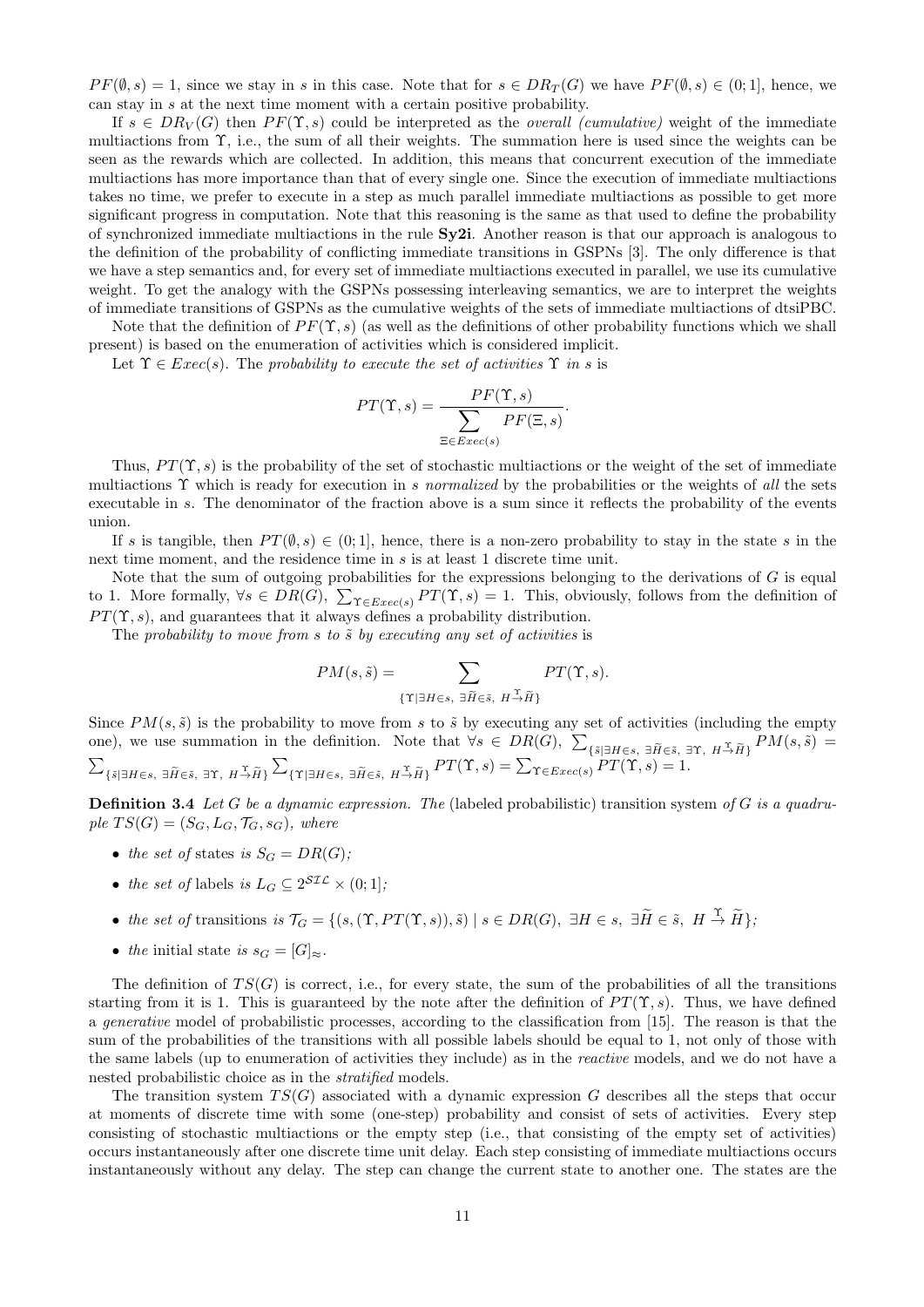structural equivalence classes of dynamic expressions obtained by application of action rules starting from the expressions belonging to  $[G]_{\approx}$ . A transition  $(s,(\Upsilon,\mathcal{P}),\tilde{s})\in\mathcal{T}_G$  will be written as  $s \stackrel{\Upsilon}{\rightarrow}_{\mathcal{P}} \tilde{s}$ . It is interpreted as follows: the probability to change  $s$  to  $\tilde{s}$  as a result of executing  $\Upsilon$  is  $\mathcal{P}$ .

Note that for tangible states,  $\Upsilon$  can be the empty set, and its execution does not change the current state (i.e., the equivalence class), since we have a loop transition  $s \stackrel{\emptyset}{\to} p s$  from a tangible state *s* to itself. This corresponds to the application of the empty loop rule to the expressions from the equivalence class. We have to keep track of such executions, called *empty loops*, because they have non-zero probabilities. This follows from the definition of  $PF(\emptyset, s)$  and the fact that multiaction probabilities cannot be equal to 1 as they belong to the interval  $(0, 1)$ . For vanishing states  $\Upsilon$  cannot be the empty set, since we must execute some immediate multiactions from them in the current time moment.

The step probabilities belong to the interval  $(0, 1]$ , being 1 in the case when we cannot leave a tangible state *s* and there only exists one transition from it, the empty loop one  $s \xrightarrow{\emptyset} s$ , or if there is just a single transition from a vanishing state to any other one.

We write  $s \stackrel{\Upsilon}{\to} \tilde{s}$  if  $\exists \mathcal{P}, s \stackrel{\Upsilon}{\to} \mathcal{P} \tilde{s}$  and  $s \to \tilde{s}$  if  $\exists \Upsilon, s \stackrel{\Upsilon}{\to} \tilde{s}$ .

The first equivalence we are going to introduce is isomorphism which is a coincidence of systems up to renaming of their components or states.

**Definition 3.5** Let  $G, G'$  be dynamic expressions and  $TS(G) = (S_G, L_G, \mathcal{T}_G, s_G), TS(G') = (S_{G'}, L_{G'}, \mathcal{T}_{G'}, s_{G'})$ be their transition systems. A mapping  $\beta: S_G \to S_{G'}$  is an isomorphism between  $TS(G)$  and  $TS(G')$ , denoted  $by \beta : TS(G) \simeq TS(G'), \textit{if}$ 

- *1.*  $\beta$  *is a bijection such that*  $\beta(s_G) = s_G$ *;*
- $2. \ \forall s, \tilde{s} \in S_G, \ \forall \Upsilon, \ s \stackrel{\Upsilon}{\rightarrow} p \ \tilde{s} \ \Leftrightarrow \ \beta(s) \stackrel{\Upsilon}{\rightarrow} p \ \beta(\tilde{s}).$

Two transition systems  $TS(G)$  and  $TS(G')$  are isomorphic, denoted by  $TS(G) \simeq TS(G')$ , if  $\exists \beta : TS(G) \simeq$ *T S*(*G′* )*.*

Transition systems of static expressions can be defined as well. For  $E \in RegStatExpr$ , let  $TS(E) = TS(\overline{E})$ .

**Definition 3.6** *Two dynamic expressions G and G′ are* equivalent with respect to transition systems*, denoted by*  $G =_{ts} G'$ , *if*  $TS(G) \simeq TS(G')$ *.* 

**Example 3.2** *Consider the expression*  $\text{Stop} = (\{g\}, \frac{1}{2})$  **rs** *g specifying the special process that is only able to perform empty loops with probability* 1 *and never terminates. We could actually use any arbitrary action from A and any conditional probability belonging to the interval* (0; 1) *in the definition of* Stop*. Note that* Stop *is analogous to the one used in the examples of [31]. The latter is a continuous time stochastic analogue of the* stop *process proposed in [5].* Stop *is a discrete time stochastic analogue of the* stop*. Then, let*

$$
E = [(\{a\}, \rho) * ((\{b\}, \chi); (((\{c\}, l); (\{d\}, \theta))]]((\{e\}, m); (\{f\}, \phi)))) * \mathsf{Stop}].
$$

*DR*(*E*) *consists of the equivalence classes*

$$
s_1 = [[(\{a\}, \rho) * ((\{b\}, \chi); (((\{c\}, l); (\{d\}, \theta))]]((\{e\}, m); (\{f\}, \phi)))))* \text{Stop}]]_{\approx},
$$
  
\n
$$
s_2 = [[(\{a\}, \rho) * ((\overline{\{b\}, \chi); (((\{c\}, l); (\{d\}, \theta))]]((\{e\}, m); (\{f\}, \phi)))))* \text{Stop}]]_{\approx},
$$
  
\n
$$
s_3 = [[(\{a\}, \rho) * ((\{b\}, \chi); (((\{c\}, l); (\{d\}, \theta))]]((\{e\}, m); (\{f\}, \phi)))))* \text{Stop}]]_{\approx},
$$
  
\n
$$
s_4 = [[(\{a\}, \rho) * ((\{b\}, \chi); (((\{c\}, l); (\{d\}, \theta))]]((\{e\}, m); (\{f\}, \phi)))))* \text{Stop}]]_{\approx},
$$
  
\n
$$
s_5 = [[(\{a\}, \rho) * ((\{b\}, \chi); (((\{c\}, l); (\{d\}, \theta))]]((\{e\}, m); (\overline{\{f\}, \phi)})))* \text{Stop}]]_{\approx}.
$$

*We have*  $DR_T(\overline{E}) = \{s_1, s_2, s_4, s_5\}$  *and*  $DR_V(\overline{E}) = \{s_3\}.$ 

In Figure 2, the transition system  $TS(\overline{E})$  is presented. The tangible states are depicted in ovals and the *vanishing ones are depicted in boxes. For simplicity of the graphical representation, the singleton sets of activities are written without braces.*

## **4 Denotational semantics**

In this section, we construct the denotational semantics in terms of a subclass of labeled discrete time stochastic and immediate PNs (LDTSIPNs), called discrete time stochastic and immediate Petri boxes (dtsi-boxes).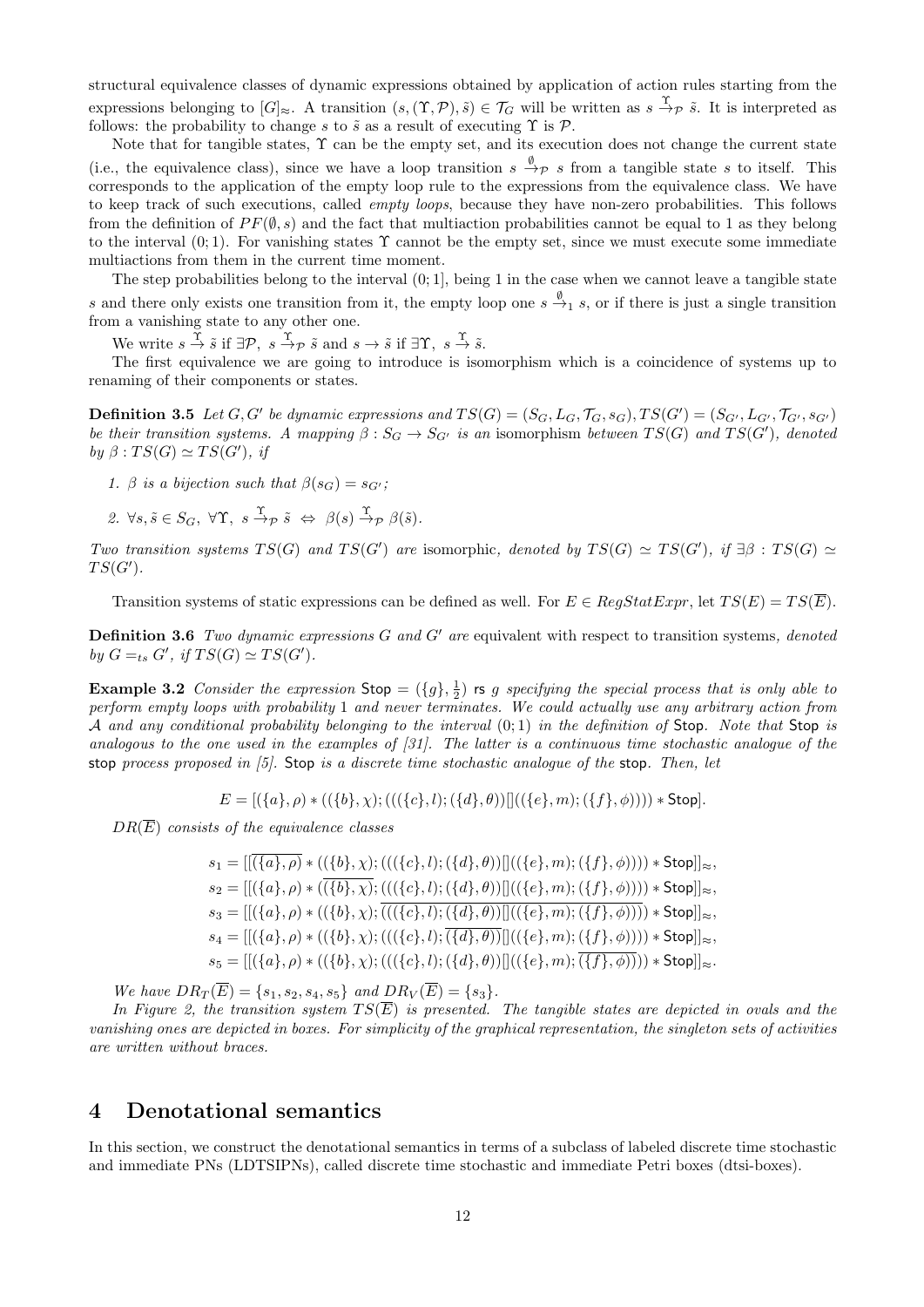

Figure 2: The transition system of  $\overline{E}$  for  $E = [(\{a\}, \rho) * ((\{b\}, \chi) ; (((\{c\}, l) ; (\{d\}, \theta)) || ((\{e\}, m) ; (\{f\}, \phi)))) * Stop]$ 

#### **4.1 Labeled DTSIPNs**

Let us introduce a class of labeled discrete time stochastic and immediate Petri nets. First, we present a formal definition of LDTSIPNs.

**Definition 4.1** *A* labeled discrete time stochastic and immediate Petri net (LDTSIPN) *is a tuple*  $N = (P_N, T_N, W_N, \Omega_N, L_N, M_N)$ , where

- $P_N$  *and*  $T_N = T s_N \cup T i_N$  *are finite sets of* places *and* stochastic and immediate transitions, *respectively*, *such that*  $P_N \cup T_N \neq \emptyset$ ,  $P_N \cap T_N = \emptyset$  and  $T_{SN} \cap T_{i_N} = \emptyset$ ;
- $W_N$  :  $(P_N \times T_N) \cup (T_N \times P_N) \rightarrow \mathbb{N}$  *is a function providing the* weights of arcs *between places and transitions;*
- $\Omega_N : T_N \to (0,1) \cup (N \setminus \{0\})$  *is the* transition probability and weight *function associating stochastic transitions with probabilities and immediate ones with weights;*
- $L_N: T_N \to \mathcal{L}$  *is the* transition labeling *function assigning multiactions to transitions;*
- $M_N \in \mathbb{N}_f^{P_N}$  *is the* initial marking.

The graphical representation of LDTSIPNs is like that for standard labeled PNs, but with probabilities or weights written near the corresponding transitions. Square boxes of normal thickness depict stochastic transitions, and those with thick borders represent immediate transitions. In the case the probabilities or the weights are not given in the picture, they are considered to be of no importance in the corresponding examples, such as those used to describe stationary behaviour. The weights of arcs are depicted with them. The names of places and transitions are depicted near them when needed. If the names are omitted but used, it is supposed that the places and transitions are numbered from left to right and from top to down. ∑∑

Now we consider the semantics of LDTSIPNs.

Now we consider the semantics of LD15IPNs.<br>
Let N be an LDTSIPN and  $t \in T_N$ ,  $U \in \mathbb{N}_f^{T_N}$ . The precondition  $\bullet t$  and the postcondition  $t^{\bullet}$  of t are<br>
multisets of places defined as  $(\bullet t)(p) = W_N(p, t)$  and  $(t^{\bullet})(p) = W_N(t$ the multisets of places defined as  $(\bullet t)(p) = W_N(p,t)$  and  $(t^{\bullet})(p) = W_N(t,p)$ . The *precondition*  $\bullet U$  and the *postcondition*  $U^{\bullet}$  of  $U$  are the multisets of places defined as  ${}^{\bullet}U = \sum_{t \in U} {}^{\bullet}t$  and  $U^{\bullet} = \sum_{t \in U} t^{\bullet}$ .

 $f^{P_N}.$ 

Immediate transitions have a priority over stochastic ones, thus, immediate transitions always fire first, if they can. Suppose that all stochastic transitions have priority 0 and all immediate ones have priority 1. A transition  $t \in T_N$  is *enabled* in  $M$  if  $\bullet t \subseteq M$  and one of the following holds:

- 1.  $t \in Ti_N$  or
- 2.  $\forall u \in T_N$ ,  $\bullet u \subseteq M \Rightarrow u \in Ts_N$ .

In other words, a transition is enabled in a marking if it has enough tokens in its input places (i.e., in the places from its precondition) and it is either immediate or stochastic one, and in the latter case there exists no immediate transition with enough tokens in its input places. Let *Ena*(*M*) be the set of *all transitions enabled in M*. By definition, it follows that  $Ena(M) \subseteq Ti_N$  or  $Ena(M) \subseteq Ts_N$ . A set of transitions  $U \subseteq Ena(M)$ is *enabled* in a marking *M* if  $\bullet U \subseteq M$ . Firings of transitions are atomic operations, and transitions may fire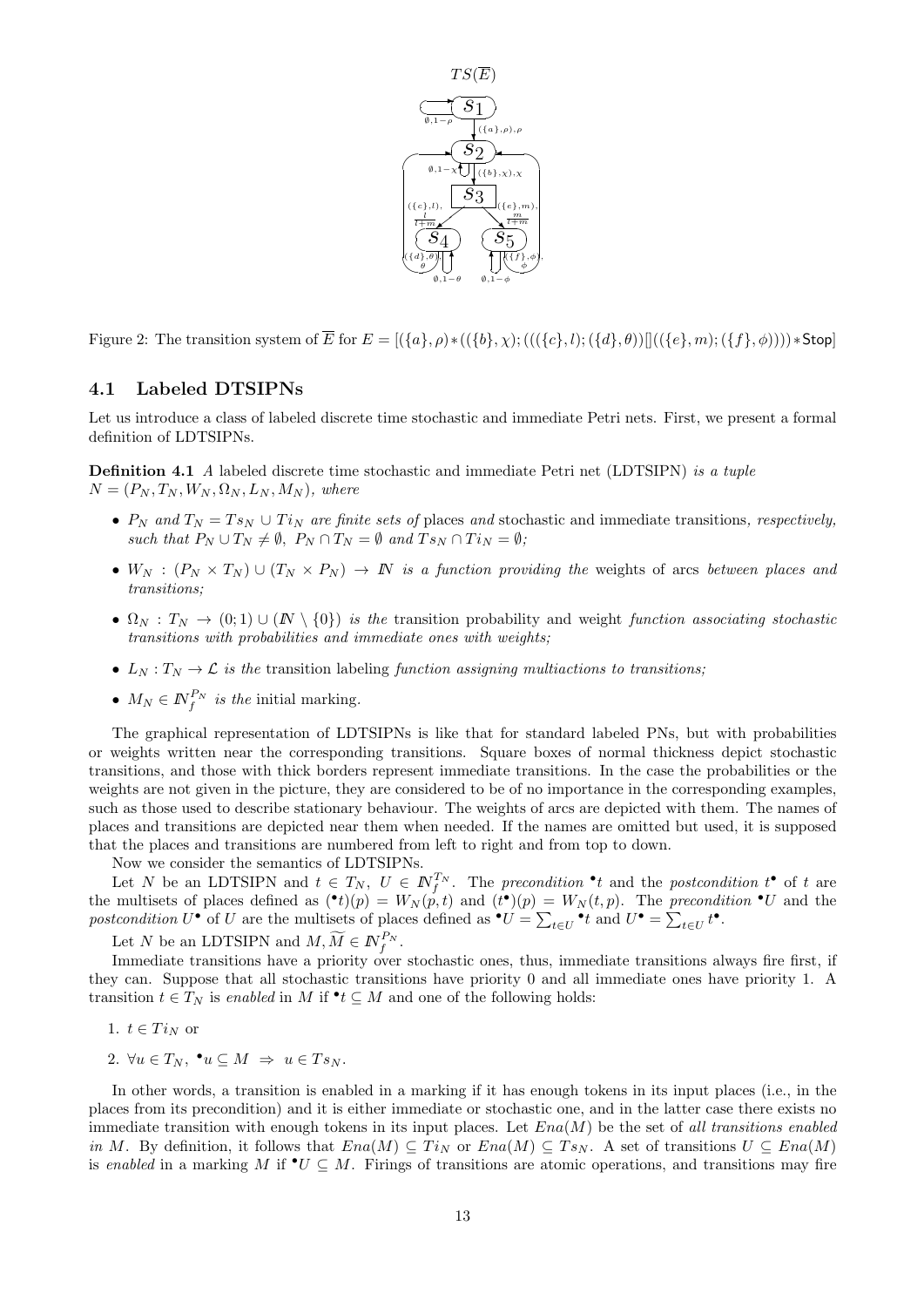concurrently in steps. We assume that all transitions participating in a step should differ, hence, only the sets (not multisets) of transitions may fire. Thus, we do not allow self-concurrency, i.e., firing of transitions concurrently to themselves. This restriction is introduced to avoid some technical difficulties while calculating probabilities for multisets of transitions as we shall see after the following formal definitions. Moreover, we do not need to consider self-concurrency, since denotational semantics of expressions will be defined via dtsi-boxes which are safe LDTSIPNs (hence, no self-concurrency is possible).

The marking *M* is *tangible*, denoted by  $tang(M)$ , if  $Ena(M) \subseteq Ts_N$  or  $Ena(M) = \emptyset$ . Otherwise, the marking *M* is *vanishing*, denoted by *vanish*(*M*), and in this case  $Ena(M) \subseteq Ti<sub>N</sub>$  and  $Ena(M) \neq \emptyset$ . If  $tang(M)$  then a stochastic transition  $t \in Ena(M)$  fires with probability  $\Omega_N(t)$  when no other stochastic transitions conflicting<br> with it are enabled.

 $L$  at  $U ⊆ Ena(M), U ≠ ∅$  and  $•U ⊆ M$ . The *probability of the set of stochastic transitions* or the *weight of the set of immediate transitions U which is ready for firing in M* is

$$
PF(U, M) = \begin{cases} \prod_{t \in U} \Omega_N(t) \cdot \prod_{u \in Ena(M) \setminus U} (1 - \Omega_N(u)), & \tan(g(M)); \\ \sum_{t \in U} \Omega_N(t), & \tanish(M). \end{cases}
$$

In the case  $U = \emptyset$  and  $tang(M)$  we define

$$
PF(\emptyset, M) = \begin{cases} \prod_{u \in Ena(M)} (1 - \Omega_N(u)), & Ena(M) \neq \emptyset; \\ 1, & Ena(M) = \emptyset. \end{cases}
$$

Thus, if  $tan(qM)$  and  $Ena(M) \neq \emptyset$ , then  $PF(U, M)$  could be interpreted as a *joint* probability of independent events. Each such an event is interpreted as readiness or not readiness for firing of a particular transition from *U*. The multiplication in the definition is used because it reflects the probability of the events intersection. When no transitions are enabled in *M*, i.e.,  $Ena(M) = \emptyset$ , we take  $PF(\emptyset, M) = 1$ , since we stay in *M* in this case. Note that if  $tan q(M)$  then we have  $PF(\emptyset, M) \in (0, 1]$ , hence, we can stay in M at the next time moment with a certain positive probability.

If  $vanish(M)$  then  $PF(U, M)$  could be interpreted as the *overall* weight of the immediate transitions from *U*, i.e., the sum of all their weights.

Let  $U \subseteq Ena(M)$ ,  $U \neq \emptyset$  and  $\bullet U \subseteq M$ . The concurrent firing of the transitions from *U* changes the If vanish(M) then  $PF(U, M)$  could be interpreted as the *overall* weight of the immediate transitions from  $U$ , i.e., the sum of all their weights.<br>
Let  $U \subseteq Ena(M)$ ,  $U \neq \emptyset$  and  $\bullet U \subseteq M$ . The concurrent firing of the transi *of transitions U fires in M* defined as anoted by  $M \xrightarrow{U} \widetilde{M}$ <br> $PT(U, M) = \frac{F}{\sqrt{M}}$ 

$$
PT(U,M)=\frac{PF(U,M)}{\displaystyle\sum_{\{V\} \bullet V \subseteq M\}}PF(V,M).
$$
 In the case  
  $U=\emptyset$  and  $tang(M)$  we have  
  $M=\widetilde{M}$  and

$$
\{V|\bullet V \subseteq M\}
$$
  
the have  $M = \widetilde{M}$  and  

$$
PT(\emptyset, M) = \frac{PF(\emptyset, M)}{\sum_{\{V|\bullet V \subseteq M\}} PF(V, M)}.
$$

Thus,  $PT(U, M)$  is the probability of the set of stochastic transitions or the weight of the set of immediate transitions *U* which is ready for firing in *M normalized* by the probabilities or weights of *all* the sets enabled in *M*. The denominator of the fraction above is a sum since it reflects the probability of the events union.

If  $tang(M)$  then  $PT(\emptyset, M) \in (0, 1]$ , hence, there is a non-zero probability to stay in the marking in the next time moment, and the residence time in *M* is at least 1 discrete time unit.

Note that for all markings of an LDTSIPN  $N$ , the sum of outgoing probabilities is equal to 1. More formally, M. The denominator of the fraction above is a sum since it reflects the probability of the events union.<br>If  $\text{tang}(M)$  then  $PT(\emptyset, M) \in (0, 1]$ , hence, there is a non-zero probability to stay in the marking in the next<br>time and guarantees that it defines a probability distribution. We write *M* is at least 1 discrete time<br>
Note that for all markings of an LDTSIPN *N*, the sum of outgoing<br>  $\in \mathbb{N}_{f}^{P_N}$ ,  $PT(\emptyset, M) + \sum_{\{U \mid \bullet U \subseteq M\}} PT(U, M) = 1$ . This obviously<br>  $\downarrow$  guarantees that it defines a probabi Note that for all markings of an LDTSIPN N, the sum of outgoing probability  $\in \mathbb{N}_{f}^{P_N}$ ,  $PT(\emptyset, M) + \sum_{\{U\}|\bullet U \subseteq M\}} PT(U, M) = 1$ . This obviously following probability distribution.<br>We write  $M \xrightarrow{U} \widetilde{M}$  if  $\exists \mathcal{P}, M \$ 

ability distribution.  
\n
$$
\widetilde{M}
$$
 and  $M \to \widetilde{M}$  if  $\exists U, M \stackrel{U}{\to} \widetilde{M}$ .  
\nto  $\widetilde{M}$  by firing any set of transitions  
\n $PM(M, \widetilde{M}) = \sum_{\{U \mid M \stackrel{U}{\to} \widetilde{M}\}} PT(U, M).$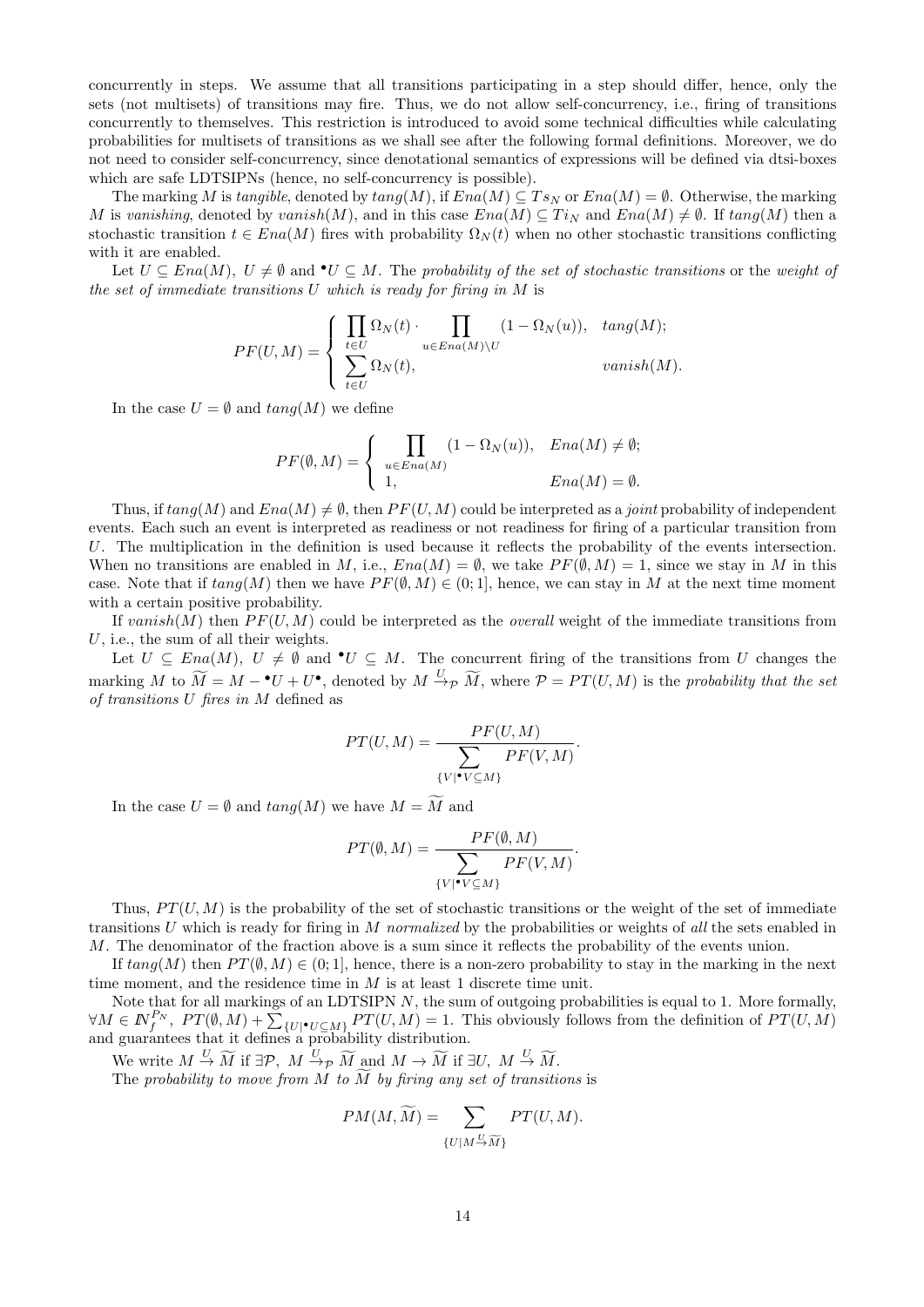Since  $PM(M, \widetilde{M})$  is the probability for *any* (including the empty one) transition set to change mark-Since  $PM(M, \widetilde{M})$  is the probability for *any* (including the empty one) transition set to change mark-<br>ing  $M$  to  $\widetilde{M}$ , we use summation in the definition. Note that  $\forall M \in \mathbb{N}_f^{P_N}$ ,  $\sum_{\{\widetilde{M}|M \to \widetilde{M}\}} PM(M, \wid$ 

**Definition 4.2** *Let N be an LDTSIPN.*

*• The* reachability set *of N, denoted by RS*(*N*)*, is the minimal set of markings such that*

$$
- M_N \in RS(N);
$$

- $-$  *if*  $M \in RS(N)$  and  $M \to \widetilde{M}$  then  $\widetilde{M} \in RS(N)$ .
- *The* reachability graph *of N, denoted by*  $RG(N)$ *, is a directed labeled graph with the set of nodes*  $RS(N)$ *a a a a a d A and M*  $\rightarrow \widetilde{M}$  *then*  $\widetilde{M} \in RS(N)$ .<br>*The* reachability graph *of N*, *denoted by*  $RG(N)$ , *is a directed labeled g and the arcs labeled with*  $(U, \mathcal{P})$  *between nodes M and*  $\$

The set of *all tangible markings from*  $RS(N)$  is denoted by  $RS_T(N)$ , and the set of *all vanishing markings from*  $RS(N)$  is denoted by  $RS_V(N)$ . Obviously,  $RS(N) = RS_T(N) \oplus RS_V(N)$ .

#### **4.2 Algebra of dtsi-boxes**

Now we introduce discrete time stochastic and immediate Petri boxes and the algebraic operations to define a net representation of dtsiPBC expressions.

**Definition 4.3** *A* discrete time stochastic and immediate Petri box (dtsi-box) *is a tuple*  $N = (P_N, T_N, W_N, \Lambda_N)$ , where

- $P_N$  and  $T_N$  are finite sets of places and transitions, respectively, such that  $P_N \cup T_N \neq \emptyset$  and  $P_N \cap T_N = \emptyset$ ;
- $W_N : (P_N \times T_N) \cup (T_N \times P_N) \to \mathbb{N}$  is a function providing the weights of arcs between places and transitions *and vice versa;*
- *•* Λ*<sup>N</sup> is the* place and transition labeling *function such that*
	- $\Lambda_N |_{P_N} : P_N \to \{e, i, x\}$  *(it specifies entry, internal and exit places, respectively);*
	- $\Lambda_N |_{T_N} : T_N \to \{ \varrho \mid \varrho \subseteq 2^{\mathcal{SIL}} \times \mathcal{SIL} \}$  *(it associates transitions with the* relabeling relations *on activities).*

Moreover,  $\forall t \in T_N$ ,  $\bullet t \neq \emptyset \neq t \bullet$ . In addition, for the set of entry places of N, defined as  $\circ N = \{p \in P_N \mid$  $\Lambda_N(p) = e$ , and for the set of exit places of N, defined as  $N^{\circ} = \{p \in P_N \mid \Lambda_N(p) = x\}$ , the following condition *holds:*  $\circ N \neq \emptyset \neq N^{\circ}, \bullet (\circ N) = \emptyset = (N^{\circ})^{\bullet}.$ 

A dtsi-box is *plain* if  $∀t ∈ T_N$ ,  $Λ_N(t) ∈ \mathcal{SIL}$ , i.e.,  $Λ_N(t)$  is the constant relabeling that will be defined later. In the case of constant relabeling, the shorthand notation (by an activity) for  $\Lambda_N(t)$  will be used. A *marked plain dtsi-box* is a pair  $(N, M_N)$ , where *N* is a plain dtsi-box and  $M_N \in \mathbb{N}^{P_N}$  is the *initial marking*. We shall use the following notation:  $\overline{N} = (N, \circ N)$  and  $\underline{N} = (N, N^{\circ})$ . Note that a marked plain dtsi-box  $(P_N, T_N, W_N, \Lambda_N, M_N)$  could be interpreted as the LDTSIPN  $(P_N, T_N, W_N, \Omega_N, L_N, M_N)$ , where functions  $\Omega_N$ and  $L_N$  are defined as follows:  $\forall t \in T_N$ ,  $\Omega_N(t) = \Omega(\Lambda_N(t))$  and  $L_N(t) = \mathcal{L}(\Lambda_N(t))$ . The behaviour of marked dtsi-boxes follows from the firing rule of LDTSIPNs. A plain dtsi-box *N* is *n*-bounded  $(n \in N)$  if  $\overline{N}$  is so, i.e.,  $\forall M \in RS(\overline{N})$ ,  $\forall p \in P_N$ ,  $M(p) \leq n$ , and it is safe if it is 1-bounded. A plain dtsi-box N is clean if  $\forall M \in RS(\overline{N}), \ ^{\circ}N \subseteq M \Rightarrow M = ^{\circ}N \text{ and } N^{\circ} \subseteq M \Rightarrow M = N^{\circ}, \text{ i.e., if there are tokens in all its entry (exit) }$ places then no other places have tokens.

To define the semantic function that associates a plain dtsi-box with every static expression of dtsiPBC, we introduce the *enumeration* function  $Env : T_N \rightarrow Num$ , which associates the numberings with transitions of a plain dtsi-box *N* in accordance with those of activities. In the case of synchronization, the function associates with the resulting new transition the concatenation of the parenthesized numberings of the transitions it comes from.

The structure of the plain dtsi-box corresponding to a static expression is constructed like in PBC, see [5], i.e., we use simultaneous refinement and relabeling meta-operator (net refinement) in addition to the *operator dtsiboxes* corresponding to the algebraic operations of dtsiPBC and featuring transformational transition relabelings. Thus, as we shall see in Theorem 4.1, the resulting plain dtsi-boxes are safe and clean. In the definition of the denotational semantics, we shall apply standard constructions used for PBC. Let Θ denotes *operator box* and *u* denotes *transition name* from PBC setting.

The relabeling relations  $\rho \subseteq 2^{STL} \times STL$  are defined as follows: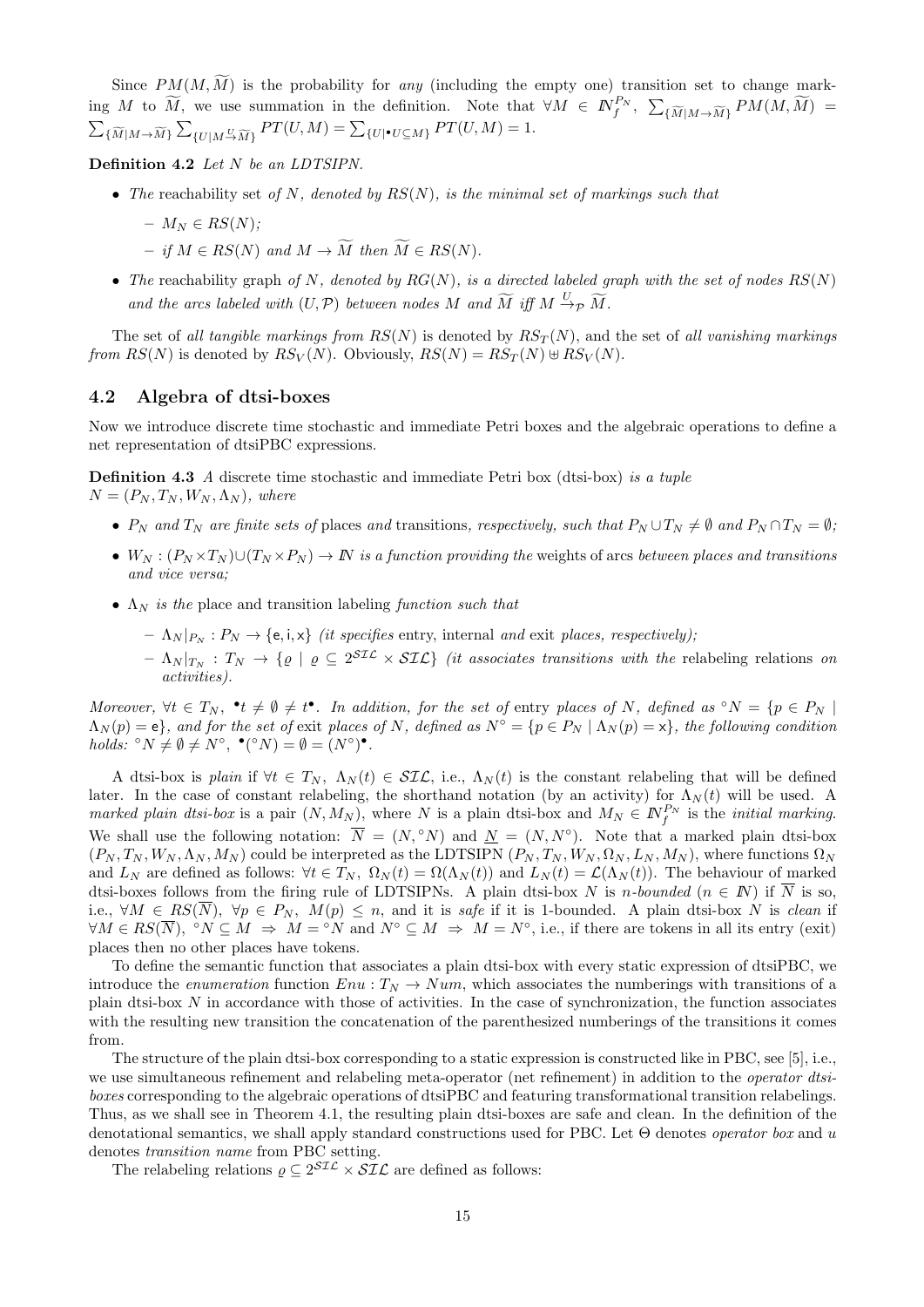

Figure 3: The plain and operator dtsi-boxes

- $\varrho_{id} = \{ (\{(\alpha, \kappa)\}, (\alpha, \kappa)) \mid (\alpha, \kappa) \in \mathcal{SIL} \}$  is the *identity relabeling* keeping the interface as it is;
- $\bullet$  *e*<sub>(*α,κ*)</sub> = {( $\emptyset$ , (*α, κ*))} is the *constant relabeling* that can be identified with (*α, κ*)  $\in$  *SIL* itself;
- $\bullet$   $\varrho_{[f]} = \{ (\{ (\alpha, \kappa) \}, (f(\alpha), \kappa)) \mid (\alpha, \kappa) \in \mathcal{SIL} \};$
- *•*  $\varrho_{rs\ a} = \{ (\{ (\alpha, \kappa) \}, (\alpha, \kappa)) | (\alpha, \kappa) \in \mathcal{SIL}, \ a, \hat{a} \notin \alpha \};$
- $\varrho_{\text{sy }a}$  is the least relabeling relation containing in  $\varrho_{id}$  such that if  $(\Upsilon, (\alpha, \kappa)), (\Xi, (\beta, \lambda)) \in \varrho_{\text{sy }a}$  and  $a \in \alpha$ ,  $\hat{a} \in \beta$  then

$$
- (\Upsilon + \Xi, (\alpha \oplus_a \beta, \kappa \cdot \lambda)) \in \varrho_{\text{sy } a}, \text{ if } \kappa, \lambda \in (0; 1);
$$
  
- (\Upsilon + \Xi, (\alpha \oplus\_a \beta, \kappa + \lambda)) \in \varrho\_{\text{sy } a}, \text{ if } \kappa, \lambda \in I\!N \setminus \{0\}.

The plain and operator dtsi-boxes are presented in Figure 3. Note that the label i of internal places is usually omitted.

In the case of the synchronization, a decision that we must take is the selection of the operator box that we shall use for the iteration, since we have two proposals in plain PBC for that purpose [5]. One of them provides us with a safe version (with six transitions in the operator box), but there is also a simpler version, which has only three transitions in the operator box. In general, in PBC, with the latter version we may generate 2-bounded nets, which only occurs when a parallel behavior appears at the highest level of the body of the iteration. Nevertheless, in our case, and due to the syntactical restriction introduced for regular terms, this particular case cannot occur, so that the net obtained will be always safe.

Now we define the enumeration function *Enu* for every operator of dtsiPBC. Let  $Box_{dtsi}(E)$  =

 $(P_E, T_E, W_E, \Lambda_E)$  be the plain dtsi-box corresponding to a static expression *E*, and *Enu<sub>E</sub>* be the enumeration function for  $T_E$ . We shall use the analogous notation for static expressions  $F$  and  $K$ .

•  $Box_{dtsi}(E \circ F) = \Theta_{\circ}(Box_{dtsi}(E),Box_{dtsi}(F)), \circ \in \{ ; , \| , \| \}.$  Since we do not introduce new transitions, we preserve the initial numbering:  $\begin{aligned} \textit{invariant},\\ \textit{for} \textit{dts}_i(F)),\\ \textit{Enu}(t) = \Big\{ \end{aligned}$ 

$$
Enu(t) = \begin{cases} Enu_E(t), & t \in T_E; \\ Enu_F(t), & t \in T_F. \end{cases}
$$

•  $Box_{dtsi}(E[f]) = \Theta_{[f]}(Box_{dtsi}(E)).$  Since we only replace the labels of some multiactions by a bijection, we preserve the initial numbering:

$$
Enu(t) = EnuE(t), t \in TE.
$$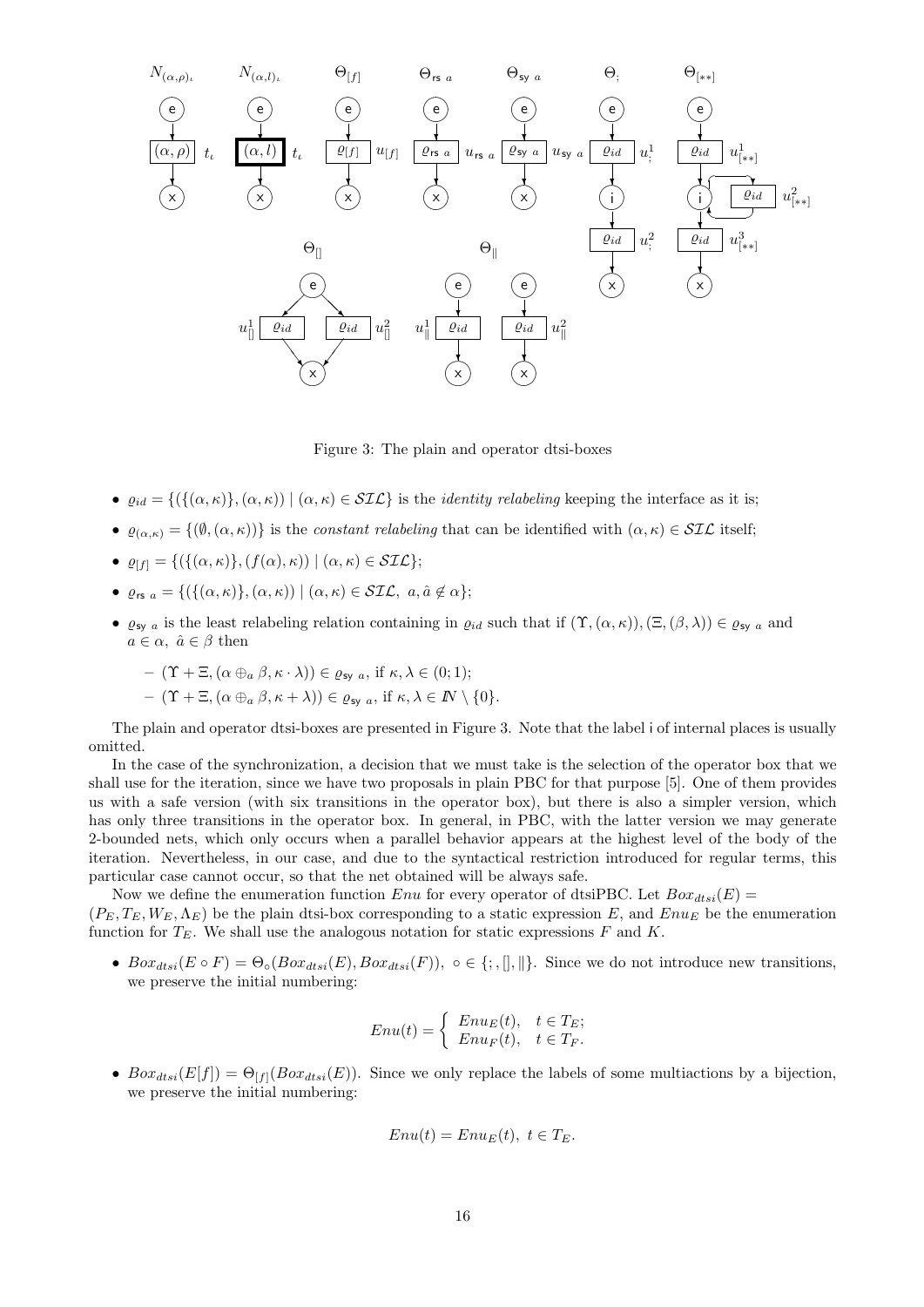•  $Box_{dtsi}(E \text{ is } a) = \Theta_{\text{rs} a}(Box_{dtsi}(E)).$  Since we remove all transitions labeled with multiactions containing  $a$  or  $\hat{a}$ , this does not change the numbering of the remaining transitions:

 $Enu(t) = Enu<sub>E</sub>(t), t \in T<sub>E</sub>, a, \hat{a} \notin \mathcal{L}(\Lambda_E(t)).$ 

•  $Box_{dtsi}(E \text{ sy } a) = \Theta_{\text{sy } a}(Box_{dtsi}(E)).$  Note that  $\forall v, w \in T_E$ , such that  $\Lambda_E(v) = (\alpha, \kappa), \Lambda_E(w) = (\beta, \lambda)$ and  $a \in \alpha$ ,  $\hat{a} \in \beta$ , the new transition *t* resulting from synchronization of *v* and *w* has the label  $\Lambda(t)$  =  $(\alpha \oplus_{a} \beta, \kappa \cdot \lambda)$ , if *t* is a stochastic transition, or  $\Lambda(t) = (\alpha \oplus_{a} \beta, \kappa + \lambda)$ , if *t* is an immediate one, and the numbering  $Env(t) = (Env<sub>E</sub>(v))(Env<sub>E</sub>(w)).$  $\lambda$ ), if t is a<br>  $Enu(t) = (H$ <br>
numeration<br>  $Enu(t) = \begin{cases}$ 

Thus, the enumeration function is defined as

$$
Enu(t) = \begin{cases} Enu_E(t), & t \in T_E; \\ (Enu_E(v))(Enu_E(w)), & t \text{ results from synchronization of } v \text{ and } w. \end{cases}
$$

According to the definition of  $\varrho_{sy}$  *a*, the synchronization is only possible when all the transitions in the set are stochastic or when all of them are immediate. If we synchronize the same set of transitions in different orders, we obtain several resulting transitions with the same label and probability or weight, but with the different numberings having the same content. Then, we only consider a single one from the resulting transitions in the plain dtsi-box to avoid introducing redundant transitions.

For example, if the transitions *t* and *u* are generated by synchronizing *v* and *w* in different orders, we have  $\Lambda(t) = (\alpha \oplus_{a} \beta, \kappa \cdot \lambda) = \Lambda(u)$  for stochastic transitions or  $\Lambda(t) = (\alpha \oplus_{a} \beta, \kappa + \lambda) = \Lambda(u)$  for immediate ones, but  $Env(t) = (Env(v))(Env(w)) \neq (Env(w))(Env(v)) = Env(u)$  whereas  $Cont(Env(t))$  $Cont(Enu(v)) \cup Cont(Enu(w)) = Cont(Enu(u))$ . Then only one transition *t* (or, symmetrically, *u*) will appear in  $Box_{dtsi}(E \text{ sy } a)$ .

•  $Box_{dtsi}([E * F * K]) = \Theta_{[**]}(Box_{dtsi}(E),Box_{dtsi}(F),Box_{dtsi}(K)).$  Since we do not introduce new transitions, we preserve the initial numbering:

$$
Enu(t) = \begin{cases} Enu_E(t), & t \in T_E; \\ Enu_F(t), & t \in T_F; \\ Enu_K(t), & t \in T_K. \end{cases}
$$

Now we can formally define the denotational semantics as a homomorphism.

**Definition 4.4** *Let*  $(\alpha, \kappa) \in \mathcal{SLC}$ ,  $a \in \text{Act}$  *and*  $E, F, K \in \text{RegStatExpr}$ . The denotational semantics of *dtsiPBC is a mapping Boxdtsi from RegStatExpr into the domain of plain dtsi-boxes defined as follows:*

- 1.  $Box_{dtsi}((\alpha,\kappa)_{\iota})=N_{(\alpha,\kappa)_{\iota}};$
- *2.*  $Box_{dtsi}(E \circ F) = \Theta_{\circ}(Box_{dtsi}(E),Box_{dtsi}(F)), \circ \in \{; , , \| , \| \};$
- *3.*  $Box_{dtsi}(E[f]) = \Theta_{[f]}(Box_{dtsi}(E));$
- $4.$   $Box_{dtsi}(E \circ a) = \Theta_{oa}(Box_{dtsi}(E)), o \in \{rs, sy\};$
- *5.*  $Box_{dtsi}([E * F * K]) = \Theta_{(**]}(Box_{dtsi}(E), Box_{dtsi}(F), Box_{dtsi}(K)).$

The dtsi-boxes of dynamic expressions can be defined as well. For  $E \in \text{RegStatexpr}$ , let  $\text{Box}_{dist}(\overline{E})$  =  $\overline{Box_{dtsi}(E)}$  and  $Box_{dtsi}(E) = Box_{dtsi}(E)$ .

Observe that this definition is compositional in the sense that for any arbitrary dynamic expression, we may decompose it in some inner dynamic and static expressions, for which we may apply the definition, thus obtaining the corresponding plain dtsi-boxes, which can be joined according to the term structure (definition of *Boxdtsi*), the resulting plain box being marked in the places that were marked in the argument nets.

**Theorem 4.1** For any static expression E,  $Box_{dtsi}(\overline{E})$  is safe and clean.

*Proof.* The structure of the net is obtained as in PBC, combining both refinement and relabeling. Consequently, the dtsi-boxes thus obtained will be safe and clean. *⊓⊔*

Let ≃ denote isomorphism between transition systems and reachability graphs that relates their initial states. Note that the names of transitions of the dtsi-box corresponding to a static expression could be identified with the enumerated activities of the latter.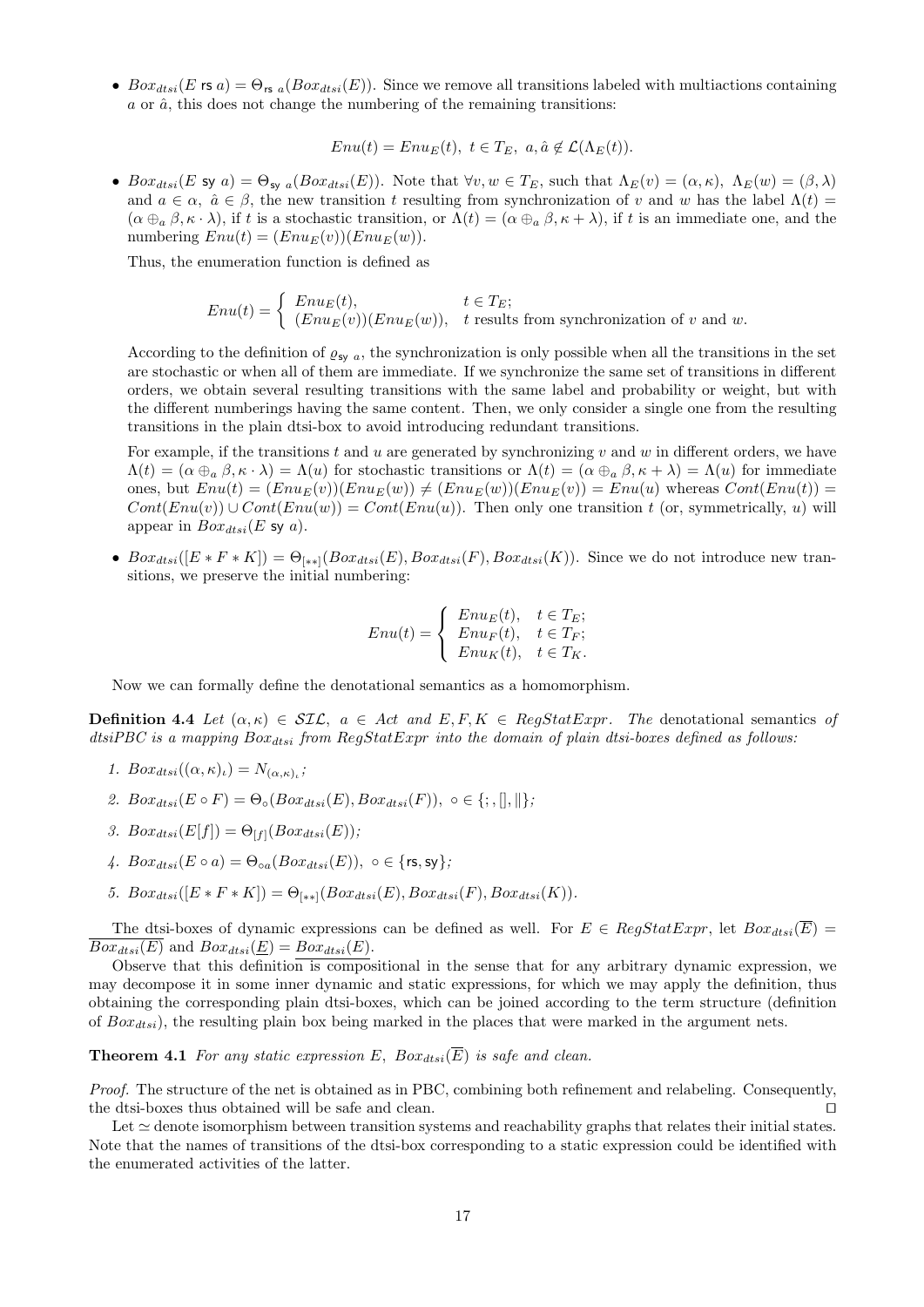

Figure 4: The marked dtsi-box  $N = Box_{dtsi}(\overline{E})$  for  $E = [(\lbrace a \rbrace, \rho) * ((\lbrace b \rbrace, \chi); (((\lbrace c \rbrace, l); (\lbrace d \rbrace, \theta))]((\lbrace e \rbrace, m);$  $(\{f\}, \phi)))$   $*$  Stop] and its reachability graph

**Theorem 4.2** *For any static expression E,*

$$
TS(\overline{E}) \simeq RG(Box_{dtsi}(\overline{E})).
$$

*Proof.* As for the qualitative (functional) behaviour, we have the same isomorphism as in PBC.

The quantitative behaviour is the same by the following reasons. First, the activities of an expression have the probability or weight parts coinciding with the probabilities or weights of the transitions belonging to the corresponding dtsi-box. Second, we use analogous probability or weight functions to construct the corresponding transition systems and reachability graphs. *⊓⊔*

**Example 4.1** Let *E* be from Example 3.2. In Figure 4, the marked dtsi-box  $N = Box_{dts}(\overline{E})$  and its reachability *graph*  $RG(N)$  *are presented. It is easy to see that*  $TS(\overline{E})$  *and*  $RG(N)$  *are isomorphic.* 

The following example demonstrates that without the syntactic restriction on regularity of expressions the corresponding marked dtsi-boxes may be not safe.

**Example 4.2** Let  $E = [((\{a\}, \frac{1}{2}) * ((\{b\}, \frac{1}{2}) || (\{c\}, \frac{1}{2})) * (\{d\}, \frac{1}{2})].$  In Figure 5, the marked dtsi-box  $N =$  $Box_{dtsi}(\overline{E})$  and its reachability graph  $RG(N)$  are presented. Symmetrically, in the marking  $(0,1,1,2,0,0)$ *there are* 2 *tokens in the place*  $p_4$ *. In the marking*  $(0,1,1,0,2,0)$  *there are* 2 *tokens in the place*  $p_5$ *. Thus, allowing concurrency in the second argument of iteration in the expression E can lead to non-safeness of the corresponding marked dtsi-box N, though, it is* 2*-bounded in the worst case, see [5]. The origin of the problem is that N has as a self-loop with two subnets which can function independently. This explains why do we consider regular expressions only.*

## **5 Performance evaluation**

In this section we demonstrate how Markov chains corresponding to the expressions and dtsi-boxes can be constructed and then used for performance evaluation.

For a dynamic expression *G*, a discrete random variable is associated with every tangible state from *DR*(*G*). The variable captures a residence time in the state. One can interpret staying in a state in the next discrete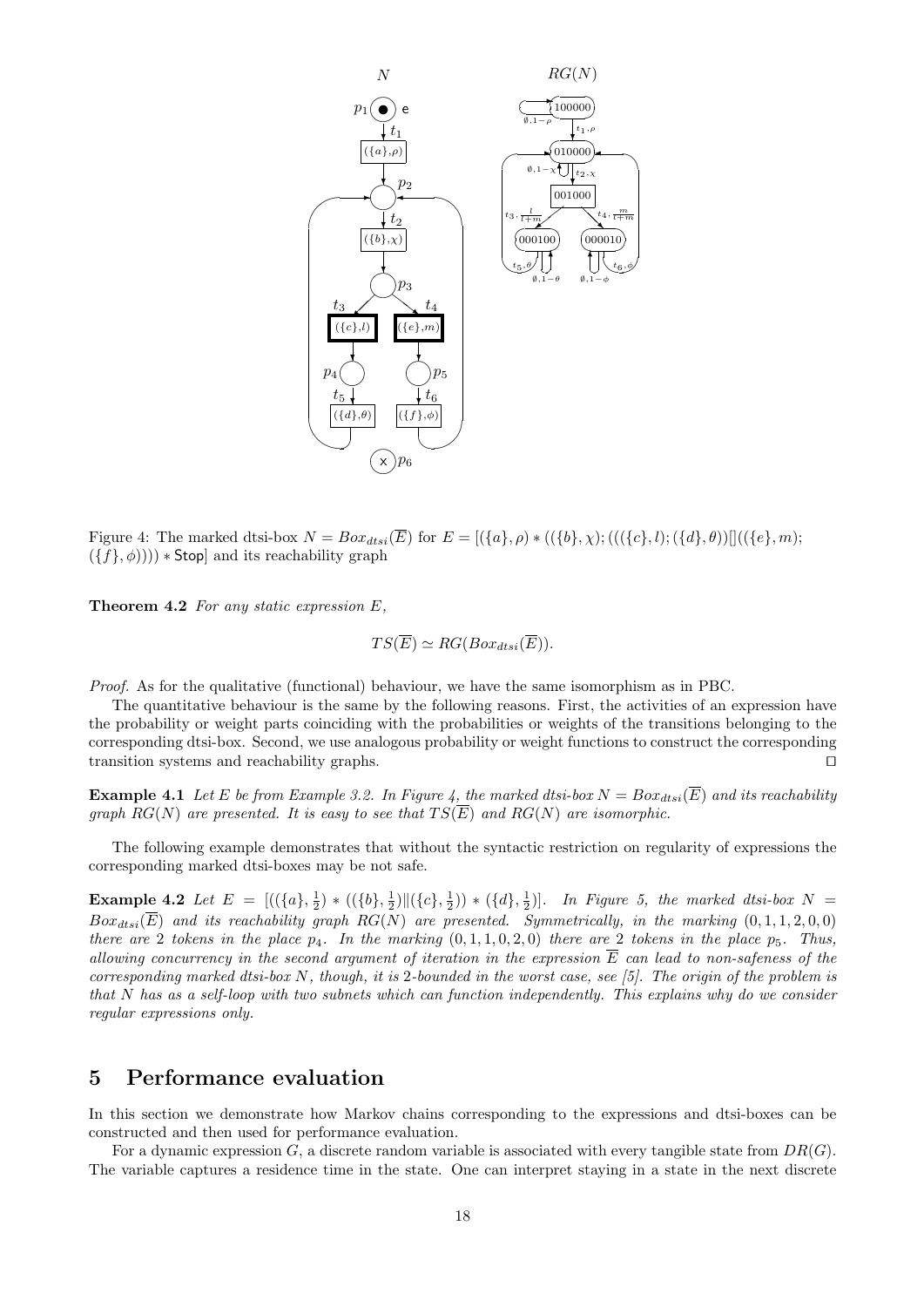

Figure 5: The marked dtsi-box  $N = Box_{dtsi}(\overline{E})$  for  $E = [((\{a\}, \frac{1}{2}) * ((\{b\}, \frac{1}{2}) || (\{c\}, \frac{1}{2})) * (\{d\}, \frac{1}{2})]$  and its reachability graph

time moment as a failure and leaving it as a success of some trial series. It is easy to see that the random variables are geometrically distributed, since the probability to stay in a tangible state *s* for *k−*1 time moments and leave it at moment  $k \geq 1$  is  $PM(s, s)^{k-1}(1 - PM(s, s))$  (the residence time is k in this case). The mean value formula for geometrical distribution allows us to calculate the average sojourn time in a tangible state *s* as <sup>1</sup> 1*−PM*(*s,s*) . Obviously, the average sojourn time in a vanishing state is zero. Thus, the *average sojourn time in the state s* is bution allows us to<br>ge sojourn time in<br> $SJ(s) = \begin{cases} \frac{1}{1 - P M} \end{cases}$ 

$$
SJ(s) = \begin{cases} \frac{1}{1 - PM(s, s)}, & s \in DR_T(G); \\ 0, & s \in DR_V(G). \end{cases}
$$

The *average sojourn time vector* of *G*, denoted by *SJ*, is that with the elements  $SJ(s)$ ,  $s \in DR(G)$ .

Analogously, the *sojourn time variance in the state s* is

$$
s \in DR_V(G).
$$
  
of *G*, denoted by *SJ*, is that with the elem:  
*variance in the state s* is  

$$
VAR(s) = \begin{cases} \frac{1}{(1 - PM(s, s))^2}, & s \in DR_T(G); \\ 0, & s \in DR_V(G). \end{cases}
$$

The *sojourn time variance vector* of *G*, denoted by *VAR*, is that with the elements  $VAR(s)$ ,  $s \in DR(G)$ .

To evaluate performance of the system specified by a dynamic expression *G*, we should investigate the stochastic process associated with it. The process is the underlying semi-Markov chain (SMC) [37], denoted by *SMC* (*G*), which can be analyzed by extracting from it the embedded (absorbing) discrete time Markov chain (EDTMC) corresponding to  $G$ , denoted by  $EDTMC(G)$ . The construction of the latter is similar to that applied in the context of generalized stochastic PNs (GSPNs) in [23, 2, 3], and also in the framework of discrete time deterministic and stochastic PNs (DTDSPNs) in [42]. *EDTMC*(*G*) only describes the state changes of  $SMC(G)$ while ignoring any time characteristics.

Thus, to construct the EDTMC, we should abstract from all time aspects of behaviour, i.e., from the sojourn time in the states. The sojourn time in every state of the EDTMC is deterministic and it is equal to one discrete time unit. Let *G* be a dynamic expression. A transition system  $TS(G)$  can have self-loops going from a state to itself which have a non-zero probability. Obviously, the current state remains unchanged in this case.

Let *G* be a dynamic expression and  $s, \tilde{s} \in DR(G)$ .

Let  $s \to s$ . The *probability to stay in s due to*  $k$  ( $k \ge 1$ ) *self-loops* is

 $(PM(s, s))^{k}$ .

Let  $s \to \tilde{s}$  and  $s \neq \tilde{s}$ . The *probability to move from s* to  $\tilde{s}$  by executing any set of activities after possible *self-loops* is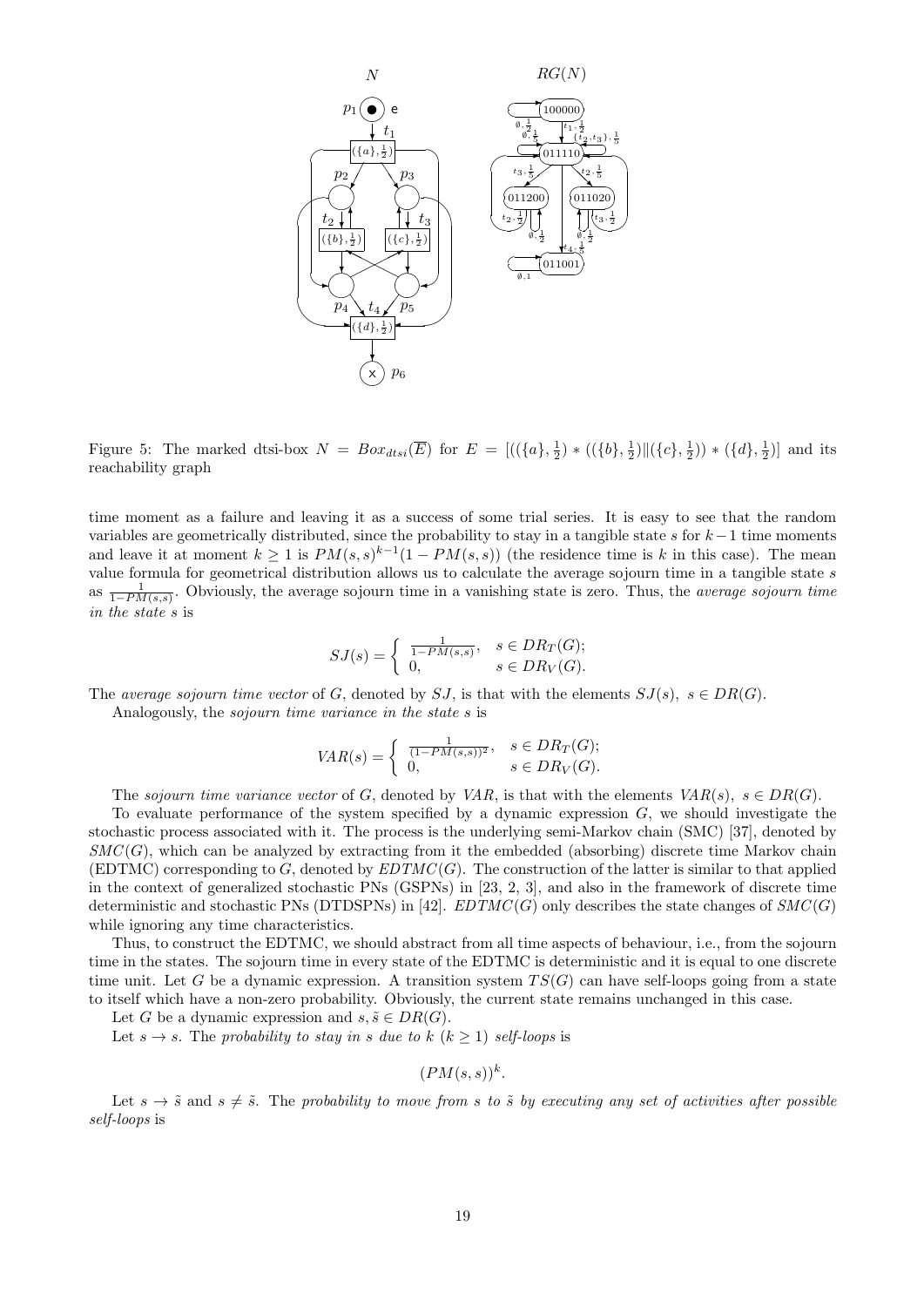$$
PM^*(s, \tilde{s}) = \begin{cases} PM(s, \tilde{s}) \sum_{k=0}^{\infty} (PM(s, s))^k = \frac{PM(s, \tilde{s})}{1 - PM(s, s)}, & s \to s; \\ PM(s, \tilde{s}), & \text{otherwise}; \end{cases} = SL(s)PM(s, \tilde{s}), \text{ where}
$$

$$
SL(s) = \begin{cases} \frac{1}{1 - PM(s, s)}, & s \to s; \\ \frac{1}{1 - PM(s, s)}, & s \to s; \end{cases}
$$

$$
SL(s) = \begin{cases} \frac{1 - PM(s,s)}{1,} & s \to s, \\ 1, & \text{otherwise}; \end{cases}
$$

is the *self-loops abstraction factor*. The *self-loops abstraction vector* of *G*, denoted by *SL*, is that with the elements  $SL(s)$ ,  $s \in DR(G)$ . The value  $k=0$  in the summation above corresponds to the case when no self-loops occur. Note that  $\forall s \in DR_T(G)$ ,  $SL(s) = \frac{1}{1 - PM(s,s)} = SJ(s)$ , hence,  $\forall s \in DR_T(G)$ ,  $PM^*(s, \tilde{s}) =$  $SJ(s)PM(s, \tilde{s})$ , since we always have the empty loop (which is a self-loop)  $s \stackrel{\emptyset}{\rightarrow} s$  from every tangible state *s*. Empty loops are not possible from vanishing states, hence,  $\forall s \in DR_V(G)$ ,  $PM^*(s, \tilde{s}) = \frac{PM(s, \tilde{s})}{1 - PM(s, s)}$ , when there are non-empty self-loops (produced by iteration) from *s*, or  $PM^*(s, \tilde{s}) = PM(s, \tilde{s})$ , when there are no self-loops from *s*.

Note that after abstraction from the probabilities of transitions which do not change the states, the remaining transition probabilities are normalized. In order to calculate transition probabilities  $PT(\Upsilon, s)$ , we had to normalize  $PF(\Upsilon, s)$ . Then, to obtain transition probabilities of the state-changing steps  $PM^*(s, \tilde{s})$ , we now have to normalize  $PM(s, \tilde{s})$ . Thus, we have a two-stage normalization as a result. transition probabilities are normalized. In order to calculate transition probabilities  $PT(\Upsilon, s)$ , we had to normalize  $PF(\Upsilon, s)$ . Then, to obtain transition probabilities of the state-changing steps  $PM^*(s, \tilde{s})$ , we now h

 $PM^*(s, \tilde{s})$  defines a probability distribution, since  $\forall s \in DR(G)$ , such that *s* is not a terminal state, i.e.,  $\frac{1}{1-PM(s,s)}\sum_{\{\tilde{s}\mid s\to \tilde{s}, \ s\neq \tilde{s}\}}PM(s,\tilde{s}) = \frac{1}{1-PM(s,s)}(1-PM(s,s)) = 1.$ 

We decided to consider self-loops followed only by a state-changing step just for convenience. Alternatively, we could take a state-changing step followed by self-loops or a state-changing step preceded and followed by self-loops. In all these three cases our sequence begins or/and ends with the loops which do not change states. At the same time, the overall probabilities of the evolutions can differ, since self-loops have positive probabilities. To avoid inconsistency of definitions and too complex description, we consider sequences ending with a statechanging step. It resembles in some sense a construction of branching bisimulation [14] taking self-loops instead of silent transitions.

**Definition 5.1** *Let G be a dynamic expression. The* embedded (absorbing) discrete time Markov chain (EDTMC) *of G*, denoted by EDTMC(*G*), has the state space  $DR(G)$  and the transitions  $s \rightarrow p \tilde{s}$ , if  $s \rightarrow \tilde{s}$  and  $s \neq \tilde{s}$ *, where*  $\mathcal{P} = PM^*(s, \tilde{s})$ *.* 

EDTMCs and underlying SMCs of static expressions can be defined as well. For  $E \in \text{RegStatExpr}$ , let *EDTMC*(*E*) = *EDTMC*(*E*) and *SMC*(*E*) = *SMC*(*E*).

Let *G* be a dynamic expression. The elements  $P_{ij}^*$  ( $1 \le i, j \le n = |DR(G)|$ ) of the (one-step) transition probability matrix (TPM)  $\mathbf{P}^*$  for  $EDTMC(G)$  are defined as

$$
\mathcal{P}_{ij}^* = \begin{cases} PM^*(s_i, s_j), & s_i \to s_j, \ s_i \neq s_j; \\ 0, & \text{otherwise.} \end{cases}
$$

The transient  $(k$ -step,  $k \in \mathbb{N}$ ) probability mass function  $(PMF) \psi^*[k] = (\psi^*[k](s_1), \ldots, \psi^*[k](s_n))$  for  $EDTMC(G)$  is the solution of the equation system

$$
\psi^*[k] = \psi^*[0](\mathbf{P}^*)^k,
$$

where  $\psi^*[0] = (\psi^*[0](s_1), \ldots, \psi^*[0](s_n))$  is the initial PMF defined as

$$
\psi^*[k] = \psi^*[0](\mathbf{P}^*)^k,
$$
  
is the initial PMF defined as  

$$
\psi^*[0](s_i) = \begin{cases} 1, & s_i = [G]_{\approx}; \\ 0, & \text{otherwise}. \end{cases}
$$

Note also that  $\psi^*[k+1] = \psi^*[k]$ **P**<sup>\*</sup>  $(k \in \mathbb{N})$ .

The steady-state PMF  $\psi^* = (\psi^*(s_1), \dots, \psi^*(s_n))$  for  $EDTMC(G)$  is the solution of the equation system

$$
\begin{cases}\n\psi^*(\mathbf{P}^* - \mathbf{E}) = \mathbf{0} \\
\psi^*\mathbf{1}^T = 1\n\end{cases}
$$

where **E** is the unitary matrix of dimension *n* and **0** is the vector with *n* values 0, 1 is that with *n* values 1. When  $EDTMC(G)$  has the single steady state, we have  $\psi^* = \lim_{k \to \infty} \psi^*[k]$ .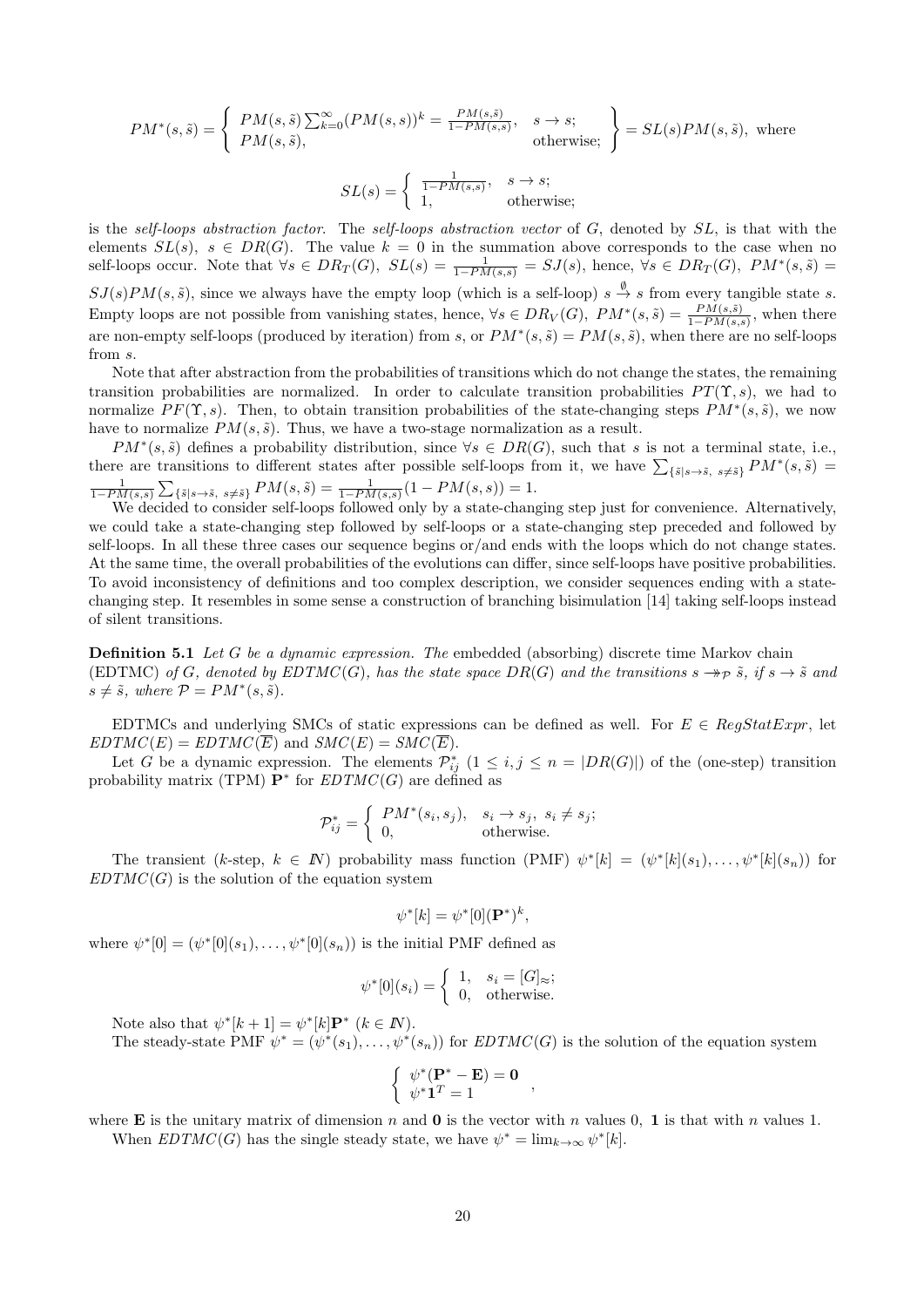The steady-state PMF for the underlying semi-Markov chain  $SMC(G)$  is calculated via multiplication of For every  $\psi^*(s_i)$   $(1 \le i \le n)$  by the average sojourn time  $SJ(s_i)$  in the state  $s_i$ , after which we normalize the resulting values. Remember that for a vanishing state  $s \in DR_V(G)$  we have  $SJ(s) = 0$ .<br>Thus, the steady-state resulting values. Remember that for a vanishing state  $s \in DR_V(G)$  we have  $SJ(s) = 0$ .

Thus, the steady-state PMF  $\varphi = (\varphi(s_1), \ldots, \varphi(s_n))$  for *SMC*(*G*) is

$$
\varphi(s_i) = \begin{cases} \frac{\psi^*(s_i)SJ(s_i)}{\sum_{j=1}^n \psi^*(s_j)SJ(s_j)}, & s_i \in DR_T(G); \\ 0, & s_i \in DR_V(G). \end{cases}
$$

**Example 5.1** *Let*  $E$  *be from Example 3.2.* In Figure 6, the underlying SMC SMC( $\overline{E}$ ) is presented. Average *sojourn time in the states of the underlying SMC is written next to them in bold font.*

*The average sojourn time vector of*  $\overline{E}$  *is* 

$$
SJ = \left(\frac{1}{\rho}, \frac{1}{\chi}, 0, \frac{1}{\theta}, \frac{1}{\phi}\right).
$$

*The sojourn time variance vector of*  $\overline{E}$  *is* 

$$
VAR = \left(\frac{1}{\rho^2}, \frac{1}{\chi^2}, 0, \frac{1}{\theta^2}, \frac{1}{\phi^2}\right).
$$

*The TPM for EDTMC*( $\overline{E}$ ) *is* 

$$
\mathbf{P}^* = \left[ \begin{array}{cccccc} 0 & 1 & 0 & 0 & 0 \\ 0 & 0 & 1 & 0 & 0 \\ 0 & 0 & 0 & \frac{l}{l+m} & \frac{m}{l+m} \\ 0 & 1 & 0 & 0 & 0 \\ 0 & 1 & 0 & 0 & 0 \end{array} \right].
$$

*The steady-state PMF for EDTMC*( $\overline{E}$ ) *is* 

$$
\psi^* = \left(0, \frac{1}{3}, \frac{1}{3}, \frac{l}{3(l+m)}, \frac{m}{3(l+m)}\right).
$$

*The steady-state PMF*  $\psi^*$  *weighted by SJ is* 

$$
\left(0, \frac{1}{3\chi}, 0, \frac{l}{3\theta(l+m)}, \frac{m}{3\phi(l+m)}\right).
$$

*It remains to normalize the steady-state weighted PMF dividing it by the sum of its components*

$$
\psi^* SJ^T = \frac{\theta \phi(l+m) + \chi(\phi l + \theta m)}{3\chi \theta \phi(l+m)}.
$$

*Thus, the steady-state PMF for*  $SMC(\overline{E})$  *<i>is* 

$$
\varphi = \frac{1}{\theta \phi(l+m) + \chi(\phi l + \theta m)} (0, \theta \phi(l+m), 0, \chi \phi l, \chi \theta m).
$$

*In the case*  $l = m$  *and*  $\theta = \phi$  *we have* 

$$
\varphi = \frac{1}{2(\chi + \theta)}(0, 2\theta, 0, \chi, \chi).
$$

Let us also consider DTMCs of expressions based on the state change probabilities  $PM(s, \tilde{s})$ .

**Definition 5.2** *Let G be a dynamic expression. The* discrete time Markov chain (DTMC) *of G, denoted by DTMC*(*G*)*, has the state space DR*(*G*) *and the transitions*  $s \rightarrow_{\mathcal{P}} \tilde{s}$ *, where*  $\mathcal{P} = PM(s, \tilde{s})$ *.* 

DTMCs of static expressions can be defined as well. For  $E \in RegStatExpr$ , let  $DTMC(E) = DTMC(\overline{E})$ .

Let *G* be a dynamic expression. The elements  $\mathcal{P}_{ij}$  ( $1 \leq i, j \leq n = |DR(G)|$ ) of (one-step) transition probability matrix (TPM) **P** for  $DTMC(G)$  are defined as

$$
\mathcal{P}_{ij} = \begin{cases} PM(s_i, s_j), & s_i \to s_j; \\ 0, & \text{otherwise.} \end{cases}
$$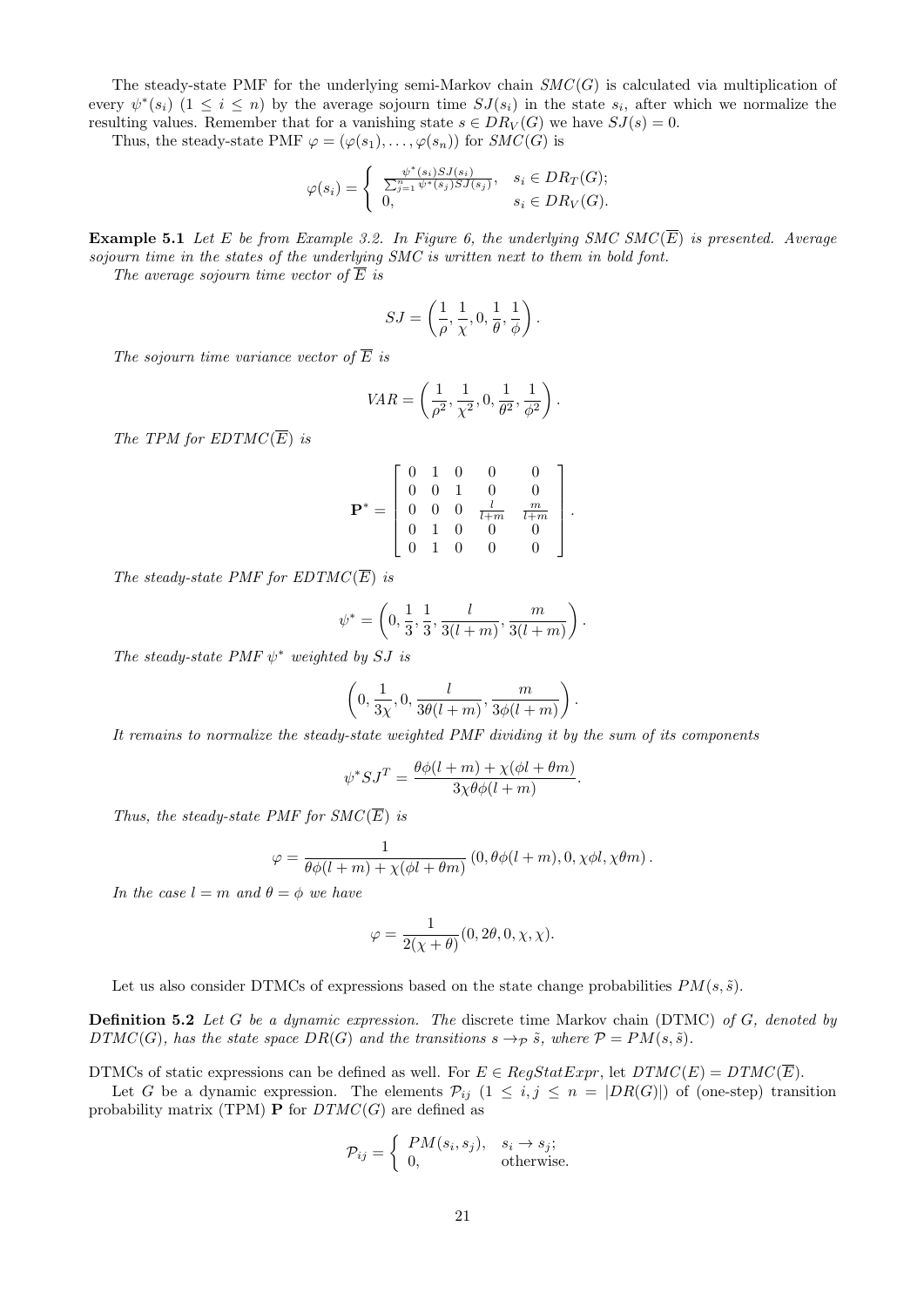

Figure 6: The underlying SMC of  $\overline{E}$  for  $E = [(\{a\}, \rho) * ((\{b\}, \chi) ; (((\{c\}, l) ; (\{d\}, \theta))]((\{e\}, m) ; (\{f\}, \phi)))) * Stop]$ 

The steady-state PMF  $\psi$  for  $DTMC(G)$  is defined like the corresponding notion for  $EDTMC(G)$ .

Let us determine a relationship between steady-state PMFs for DTMCs and EDTMCs. The following theorem proposes the equation that relates the mentioned steady-state PMFs.

First, we introduce some helpful notation. For a vector  $v = (v_1, \ldots, v_n)$ , let  $Diag(v)$  be a diagonal matrix of dimension *n* with the elements  $Diag_{ij}(v)$   $(1 \leq i, j \leq n)$  defined as  $\Delta$ <br>that relates the<br>pful notation.<br>ts  $Diag_{ij}(v)$  (1<br> $Diag_{ij}(v) = \begin{cases}$ 

$$
Diag_{ij}(v) = \begin{cases} v_i, & i = j; \\ 0, & \text{otherwise.} \end{cases} (1 \le i, j \le n).
$$

**Theorem 5.1** *Let G be a dynamic expression and SL be its self-loops abstraction vector. Then the steady-state PMFs*  $\psi$  *for DTMC*(*G*) *and*  $\psi^*$  *for EDTMC*(*G*) *are related as follows:*  $\forall s \in DR(G)$ *, SL l*<br>re re<br>∗/,\*

$$
\psi(s) = \frac{\psi^*(s)SL(s)}{\sum_{\tilde{s} \in DR(G)} \psi^*(\tilde{s})SL(\tilde{s})}.
$$

*Proof.* Let *PSL* be a vector with the elements

$$
\tilde{s} \in DR(G)
$$
\nelements\n
$$
PSL(s) = \begin{cases} PM(s, s), & s \to s; \\ 0, & \text{otherwise.} \end{cases}
$$

By definition of  $PM^*(s, \tilde{s})$ , we have  $\mathbf{P}^* = Diag(SL)(\mathbf{P} - Diag(PSL))$ . Further,

$$
\psi^*(\mathbf{P}^* - \mathbf{E}) = \mathbf{0} \text{ and } \psi^* \mathbf{P}^* = \psi^*.
$$

After replacement of  $P^*$  by the expression with  $P$  we obtain

$$
\psi^*Diag(SL)(\mathbf{P} - Diag(PSL)) = \psi^* \text{ and } \psi^*Diag(SL)\mathbf{P} = \psi^*(Diag(SL)Diag(PSL) + \mathbf{E}).
$$

Note that  $\forall s \in DR(G)$ , we have

$$
\psi^*Diag(SL)(\mathbf{P} - Diag(PSL)) = \psi^* \text{ and } \psi^*Diag(SL)\mathbf{P} = \psi^*(Diag(SL)Diag(PSL) + \mathbf{E}).
$$
  
te that  $\forall s \in DR(G)$ , we have  

$$
SL(s)PSL(s) + 1 = \begin{cases} SL(s)PM(s, s) + 1 = \frac{PM(s, s)}{1 - PM(s, s)} + 1 = \frac{1}{1 - PM(s, s)}, & s \to s; \\ SL(s) \cdot 0 + 1 = 1, & \text{otherwise}; \end{cases} = SL(s).
$$

Hence,  $Diag(SL)Diag(PSL) + \mathbf{E} = Diag(SL)$ . Thus,

$$
\psi^*Diag(SL)\mathbf{P}=\psi^*Diag(SL).
$$

Then for  $v = \psi^* Diag(SL)$  we have

$$
v\mathbf{P} = v
$$
 and  $v(\mathbf{P} - \mathbf{E}) = \mathbf{0}$ .

In order to calculate  $\psi$  on the basis of *v*, we must normalize it by dividing its elements by their sum, since we should have  $\psi \mathbf{1}^T = 1$  as a result: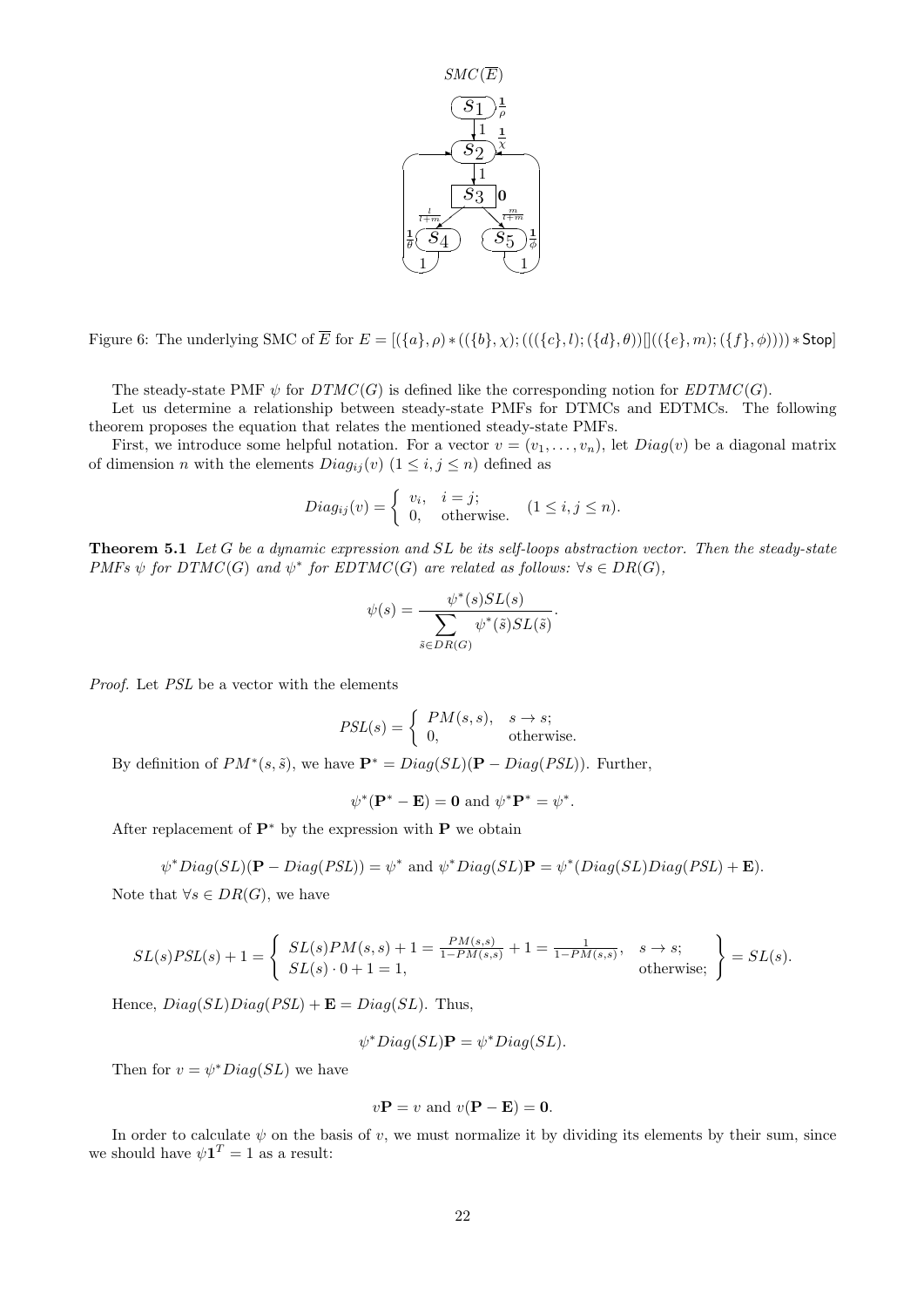$$
\psi = \frac{1}{v\mathbf{1}^T}v = \frac{1}{\psi^*Diag(SL)\mathbf{1}^T}\psi^*Diag(SL).
$$

Thus, the elements of  $\psi$  are calculated as follows:  $\forall s \in DR(G)$ ,

$$
\psi(s) = \frac{\psi^*(s)SL(s)}{\sum_{\tilde{s} \in DR(G)} \psi^*(\tilde{s})SL(\tilde{s})}
$$

*.*

It is easy to check that  $\psi$  is the solution of the equation system

$$
\left\{ \begin{array}{c} \psi(\mathbf{P} - \mathbf{E}) = \mathbf{0} \\ \psi \mathbf{1}^T = 1 \end{array} \right.,
$$

hence, it is indeed the steady-state PMF for *DTMC* (*G*). *⊓⊔*

**Proposition 5.1** Let G be a dynamic expression,  $\varphi$  be the steady-state PMF for SMC(G) and  $\psi$  be the steady*state PMF for DTMC*(*G*)*. Then*  $\forall s \in DR(G)$ *, F* for *DT*<br>*expression*<br> $DR(G)$ ,<br> $\varphi(s) = \begin{cases}$ 

$$
\varphi(s) = \begin{cases} \psi(s), & s \in DR_T(G); \\ 0, & s \in DR_V(G). \end{cases}
$$

*Proof.* By Theorem 5.1, since  $\forall s \in DR_T(G)$ ,  $SL(s) = SJ(s)$ .  $\Box$ 

Let *G* be a dynamic expression and  $s, \tilde{s} \in DR(G), S, \tilde{S} \subseteq DR(G)$ . The following standard *performance indices (measures)* can be calculated based on the steady-state PMF for  $SMC(G)$ , see, in particular, [24].

- *•* The *average recurrence (return) time in the state s* (i.e., the number of discrete time units or steps required for this) is  $\frac{1}{\varphi(s)}$ .
- The *fraction of residence time in the state*  $s$  is  $\varphi(s)$ .
- *•* The *fraction of residence time in the set of states S ⊆ DR*(*G*) or the *probability of the event determined by*  $\frac{1}{\varphi(s)}$ *.*<br>The *fraction of residence time in the states* is  $\varphi(s)$ .<br>The *fraction of residence time in the set of states S by a condition that is true for all states from S* is  $\sum$ *by a condition that is true for all states from S is*  $\sum_{s \in S} \varphi(s)$ . • The *fraction of residence time in the set of states*  $S \subseteq DR(G)$  or the *probability of the*<br>*by a condition that is true for all states from S* is  $\sum_{s \in S} \varphi(s)$ .<br>• The *relative fraction of residence time in the set*
- The relative fraction of residence time in the set of states S with respect to that in  $\widetilde{S}$  is  $\frac{\sum_{s \in S} \varphi(s)}{\sum_{\tilde{s} \in \tilde{S}} \varphi(\tilde{s})}$ .
- The *rate of leaving the state s* is  $\frac{\varphi(s)}{SJ(s)}$ .
- The *steady-state probability to perform a step with an activity*  $(\alpha, \kappa)$  is  $\mathcal{L}_{s \in DR(G)} \varphi(s) \sum_{\{\Upsilon | (\alpha,\kappa) \in \Upsilon\}} PT(\Upsilon, s).$ *•* The *rate of leaving the state s* is  $\frac{\varphi(s)}{SJ(s)}$ .<br> *•* The *steady-state probability to perform a step with an activity* ( $\alpha, \kappa$ ) is  $\sum_{s \in DR(G)} \varphi(s) \sum_{\{\Upsilon | (\alpha, \kappa) \in \Upsilon\}} PT(\Upsilon, s)$ .<br> *•* The *probability of the e*
- 

 $\sum_{s \in DR(G)} \varphi(s) \sum_{\{\Upsilon | (\alpha, \kappa) \in \Upsilon\}} PT(\Upsilon, s).$ <br>• The probability of the event determined by a reward function r on the states is  $\sum_{s \in DR(G)} \varphi(s)r(s).$ <br>Let  $N = (P_N, T_N, W_N, \Omega_N, L_N, M_N)$  be a LDTSIPN and  $M, \widetilde{M} \in \mathbb{N}_f^{P_N}$ . Th *SJ*(*M*), the sojourn time variance *VAR*(*M*), the probabilities  $PM^*(M, \tilde{M})$ , the transition relation  $M \rightarrow_{\mathcal{P}} \tilde{M}$ , for  $m$  *the states* is  $\sum_{s \in DR(G)} \varphi(s)r(s)$ .<br> $\widetilde{M} \in \mathbb{N}_f^{P_N}$ . Then the average sojourn time  $(M, \widetilde{M})$ , the transition relation  $M \rightarrow_{\mathcal{P}} \widetilde{M}$ , the *EDTMC EDTMC* (*N*), the *underlying SMC SMC*(*N*) and the steady-state PMF for it are defined like the corresponding notions for dynamic expressions.

As we have mentioned earlier, every marked plain dtsi-box could be interpreted as the LDTSIPN. Therefore, we can evaluate performance with the LDTSIPNs corresponding to dtsi-boxes and then transfer the results to the latter.

Let  $\simeq$  denote isomorphism between SMCs that relates their initial states.

**Proposition 5.2** *For any static expression E,*

$$
SMC(\overline{E}) \simeq SMC(Box_{dtsi}(\overline{E})).
$$

*Proof.* By Theorem 4.2 and definitions of underlying SMCs for dynamic expressions and LDTSIPNs taking into account the following. First, for the associated SMCs, the average sojourn time in the states is the same since it is defined via the analogous probability functions. Second, the transition probabilities of the associated SMCs are the sums of those belonging to transition systems or reachability graphs. *⊓⊔*

**Example 5.2** *Let E be from Example 3.2. In Figure 7, the underlying SMC SMC*(*N*) *is presented. It is easy to see that*  $SMC(\overline{E})$  *and*  $SMC(N)$  *are isomorphic. Thus, the steady-state PMF for SMC(N) is the same as for*  $SMC(\overline{E})$ .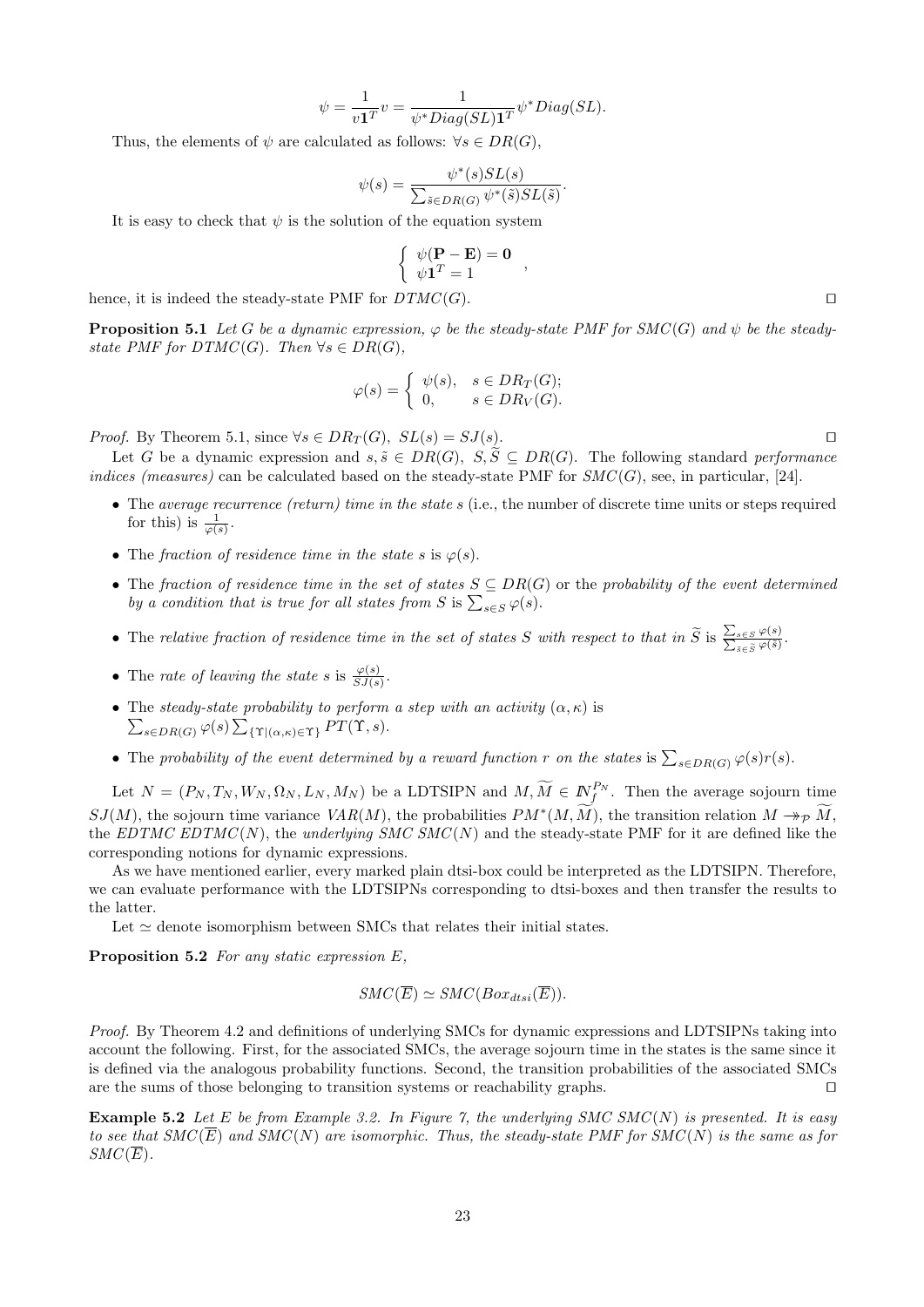

Figure 7: The underlying SMC of  $N = Box_{dtsi}(\overline{E})$  for  $E = [(\lbrace a \rbrace, \rho) * ((\lbrace b \rbrace, \chi) ; (((\lbrace c \rbrace, l) ; (\lbrace d \rbrace, \theta))] ((\lbrace e \rbrace, m);$ (*{f}, ϕ*)))) *∗* Stop]

## **6 Stochastic equivalences**

Consider the expressions  $E = (\{a\}, \frac{1}{2})$  and  $E' = (\{a\}, \frac{1}{3})_1 [(\{a\}, \frac{1}{3})_2]$ , for which  $\overline{E} \neq_{ts} \overline{E'}$ , since  $TS(\overline{E})$  has only one transition from the initial to the final state (with probability  $\frac{1}{2}$ ) while  $TS(\overline{E'})$  has two such ones (with probabilities  $\frac{1}{4}$ ). On the other hand, all the mentioned transitions are labeled by activities with the same multiaction part  $\{a\}$ . Moreover, the overall probabilities of the mentioned transitions of  $TS(\overline{E})$  and  $TS(\overline{E'})$ coincide:  $\frac{1}{2} = \frac{1}{4} + \frac{1}{4}$ . Further,  $TS(\overline{E})$  (as well as  $TS(\overline{E'})$ ) has one empty loop transition from the initial state to itself with probability  $\frac{1}{2}$  and one empty loop transition from the final state to itself with probability 1. The empty loop transitions are labeled by the empty set of activities. Unlike  $=$ <sub>ts</sub>, most of the probabilistic and stochastic equivalences proposed in the literature do not differentiate between the processes such as those specified by *E* and *E′* .

Since the semantic equivalence  $=$ ts is too discriminating in many cases, we need weaker equivalence notions. These equivalences should possess the following necessary properties. First, any two equivalent processes must have the same sequences of multisets of multiactions, which are the multiaction parts of the activities executed in steps starting from the initial states of the processes. Second, for every such sequence, its execution probabilities within both processes must coincide. Third, the desired equivalence should preserve the branching structure of computations, i.e., the points of choice of an external observer between several extensions of a particular computation should be taken into account. In this section, we define one such notion: step stochastic bisimulation equivalence.

#### **6.1 Step stochastic bisimulation equivalence**

Bisimulation equivalences respect the particular points of choice in the behavior of a system. To define stochastic bisimulation equivalences, we have to consider a bisimulation as an *equivalence* relation which partitions the states of the *union* of the transition systems  $TS^*(G)$  and  $TS^*(G')$  of two dynamic expressions *G* and *G'* to be compared. For *G* and *G'* to be bisimulation equivalent, the initial states of their transition systems,  $[G]_{\approx}$  and  $[G']_{\approx}$ , are to be related by a bisimulation having the following transfer property: two states are related if in each of them the same multisets of multiactions can occur, and the resulting states *belong to the same equivalence class*. In addition, the sums of probabilities for all such occurrences should be the same for both states. Thus, we follow the approaches of [19, 21, 6].

In the definition below, we consider  $\mathcal{L}(\Upsilon) \in \mathbb{N}_{f}^{\mathcal{L}}$  for  $\Upsilon \in \mathbb{N}_{f}^{SL}$ , i.e., (possibly empty) multisets of multiactions. The multiactions can be empty, then *L*(Υ) contains the elements *∅*, and it is not empty itself.

Let G be a dynamic expression and  $\mathcal{H} \subseteq DR(G)$ . Then for any  $s \in DR(G)$  and  $A \in \mathbb{N}_{f}^{\mathcal{L}}$  we write  $s \stackrel{A}{\rightarrow} p \mathcal{H}$ , where  $P = PM_A(s, H)$  is the *overall probability to move from s into the set of states*  $H$  *via steps with the multiaction part A* defined as *PM*<sub>*A*</sub>(*s*, *H*) =  $\sum_{n=1}^{n} P M_A(s, H) = \sum_{n=1}^{n} P M_A(s, H) = \sum_{n=1}^{n} P M_A(s, H)$ 

$$
PM_A(s, \mathcal{H}) = \sum_{\{\Upsilon \mid \exists \tilde{s} \in \mathcal{H}, \ s \stackrel{\Upsilon}{\to} \tilde{s}, \ \mathcal{L}(\Upsilon) = A\}} PT(\Upsilon, s).
$$

We write  $s \stackrel{A}{\to} H$  if  $\exists \mathcal{P}, s \stackrel{A}{\to} p$  H. Further, we write  $s \to p$  H if  $\exists A, s \stackrel{A}{\to} H$ , where  $\mathcal{P} = PM(s, \mathcal{H})$  is the *overall probability to move from s into the set of states H via any steps* defined as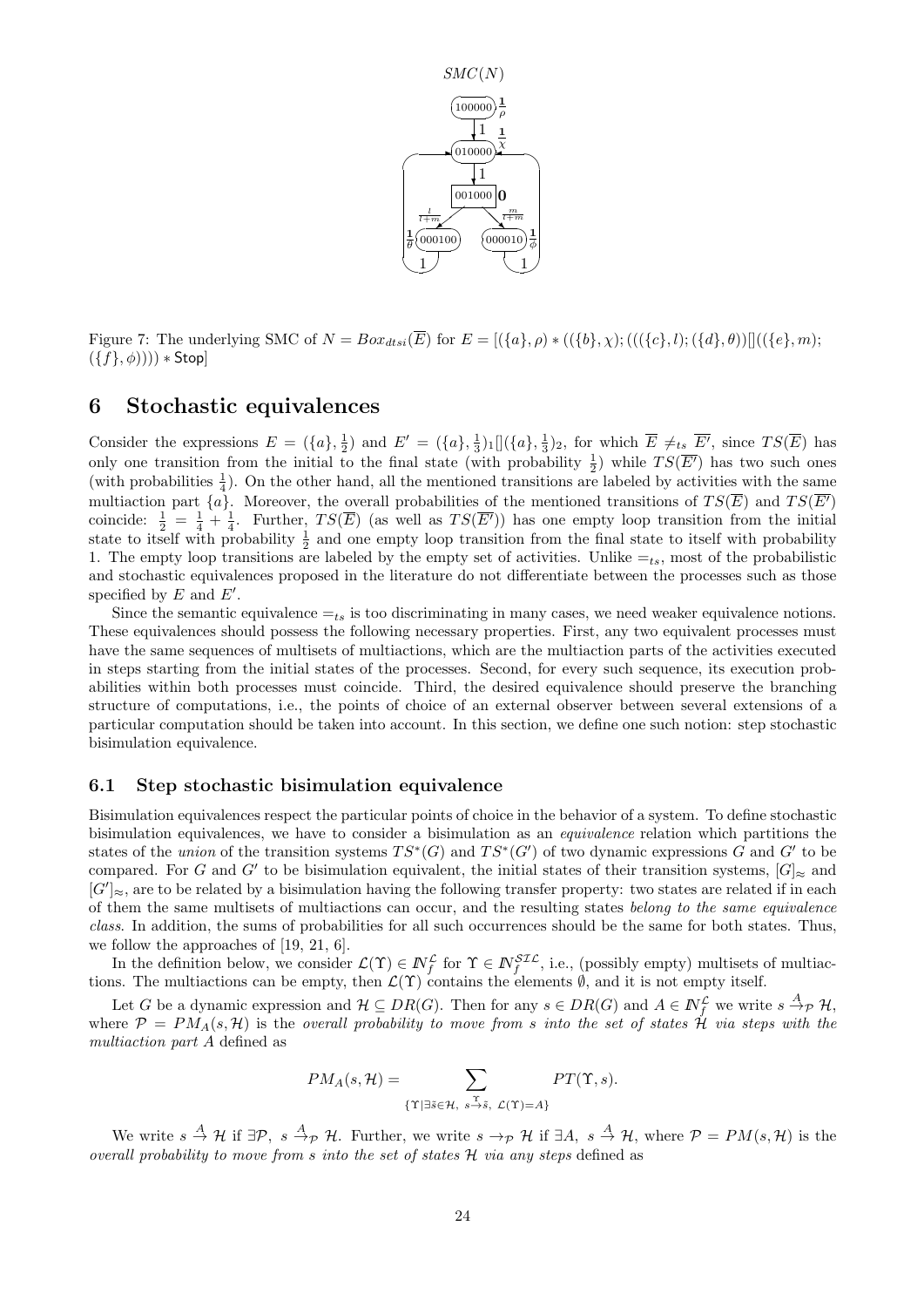$$
PM(s, \mathcal{H}) = \sum_{\{\Upsilon \mid \exists \tilde{s} \in \mathcal{H}, \ s \stackrel{\Upsilon}{\rightarrow} \tilde{s}\}} PT(\Upsilon, s).
$$

To introduce a stochastic bisimulation between dynamic expressions *G* and *G′* , we should consider the "composite" set of states  $DR(G) \cup DR(G')$ , since we have to identify the probabilities to come from any two equivalent states into the same "composite" equivalence class (with respect to the stochastic bisimulation). Note that, for  $G \neq G'$ , transitions starting from the states of  $DR(G)$  (or  $DR(G')$ ) always lead to those from the same set, since  $DR(G) \cap DR(G') = \emptyset$ , and this allows us to "mix" the sets of states in the definition of stochastic bisimulation.

**Definition 6.1** Let G and G' be dynamic expressions. An equivalence relation  $\mathcal{R} \subseteq (DR(G) \cup DR(G'))^2$  is a step stochastic bisimulation *between G* and *G'*, denoted by  $\mathcal{R}: G \underline{\leftrightarrow}_{ss} G'$ , if:

- *1.*  $([G]_{\approx}, [G']_{\approx}) \in \mathcal{R}$ *.*
- *2.*  $(s_1, s_2) \in \mathcal{R} \Rightarrow \forall \mathcal{H} \in (DR(G) \cup DR(G'))/R, \forall A \in \mathbb{N}^{\mathcal{L}}_f$ ,

$$
s_1 \stackrel{A}{\rightarrow} p \mathcal{H} \Leftrightarrow s_2 \stackrel{A}{\rightarrow} p \mathcal{H}.
$$

*Two dynamic expressions G* and *G'* are step stochastic bisimulation equivalent, denoted by  $G \leftrightarrow_{ss} G'$ , if  $\exists \mathcal{R}: G \underline{\leftrightarrow}_{ss} G'$ .

The following proposition states that every step stochastic bisimulation relates tangible states only with tangible ones and the same is valid for vanishing states.

**Proposition 6.1** Let G and G' be dynamic expressions and  $\mathcal{R}: G \rightarrow S_{ss}G'$ . Then  $\mathcal{R} \subseteq (DR_T(G) \cup DR_T(G'))^2$  $(DR_V(G) \cup DR_V(G'))^2$ .

*Proof.* By definition of transition systems of expressions, for every tangible state, there is an empty loop from it, and no empty loop transitions are possible from vanishing states.

Further, *R* preserves empty loops. To verify this fact, first take  $A = \emptyset$  in its definition to get  $\forall (s_1, s_2) \in$  $\mathcal{R}, \ \forall \mathcal{H} \in (DR(G) \cup DR(G'))/_{\mathcal{R}}, \ s_1 \stackrel{\emptyset}{\rightarrow}_{\mathcal{P}} \mathcal{H} \Leftrightarrow s_2 \stackrel{\emptyset}{\rightarrow}_{\mathcal{P}} \mathcal{H}$ , and then observe that the empty loop transition from a state leads only to the same state. *⊓⊔* loop t<br>
eserve<br>
()  $\cup$  *D*<br>  $\in$  0nly<br>
() =  $\bigcup$ 

Let  $\mathcal{R}_{ss}(G, G') = \bigcup \{ \mathcal{R} \mid \mathcal{R} : G \underline{\leftrightarrow}_{ss} G' \}$ , be the *union of all step stochastic bisimulations* between *G* and *G'*. The following proposition proves that  $\mathcal{R}_{ss}(G, G')$  is also an *equivalence* and  $\mathcal{R}_{ss}(G, G') : G \rightarrow_{ss} G'$ .

**Proposition 6.2** Let G and G' be dynamic expressions and  $G_{\frac{\leftrightarrow}{2}s}G'$ . Then  $\mathcal{R}_{ss}(G,G')$  is the largest step *stochastic bisimulation between G and G′ .*

*Proof.* See Appendix A.1. *⊓⊔*

#### **6.2 Interrelations of the stochastic equivalences**

Now we compare the discrimination power of the stochastic equivalences.

**Theorem 6.1** *For dynamic expressions G and G′ the following strict implications hold:*

$$
G \approx G' \Rightarrow G =_{ts} G' \Rightarrow G \underline{\leftrightarrow}_{ss} G'.
$$

*Proof.* Let us check the validity of the implications.

- The implication  $=$ <sub>ts</sub>  $\rightarrow \leftrightarrow$ <sub>ss</sub> is proved as follows. Let  $\beta$  :  $G =$ <sub>ts</sub>  $G'$ . Then it is easy to see that  $\mathcal{R}$  :  $G \leftrightarrow$ <sub>ss</sub> $G'$ , where  $\mathcal{R} = \{(s, \beta(s)) \mid s \in DR(G)\}.$
- The implication  $\approx \rightarrow =_{ts}$  is valid, since the transition system of a dynamic formula is defined based on its structural equivalence class.

Let us see that the reverse implications do not work, by the following counterexamples.

- (a) Let  $E = (\{a\}, \frac{1}{2})$  and  $E' = (\{a\}, \frac{1}{3})_1 [(\{a\}, \frac{1}{3})_2]$ . Then  $\overline{E} \underline{\leftrightarrow}_{ss} \overline{E'}$ , but  $\overline{E} \neq_{ts} \overline{E'}$ , since  $TS(\overline{E})$  has only one transition from the initial to the final state while  $TS(\overline{E'})$  has two such ones.
- (b) Let  $E = (\{a\}, \frac{1}{2}); (\{\hat{a}\}, \frac{1}{2})$  and  $E' = ((\{a\}, \frac{1}{2}); (\{\hat{a}\}, \frac{1}{2}))$  sy a. Then  $\overline{E} =_{ts} \overline{E'}$ , but  $\overline{E} \not\approx \overline{E'}$ , since  $\overline{E}$  and  $\overline{E'}$ cannot be reached from each other by applying inaction rules. *⊓⊔*

**Example 6.1** *In Figure 8, the marked dtsi-boxes corresponding to the dynamic expressions from equivalence examples of Theorem 6.1 are presented, i.e.,*  $N = Box_{dtsi}(\overline{E})$  and  $N' = Box_{dtsi}(\overline{E'})$  for each picture (a)–(b).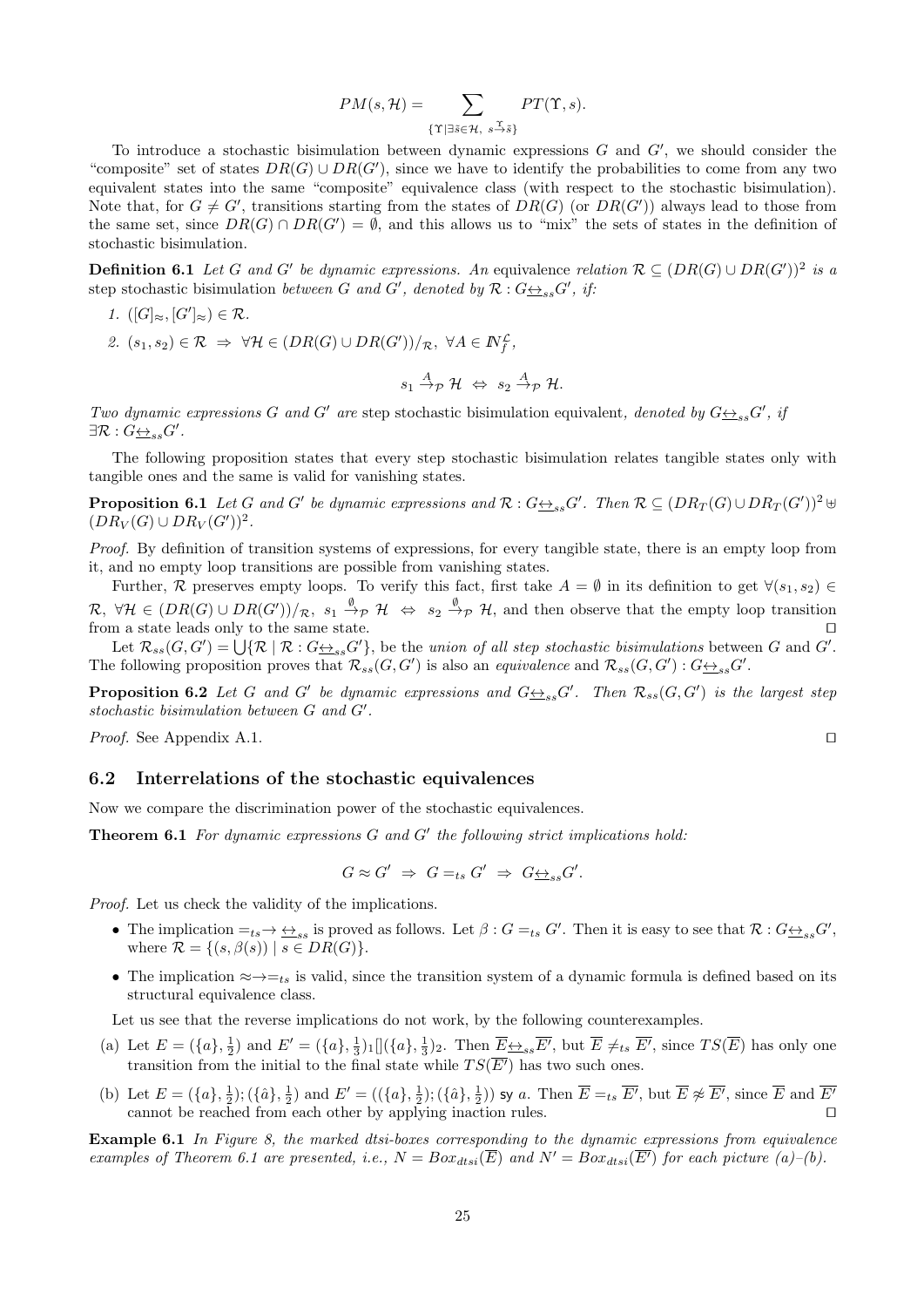

Figure 8: Dtsi-boxes of the dynamic expressions from equivalence examples of Theorem 6.1

## **7 Reduction modulo equivalences**

The equivalences which we proposed can be used to reduce transition systems and SMCs of expressions (reachability graphs and SMCs of dtsi-boxes). Reductions of graph-based models like transition systems, reachability graphs and SMCs result to those with less states (the graph nodes). The goal of the reduction is to decrease the number of states in the semantic representation of the modeled system while preserving its important qualitative and quantitative properties. Thus, the reduction allows one to simplify behavioural and performance analysis of systems.

An *autobisimulation* is a bisimulation between an expression and itself. For a dynamic expression *G* and a step stochastic autobisimulation on it  $\mathcal{R}: G \rightarrow_{ss} G$  let  $\mathcal{K} \in DR(G)/_{\mathcal{R}}$  and  $s_1, s_2 \in \mathcal{K}$ . We have  $\forall \mathcal{K} \in$ and quantitative properties. Thus, the reduction allows one to simplify behavioural and performance analysis<br>of systems.<br>An *autobisimulation* is a bisimulation between an expression and itself. For a dynamic expression G rewrite it as  $K \stackrel{A}{\rightarrow}$ *mulation* is a bisimulation between an expression and itself.<br>
ic autobisimulation on it  $\mathcal{R} : G_{\frac{\leftrightarrow}{2}s}G$  let  $\mathcal{K} \in DR(G)/_{\mathcal{R}}$   $\in$   $N_f^{\mathcal{L}}, s_1 \stackrel{A}{\rightarrow}_{\mathcal{P}} \widetilde{\mathcal{K}} \Leftrightarrow s_2 \stackrel{A}{\rightarrow}_{\mathcal{P}} \widetilde{\mathcal{K}}$ . The pr  $\mathbb{R} \in \mathbb{N}_f^{\mathcal{L}}, s_1 \stackrel{A}{\to} p \widetilde{K} \Leftrightarrow s_2 \stackrel{A}{\to} p \widetilde{K}$ *. The previous equality is valid for all*  $s_1, s_2 \in \mathcal{K}$ *, hence, we can*  $\stackrel{A}{\to} p \widetilde{K}$ *, where \mathcal{P} = PM\_A(\mathcal{K}, \widetilde{\mathcal{K}}) = PM\_A(s\_1, \widetilde{\mathcal{K}}) = PM\_A(s* 

We write  $K \stackrel{A}{\to} \widetilde{K}$  if  $\exists \mathcal{P}, \ K \stackrel{A}{\to} \mathcal{P}$   $\widetilde{K}$  and  $K \to \widetilde{K}$  if  $\exists A, \ K \stackrel{A}{\to}$  $K \rightarrow_{\mathcal{P}} \widetilde{K}$ , where  $\mathcal{P} = PM(K, \widetilde{K}) = PM(s_1, \widetilde{K}) = PM(s_2, \widetilde{K}).$ 

By Proposition 6.1,  $\mathcal{R} \subseteq (DR_T(G))^2 \oplus (DR_V(G))^2$ . Hence,  $\forall K \in DR(G)/\pi$ , all states from  $K$  are tangible,<br>en  $K \in DR_T(G)/\pi$ , or all of them are vanishing, when  $K \in DR_V(G)/\pi$ .<br>The *average sojourn time in the equivalence class (wit* when  $K \in DR_T(G)/_{\mathcal{R}}$ , or all of them are vanishing, when  $K \in DR_V(G)/_{\mathcal{R}}$ .

The *average sojourn time in the equivalence class (with respect to*  $\mathcal{R}$ *)* of states  $\mathcal{K}$  is

$$
SJ_{\mathcal{R}}(\mathcal{K}) = \begin{cases} \frac{1}{1 - PM(\mathcal{K}, \mathcal{K})}, & \mathcal{K} \in DR_T(G)/_{\mathcal{R}}; \\ 0, & \mathcal{K} \in DR_V(G)/_{\mathcal{R}}. \end{cases}
$$

The *average sojourn time vector for the equivalence classes (with respect to*  $R$ *) of states* of *G*, denoted by<br> *z*, is that with the elements  $SJ_{R}(\mathcal{K})$ ,  $K \in DR(G)/R$ .<br> *VAR*<sub>*R*</sub>( $K$ ) = { $\frac{1}{(1-P_{M}(\mathcal{K},\mathcal{K}))^{2}}$ , *SJ*<sub>*R*</sub>, is that with the elements  $SJ_{\mathcal{R}}(\mathcal{K})$ ,  $\mathcal{K} \in DR(G)/_{\mathcal{R}}$ .

The *sojourn time variance in the equivalence class (with respect to*  $\mathcal{R}$ *)* of states  $\mathcal{K}$  is

$$
VAR_{\mathcal{R}}(\mathcal{K}) = \begin{cases} \frac{1}{(1 - PM(\mathcal{K}, \mathcal{K}))^2}, & \mathcal{K} \in DR_T(G)/_{\mathcal{R}}; \\ 0, & \mathcal{K} \in DR_V(G)/_{\mathcal{R}}. \end{cases}
$$

The *sojourn time variance vector for the equivalence classes (with respect to R) of states* of *G*, denoted by *VAR*<sub>*R*</sub>, is that with the elements *VAR*<sub>*R*</sub>(*K*)*,*  $K \in DR(G)/R$ . The *sojourn tim*<br> $R_{\mathcal{R}}$ , is that with<br>Let  $\mathcal{R}_{ss}(G) = \bigcup$ 

Let  $\mathcal{R}_{ss}(G) = \bigcup \{ \mathcal{R} \mid \mathcal{R} : G \rightarrow_{ss} G \}$  be the *union of all step stochastic autobisimulations* on *G*. By Proposition 6.2,  $\mathcal{R}_{ss}(G)$  is the largest step stochastic autobisimulation on  $G$ . Based on the equivalence classes with respect to  $\mathcal{R}_{ss}(G)$ , the quotient (by  $\leftrightarrow_{ss}$ ) transition systems and the quotient (by  $\leftrightarrow_{ss}$ ) underlying SMCs of expressions can be defined. The mentioned equivalence classes become the quotient states. The average sojourn time in a quotient state is that in the corresponding equivalence class. Every quotient transition between two such composite states represents all steps (having the same multiaction part in case of the transition system quotient) from the first state to the second one.

**Definition 7.1** *Let G be a dynamic expression. The* quotient (by  $\leftrightarrow$ <sub>ss</sub>) (labeled probabilistic) transition system *of G is a quadruple*  $TS_{\frac{\leftrightarrow}{\pm s}}(G) = (S_{\frac{\leftrightarrow}{\pm ss}}, L_{\frac{\leftrightarrow}{\pm ss}}, \mathcal{T}_{\frac{\leftrightarrow}{\pm ss}}, s_{\frac{\leftrightarrow}{\pm ss}})$ *, where* 

• 
$$
S_{\underline{\leftrightarrow}_{ss}} = DR(G)/_{\mathcal{R}_{ss}(G)}
$$
;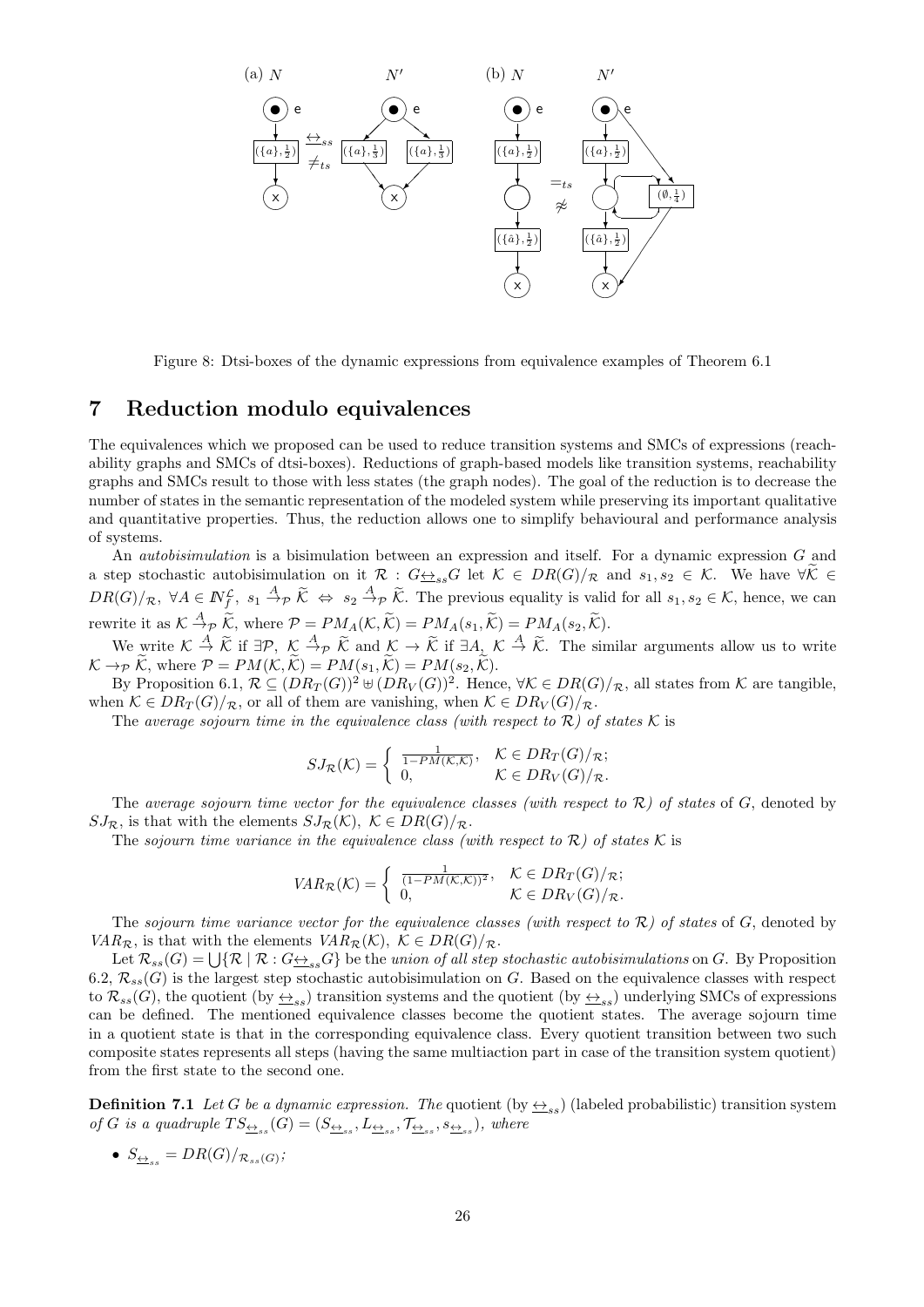- $\bullet$   $L_{\underline{\leftrightarrow}_{ss}} \subseteq \mathbb{N}_{f}^{\mathcal{L}} \times (0;1],$
- $L_{\underline{\leftrightarrow}_{ss}} \subseteq \mathbb{N}_f^{\mathcal{L}} \times (0; 1];$ <br>
  $\mathcal{T}_{\underline{\leftrightarrow}_{ss}} = \{ (\mathcal{K}, (A, PM_A(\mathcal{K}, \widetilde{\mathcal{K}})), \widetilde{\mathcal{K}}) \mid \mathcal{K} \in DR(G)/_{\mathcal{R}_{ss}(G)}, \ \mathcal{K} \stackrel{A}{\rightarrow} \widetilde{\mathcal{K}} \},\$
- $s_{\underline{\leftrightarrow}_{ss}} = \{[G]_{\approx}\}.$

•  $\mathcal{T}_{\underline{\leftrightarrow}_{ss}} = \{(\mathcal{K}, (A, PM_A(\mathcal{K}, \mathcal{K})), \mathcal{K}) \mid \mathcal{K} \in DR(G)/_{\mathcal{R}_{ss}(G)}, \mathcal{K} \stackrel{A}{\rightarrow} \mathcal{K}$ <br>●  $s_{\underline{\leftrightarrow}_{ss}} = \{[G]_{\approx}\}.$ <br>The transition  $(\mathcal{K}, (A, \mathcal{P}), \widetilde{\mathcal{K}}) \in \mathcal{T}_{\underline{\leftrightarrow}_{ss}}$  will be written as  $\mathcal{K} \stackrel{A}{\rightarrow} p \widetilde{\math$ 

The quotient (by  $\leq_{ss}$ ) transition systems of static expressions can be defined as well. For  $E \in RegStatExpr$ , let  $TS_{\underline{\leftrightarrow}_{ss}}(E) = TS_{\underline{\leftrightarrow}_{ss}}(E)$ . The transition  $(K, (A, \mathcal{P}), \widetilde{K}) \in \mathcal{T}_{\leq \lambda_{ss}}$  will be written as  $K \xrightarrow{A} \mathcal{P} \widetilde{K}$ .<br>The quotient  $(\text{by } \leq_{ss})$  transition systems of static expressions can be defined as well. For  $E \in RegStatexpr$ ,<br> $TS_{\leq \lambda_{ss}}(E) = TS_{\leq \$ 

*self-loops* is  $\begin{aligned} &\sum_{s\in \mathcal{K}}^{s}(\overline{E}). \ &\neq \widetilde{\mathcal{K}}. \text{ The probability to } \ &\text{(}\mathcal{K},\widetilde{\mathcal{K}}\text{)}=\left\{ \begin{array}{ll} PM(\mathcal{K},\widetilde{\mathcal{K}}) \end{array} \right. \end{aligned}$ 

$$
PM^*(K, \widetilde{K}) = \begin{cases} PM(K, \widetilde{K}) \sum_{k=0}^{\infty} (PM(K, K))^k = \frac{PM(K, \widetilde{K})}{1 - PM(K, K)}, & K \to K; \\ PM(K, \widetilde{K}), & \text{otherwise.} \end{cases}
$$

The value  $k = 0$  in the summation above corresponds to the case when no self-loops occur. Note that  $PM^*(\mathcal{K}, \widetilde{\mathcal{K}}) = \begin{cases} PM(\mathcal{K}, \widetilde{\mathcal{K}}) \sum_{k=0}^{\infty} (PM(\mathcal{K}, \mathcal{K}))^k = \frac{PM(\mathcal{K}, \mathcal{K})}{1 - PM(\mathcal{K}, \mathcal{K})}, & \mathcal{K} \to \mathcal{K}; \\ PM(\mathcal{K}, \widetilde{\mathcal{K}}), & \text{otherwise.} \end{cases}$ <br>The value  $k = 0$  in the summation above corresponds to the case wh loop)  $K \stackrel{\emptyset}{\to} K$  from every equivalence class of tangible states  $K$ . Empty loops are not possible from equivalence classes of vanishing states, hence,  $\forall K \in DR_V(G)/_{\mathcal{R}_{ss}(G)}$ ,  $PM^*(K,\hat{K}) = \frac{PM(K,\mathcal{K})}{1-PM(K,\mathcal{K})}$ , when there are non-empty the case when no<br>we always have the<br>*K*<sub>*K*</sub>*K*<sub>*K*</sub>*K*<sub>*K*</sub>*K*<sub>*K*</sub>*K*<sub>*K*</sub>*K*<sub>*K*</sub>*K*<sub>*K*</sub>*K*<sub>*K*</sub>*K*<sub>*K*</sub>*K*<sub>*K*</sub>*K*<sub>*K*</sub>*K*<sub>*K*</sub>*K*<sub>*K*</sub>*K*<sub>*K*</sub>*K*<sub>*K*</sub>*K*<sub>*K*</sub>*K*<sub>*K*</sub>*K*<sub>*K*</sub>*K*<sub>*K*</sub>*K*<sub>*K*</sub>*K*<sub>*K*</sub>*K*<sub>*K*</sub>*K*<sub>*K*</sub> self-loops (produced by iteration) from *K*, or  $PM^*(K, \widetilde{K}) = PM(K, \widetilde{K})$ , when there are no self-loops from *K*.  $(K, K)$ , since we always have the empty loop (which is a se<br>ble states  $K$ . Empty loops are not possible from equivalen<br> $k_{ss}(G)$ ,  $PM^*(K, \widetilde{K}) = \frac{PM(K, \widetilde{K})}{1 - PM(K, \widetilde{K})}$ , when there are non-emp<br> $(K, \widetilde{K}) = PM(K, \widetilde{K})$ , w

**Definition 7.2** *Let G be a dynamic expression. The quotient* (by  $\leftrightarrow$ <sub>ss</sub>) EDTMC *of G, denoted by* classes of valusting states, hence,  $v \mathcal{K} \in \text{DR}_V(G)/\mathcal{R}_{ss}(G)$ ,  $F M^*(\mathcal{K}, \mathcal{K}) = \frac{1}{1 - PM(\mathcal{K}, \mathcal{K})}$ , when there are non-empty self-loops (produced by iteration) from  $\mathcal{K}$ , or  $PM^*(\mathcal{K}, \widetilde{\mathcal{K}}) = PM(\mathcal{K}, \widetilde{\$ **Paramage 3** ELECT As the state space  $DR(G)/_{\mathcal{R}_{ss}(G)}$  and the transitions  $K \rightarrow_{\mathcal{P}} \widetilde{K}$ , if  $K \rightarrow \widetilde{K}$  and  $K \neq \widetilde{K}$ , where  $\mathcal{P} = PM^*(K, \widetilde{K})$ . The quotient  $\left(\text{by } \frac{\leftrightarrow}{\leftrightarrow_{s}}\right)$  EDTMC of *G*, denoted by  $EDTMC_{\underline{\leftrightarrow}_{ss}}(G)$  and the quotient (by  $\underline{\leftrightarrow}_{ss}$ ) average sojourn time vector of G, defined as  $SJ_{\underline{\leftrightarrow}_{ss}} = SJ_{\mathcal{R}_{ss}(G)}$ .

The quotient (by  $\leq_{ss}$ ) underlying SMCs of static expressions can be defined as well. For  $E \in RegStatExpr$ , let  $SMC_{\underline{\leftrightarrow}_{ss}}(E) = SMC_{\underline{\leftrightarrow}_{ss}}(E)$ .

The *quotient* (by  $\leftrightarrow$ <sub>ss</sub>) sojourn time variance vector of *G* is defined as  $VAR_{\leftrightarrow_{ss}} = VAR_{\mathcal{R}_{ss}(G)}$ .

The quotients of both transition systems and underlying SMCs are the minimal reductions of the mentioned objects modulo step stochastic bisimulations. The quotients can be used to simplify analysis of system properties which are preserved by  $\leftrightarrow$ <sub>ss</sub>, since less states should be examined for it. Such reduction method resembles that from [1] based on place bisimulation equivalence for PNs. Moreover, the algorithms which can be adapted for our framework exist for constructing the quotients of transition systems by bisimulation [35] and those of (discrete or continuous time) Markov chains by ordinary lumping [13]. The algorithms have time complexity  $O(m \lg n)$  and space complexity  $O(m+n)$  (the case of Markov chains), where *n* is the number of states and *m* is the number of transitions. The comprehensive reduction example will be presented in Section 9.

## **8 Stationary behaviour**

Let us examine how the proposed equivalences can be used to compare the behaviour of stochastic processes in their steady states. We shall consider only formulas specifying stochastic processes with infinite behavior, i.e., expressions with the iteration operator. Note that the iteration operator does not guarantee infiniteness of behaviour, since there can exist a deadlock within the body (the second argument) of iteration when the corresponding subprocess does not reach its final state by some reasons.

Like in the framework of SMCs, in LDTSIPNs the most common systems for performance analysis are *ergodic* (recurrent non-null, aperiodic and irreducible) ones. For ergodic LDTSIPNs, the steady-state marking probabilities exist and can be determined. In [29], the following sufficient (but not necessary) conditions for ergodicity of DTSPNs are stated: *liveness* (for each transition and any reachable marking there exist a sequence of markings from it leading to the marking enabling that transition), *boundedness* (the number of tokens in every place is not greater than some fixed number for any reachable marking) and *nondeterminism* (the transition probabilities are strictly less than 1). For the dtsi-box of a dynamic expression with no deadlocks in at least one of the bodies of the iteration operators it contains these three conditions are satisfied: the subnet corresponding to the deadlock-free iteration body is live, safe (1-bounded) and nondeterministic (since all markings of the live subnet are non-terminal, the probabilities of transitions from them are strictly less than 1). Hence, its SMC restricted to the states between the initial and final states of the deadlock-free iteration body is ergodic. The isomorphism between SMCs of expressions and those of the corresponding dtsi-boxes which is stated by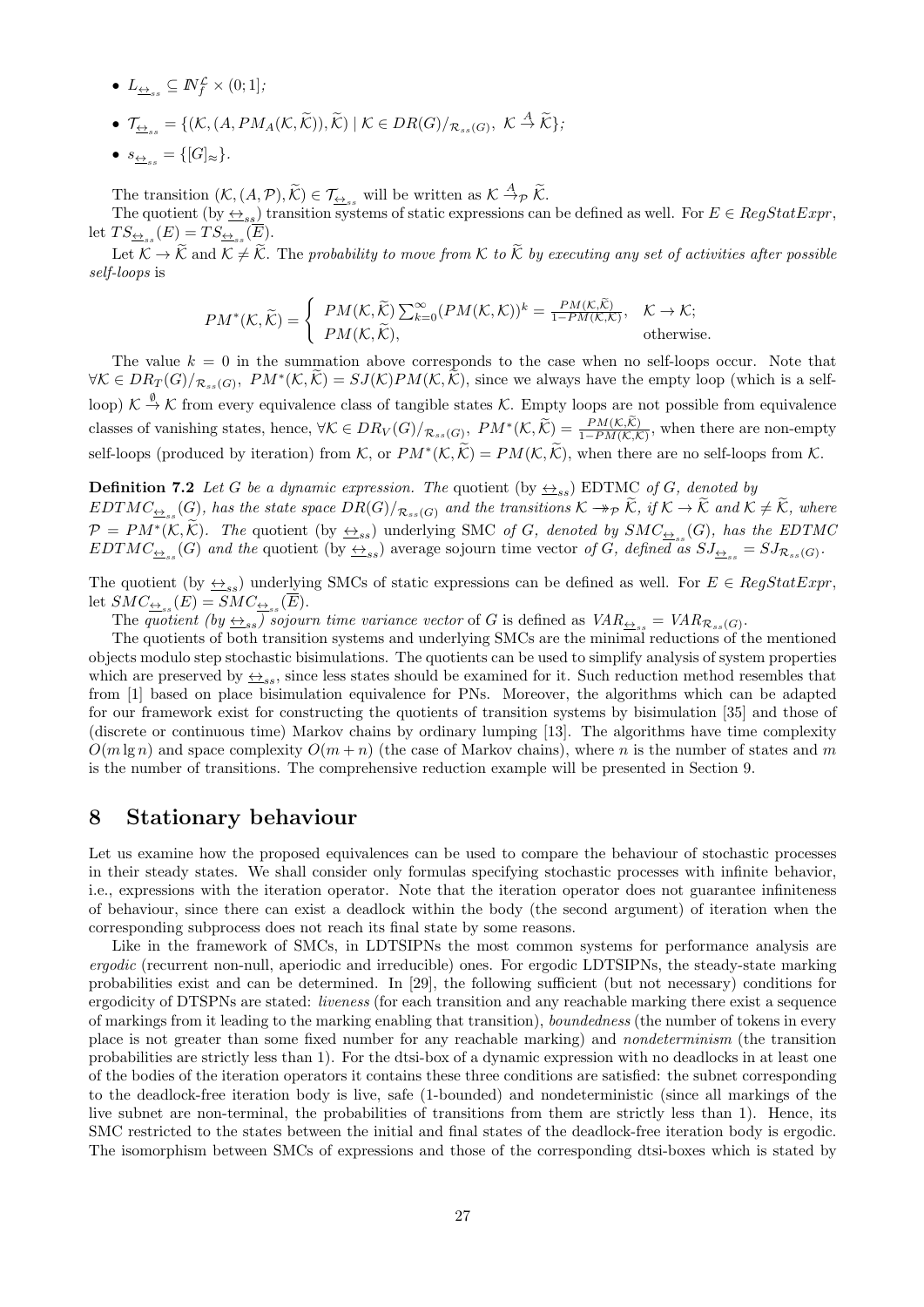Proposition 5.2 guarantees that the underlying SMC of an expression with infinite behaviour is ergodic if restricted to the states in which a deadlock-free iteration body is executed.

In this section, we consider the expressions such that their underlined SMCs contain one ergodic subset of states to guarantee that the single steady state exists.

#### **8.1 Steady state and equivalences**

The following proposition demonstrates that for two dynamic expressions related by  $\leftrightarrow_{ss}$  the steady-state probabilities to come in an equivalence class coincide. One can also interpret the result stating that the mean recurrence time for an equivalence class is the same for both expressions.  $\phi(s) = \sum_{\varphi(s)}$ 

**Proposition 8.1** Let  $G, G'$  be dynamic expressions with  $\mathcal{R}: G \rightarrow S_{ss} G'$ . Then  $\forall \mathcal{H} \in (DR(G) \cup DR(G'))/R$ ,

$$
\sum_{s \in \mathcal{H} \cap DR(G)} \varphi(s) = \sum_{s' \in \mathcal{H} \cap DR(G')} \varphi'(s').
$$

*Proof.* See Appendix A.2. *⊓⊔*

In the proof of Proposition 8.1 a limit construction was used to go from transient to stationary case. Thus, the result of the proposition is valid if we replace steady-state probabilities with transient ones.

By Proposition 8.1,  $\leftrightarrow$ <sub>ss</sub> preserves the quantitative properties of the stationary behaviour (the level of SMCs). Now we intend to demonstrate that the qualitative properties of the stationary behaviour based of the multiaction labels are preserved as well (the level of transition systems).

**Definition 8.1** *A* derived step trace of a dynamic expression *G* is a chain  $\Sigma = A_1 \cdots A_n \in (I\!N_f^{\mathcal{L}})^*$  where  $\exists s \in DR(G), s \stackrel{\Upsilon_1}{\rightarrow} s_1 \stackrel{\Upsilon_2}{\rightarrow} \cdots \stackrel{\Upsilon_n}{\rightarrow} s_n, \mathcal{L}(\Upsilon_i) = A_i \ (1 \leq i \leq n).$  Then the probability to execute the derived step trace Σ in *s is* derived step trace *of a agramme*  $s_1 \stackrel{\Upsilon_2}{\rightarrow} \cdots \stackrel{\Upsilon_n}{\rightarrow} s_n$ ,  $\mathcal{L}(\Upsilon_i) = A_i$  ( $1 \leq i$ )<br> $PT(\Sigma, s) = \sum$ 

$$
PT(\Sigma,s)=\sum_{\{\Upsilon_1,\ldots,\Upsilon_n|s=s_0\stackrel{\Upsilon_1}{\to}s_1\stackrel{\Upsilon_2}{\to}\ldots\stackrel{\Upsilon_n}{\to}s_n,\ \mathcal{L}(\Upsilon_i)=A_i}\prod_{(1\leq i\leq n)\}}^n PT(\Upsilon_i,s_{i-1}).
$$

The following theorem demonstrates that for two dynamic expressions related by  $\leftrightarrow$ <sub>ss</sub> the steady-state probabilities to come in an equivalence class and start a derived step trace from it coincide.

**Theorem 8.1** Let  $G, G'$  be dynamic expressions with  $\mathcal{R}: G \rightarrow S_{ss} G'$  and  $\Sigma$  be a derived step trace of G and G'.  $Then \forall \mathcal{H} \in (DR(G) \cup DR(G'))/\mathcal{R}$ *, φ*(*s*)*PT*( $\Sigma$ *, s*) =  $\sum$ 

$$
\sum_{s \in \mathcal{H} \cap DR(G)} \varphi(s) PT(\Sigma, s) = \sum_{s' \in \mathcal{H} \cap DR(G')} \varphi'(s') PT(\Sigma, s').
$$

*Proof.* See Appendix A.3. *⊓⊔*

In the proof of Theorem 8.1 a limit construction was used to go from transient to stationary case. Thus, the result of the theorem is valid if we replace steady-state probabilities with transient ones.

**Example 8.1** *The expression* Stop =  $(\{c\}, \frac{1}{2})$  **rs** *c specifies the non-terminating process that performs only empty loops with probability* 1*. Let*

$$
E = [(\{a\}, \frac{1}{2}) * ((\{b\}, \frac{1}{2}); ((\{c\}, \frac{1}{3})_1 || (\{c\}, \frac{1}{3})_2)) * \text{Stop}],
$$
  

$$
E' = [(\{a\}, \frac{1}{2}) * (((\{b\}, \frac{1}{3})_1; (\{c\}, \frac{1}{2})_1) || ((\{b\}, \frac{1}{3})_2; (\{c\}, \frac{1}{2})_2)) * \text{Stop}].
$$

*We have*  $\overline{E} \underline{\leftrightarrow}_{ss} \overline{E'}$ *. DR*(*E*) *consists of the equivalence classes*

$$
s_1 = [[({a}, \frac{1}{2}) * (({b}, \frac{1}{2}); (({{c}, \frac{1}{3}})_1 ||({{c}, \frac{1}{3}})_2)) * Stop]]_{\approx},
$$
  
\n
$$
s_2 = [[({a}, \frac{1}{2}) * (({\overline{b}}, \frac{1}{2}); (({{c}, \frac{1}{3}})_1 ||({{c}, \frac{1}{3}})_2)) * Stop]]_{\approx},
$$
  
\n
$$
s_3 = [[({a}, \frac{1}{2}) * (({{b}, \frac{1}{2}}); (({{c}, \frac{1}{3}})_1 ||({{c}, \frac{1}{3}})_2)) * Stop]]_{\approx}.
$$

 $DR(\overline{E'})$  *consists of the equivalence classes*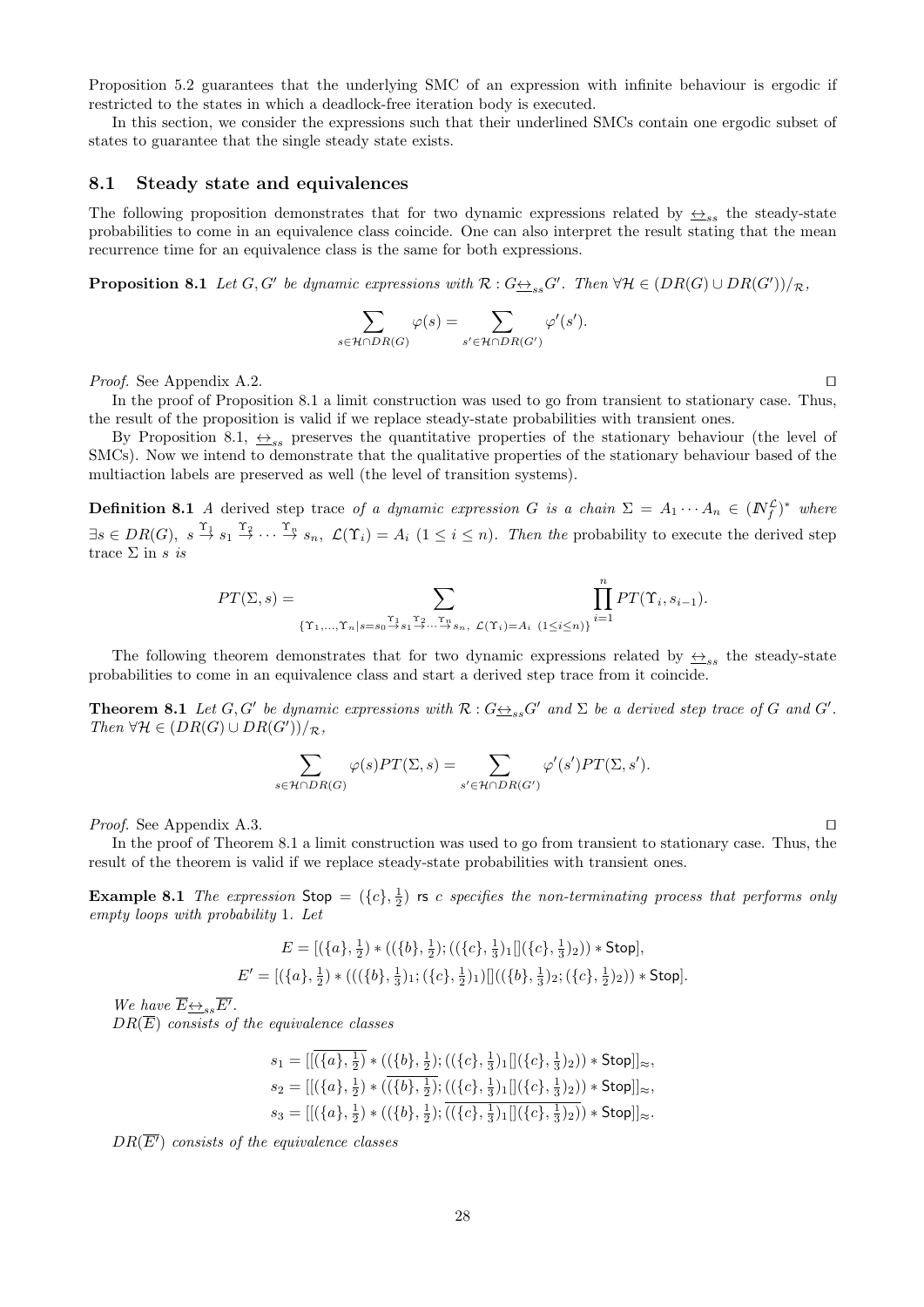

Figure 9:  $\leftrightarrow$ <sub>ss</sub> implies a coincidence of the steady-state probabilities to come in an equivalence class and start a trace from it

$$
\begin{array}{l} s_1' = [[(\{a\},\tfrac{1}{2}) * (((\{b\},\tfrac{1}{3})_1;(\{c\},\tfrac{1}{2})_1)][((\{b\},\tfrac{1}{3})_2;(\{c\},\tfrac{1}{2})_2)) * \mathsf{Stop}]]_{\approx},\\ s_2' = [[(\{a\},\tfrac{1}{2}) * \overline{(((\{b\},\tfrac{1}{3})_1;(\{c\},\tfrac{1}{2})_1)][((\{b\},\tfrac{1}{3})_2;(\{c\},\tfrac{1}{2})_2))} * \mathsf{Stop}]]_{\approx},\\ s_3' = [[(\{a\},\tfrac{1}{2}) * (((\{b\},\tfrac{1}{3})_1;(\{c\},\tfrac{1}{2})_1)][((\{b\},\tfrac{1}{3})_2;(\{c\},\tfrac{1}{2})_2)) * \mathsf{Stop}]]_{\approx},\\ s_4' = [[(\{a\},\tfrac{1}{2}) * (((\{b\},\tfrac{1}{3})_1;(\{c\},\tfrac{1}{2})_1)][((\{b\},\tfrac{1}{3})_2;(\{c\},\tfrac{1}{2})_2)) * \mathsf{Stop}]]_{\approx}. \end{array}
$$

*The steady-state PMFs*  $\varphi$  *for SMC*( $\overline{E}$ ) *and*  $\varphi'$  *for SMC*( $\overline{E'}$ ) *are* 

$$
\varphi = \left(0, \frac{1}{2}, \frac{1}{2}\right), \ \varphi' = \left(0, \frac{1}{2}, \frac{1}{4}, \frac{1}{4}\right).
$$

Consider the equivalence class (with respect to  $\mathcal{R}_{ss}(\overline{E}, \overline{E'})$ )  $\mathcal{H} = \{s_3, s_3', s_4'\}$ . One can see that the steady-state  $\varphi = \left(0, \frac{1}{2}, \frac{1}{2}\right), \varphi' = \left(0, \frac{1}{2}, \frac{1}{4}, \frac{1}{4}\right).$ <br>Consider the equivalence class (with respect to  $\mathcal{R}_{ss}(\overline{E}, \overline{E'})$ )  $\mathcal{H} = \{s_3, s'_3, s'_4\}.$  One can see that the steady-state probabilities for  $\mathcal{H}$  co  $\binom{n}{n}$ <br>  $= \sum_{n=1}^{n}$ Let  $\Sigma = \{\{c\}\}\$ . The steady-state probabilities to come in the equivalence class  $H$  and start the step trace  $\Sigma$ from it coincide as well:  $\varphi(s_3)(PT(\{(c), \frac{1}{3})_1\}, s_3) + PT(\{(\{c\}, \frac{1}{3})_2\}, s_3)) = \frac{1}{2}(\frac{1}{4} + \frac{1}{4}) = \frac{1}{4} = \frac{1}{4} \cdot \frac{1}{2} + \frac{1}{4} \cdot \frac{1}{2} =$  $\varphi'(s'_3)PT(\{(\{c\},\frac{1}{2})_1\},s'_3)+\varphi'(s'_4)PT(\{(\{c\},\frac{1}{2})_2\},s'_4).$ 

In Figure 9, the marked dtsi-boxes corresponding to the dynamic expressions above are presented, i.e.,  $N =$  $Box_{dtsi}(\overline{E})$  *and*  $N' = Box_{dtsi}(\overline{E'})$ *.* 

## **8.2 Preservation of performance and simplification of its analysis**

Many performance indices are based on the steady-state probabilities to come in a set of similar states or, after coming in it, to start a step trace from this set. The similarity of states is usually captured by an equivalence relation, hence, the sets are often the equivalence classes. Proposition 8.1 and Theorem 8.1 guarantee a coincidence of the mentioned indices for the expressions related by  $\leftrightarrow$ <sub>ss</sub>. Thus,  $\leftrightarrow$ <sub>ss</sub> (hence, all the stronger equivalences we have considered) preserves the performance of stochastic systems modeled by expressions of dtsiPBC.

In addition, it is easier to evaluate performance using an SMC with less states, since in this case the dimension of the transition probability matrix will be smaller, and we shall solve systems of less equations to calculate steady-state probabilities. The reasoning above validates the following method of performance analysis simplification.

- 1. The investigated system is specified by a static expression of dtsiPBC.
- 2. The transition system of the expression is constructed.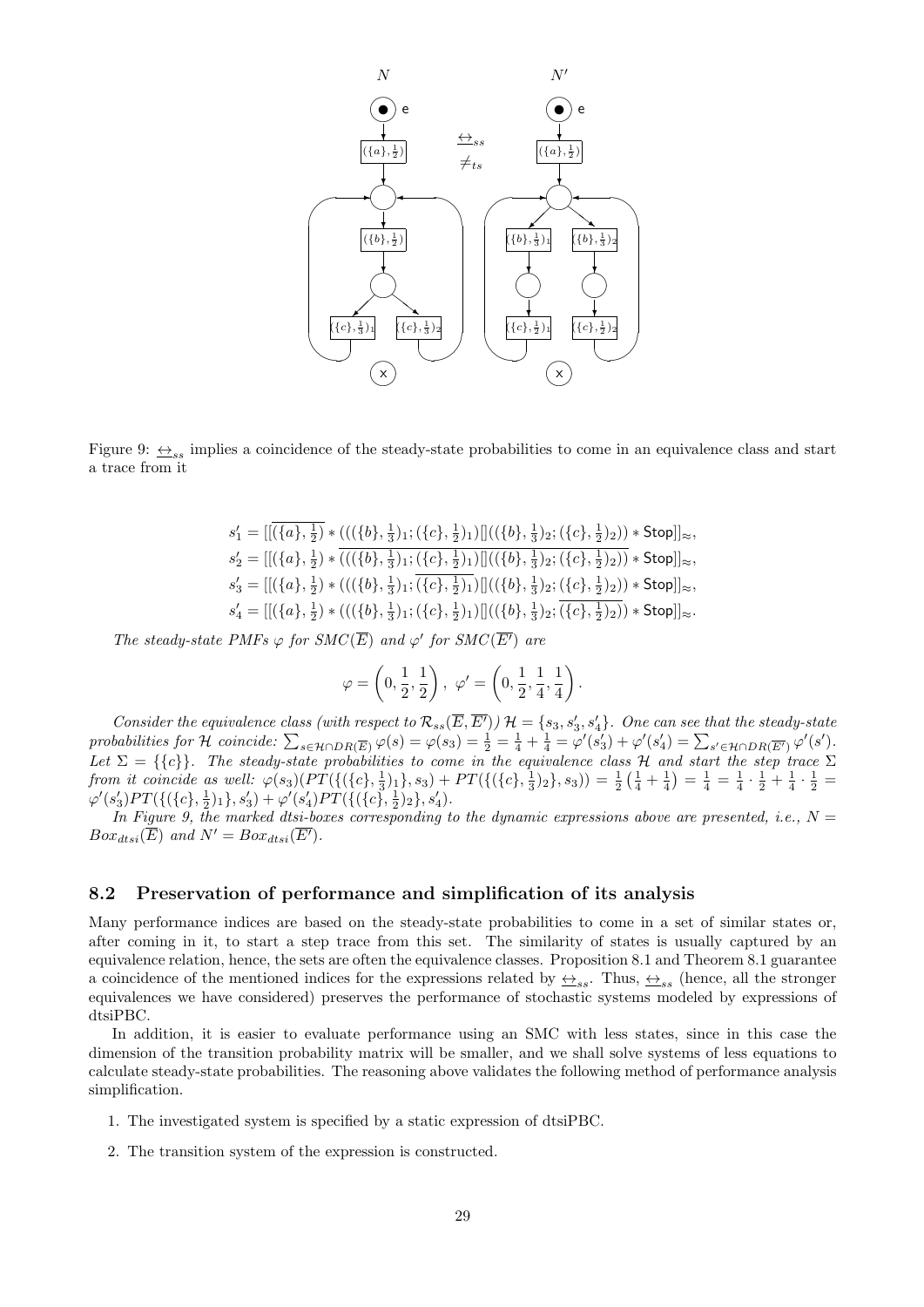

Figure 10: The diagram of the shared memory system

- 3. After treating the transition system for self-similarity, a step stochastic autobisimulation equivalence for the expression is determined.
- 4. The quotient underlying SMC is constructed.
- 5. Stationary probabilities and performance indices are calculated using the SMC.

The limitation of the method above is its applicability only to the expressions such that their corresponding SMCs contain one irreducible subset of states, i.e., the existence of exactly one stationary state is required. If a SMC contains several irreducible subsets of states then several steady states can exist which depend on the initial PMF. There is an analytical method to determine the stable states for SMCs of this kind as well. Note that, for every expression, the underlying SMC has by definition only one initial PMF (that at the time moment 0), hence, the stationary state will be only one in this case too. In addition, it is worth to apply the method only to the systems with similar subprocesses.

## **9 Shared memory system**

In this section with a case study of the shared memory system we demonstrate how steady-state distribution can be used for performance evaluation. The example also illustrates the method of performance analysis simplification described above.

#### **9.1 The standard system**

Consider a model of two processors accessing a common shared memory described in [25, 2, 3] in the continuous time setting on GSPNs. We shall analyze this shared memory system in the discrete time stochastic setting of dtsiPBC where concurrent execution of activities is possible. The model performs as follows. After activation of the system (turning the computer on), two processors are active, and the common memory is available. Each processor can request an access to the memory after which the instantaneous decision is made. When the decision is made in favour of a processor, it starts an acquisition of the memory and another processor should wait until the former one ends its memory operations, and the system returns to the state with both active processors and the available common memory. The diagram of the system is depicted in Figure 10.

Let us explain the meaning of actions from syntax of the dtsiPBC expressions which will specify the system modules. The action *a* corresponds to the system activation. The actions  $r_i$  ( $1 \le i \le 2$ ) represent the common memory request of processor  $i$ . The instantaneous actions  $d_i$  correspond to the decision on the memory allocation in favour of the processor *i*. The actions *m<sup>i</sup>* represent the common memory access of processor *i*. The other actions are used for communication purposes only via synchronization, and we abstract from them later using restriction.

The static expression of the first processor is

$$
E_1 = [(\{x_1\}, \frac{1}{2}) * ((\{r_1\}, \frac{1}{2}); (\{d_1, y_1\}, 1); (\{m_1, z_1\}, \frac{1}{2})) * \text{Stop}].
$$

The static expression of the second processor is

$$
E_2 = [(\{x_2\}, \frac{1}{2}) * ((\{r_2\}, \frac{1}{2}); (\{d_2, y_2\}, 1); (\{m_2, z_2\}, \frac{1}{2})) * \text{Stop}].
$$

The static expression of the shared memory is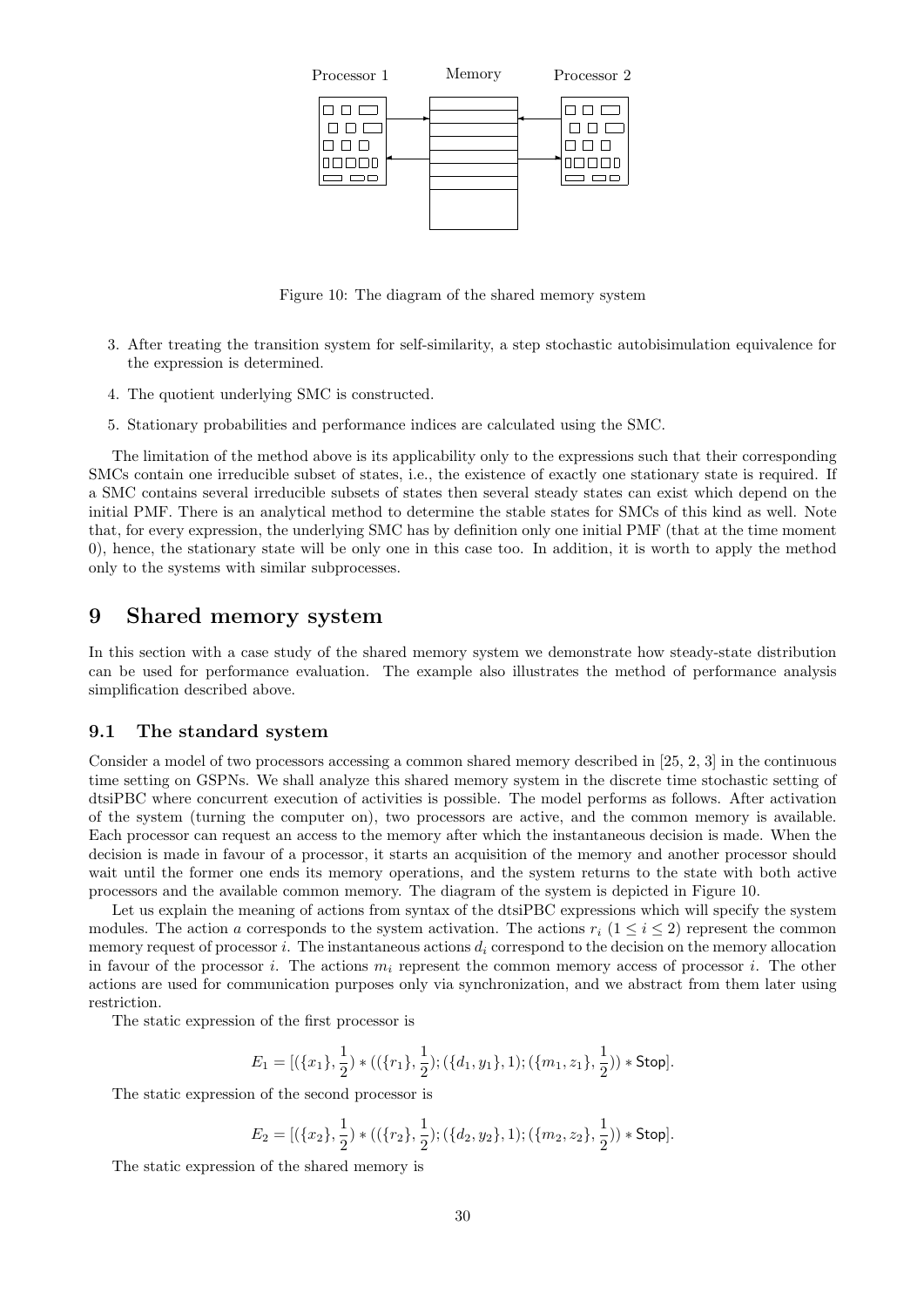$$
E_3 = [(\{a, \widehat{x_1}, \widehat{x_2}\}, \frac{1}{2}) * (((\{\widehat{y_1}\}, 1); (\{\widehat{z_1}\}, \frac{1}{2})) ]((\{\widehat{y_2}\}, 1); (\{\widehat{z_2}\}, \frac{1}{2}))) * Stop].
$$

The static expression of the shared memory system with two processors is

 $E = (E_1||E_2||E_3)$  sy  $x_1$  sy  $x_2$  sy  $y_1$  sy  $y_2$  sy  $z_1$  sy  $z_2$  rs  $x_1$  rs  $x_2$  rs  $y_1$  rs  $y_2$  rs  $z_1$  rs  $z_2$ .

Let us illustrate an effect of synchronization. As result of the synchronization of immediate multiactions  $E = (E_1 || E_2 || E_3)$  sy  $x_1$  sy  $x_2$  sy  $y_1$  sy  $y_2$  sy  $z_1$  sy  $z_2$  rs  $x_1$  rs  $x_2$  rs  $y_1$  rs  $y_2$  rs  $z_1$  rs  $z_2$ .<br>Let us illustrate an effect of synchronization. As result of the synchronization of immediate  $E = (E_1 || E_2 || E_3)$  sy  $x_1$  sy  $x_2$  sy  $y_1$  sy  $y_2$  sy  $z_1$  sy  $z_2$  rs  $x_1$  rs  $x_2$  rs  $y_1$  rs  $y_2$  rs  $z_1$  rs  $z_2$ .<br>
Let us illustrate an effect of synchronization. As result of the synchronization of immediate Let us illustrate an effect of synchronization. As result of the synchronization of immediate multiactions  $(\{d_i, y_i\}, 1)$  and  $(\{\hat{y}_i\}, 1)$  we obtain  $(\{d_i\}, 2)$   $(1 \le i \le 2)$ . The synchronization of stochastic multiactio Let us inustrate an enect of synchronization. As result of the synchroniz  $(\{d_i, y_i\}, 1)$  and  $(\{\hat{y}_i\}, 1)$  we obtain  $(\{d_i\}, 2)$   $(1 \le i \le 2)$ . The synchroniz  $(\{m_i, z_i\}, \frac{1}{2})$  and  $(\{\hat{z}_i\}, \frac{1}{2})$  produces  $(\{m_i\}, \frac{1$  $(\{x_2\}, \frac{1}{2})$ , as well as to  $(\{a, \widehat{x_1}\}, \frac{1}{4})$  and  $(\{x_1\}, \frac{1}{2})$  we obtain the same activity  $(\lbrace a \rbrace, \frac{1}{8})$ .

 $DR(\overline{E})$  consists of the equivalence classes

 $s_1 = \underline{[([(\{x_1\},\tfrac{1}{2})*((\{r_1\},\tfrac{1}{2});(\{d_1,y_1\},1);(\{m_1,z_1\},\tfrac{1}{2})) * \mathsf{Stop}]]|$ [(*{x*2*},* 1 2 ) *∗* ((*{r*2*},* 1 2 ); (*{d*2*, y*2*},* 1); (*{m*2*, z*2*},* 1 2 )) *∗* Stop]*∥*  $s_1 = \frac{\left(\left[\overline{\left(\{x_1\}, \frac{1}{2}\right)\ast\left(\left(\{r_1\}, \frac{1}{2}\right);\left(\{d_1, y_1\}, 1\right);\left(\{m_1, z_1\}, \frac{1}{2}\right)\right)\ast \mathsf{Stop}\right]\right)}{\left[\overline{\left(\{x_2\}, \frac{1}{2}\right)\ast\left(\left(\{r_2\}, \frac{1}{2}\right);\left(\{d_2, y_2\}, 1\right);\left(\{m_2, z_2\}, \frac{1}{2}\right)\right)\ast \mathsf{Stop}\right]\right]}$ <br> $\left[\overline{\left(\{a, \widehat{x_1}, \$ sy  $x_1$  sy  $x_2$  sy  $y_1$  sy  $y_2$  sy  $z_1$  sy  $z_2$  rs  $x_1$  rs  $x_2$  rs  $y_1$  rs  $y_2$  rs  $z_1$  rs  $z_2|_{\infty}$ ,  $s_2 = [([(\{x_1\},\tfrac{1}{2})\ast((\{r_1\},\tfrac{1}{2});(\{d_1,y_1\},1);(\{m_1,z_1\},\tfrac{1}{2}))\ast \mathsf{Stop}]]$ [(*{x*2*},* 1 2 ) *∗* ((*{r*2*},* 1 2 ); (*{d*2*, y*2*},* 1); (*{m*2*, z*2*},* 1 2 )) *∗* Stop]*∥*  $s_2 = [([({{x_1}, \frac{1}{2}})*((\overline{{{x_1}, \frac{1}{2}}});({{a_1}, y_1}, 1);({{m_1}, z_1}, \frac{1}{2}))*Stop]]|$ <br>  $[({x_2}, \frac{1}{2})*(((\overline{{{x_1}, \frac{1}{2}}});({{a_1}, y_1}, 1);({{m_1}, z_1}, \frac{1}{2}))*Stop]]|$ <br>  $[({x_2}, \frac{1}{2})*(((\overline{{x_2}, \frac{1}{2}});({{a_2}, y_2}, 1);({{m_2}, z_2}, \frac{1}{2}))*stop]]|$ <br>  $[({a, \$  $y_1$  (*sy*  $y_2$  (*sy*  $z_1$  (*sy*  $z_2$  (*s x<sub>1</sub>* (*sy*  $x_2$  (*sy*  $y_1$  (*sy*  $y_2$ )), <br>  $\frac{1}{2}$ ) \* (({*r*<sub>1</sub>),  $\frac{1}{2}$ ); ({*d*<sub>1</sub>,  $y_1$ }, 1); ({*m*<sub>1</sub>,  $z_1$ },  $\frac{1}{2}$ )) \* (({*r*<sub>2</sub>},  $\frac{1}{2}$ )); ({*d*<sub>2</sub>,  $y$ sy  $x_1$  sy  $x_2$  sy  $y_1$  sy  $y_2$  sy  $z_1$  sy  $z_2$  rs  $x_1$  rs  $x_2$  rs  $y_1$  rs  $y_2$  rs  $z_1$  rs  $z_2|_{\approx}$ ,  $s_3=[([(\{x_1\},\tfrac{1}{2})\ast ((\{r_1\},\tfrac{1}{2});\overline{(\{d_1,y_1\},1)};(\{m_1,z_1\},\tfrac{1}{2}))\ast {\sf Stop}] \|$  $[(\{x_2\}, \frac{1}{2}) * ((\{\underline{r_2}\}, \frac{1}{2}) ; (\{d_2, y_2\}, 1) ; (\{m_2, z_2\}, \frac{1}{2})) * \mathsf{Stop}]\|$  $s_3 = [([({{x_1}, \frac{1}{2}})*(({{{r_1}, \frac{1}{2}}});({{{a_1}, y_1}, 1});({{m_1, z_1}, \frac{1}{2}})*{Stop}]]$ <br>  $[{({{x_2}, \frac{1}{2}})*(({{{r_1}, \frac{1}{2}}});({{{a_2}, y_2}, 1});({{m_1, z_1}, \frac{1}{2}})*{Stop}]]$ <br>  $[({{x_2}, \frac{1}{2}})*(({{{r_2}, \frac{1}{2}}};({{d_2, y_2}, 1});({{m_2, z_2}, \frac{1}{2}}))*{Stop}]]$ <br>  $[({{a, \widehat{x$  $y_1$  (*sy*  $y_2$  sy  $z_1$  (*sy*  $z_2$  is  $x_1$  is  $x_2$  is  $y_1$  is  $y_2$ )<br>  $\}$ ,  $\frac{1}{2}$ ) \* (({*r*<sub>1</sub>},  $\frac{1}{2}$ ); ({*d*<sub>1</sub>,  $y_1$ }, 1); ({*m*<sub>1</sub>,  $z_1$ },  $\frac{1}{2}$ ) \* (({*r*<sub>2</sub>},  $\frac{1}{2}$ )); ({*d*<sub>2</sub>,  $y_2$ }, 1); ( sy  $x_1$  sy  $x_2$  sy  $y_1$  sy  $y_2$  sy  $z_1$  sy  $z_2$  rs  $x_1$  rs  $x_2$  rs  $y_1$  rs  $y_2$  rs  $z_1$  rs  $z_2$  $\ket{\approx}$  $s_4 = [([(\{x_1\},\tfrac{1}{2})*((\{r_1\},\tfrac{1}{2});(\{d_1,y_1\},1);(\{m_1,z_1\},\tfrac{1}{2})) * \mathsf{Stop}]]$  $[(\{x_2\}, \frac{1}{2}) * ((\{r_2\}, \frac{1}{2}) ; \overline{(\{d_2, y_2\}, 1)}; \underline{(\{m_2, z_2\}, \frac{1}{2})}) * {\sf Stop}]\|$  $s_4 = [([({{x_1}, \frac{1}{2}})*(({{{r_1}, \frac{1}{2}}});({{d_1}, y_1}, 1);({{m_1}, z_1}, \frac{1}{2})) * Stop]]|$ <br>  $[({{x_2}, \frac{1}{2}})*(({{{r_2}, \frac{1}{2}}};({{d_2}, y_2}, 1);({{m_2}, z_2}, \frac{1}{2})) * Stop]]|$ <br>  $[({{x_2}, \frac{1}{2}})*((({{r_2}, \frac{1}{2}});({{d_2}, y_2}, 1);({{m_2}, z_2}, \frac{1}{2})) * Stop]]|$ <br>  $[({{a, \widehat{x_1},$  $y_1$  (*sy*  $y_2$  (*sy*  $z_1$  (*sy*  $z_2$  (*s x*<sub>1</sub> (*sy*  $x_2$  (*sy*  $y_1$  (*sy*  $y_2$ )), <br>  $\frac{1}{2}$ ) \* (({*r*<sub>1</sub>,  $\frac{1}{2}$ ); ({*d*<sub>1</sub>,  $y_1$ }, 1); ({*m*<sub>1</sub>,  $z_1$ },  $\frac{1}{2}$ )) \* (({*r*<sub>2</sub>},  $\frac{1}{2}$ )), ({*x*<sub>1</sub>}, 1) sy  $x_1$  sy  $x_2$  sy  $y_1$  sy  $y_2$  sy  $z_1$  sy  $z_2$  rs  $x_1$  rs  $x_2$  rs  $y_1$  rs  $y_2$  rs  $z_1$  rs  $z_2|_{\infty}$ ,  $s_5=[([(\{x_1\},\tfrac{1}{2})\ast((\{r_1\},\tfrac{1}{2});(\{d_1,y_1\},1);(\{m_1,z_1\},\tfrac{1}{2}))\ast \mathsf{Stop}]]$  $[(\{x_2\}, \frac{1}{2}) * ((\{r_2\}, \frac{1}{2}) ; (\{d_2, y_2\}, 1) ; (\{m_2, z_2\}, \frac{1}{2})) * \mathsf{Stop}]]$  $s_5 = [([({x_1}, \frac{1}{2}) * (({r_1}, \frac{1}{2}) ; ({d_1}, y_1), 1); (\overline{\{m_1, z_1\}, \frac{1}{2}}) * Stop]]$ <br>  $[({x_2}, \frac{1}{2}) * (({r_2}, \frac{1}{2}) ; ({d_2}, y_2), 1); (\overline{\{m_2, z_2\}, \frac{1}{2}}) * Stop]]$ <br>  $[({x_2}, \frac{1}{2}) * (({r_2}, \frac{1}{2}) ; ({d_2}, y_2), 1); ({m_2}, z_2, \frac{1}{2})) * Stop]]$  $\sup x_1$  sy  $x_2$  sy  $y_1$  sy  $y_2$  sy  $z_1$  sy  $z_2$  rs  $x_1$  rs  $x_2$  rs  $y_1$  rs  $y_2$  rs  $z_1$  rs  $z_2]_{\approx}$ ,  $s_6=[([(\{x_1\},\tfrac{1}{2})*((\{r_1\},\tfrac{1}{2});\overline{(\{d_1,y_1\},1)};(\{m_1,z_1\},\tfrac{1}{2})) * {\sf Stop}]]$  $[(\{x_2\}, \frac{1}{2}) * ((\{\underline{r_2}\}, \frac{1}{2}) ; (\overline{\{d_2, y_2\}}, 1) ; (\{\underline{m_2, z_2}\}, \frac{1}{2})) * \mathsf{Stop}]\|$  $s_6 = [([{(\{x_1\}, \frac{1}{2}) * (({\{r_1\}, \frac{1}{2}) ; \overline{(\{d_1, y_1\}, 1)}; {(\{m_1, z_1\}, \frac{1}{2}) * \text{Stop}]]\}\{((\{x_2\}, \frac{1}{2}) * ((\{r_2\}, \frac{1}{2}) ; \overline{(\{d_2, y_2\}, 1)}; {(\{m_2, z_2\}, \frac{1}{2}) * \text{Stop}]]\}\{((\{a, \widehat{x_1}, \widehat{x_2}\}, \frac{1}{2}) * ((\overline{(\{g_1\}, 1)}; {(\{x_2\}, \frac$  $y_1$  sy  $y_2$  sy  $z_1$  sy  $z_2$  is  $x_1$  is  $x_2$  is  $y_1$  is  $y_2$ <br>},  $\frac{1}{2}$ ) \* (({ $r_1$ },  $\frac{1}{2}$ ); ({ $d_1$ ,  $y_1$ }, 1); ({ $m_1$ ,  $z_1$ },  $\frac{1}{2}$ )<br>) \* (({ $r_2$ },  $\frac{1}{2}$ ); ({ $d_2$ ,  $y_2$ }, 1); ({ $m_2$ ,  $z_2$ }, sy *x*<sub>1</sub> sy *x*<sub>2</sub> sy *y*<sub>1</sub> sy *y*<sub>2</sub> sy *z*<sub>1</sub> sy *z*<sub>2</sub> rs *x*<sub>1</sub> rs *x*<sub>2</sub> rs *y*<sub>1</sub> rs *y*<sub>2</sub> rs *z*<sub>1</sub> rs *z*<sub>2</sub> $]_{\approx}$ *,*  $s_7=[([(\{x_1\},\tfrac{1}{2})*((\{r_1\},\tfrac{1}{2});(\{d_1,y_1\},\underline{1});(\{m_1,z_1\},\tfrac{1}{2})) * \mathsf{Stop}]]$  $[(\{x_2\}, \frac{1}{2}) * ((\{r_2\}, \frac{1}{2}) ; (\{d_2, y_2\}, 1) ; (\{m_2, z_2\}, \frac{1}{2})) * \text{Stop}]\|$  $s_7 = [([({x_1}, \frac{1}{2}) * (({r_1}, \frac{1}{2}) ; ({d_1}, y_1), 1); ({m_1}, z_1), \frac{1}{2} ]\n= [([({x_2}, \frac{1}{2}) * (({r_2}, \frac{1}{2}) ; ({d_2}, y_2), 1); ({m_2}, z_2), \frac{1}{2}) *$ <br>  $[({a, \widehat{x_1}, \widehat{x_2}}, \frac{1}{2}) * ((({\widehat{y_1}}, 1); ({\widehat{z_1}}, \frac{1}{2}) )]](({\widehat{y_2}}, 1); ({\widehat{z_2}}, \frac{1}{2})$  $(\{(\{\hat{y_1}\},1);(\{\hat{z_1}\},\frac{1}{2}))|(((\{\hat{y_2}\},1);(\{\hat{z_2}\},\frac{1}{2}))) * \textsf{Stop}])$ sy  $x_1$  sy  $x_2$  sy  $y_1$  sy  $y_2$  sy  $z_1$  sy  $z_2$  rs  $x_1$  rs  $x_2$  rs  $y_1$  rs  $y_2$  rs  $z_1$  rs  $z_2|_{\approx}$ ,  $s_{8}=[([(\{x_1\},\tfrac{1}{2})*((\{r_1\},\tfrac{1}{2});(\{d_1,y_1\},1);(\{m_1,z_1\},\tfrac{1}{2}))\ast {\sf Stop}]\|$  $[(\{x_2\}, \frac{1}{2}) * (((\{r_2\}, \frac{1}{2}) ; (\overline{(\{d_2, y_2\}, 1)}); (\{m_2, z_2\}, \frac{1}{2})) * Stop]$ ∥ sy  $x_1$  sy  $x_2$  sy  $y_1$  sy  $y_2$  sy  $z_1$  sy  $z_2$  is  $x_1$  is  $x_2$  is  $y_1$  is  $y_2$ <br>  $s_8 = [([({x_1}, \frac{1}{2}) * (({r_1}, \frac{1}{2}) ; ({d_1, y_1}), 1); \overline{({m_1, z_1}, \frac{1}{2})}$ <br>  $[({x_2}, \frac{1}{2}) * (({r_2}, \frac{1}{2}) ; (\frac{d_2, y_2}{2}), 1); ({m_2, z_2}, \frac{1}{2$  $\frac{1}{2}$ ) \* ((( $\{\widehat{y_1}\},1$ ); ( $\{\widehat{z_1}\},\frac{1}{2})$ )[](( $\{\widehat{y_2}\},1$ ); ( $\{\widehat{z_2}\},\frac{1}{2})$ )) \* Stop]) sy  $x_1$  sy  $x_2$  sy  $y_1$  sy  $y_2$  sy  $z_1$  sy  $z_2$  rs  $x_1$  rs  $x_2$  rs  $y_1$  rs  $y_2$  rs  $z_1$  rs  $z_2$  $\ket{\approx}$  $s_9=[([(\{x_1\},\tfrac{1}{2})*((\{r_1\},\tfrac{1}{2});(\{d_1,y_1\},\underline{1});(\{m_1,z_1\},\tfrac{1}{2})) * \mathsf{Stop}]]$  $[(\{x_2\}, \frac{1}{2}) * ((\{r_2\}, \frac{1}{2}) ; (\{d_2, y_2\}, 1) ; (\{m_2, z_2\}, \frac{1}{2})) * \text{Stop}]\|$ [(*{a, x*c1*, x*c2*},* 1 2 1 2 1 2 ))) *∗* Stop])  $y_1$  sy  $y_2$  sy  $z_1$  sy  $z_2$  is  $x_1$  is  $x_2$  is  $y_1$  is  $y_2$ <br>},  $\frac{1}{2}$ ) \* (({ $r_1$ },  $\frac{1}{2}$ );({ $d_1$ ,  $y_1$ }, 1);({ $m_1$ ,  $z_1$ },  $\frac{1}{2}$ )<br>) \* (({ $r_2$ },  $\frac{1}{2}$ );({ $d_2$ ,  $y_2$ }, 1);({ $m_2$ ,  $z_2$ },  $\frac$ sy  $x_1$  sy  $x_2$  sy  $y_1$  sy  $y_2$  sy  $z_1$  sy  $z_2$  rs  $x_1$  rs  $x_2$  rs  $y_1$  rs  $y_2$  rs  $z_1$  rs  $z_2$  $\approx$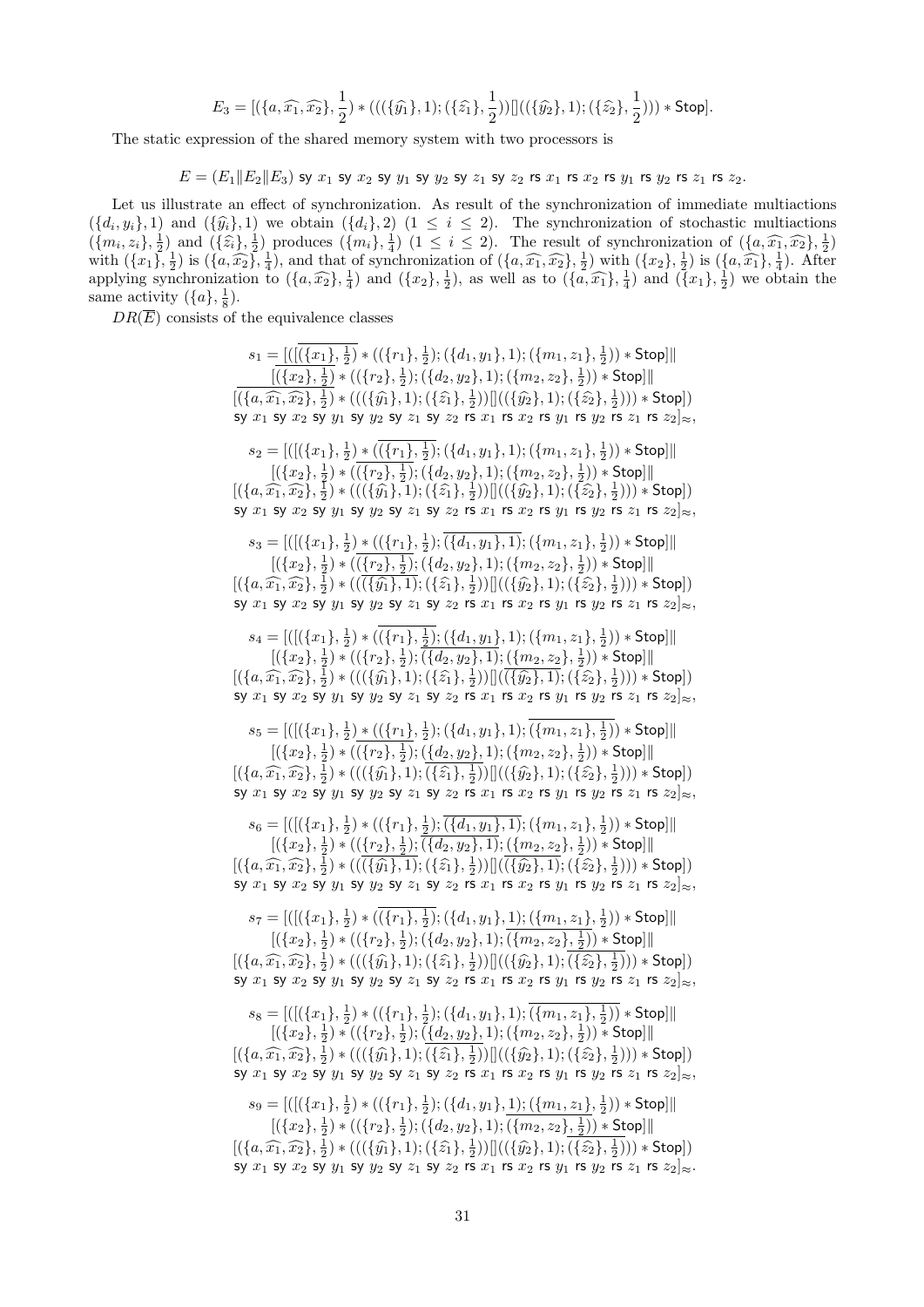

Figure 11: The transition system of the shared memory system

We have  $DR_T(\overline{E}) = \{s_1, s_2, s_5, s_5, s_8, s_9\}$  and  $DR_V(\overline{E}) = \{s_3, s_4, s_6\}.$ 

The states are interpreted as follows:  $s_1$  is the initial state,  $s_2$ : the system is activated and the memory is not requested, *s*3: the memory is requested by the first processor, *s*4: the memory is requested by the second processor,  $s_5$ : the memory is allocated to the first processor,  $s_6$ : the memory is requested by two processors, *s*<sub>7</sub>: the memory is allocated to the second processor, *s*<sub>8</sub>: the memory is allocated to the first processor and the memory is requested by the second processor, *s*9: the memory is allocated to the second processor and the memory is requested by the first processor.

In Figure 11, the transition system  $TS(\overline{E})$  is presented. In Figure 12, the underlying SMC  $SMC(\overline{E})$  is depicted.

The average sojourn time vector of  $\overline{E}$  is

$$
SJ = \left(8, \frac{4}{3}, 0, 0, \frac{8}{5}, 0, \frac{8}{5}, 4, 4\right).
$$

The sojourn time variance vector of  $\overline{E}$  is

$$
SJ = \left(8, \frac{4}{3}, 0, 0, \frac{8}{5}, 0, \frac{8}{5}, 4, 4\right).
$$
  
r of  $\overline{E}$  is  

$$
VAR = \left(64, \frac{16}{9}, 0, 0, \frac{64}{25}, 0, \frac{64}{25}, 16, 16\right).
$$

The TPM for  $EDTMC(\overline{E})$  is

$$
\mathbf{P}^* = \left[ \begin{array}{cccccccc} 0 & 1 & 0 & 0 & 0 & 0 & 0 & 0 & 0 \\ 0 & 0 & \frac{1}{3} & \frac{1}{3} & 0 & \frac{1}{3} & 0 & 0 & 0 \\ 0 & 0 & 0 & 0 & 1 & 0 & 0 & 0 & 0 \\ 0 & 0 & 0 & 0 & 0 & 0 & 1 & 0 & 0 \\ 0 & \frac{1}{5} & 0 & \frac{1}{5} & 0 & 0 & 0 & \frac{3}{5} & 0 \\ 0 & 0 & 0 & 0 & 0 & 0 & 0 & \frac{1}{2} & \frac{1}{2} \\ 0 & \frac{1}{5} & \frac{1}{5} & 0 & 0 & 0 & 0 & 0 & \frac{3}{5} \\ 0 & 0 & 0 & 1 & 0 & 0 & 0 & 0 & 0 \\ 0 & 0 & 1 & 0 & 0 & 0 & 0 & 0 & 0 \end{array} \right]
$$

*.*

In Table 4, the transient and the steady-state probabilities  $\psi_i^*[k]$   $(i \in \{1, 2, 3, 5, 6, 8\})$  for the EDTMC of the shared memory system at the time moments  $k$  ( $0 \le k \le 10$ ) and  $k = \infty$  are presented, and in Figure 13, the alteration diagram (evolution in time) for the transient probabilities is depicted. It is sufficient to consider the probabilities for the states *s*1*, s*2*, s*3*, s*5*, s*6*, s*<sup>8</sup> only, since the corresponding values coincide for *s*3*, s*<sup>4</sup> as well as for  $s_5, s_7$  as well as for  $s_8, s_9$ .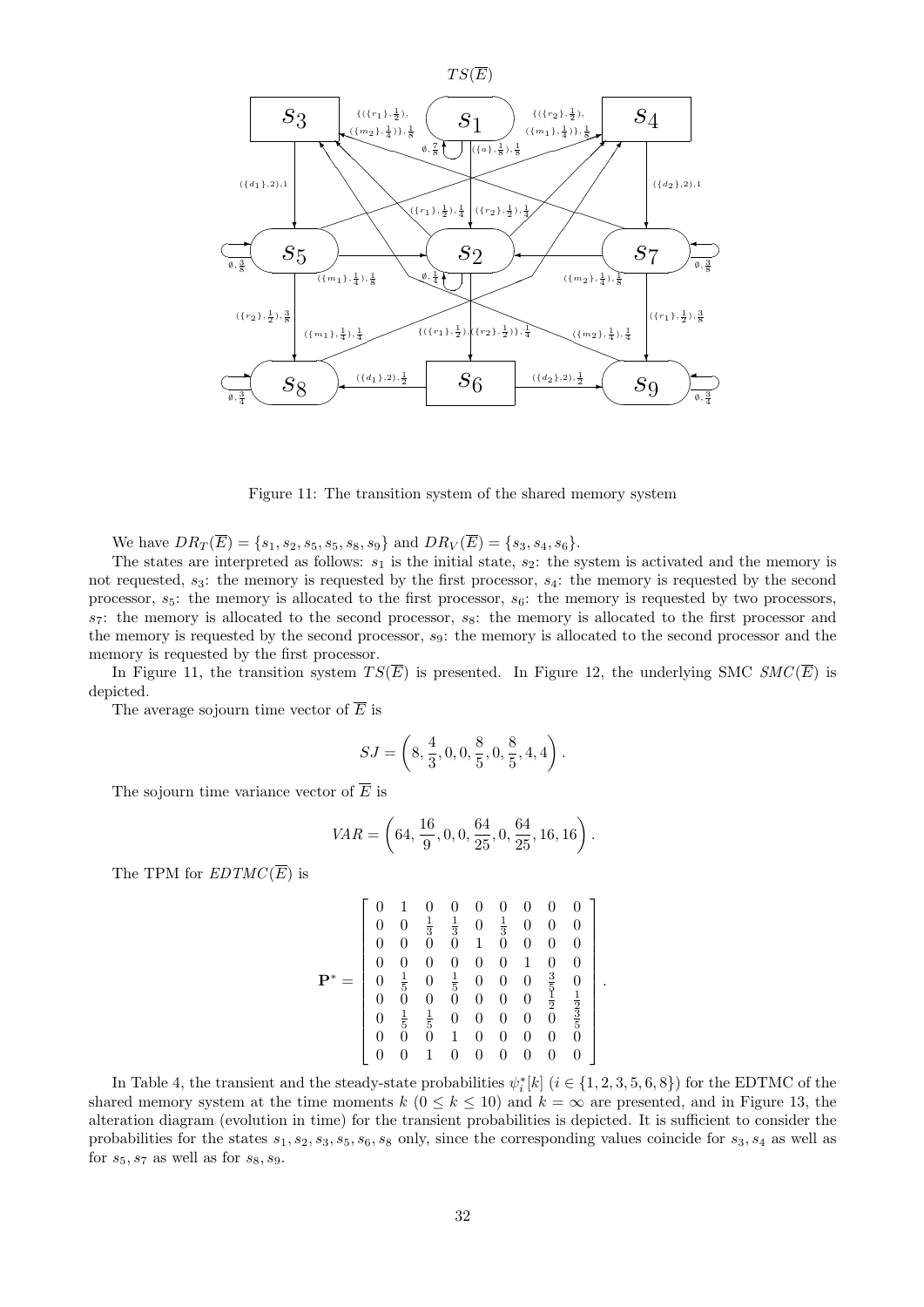

Figure 12: The underlying SMC of the shared memory system

| $\kappa$      | $\theta$ |          |        | 3      | 4      |        | O      |        |        |        | 10     | $\infty$ |
|---------------|----------|----------|--------|--------|--------|--------|--------|--------|--------|--------|--------|----------|
| $\psi_1^*[k]$ |          | $\theta$ | 0      |        |        |        |        |        |        |        |        |          |
| $\psi_2^*[k]$ | $\theta$ |          |        |        | 0.1333 |        | 0.0933 | 0.0978 | 0.0187 | 0.0969 | 0.0754 | 0.0682   |
| $\psi_3^*[k]$ |          |          | 0.3333 | 0      | 0.2333 | 0.2444 | 0.0467 | 0.2422 | 0.1886 | 0.0982 | 0.2316 | 0.1705   |
| $\psi_5^*[k]$ | 0        | $\theta$ | 0      | 0.3333 |        | 0.2333 | 0.2444 | 0.0467 | 0.2422 | 0.1886 | 0.0982 | 0.1705   |
| $\psi_6^*[k]$ |          |          | 0.3333 | 0      |        | 0.0444 |        | 0.0311 | 0.0326 | 0.0062 | 0.0323 | 0.0227   |
| $\psi_8^*[k]$ | $\theta$ | $\theta$ | 0      | 0.1667 | 0.2000 |        | 0.1622 | 0.1467 | 0.0436 | 0.1616 | 0.1163 | 0.1136   |

Table 4: Transient and steady-state probabilities for the EDTMC of the shared memory system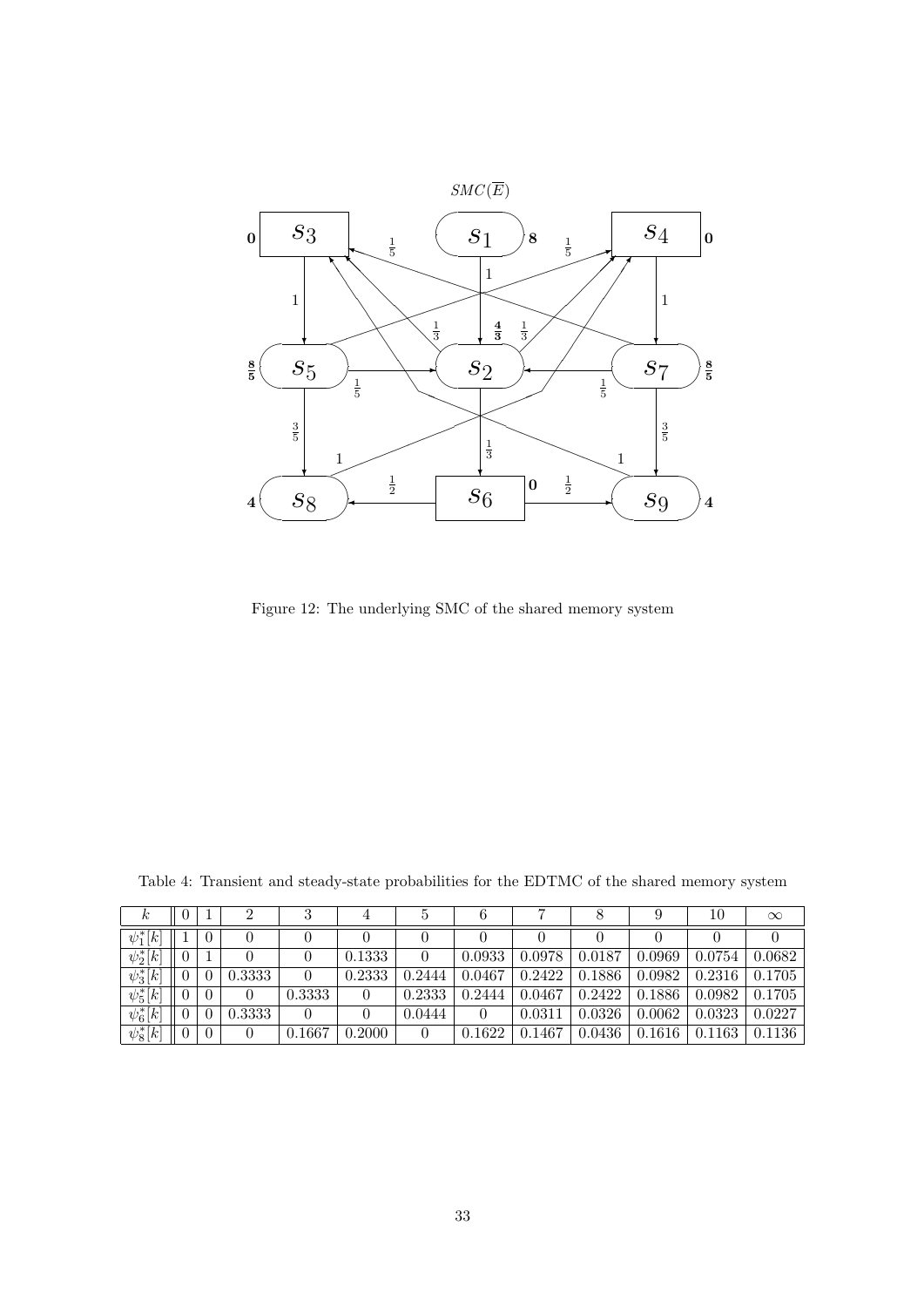

Figure 13: Transient probabilities alteration diagram for the EDTMC of the shared memory system

The steady-state PMF for  $EDTMC(\overline{E})$  is

lities alteration diagram for the EDTMC of 
$$
TMC(\overline{E})
$$
 is\n
$$
\psi^* = \left(0, \frac{3}{44}, \frac{15}{88}, \frac{15}{88}, \frac{15}{88}, \frac{1}{44}, \frac{15}{88}, \frac{5}{44}, \frac{5}{44}\right).
$$

The steady-state PMF *ψ <sup>∗</sup>* weighted by *SJ* is

$$
\left(0, \frac{3}{44}, \frac{15}{88}, \frac{15}{88}, \frac{15}{88}, \frac{1}{44}, \frac{15}{88}, \frac{5}{44}\right)
$$
\nby *SJ* is\n
$$
\left(0, \frac{1}{11}, 0, 0, \frac{3}{11}, 0, \frac{3}{11}, \frac{5}{11}, \frac{5}{11}\right).
$$

It remains to normalize the steady-state weighted PMF dividing it by the sum of its components

$$
\psi^*SJ^T=\frac{17}{11}.
$$

Thus, the steady-state PMF for  $SMC(\overline{E})$  is

$$
\psi^* SJ^T = \frac{17}{11}.
$$
  
SMC( $\overline{E}$ ) is  

$$
\varphi = \left(0, \frac{1}{17}, 0, 0, \frac{3}{17}, 0, \frac{3}{17}, \frac{5}{17}, \frac{5}{17}\right).
$$

We can now calculate the main performance indices.

- *•* The average recurrence time in the state *s*2, where no processor requests the memory, called the *average system run-through*, is  $\frac{1}{\varphi_2} = 17$ .
- The common memory is available only in the states  $s_2, s_3, s_4, s_6$ . Then the steady-state probability that the memory is available is  $\varphi_2 + \varphi_3 + \varphi_4 + \varphi_6 = \frac{1}{17} + 0 + 0 + 0 = \frac{1}{17}$ . The steady-state probability that the memory is used (i.e., not available), called the *shared memory utilization*, is  $1 - \frac{1}{17} = \frac{16}{17}$ .
- After activation of the system, we leave the state  $s_1$  for ever, and the common memory is either requested or allocated in every remaining state, with exception of *s*2. Thus, the *rate with which the shared memory necessity emerges* coincides with the rate of leaving *s*<sub>2</sub>, calculated as  $\frac{\varphi_2}{SJ_2} = \frac{1}{17} \cdot \frac{3}{4} = \frac{3}{68}$ .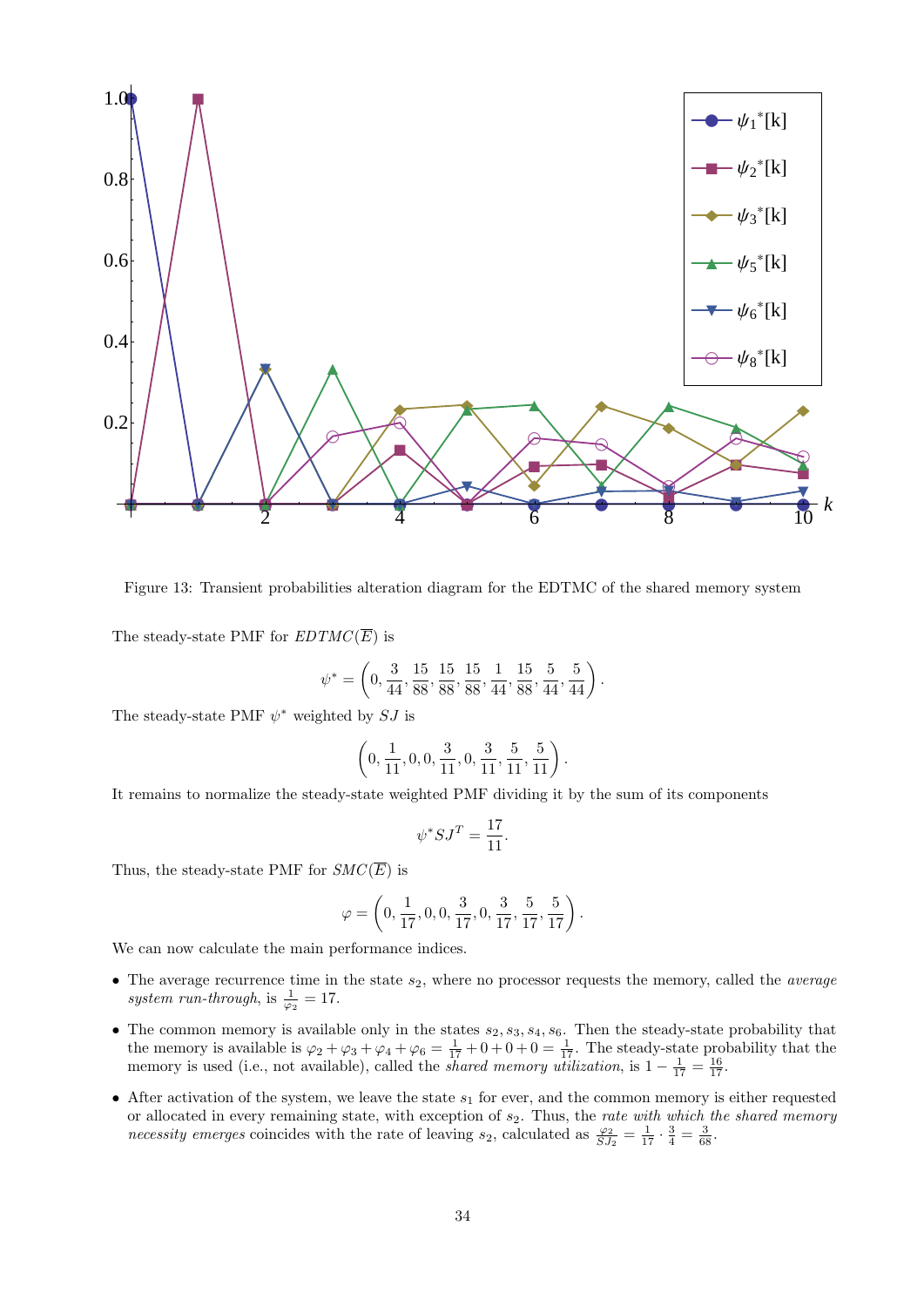

Figure 14: The marked dtsi-boxes of two processors and shared memory

• The common memory request of the first processor  $(\lbrace r_1 \rbrace, \frac{1}{2})$  is only possible from the states  $s_2, s_7$ . In each of the states the request probability is the sum of the execution probabilities for all sets of activities containing  $(\{r_1\},\frac{1}{2})$ . The *steady-state probability of the shared memory request from the first processor is* The common memory request of the first processor  $(\{r_1\}, \frac{1}{2})$  is only possible from the states<br>each of the states the request probability is the sum of the execution probabilities for all sets c<br>containing  $(\{r_1\}, \frac{$ 

In Figure 14, the marked dtsi-boxes corresponding to the dynamic expressions of two processors and shared memory are presented, i.e.,  $N_i = Box_{dtsi}(\overline{E_i})$  ( $1 \leq i \leq 3$ ). In Figure 15, the marked dtsi-box corresponding to the dynamic expression of the shared memory system is depicted, i.e.,  $N = Box_{dtsi}(\overline{E})$ .

#### **9.2 The abstract system and its reduction**

Let us consider a modification of the shared memory system with abstraction from identifiers of the processors, i.e., such that the processors are indistinguishable. For example, we can just see that a processor requires memory or the memory is allocated to it but cannot observe which processor is it. We call this system the abstract shared memory one.

The static expression of the first processor is

$$
F_1 = [(\{x_1\},\frac{1}{2}) * ((\{r\},\frac{1}{2});(\{d,y_1\},1);(\{m,z_1\},\frac{1}{2})) * \text{Stop}].
$$

The static expression of the second processor is

$$
F_2 = [(\{x_2\}, \frac{1}{2}) * ((\{r\}, \frac{1}{2}); (\{d, y_2\}, 1); (\{m, z_2\}, \frac{1}{2})) * \text{Stop}].
$$

The static expression of the shared memory is

$$
F_2 = \left[ (\{x_2\}, \frac{1}{2}) * ((\{r\}, \frac{1}{2}); (\{d, y_2\}, 1); (\{m, z_2\}, \frac{1}{2})) * \text{Stop} \right].
$$
  
ression of the shared memory is  

$$
F_3 = \left[ (\{a, \widehat{x_1}, \widehat{x_2}\}, \frac{1}{2}) * (((\{\widehat{y_1}\}, 1); (\{\widehat{z_1}\}, \frac{1}{2})) \right] ((\{\widehat{y_2}\}, 1); (\{\widehat{z_2}\}, \frac{1}{2}))) * \text{Stop}].
$$

The static expression of the abstract shared memory system with two processors is

 $F = (F_1||F_2||F_3)$  sy  $x_1$  sy  $x_2$  sy  $y_1$  sy  $y_2$  sy  $z_1$  sy  $z_2$  rs  $x_1$  rs  $x_2$  rs  $y_1$  rs  $y_2$  rs  $z_1$  rs  $z_2$ .

*DR*( $\overline{F}$ ) resembles *DR*( $\overline{E}$ ), and *TS*( $\overline{F}$ ) is similar to *TS*( $\overline{E}$ ). We have *SMC*( $\overline{F}$ ) = *SMC*( $\overline{E}$ ). Thus, the average sojourn time vectors of  $\overline{F}$  and  $\overline{E}$ , as well as the TPMs and the steady-state PMFs for  $EDTMC(\overline{F})$  and *EDTMC*( $\overline{E}$ ), coincide.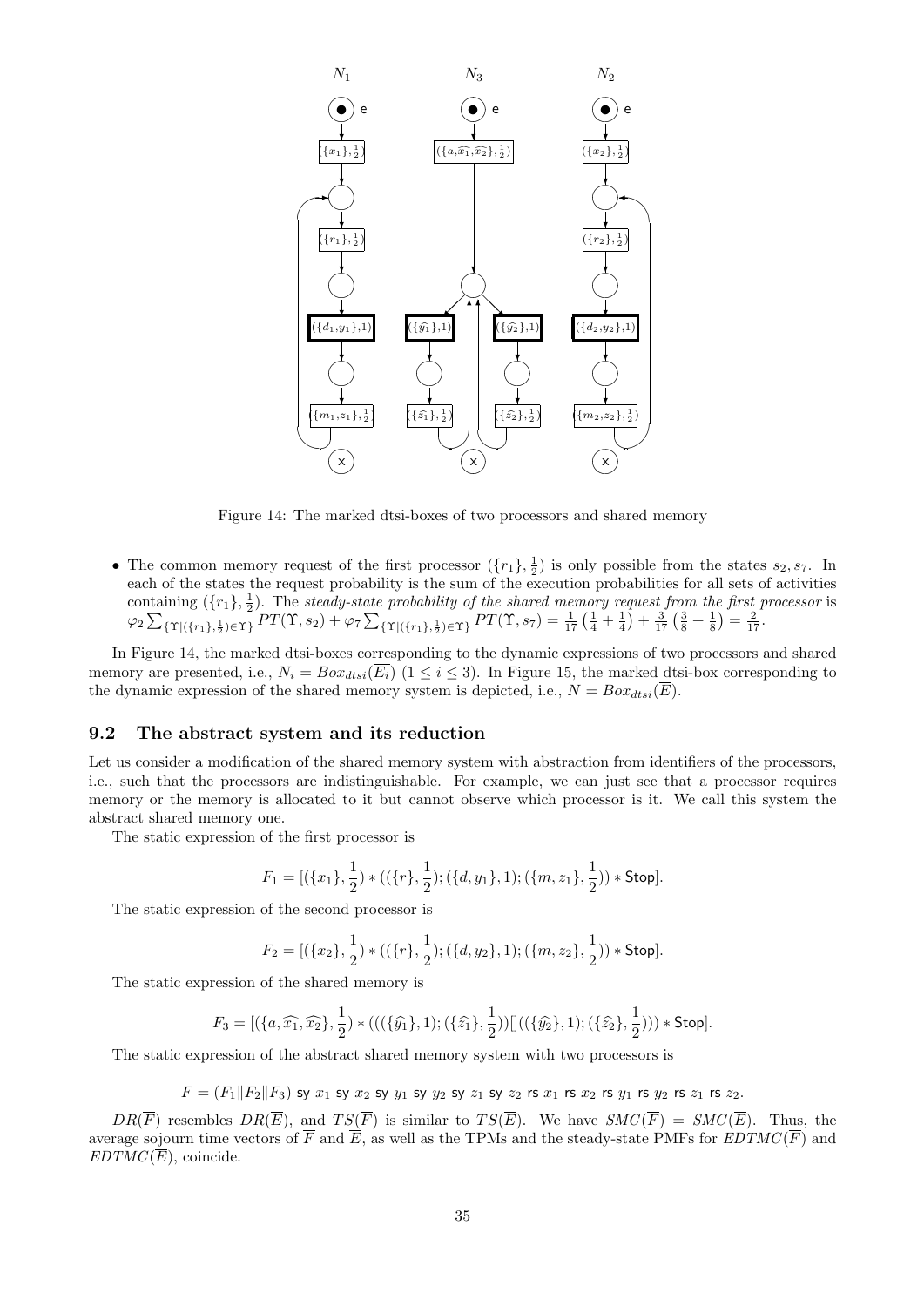

Figure 15: The marked dtsi-box of the shared memory system

The first and second performance indices are the same for the standard and the abstract systems. Let us consider the following performance index which is a specific to the abstract system. ∑∑∑

• The common memory request of a processor  $(\lbrace r \rbrace, \frac{1}{2})$  is only possible from the states  $s_2, s_5, s_7$ . In each of the states the request probability is the sum of the execution probabilities for all sets of activities containing  $({r}, \frac{1}{2})$ . The *steady-state probability of the shared memory request from a processor* is The common memory request of a processor  $(\{r\}, \frac{1}{2})$  is only possible from the states  $s_2, s_5$ ,<br>of the states the request probability is the sum of the execution probabilities for all set<br>ties containing  $(\{r\}, \frac{1}{2})$ 

The marked dtsi-boxes corresponding to the dynamic expressions of the standard and the abstract two processors and shared memory are similar as well as the marked dtsi-boxes corresponding to the dynamic expression of the standard and the abstract shared memory systems.

We have  $DR(F)/_{\mathcal{R}_{ss}(\overline{F})} = \{\mathcal{K}_1, \mathcal{K}_2, \mathcal{K}_3, \mathcal{K}_4, \mathcal{K}_5, \mathcal{K}_6\}$ , where  $\mathcal{K}_1 = \{s_1\}$  (the initial state),  $\mathcal{K}_2 = \{s_2\}$  (the system is activated and the memory is not requested),  $\mathcal{K}_3 = \{s_3, s_4\}$  (the memory is requested by one processor),  $K_4 = \{s_5, s_7\}$  (the memory is allocated to a processor),  $K_5 = \{s_6\}$  (the memory is requested by two processors),  $\mathcal{K}_6 = \{s_8, s_9\}$  (the memory is allocated to a processor and the memory is requested by another processor).

In Figure 16, the quotient transition system  $TS_{\triangleq ss}(\overline{F})$  is presented. In Figure 17, the quotient underlying SMC  $SMC_{\underbrace{\leftrightarrow}_{ss}}(F)$  is depicted.

The quotient average sojourn time vector of  $\overline{F}$  is

$$
SJ' = \left(8, \frac{4}{3}, 0, \frac{8}{5}, 0, 4\right).
$$
  
tor of  $\overline{F}$  is  

$$
R' = \left(64, \frac{16}{2}, 0, \frac{64}{25}, 0, 16\right)
$$

The quotient sojourn time variance vector of  $\overline{F}$  is

$$
VAR' = \left(64, \frac{16}{9}, 0, \frac{64}{25}, 0, 16\right).
$$

The TPM for  $EDTMC_{\underline{\leftrightarrow}_{ss}}(F)$  is

$$
\mathbf{P}^{\prime*} = \left[ \begin{array}{cccccc} 0 & 1 & 0 & 0 & 0 & 0 \\ 0 & 0 & \frac{2}{3} & 0 & \frac{1}{3} & 0 \\ 0 & 0 & 0 & 1 & 0 & 0 \\ 0 & \frac{1}{5} & \frac{1}{5} & 0 & 0 & \frac{3}{5} \\ 0 & 0 & 0 & 0 & 0 & 1 \\ 0 & 0 & 1 & 0 & 0 & 0 \end{array} \right].
$$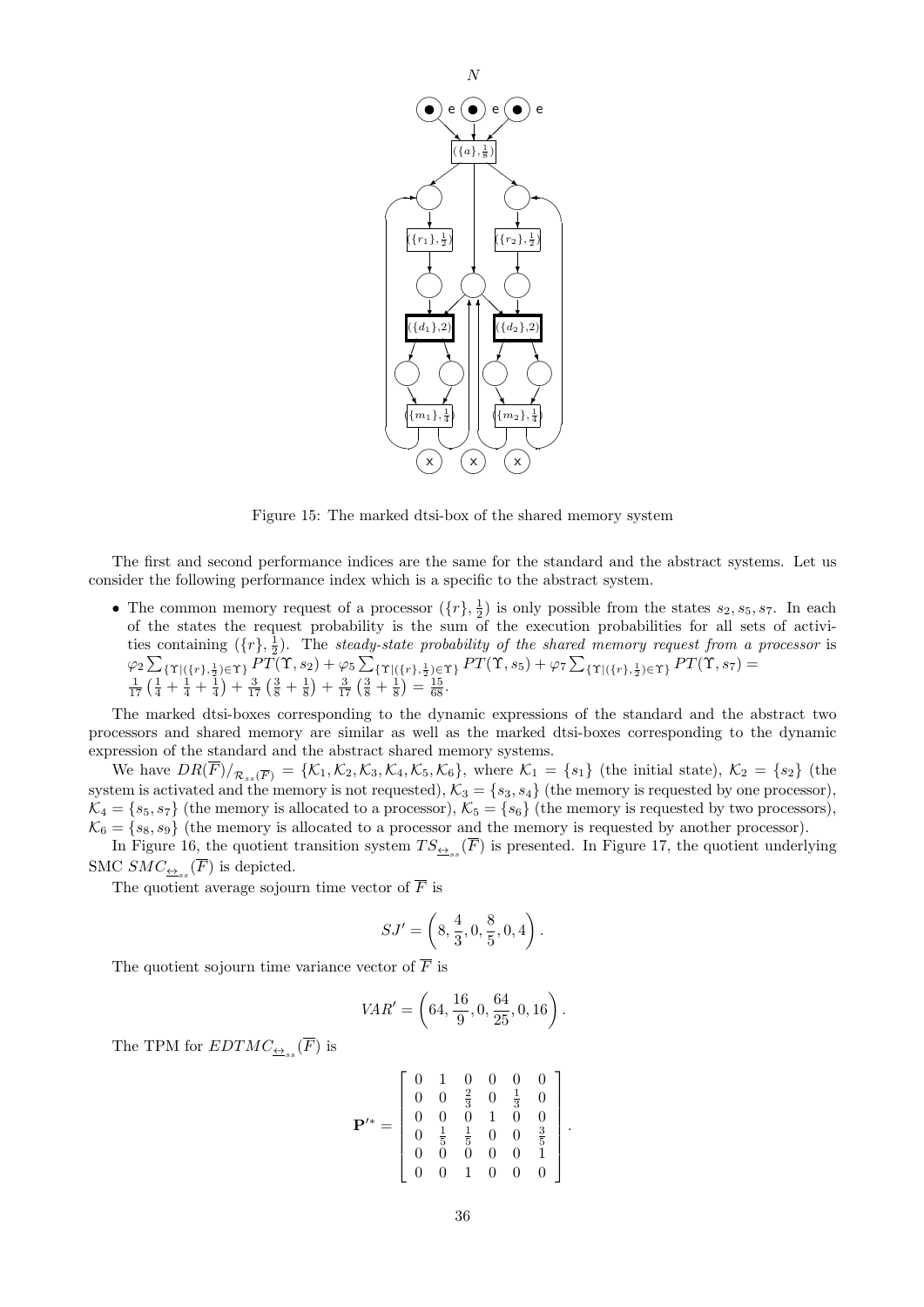

Figure 16: The quotient transition system of the abstract shared memory system



Figure 17: The quotient underlying SMC of the abstract shared memory system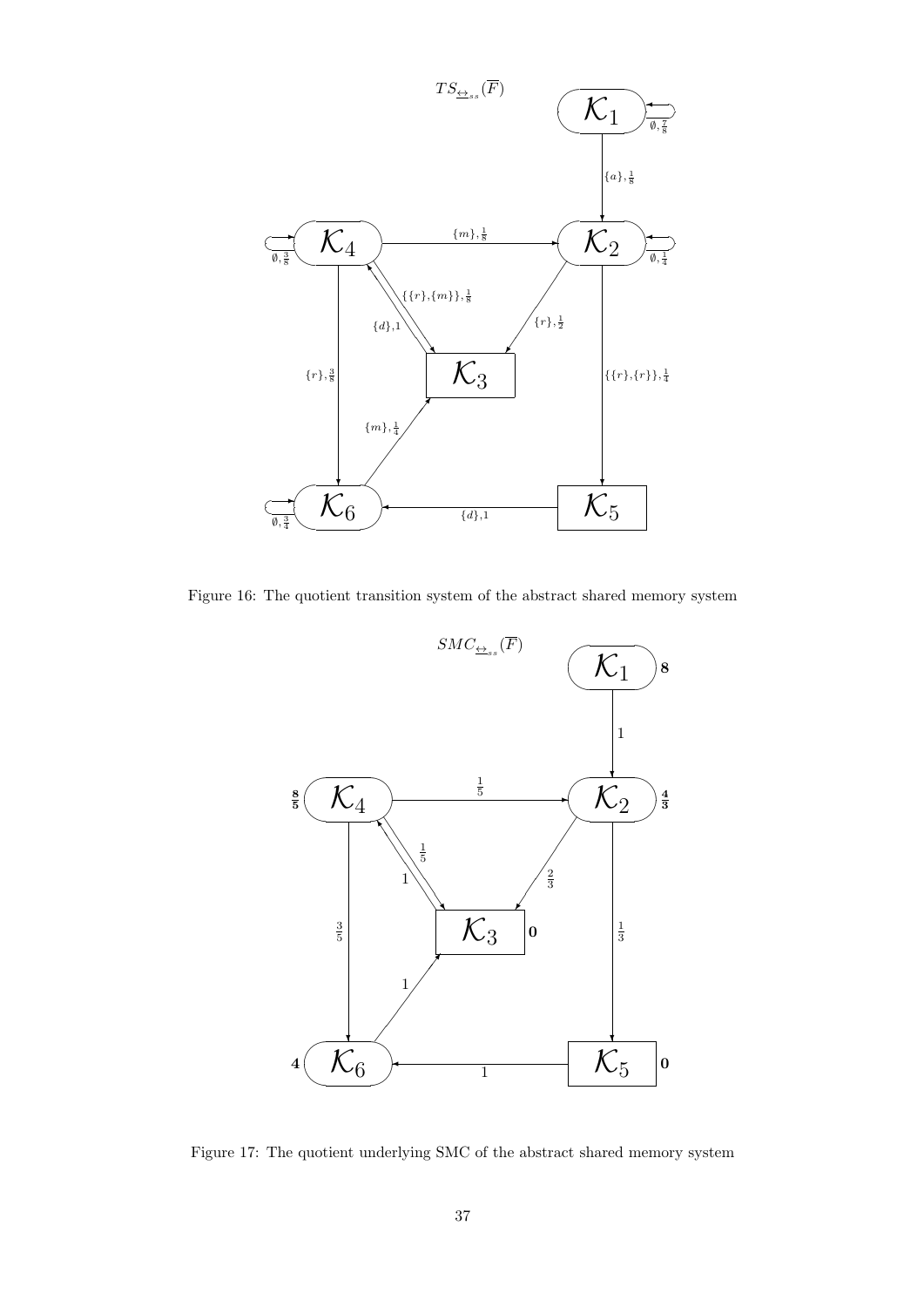Table 5: Transient and steady-state probabilities for the quotient EDTMC of the abstract shared memory system

| r                                             |          |        |        |        | Ð      |        |        |        |        | 10     | $\infty$ |
|-----------------------------------------------|----------|--------|--------|--------|--------|--------|--------|--------|--------|--------|----------|
| $\overline{1}$<br>$\overline{k}$<br>$\psi_1'$ | $\theta$ |        |        |        |        |        |        |        |        |        |          |
| $\overline{{\psi'_2}^*[k]}$                   |          |        |        | 0.1333 |        | 0.0933 | 0.0978 | 0.0187 | 0.0969 | 0.0754 | 0.0682   |
| $\overline{\psi'_3}^*[k]$                     | $\theta$ | 0.6667 |        | 0.4667 | 0.4889 | 0.0933 | 0.4844 | 0.3772 | 0.1964 | 0.4633 | 0.3409   |
| $\rightarrow$<br>[k]<br>$\psi'_4$             | $\theta$ | 0      | 0.6667 |        | 0.4667 | 0.4889 | 0.0933 | 0.4844 | 0.3772 | 0.1964 | 0.3409   |
| $7*$<br>[k]<br>$\psi'_5$                      | $\theta$ | 0.3333 |        |        | 0.0444 |        | 0.0311 | 0.0326 | 0.0062 | 0.0323 | 0.0227   |
| ${\psi'_6}^* [k]$                             | $\theta$ | 0      | 0.3333 | 0.4000 |        | 0.3244 | 0.2933 | 0.0871 | 0.3233 | 0.2325 | 0.2273   |

In Table 5, the transient and the steady-state probabilities  $\psi_i^*$ <sup>\*</sup>[ $k$ ] (1  $\leq i \leq 6$ ) for the quotient EDTMC of the abstract shared memory system at the time moments  $k$  ( $0 \le k \le 10$ ) and  $k = \infty$  are presented, and in Figure 18, the alteration diagram (evolution in time) for the transient probabilities is depicted.<br>The steady-state Figure 18, the alteration diagram (evolution in time) for the transient probabilities is depicted.

The steady-state PMF for  $EDTMC_{\underline{\leftrightarrow}_{ss}}(F)$  is

$$
\psi'^* = \left(0, \frac{3}{44}, \frac{15}{44}, \frac{15}{44}, \frac{1}{44}, \frac{5}{22}\right).
$$
  
by  $SJ'$  is  

$$
\left(0, \frac{1}{11}, 0, \frac{6}{11}, 0, \frac{10}{11}\right).
$$

The steady-state PMF  $\psi'^*$  weighted by  $SJ'$  is

$$
\left(0,\frac{1}{11},0,\frac{6}{11},0,\frac{10}{11}\right).
$$

It remains to normalize the steady-state weighted PMF dividing it by the sum of its components

$$
\psi'^* S J'^T = \frac{17}{11}.
$$

Thus, the steady-state PMF for  $SMC_{\underline{\leftrightarrow}_{ss}}(\overline{F})$  is

$$
\psi'^* S J'^T = \frac{17}{11}.
$$
  
\n
$$
\omega' = \left(0, \frac{1}{17}, 0, \frac{6}{17}, 0, \frac{10}{17}\right).
$$

We can now calculate the main performance indices.

- The average recurrence time in the state  $K_2$ , where no processor requests the memory, called the *average system run-through*, is  $\frac{1}{\varphi'_2} = \frac{17}{1} = 17$ .
- The common memory is available only in the states  $K_2, K_3, K_5$ . Then the steady-state probability that the memory is available is  $\varphi'_2 + \varphi'_3 + \varphi'_5 = \frac{1}{17} + 0 + 0 = \frac{1}{17}$ . The steady-state probability that the memory is used (i.e., not available), called the *shared memory utilization*, is  $1 - \frac{1}{17} = \frac{16}{17}$ .
- After activation of the system, we leave the state  $K_1$  for ever, and the common memory is either requested or allocated in every remaining state, with exception of  $K_2$ . Thus, the *rate with which the shared memory necessity emerges* coincides with the rate of leaving  $\mathcal{K}_2$ , calculated as  $\frac{\varphi'_2}{SJ'_2} = \frac{1}{17} \cdot \frac{3}{4} = \frac{3}{68}$ .
- The common memory request of a processor  $\{r\}$  is only possible from the states  $\mathcal{K}_2, \mathcal{K}_4$ . In each of the states the request probability is the sum of the execution probabilities for all multisets of multiactions containing *{r}*. Thus, the *steady-state probability of the shared memory request from a processor* is The common memory request of a processor  $\{r\}$  is only possible from the states  $\mathcal{K}_2, \mathcal{K}_4$ . In each of<br>the states the request probability is the sum of the execution probabilities for all multisets of multiac-<br>ti  $\frac{15}{68}$ .

One can see that the performance indices are the same for the complete and the quotient abstract shared memory systems. The coincidence of the first and second performance indices obviously illustrates the result of Proposition 8.1. The coincidence of the third performance index is due to Theorem 8.1: one should just apply its result to the step traces  $\{\{r\}\}, \{\{r\},\{r\}\}, \{\{r\},\{m\}\}\$  of the expression  $\overline{F}$  and itself, and then sum the left and right parts of the three resulting equalities.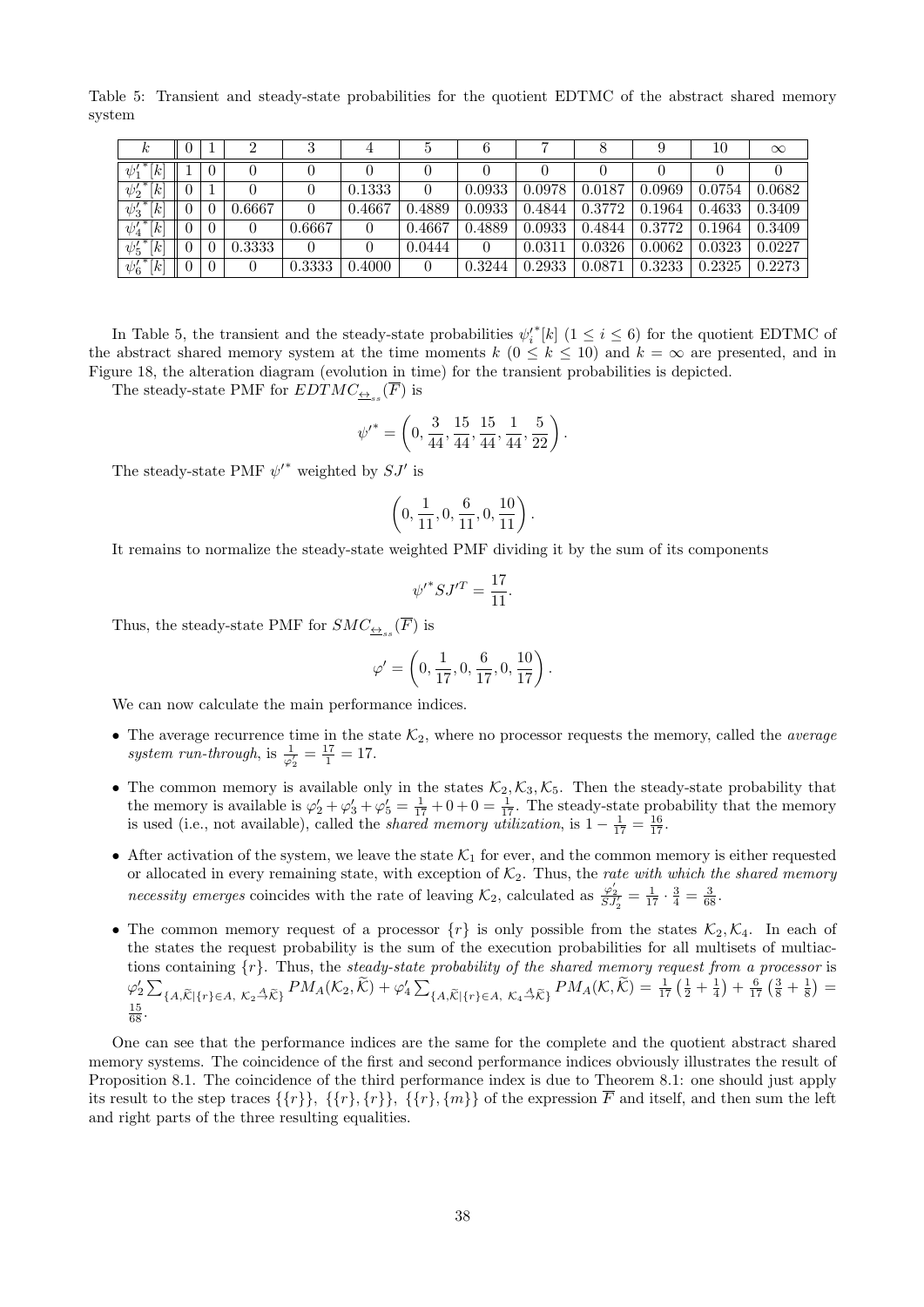

Figure 18: Transient probabilities alteration diagram for the quotient EDTMC of the abstract shared memory system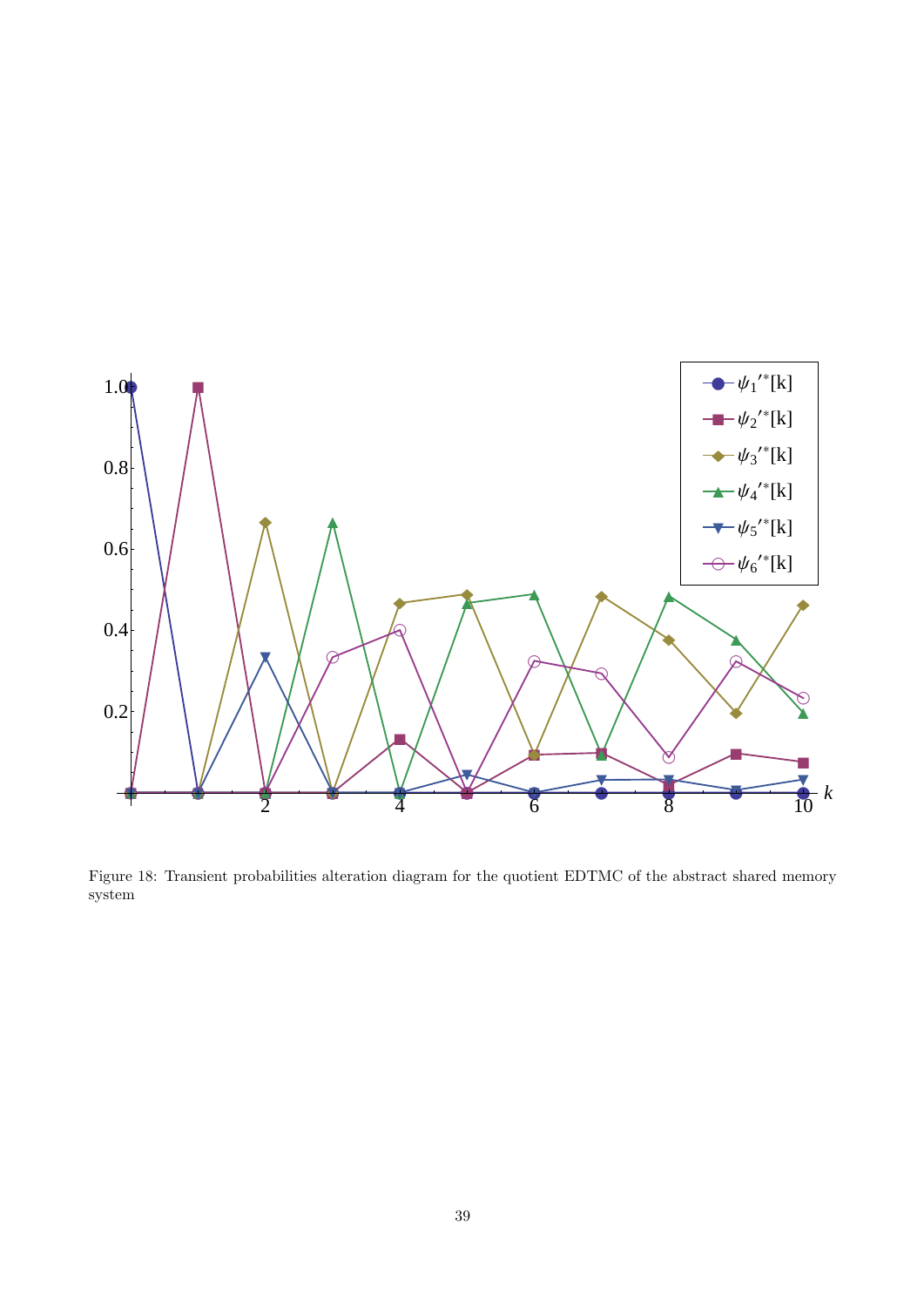

Figure 19: The transition system of the generalized shared memory system

## **9.3 The generalized system**

Now we obtain the performance indices taking general values for all multiaction probabilities and weights. Let us suppose that all the mentioned multiactions have the same generalized probability  $\rho$ , and generalized weight *l*. The resulting specification *K* of the generalized shared memory system is defined as follows.

The static expression of the first processor is

$$
K_1 = [(\{x_1\}, \rho) * ((\{r_1\}, \rho); (\{d_1, y_1\}, l); (\{m_1, z_1\}, \rho)) * Stop].
$$

The static expression of the second processor is

$$
K_2 = [(\{x_2\}, \rho) * ((\{r_2\}, \rho); (\{d_2, y_2\}, l); (\{m_2, z_2\}, \rho)) * \text{Stop}].
$$

The static expression of the shared memory is

$$
K_2 = [(\{x_2\}, \rho) * ((\{r_2\}, \rho); (\{d_2, y_2\}, l); (\{m_2, z_2\}, \rho)) * \text{Stop}].
$$
  
ession of the shared memory is  

$$
K_3 = [(\{a, \widehat{x_1}, \widehat{x_2}\}, \rho) * (((\{\widehat{y_1}\}, l); (\{\widehat{z_1}\}, \rho))]]((\{\widehat{y_2}\}, l); (\{\widehat{z_2}\}, \rho))) * \text{Stop}].
$$

The static expression of the generalized shared memory system with two processors is

$$
K=(K_1||K_2||K_3) \text{ sy } x_1 \text{ sy } x_2 \text{ sy } y_1 \text{ sy } y_2 \text{ sy } z_1 \text{ sy } z_2 \text{ rs } x_1 \text{ rs } x_2 \text{ rs } y_1 \text{ rs } y_2 \text{ rs } z_1 \text{ rs } z_2.
$$

In Figure 19, the transition system  $TS(\overline{K})$  is presented. In Figure 20, the underlying SMC  $SMC(\overline{K})$  is depicted.  $\frac{1}{\widetilde{S}}$  in time

The average sojourn time vector of *K* is

$$
\widetilde{SJ} = \left(\frac{1}{\rho^3}, \frac{1}{\rho(2-\rho)}, 0, 0, \frac{1}{\rho(1+\rho-\rho^2)}, 0, \frac{1}{\rho(1+\rho-\rho^2)}, \frac{1}{\rho^2}, \frac{1}{\rho^2}\right).
$$

The sojourn time variance vector of *K* is

$$
\begin{aligned}\n\widetilde{\rho}^{3} &= \left(\rho^{3}, \rho(2-\rho), \cdot, \cdot, \cdot, \rho(1+\rho-\rho^{2}), \cdot, \cdot, \rho(1+\rho-\rho^{2}), \rho^{2}, \rho^{2}\right) \\
& \text{The variance vector of } \overline{K} \text{ is} \\
\widetilde{VAR} &= \left(\frac{1}{\rho^{6}}, \frac{1}{\rho^{2}(2-\rho)^{2}}, 0, 0, \frac{1}{\rho^{2}(1+\rho-\rho^{2})^{2}}, 0, \frac{1}{\rho^{2}(1+\rho-\rho^{2})^{2}}, \frac{1}{\rho^{4}}, \frac{1}{\rho^{4}}\right) \\
& \text{EPRMGC}(\overline{K})\n\end{aligned}
$$

The TPM for  $EDTMC(\overline{K})$  is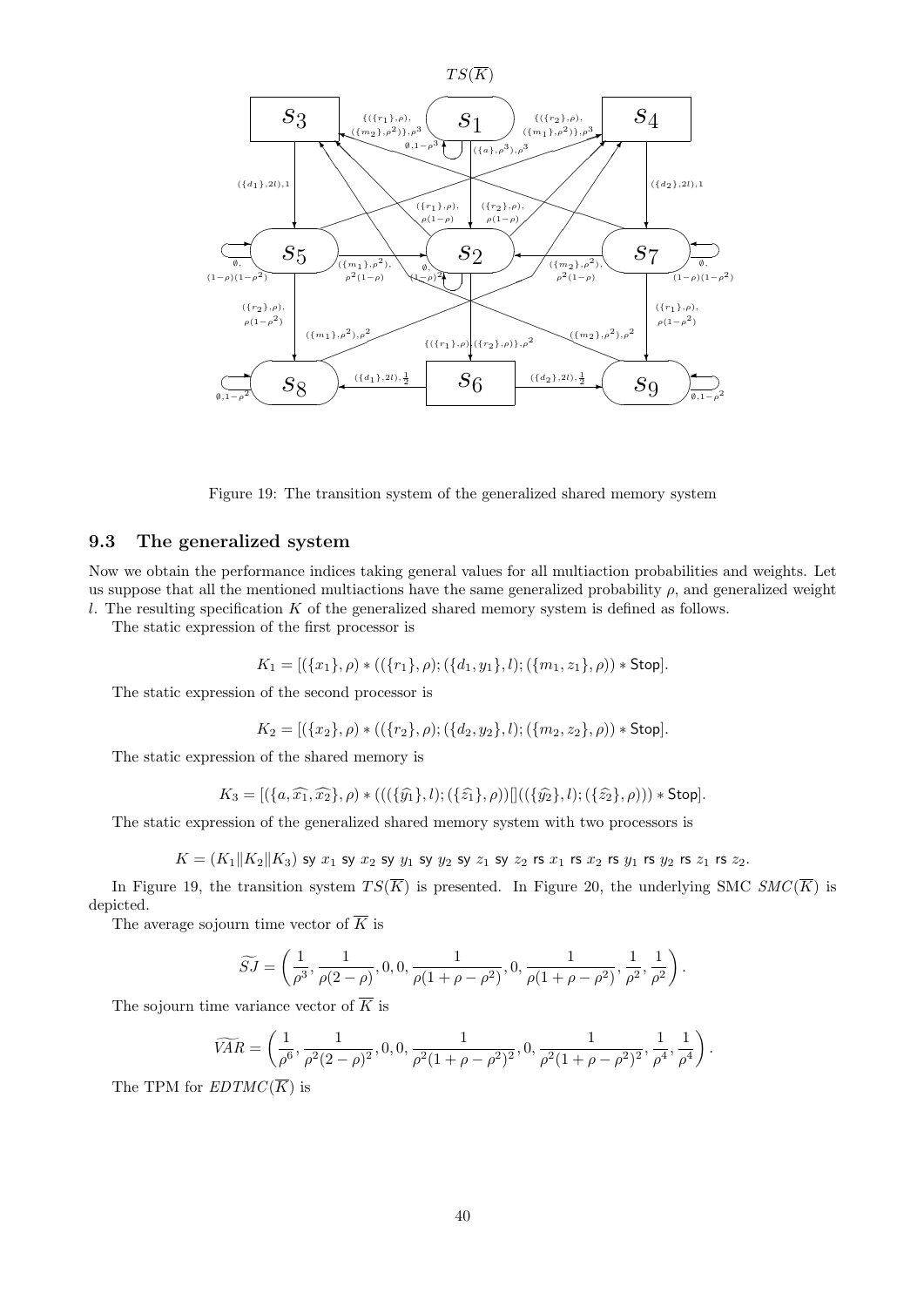

Figure 20: The underlying SMC of the generalized shared memory system

$$
\tilde{\mathbf{P}}^* = \begin{bmatrix} 0 & 1 & 0 & 0 & 0 & 0 & 0 & 0 & 0 \\ 0 & 0 & \frac{1-\rho}{2-\rho} & \frac{1-\rho}{2-\rho} & 0 & \frac{\rho}{2-\rho} & 0 & 0 & 0 \\ 0 & 0 & 0 & 0 & 1 & 0 & 0 & 0 & 0 \\ 0 & 0 & 0 & 0 & 0 & 0 & 1 & 0 & 0 \\ 0 & \frac{\rho(1-\rho)}{1+\rho-\rho^2} & 0 & \frac{\rho^2}{1+\rho-\rho^2} & 0 & 0 & \frac{1-\rho^2}{1+\rho-\rho^2} & 0 \\ 0 & 0 & 0 & 0 & 0 & 0 & 0 & \frac{1}{2} & \frac{1}{2} \\ 0 & \frac{\rho(1-\rho)}{1+\rho-\rho^2} & \frac{\rho^2}{1+\rho-\rho^2} & 0 & 0 & 0 & 0 & \frac{1-\rho^2}{1+\rho-\rho^2} \\ 0 & 0 & 0 & 1 & 0 & 0 & 0 & 0 & 0 \\ 0 & 0 & 0 & 1 & 0 & 0 & 0 & 0 & 0 \end{bmatrix}
$$

*.*

The steady-state PMF for  $EDTMC(\overline{K})$  is

$$
\tilde{\psi}^* = \frac{1}{2(6+3\rho-9\rho^2+2\rho^3)}(0, 2\rho(2-3\rho-\rho^2), 2+\rho-3\rho^2+\rho^3, 2+\rho-3\rho^2+\rho^3, 2+\rho-3\rho^2+\rho^3, 2\rho^2(1-\rho),
$$
  

$$
2+\rho-3\rho^2+\rho^3, 2-\rho-\rho^2, 2-\rho-\rho^2).
$$

The steady-state PMF  $\tilde{\psi}^*$  weighted by  $\widetilde{SJ}$  is

$$
\frac{1}{2\rho^2(6+3\rho-9\rho^2+2\rho^3)}(0, 2\rho^2(1-\rho), 0, 0, \rho(2-\rho), 0, \rho(2-\rho), 2-\rho-\rho^2, 2-\rho-\rho^2).
$$

It remains to normalize the steady-state weighted PMF dividing it by the sum of its components

state weighted PMF dividing it by  
\n
$$
\tilde{\psi}^* \widetilde{S} \widetilde{J}^T = \frac{2 + \rho - \rho^2 - \rho^3}{\rho^2 (6 + 3\rho - 9\rho^2 + 2\rho^3)}.
$$

Thus, the steady-state PMF for  $SMC(\overline{K})$  is

$$
\tilde{\varphi} = \frac{1}{2(2+\rho-\rho^2-\rho^3)}(0, 2\rho^2(1-\rho), 0, 0, \rho(2-\rho), 0, \rho(2-\rho), 2-\rho-\rho^2, 2-\rho-\rho^2).
$$

We can now calculate the main performance indices.

• The average recurrence time in the state  $\tilde{s}_2$ , where no processor requests the memory, called the *average system run-through*, is  $\frac{1}{\tilde{\varphi}_2} = \frac{2+\rho-\rho^2-\rho^3}{\rho^2(1-\rho)}$  $\frac{\rho-\rho^{-}-\rho^{2}}{\rho^{2}(1-\rho)}$ .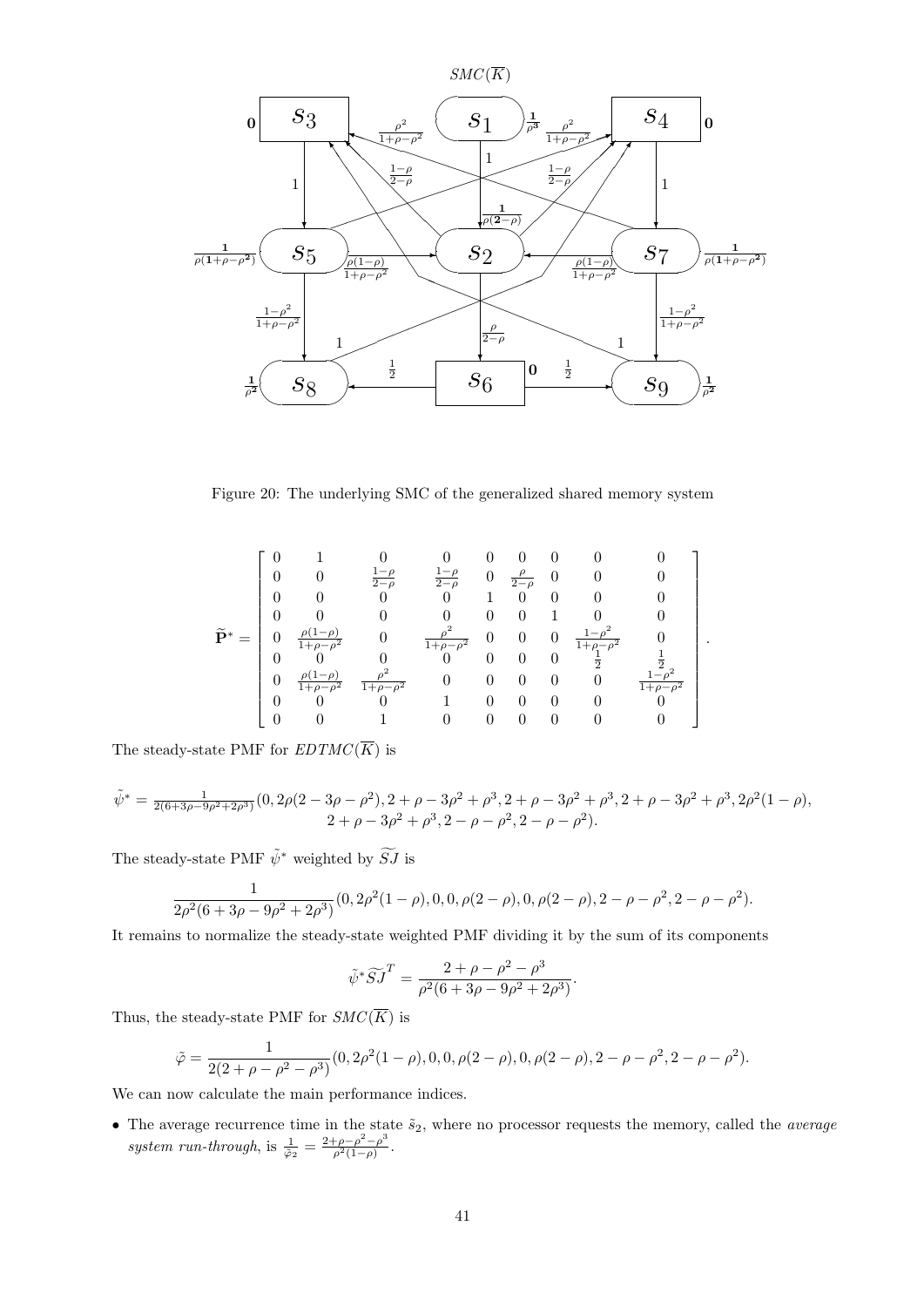- The common memory is available only in the states  $\tilde{s}_2$ ,  $\tilde{s}_3$ ,  $\tilde{s}_4$ ,  $\tilde{s}_6$ . Then the steady-state probability that the memory is available is  $\tilde{\varphi}_2 + \tilde{\varphi}_3 + \tilde{\varphi}_4 + \tilde{\varphi}_6 = \frac{\rho^2(1-\rho)}{2+\rho-\rho^2-\rho^3} + 0 + 0 + 0 = \frac{\rho^2(1-\rho)}{2+\rho-\rho^2-\rho^3}$ . Then the steadystate probability that the memory is used (i.e., not available), called the *shared memory utilization*, is  $1 - \frac{\rho^2 (1-\rho)}{2+\rho-\rho^2-\rho^3} = \frac{2+\rho-2\rho^2}{2+\rho-\rho^2-\rho^3}.$
- After activation of the system, we leave the state  $\tilde{s}_1$  for ever, and the common memory is either requested or allocated in every remaining state, with exception of  $\tilde{s}_2$ . Thus, the *rate with which the shared memory ne*cessity emerges coincides with the rate of leaving  $\tilde{s}_2$ , calculated as  $\frac{\tilde{\varphi}_2}{\tilde{S}J_2} = \frac{\rho^2(1-\rho)}{2+\rho-\rho^2-\rho^3} \cdot \frac{\rho(2-\rho)}{1} = \frac{\rho^3(1-\rho)(2-\rho)}{2+\rho-\rho^2-\rho^3}$ .
- The common memory request of the first processor  $({r_1}, \rho)$  is only possible from the states  $\tilde{s}_2, \tilde{s}_7$ . In each of the states the request probability is the sum of the execution probabilities for all sets of activities containing  $({r_1}, \rho)$ . Thus, the *steady-state probability of the shared memory request from the first proces*sor is  $\tilde{\varphi}_2 \sum_{\{\Upsilon | (\{r_1\},\frac{1}{2}) \in \Upsilon\}} PT(\Upsilon, \tilde{s}_2) + \tilde{\varphi}_7 \sum_{\{\Upsilon | (\{r_1\},\frac{1}{2}) \in \Upsilon\}} PT(\Upsilon, \tilde{s}_7) = \frac{\rho^2 (1-\rho)}{2+\rho-\rho^2-\rho^3} (\rho(1-\rho)+\rho(1-\rho)) +$  $\frac{\rho(2-\rho)}{2(2+\rho-\rho^2-\rho^3)}(\rho(1-\rho^2)+\rho^3)=\frac{\rho^2(2+3\rho-8\rho^2+4\rho^3)}{2(2+\rho-\rho^2-\rho^3)}.$

#### **9.4 The abstract generalized system and its reduction**

Let us consider a modification of the generalized shared memory system with abstraction from identifiers of the processors. We call this system the abstract generalized shared memory one.

The static expression of the first processor is

 $L_1 = \left[ (\{x_1\}, \rho) * ((\{r\}, \rho); (\{d, y_1\}, l); (\{m, z_1\}, \rho)) * \text{Stop} \right].$ 

The static expression of the second processor is

The static expression of the shared memory is

$$
L_2 = [(\{x_2\}, \rho) * ((\{r\}, \rho); (\{d, y_2\}, l); (\{m, z_2\}, \rho)) * \text{Stop}].
$$
  
ession of the shared memory is  

$$
L_3 = [(\{a, \widehat{x_1}, \widehat{x_2}\}, \rho) * (((\{\widehat{y_1}\}, l); (\{\widehat{z_1}\}, \rho))]]((\{\widehat{y_2}\}, l); (\{\widehat{z_2}\}, \rho))) * \text{Stop}].
$$

The static expression of the abstract generalized shared memory system with two processors is

$$
L=(L_1\|L_2\|L_3) \text{ sy }x_1\text{ sy }x_2\text{ sy }y_1\text{ sy }y_2\text{ sy }z_1\text{ sy }z_2\text{ rs }x_1\text{ rs }x_2\text{ rs }y_1\text{ rs }y_2\text{ rs }z_1\text{ rs }z_2.
$$

*DR*( $\overline{L}$ ) resembles *DR*( $\overline{K}$ ), and *TS*( $\overline{L}$ ) is similar to *TS*( $\overline{K}$ ). We have *SMC*( $\overline{L}$ ) = *SMC*( $\overline{K}$ ). Thus, the average sojourn time vectors of  $\overline{L}$  and  $\overline{K}$ , as well as the TPMs and the steady-state PMFs for  $EDTMC(\overline{L})$  and  $EDTMC(K)$ , coincide.

The first and second performance indices are the same for the generalized system and its abstract modification. Let us consider the following performance index which is again specific to the abstract system. ∑∑∑

• The common memory request of a processor  $({r}, \rho)$  is only possible from the states  $\tilde{s}_2, \tilde{s}_5, \tilde{s}_7$ . In each of the states the request probability is the sum of the execution probabilities for all sets of activities containing  $({r}, \rho)$ . Thus, the *steady-state probability of the shared memory request from a processor* is  $\tilde{\varphi}_2 \sum_{\{ \Upsilon \mid (\{r\}, \rho) \in \Upsilon \}} PT(\Upsilon, \tilde{s}_2) + \tilde{\varphi}_5 \sum_{\{ \Upsilon \mid (\{r\}, \rho) \in \Upsilon \}} PT(\Upsilon, \tilde{s}_5) + \tilde{\varphi}_7 \sum_{\{ \Upsilon \mid (\{r\}, \rho) \in \Upsilon \}} PT(\Upsilon, \tilde{s}_7) =$  $\frac{\rho^2(1-\rho)}{2+\rho-\rho^2-\rho^3}(\rho(1-\rho)+\rho(1-\rho)+\rho^2)+\frac{\rho(2-\rho)}{2(2+\rho-\rho^2-\rho^3)}(\rho(1-\rho^2)+\rho^3)+\frac{\rho(2-\rho)}{2(2+\rho-\rho^2-\rho^3)}(\rho(1-\rho^2)+\rho^3)=$ 

$$
\frac{\rho^2(1-\rho)}{2+\rho-\rho^2-\rho^3}(\rho(1-\rho)+\rho(1-\rho)+\rho^2)+\frac{\rho(2-\rho)}{2(2+\rho-\rho^2-\rho^3)}(\rho(1-\rho^2)+\rho^3)+\frac{\rho(2-\rho)}{2(2+\rho-\rho^2-\rho^3)}(\rho(1-\rho^2)+\rho^3)=
$$
\n
$$
\frac{\rho^2(2-\rho)(1+\rho-\rho^2)}{2+\rho-\rho^2-\rho^3}.
$$
\nWe have  $DR(\overline{L})/_{\mathcal{R}_{ss}(\overline{L})} = {\{\widetilde{\mathcal{K}}_1,\widetilde{\mathcal{K}}_2,\widetilde{\mathcal{K}}_3,\widetilde{\mathcal{K}}_4,\widetilde{\mathcal{K}}_5,\widetilde{\mathcal{K}}_6\}},$  where  $\widetilde{\mathcal{K}}_1 = {\{\widetilde{s}_1\}}$  (the initial state),  $\widetilde{\mathcal{K}}_2 = {\{\widetilde{s}_2\}}$  (the

Solution  $\frac{\rho^2(2-\rho)(1+\rho-\rho^2)}{2+\rho-\rho^2-\rho^3}$ .<br>We have  $DR(\overline{L})/_{\mathcal{R}_{ss}(\overline{L})} = {\{\widetilde{\mathcal{K}}_1,\widetilde{\mathcal{K}}_2,\widetilde{\mathcal{K}}_3,\widetilde{\mathcal{K}}_4,\widetilde{\mathcal{K}}_5,\widetilde{\mathcal{K}}_6\}},$  where  $\widetilde{\mathcal{K}}_1 = {\{\widetilde{s}_1\}}$  (the initial state),  $\widetilde{\mathcal{K}}_$ *K*e<sub>2</sub> = *{* $\tilde{K}_1$ ,  $\tilde{K}_2$ ,  $\tilde{K}_3$ ,  $\tilde{K}_4$ ,  $\tilde{K}_5$ ,  $\tilde{K}_6$ }, where  $\tilde{K}_1 = \{\tilde{s}_1\}$  (the initial state),  $\tilde{K}_2 = \{\tilde{s}_2\}$  (the system is activated and the memory is not requested),  $\tilde{K}_3 = \{\tilde{s}_$ We have  $DR(\overline{L})/_{\mathcal{R}_{ss}(\overline{L})} = {\{\widetilde{\mathcal{K}}_1,\widetilde{\mathcal{K}}_2,\widetilde{\mathcal{K}}_3,\widetilde{\mathcal{K}}_4,\widetilde{\mathcal{K}}_5,\widetilde{\mathcal{K}}_6\}}$ , where  $\widetilde{\mathcal{K}}_1 = {\{\widetilde{s}_1\}}$  (the initial state),  $\widetilde{\mathcal{K}}_2 = {\{\widetilde{s}_2\}}$  system is activated and the me

In Figure 21, the quotient transition system  $TS_{\triangleq ss}(\overline{L})$  is presented. In Figure 22, the quotient underlying SMC  $SMC_{\underline{\leftrightarrow}_{ss}}(L)$  is depicted.

The quotient average sojourn time vector of *F* is

$$
\widetilde{SJ}' = \left(\frac{1}{\rho^3}, \frac{1}{\rho(2-\rho)}, 0, \frac{1}{\rho(1+\rho-\rho^2)}, 0, \frac{1}{\rho^2}\right).
$$

The quotient sojourn time variance vector of  $\overline{F}$  is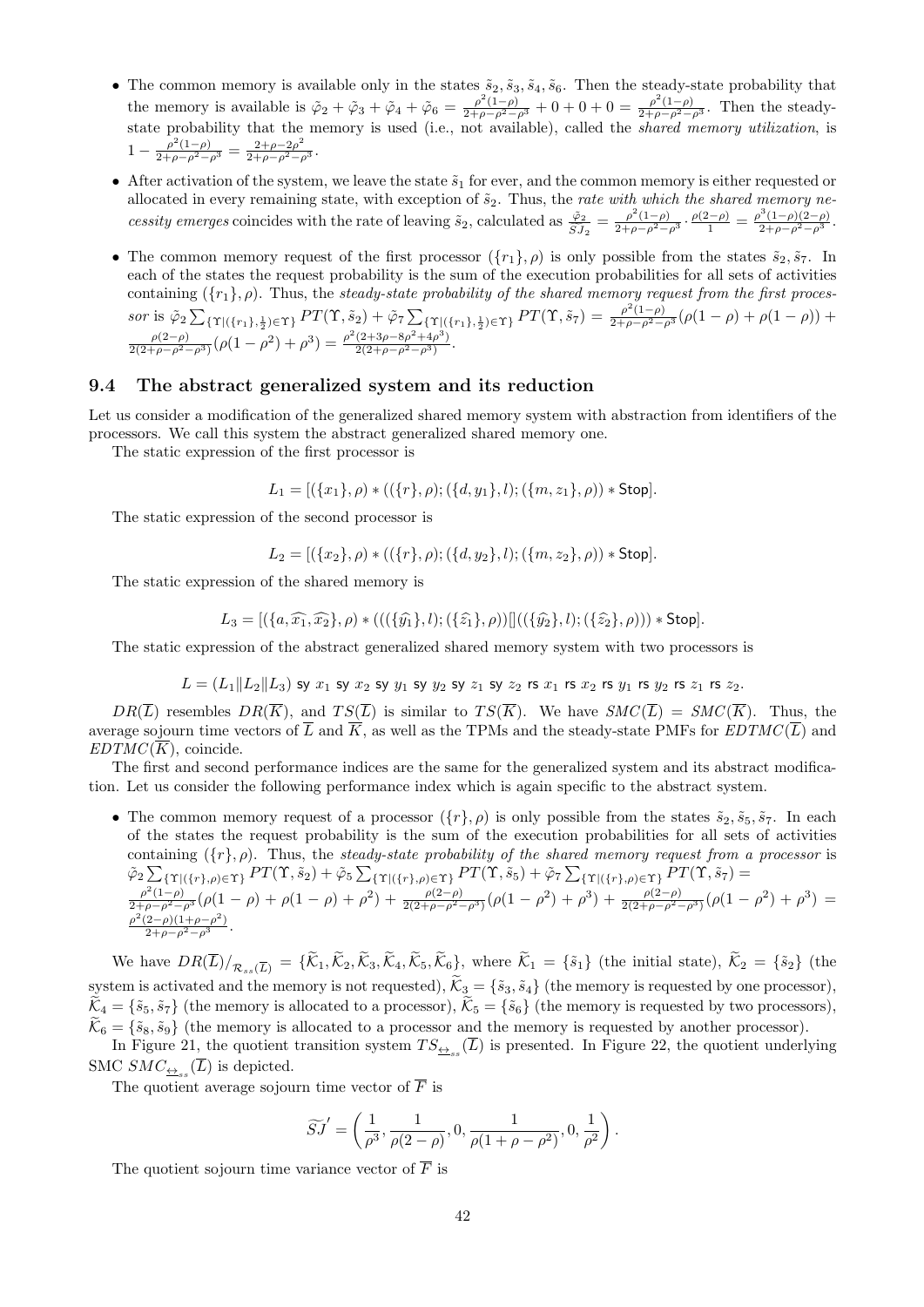

Figure 21: The quotient transition system of the abstract generalized shared memory system



Figure 22: The quotient underlying SMC of the abstract generalized shared memory system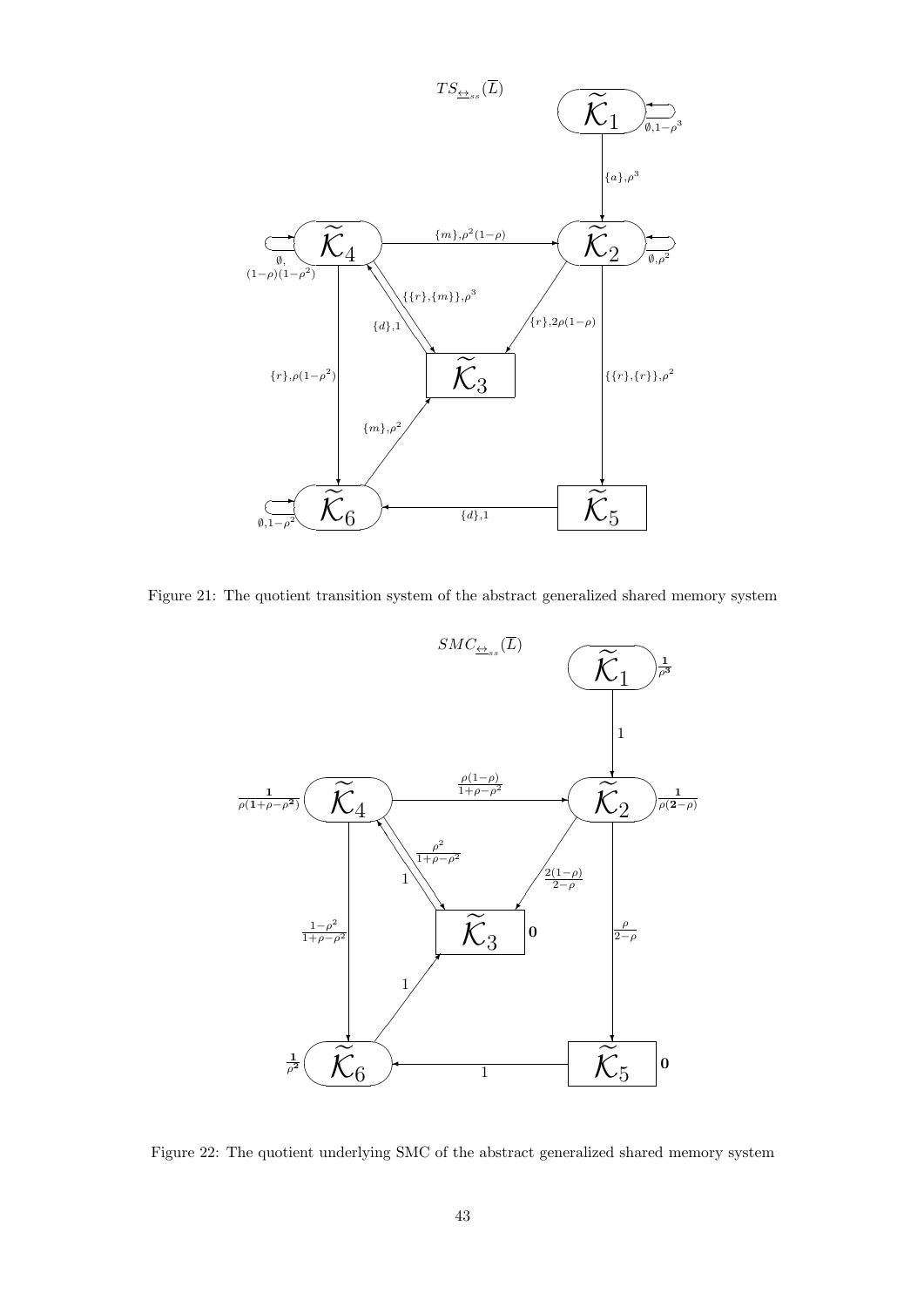$$
\widetilde{VAR}'=\left(\frac{1}{\rho^6},\frac{1}{\rho^2(2-\rho)^2},0,\frac{1}{\rho^2(1+\rho-\rho^2)^2},0,\frac{1}{\rho^4}\right).
$$

The TPM for  $EDTMC_{\underline{\leftrightarrow}_{ss}}(\overline{L})$  is

$$
\widetilde{\mathbf{P}}'^{*} = \begin{bmatrix} 0 & 1 & 0 & 0 & 0 & 0 \\ 0 & 0 & \frac{2(1-\rho)}{2-\rho} & 0 & \frac{\rho}{2-\rho} & 0 \\ 0 & 0 & 0 & 1 & 0 & 0 \\ 0 & \frac{\rho(1-\rho)}{1+\rho-\rho^2} & \frac{\rho^2}{1+\rho-\rho^2} & 0 & 0 & \frac{1-\rho^2}{1+\rho-\rho^2} \\ 0 & 0 & 0 & 0 & 0 & 1 \\ 0 & 0 & 1 & 0 & 0 & 0 \end{bmatrix}.
$$

The steady-state PMF for  $EDTMC_{\underline{\leftrightarrow}_{ss}}(L)$  is

$$
\tilde{\psi}'^* = \frac{1}{6 + 3\rho - 9\rho^2 + 2\rho^3} (0, \rho(2 - 3\rho + \rho^2), 2 + \rho - 3\rho^2 + \rho^3, 2 + \rho - 3\rho^2 + \rho^3, \rho^2(1 - \rho), 2 - \rho - \rho^2).
$$
The steady-state PMF  $\tilde{\psi}'^*$  weighted by  $\widetilde{SJ}'$  is

$$
\frac{1}{\rho^2(6+3\rho-9\rho^2+2\rho^3)}(0,\rho^2(1-\rho),0,\rho(2-\rho),0,2-\rho-\rho^2).
$$

It remains to normalize the steady-state weighted PMF dividing it by the sum of its components

$$
\frac{\partial \rho^2 + 2\rho^3}{\partial \rho^2 + 2\rho^3} (0, \rho \ (1 - \rho), 0, \rho \ (2 - \rho), 0)
$$
\n
$$
\text{v-state weighted PMF dividing it by}
$$
\n
$$
\tilde{\psi}'^* \widetilde{S} \widetilde{J}'^T = \frac{2 + \rho - \rho^2 - \rho^3}{\rho^2 (6 + 3\rho - 9\rho^2 + 2\rho^3)}.
$$

Thus, the steady-state PMF for  $SMC_{\underline{\leftrightarrow}_{ss}}(L)$  is

$$
\tilde{\varphi}' = \frac{1}{2 + \rho - \rho^2 - \rho^3} (0, \rho^2 (1 - \rho), 0, \rho (2 - \rho), 0, 2 - \rho - \rho^2).
$$
\nWe can now calculate the main performance indices.

\n\n- The average recurrence time in the state  $\tilde{\mathcal{K}}_2$ , where no processor requests the memory, called the *average*.
\n

We can now calculate the main performance indices.

- *system run-through*, is  $\frac{1}{\tilde{\varphi}_2'} = \frac{2+\rho-\rho^2-\rho^3}{\rho^2(1-\rho)}$  $\frac{\rho-\rho^2-\rho^3}{\rho^2(1-\rho)}$ . • The average recurrence time in the state  $\widetilde{K}_2$ , where no processor requests the memory, called the *average system run-through*, is  $\frac{1}{\tilde{\varphi}_2} = \frac{2+\rho-\rho^2-\rho^3}{\rho^2(1-\rho)}$ .<br>
• The common memory is available onl
- memory is available is  $\tilde{\varphi}'_2 + \tilde{\varphi}'_3 + \tilde{\varphi}'_5 = \frac{\rho^2(1-\rho)}{2+\rho-\rho^2-\rho^3} + 0 + 0 = \frac{\rho^2(1-\rho)}{2+\rho-\rho^2-\rho^3}$ . Thee steady-state probability that the memory is used (i.e., not available), called the *shared memory utiliz* memory is used (i.e., not available), called the *shared memory utilization*, is  $1 - \frac{\rho^2 (1 - \rho)}{2 + \rho - \rho^2 - \rho^3} = \frac{2 + \rho - 2\rho^2}{2 + \rho - \rho^2 - \rho^3}$ . memory is available is  $\varphi_2 + \varphi_3 + \varphi_5 = 2 + \rho - \rho^2 - \rho^3 + 0 + 0 = 2 + \rho - \rho^2 - \rho^3$ . The steady-state probability that the memory is used (i.e., not available), called the *shared memory utilization*, is  $1 - \frac{\rho^2 (1 - \rho)}{2 + \rho$
- *organces in the space (i.e., not available), called the shared memory utilization,* is 1<br>After activation of the system, we leave the state  $\widetilde{K}_1$  for ever, and the common<br>or allocated in every remaining state, with ory necessity emerges coincides with the rate of leaving  $\widetilde{\mathcal{K}}_2$ , calculated as  $\frac{\widetilde{\varphi}_2'}{\widetilde{S}J_2'} = \frac{\rho^2(1-\rho)}{2+\rho-\rho^2-\rho^3} \cdot \frac{\rho(2-\rho)}{1} = \frac{\rho^3(1-\rho)(2-\rho)}{2+\rho-\rho^2-\rho^3}$ .<br>
• The common memory request of a proce  $\frac{\rho^3(1-\rho)(2-\rho)}{2+\rho-\rho^2-\rho^3}$ .
- the states the request probability is the sum of the execution probabilities for all multisets of multiactions containing *{r}*. Thus, the *steady-state probability of the shared memory request from a processor* is The common memory request of a processor  $\{r\}$  is only possible from the st<br>the states the request probability is the sum of the execution probabilities for<br>tions containing  $\{r\}$ . Thus, the *steady-state probability*  $\frac{\rho^2(1-\rho)}{2+\rho-\rho^2-\rho^3}(2\rho(1-\rho)+\rho^2)+$  $\frac{\rho(2-\rho)}{2+\rho-\rho^2-\rho^3}(\rho(1-\rho^2)+\rho^3)=\frac{\rho^2(2-\rho)(1+\rho-\rho^2)}{2+\rho-\rho^2-\rho^3}.$

One can see that the performance indices are the same for the complete and the quotient abstract generalized shared memory systems. The coincidence of the first and second performance indices obviously illustrates the result of Proposition 8.1. The coincidence of the third performance index is due to Theorem 8.1: one should just apply its result to the step traces  $\{\{r\}\}\$ ,  $\{\{r\}\}\$ ,  $\{\{r\}\}\$ , of the expression L and itself, and then sum the left and right parts of the three resulting equalities.

Let us consider which effect have quantitative changes of the parameter  $\rho$  upon performance of the quotient abstract generalized shared memory system in its steady state. Remember that  $\rho \in (0, 1)$  is the probability of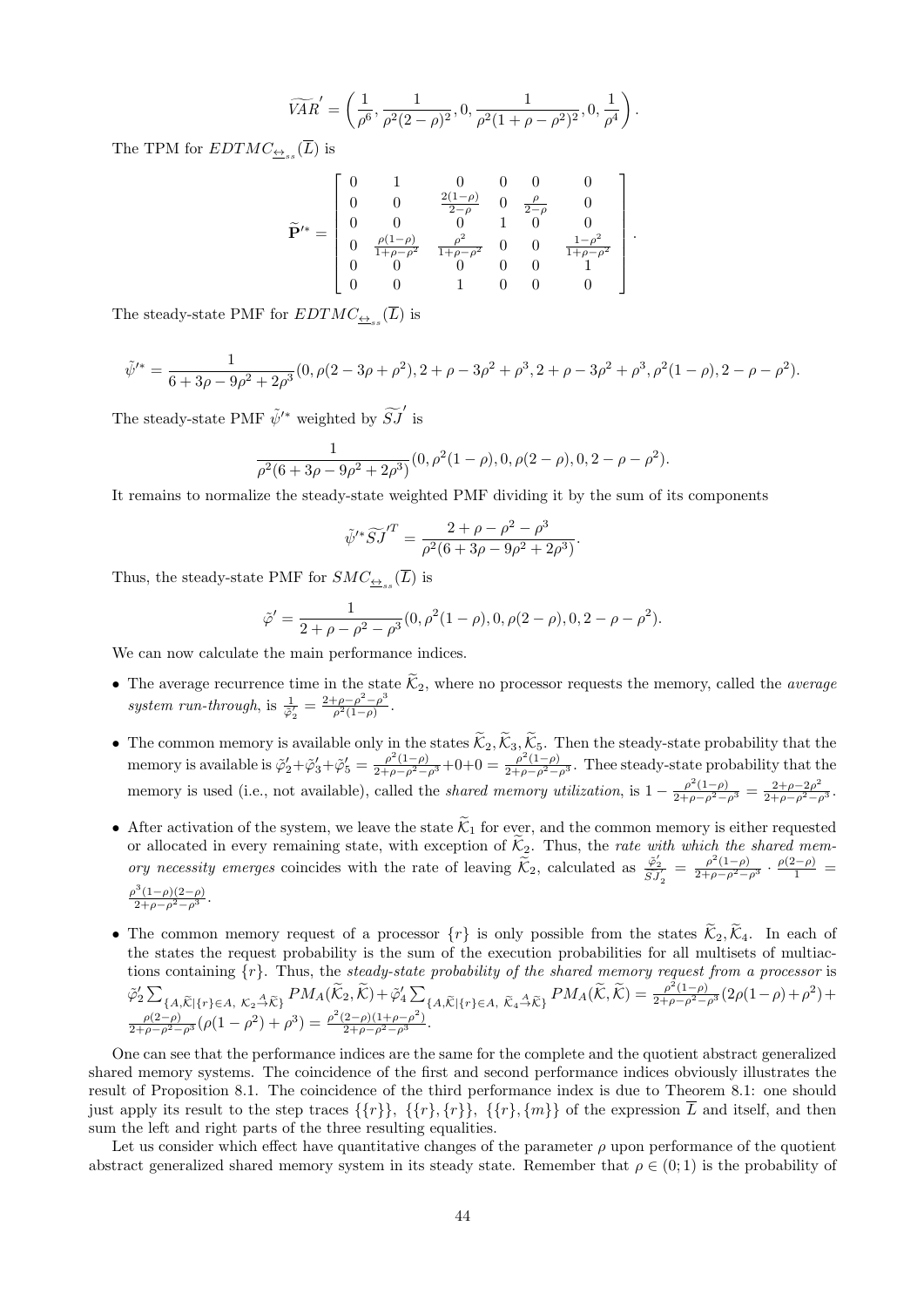

Figure 23: Alteration diagrams for the steady-state probabilities  $\tilde{\varphi}'_2$ ,  $\tilde{\varphi}'_4$ ,  $\tilde{\varphi}'_6$  depending on the parameter  $\rho$ 

every multiaction of the system. The closer is  $\rho$  to 0, the less is the probability to execute some activities at every discrete time step, hence, the system will most probably *stand idle*. The closer is *ρ* to 1, the greater is the probability to execute some activities at every discrete time step, hence, the system will most probably *operate*.

Since  $\tilde{\varphi}'_1 = \tilde{\varphi}'_3 = \tilde{\varphi}'_5 = 0$ , only  $\tilde{\varphi}'_2 = \frac{\rho^2(1-\rho)}{2+\rho-\rho^2-\rho^3}$ ,  $\tilde{\varphi}'_4 = \frac{\rho(2-\rho)}{2+\rho-\rho^2-\rho^3}$ ,  $\tilde{\varphi}'_6 = \frac{2-\rho-\rho^2}{2+\rho-\rho^2-\rho^3}$  depend on  $\rho$ . In Figure 23, the alteration diagrams are depicted for  $\tilde{\varphi}'_2$ ,  $\tilde{\varphi}'_4$ ,  $\tilde{\varphi}'_6$  considered as the functions depending on  $\rho$ . Notice that, however, we do not allow  $\rho = 0$  or  $\rho = 1$ .

One can see that  $\tilde{\varphi}'_2$ ,  $\tilde{\varphi}'_4$  tend to 0 and  $\tilde{\varphi}'_6$  tends to 1 when  $\rho$  approaches 0. Thus, when  $\rho$  is closer to 0, the probability that the memory is allocated to a processor and the memory is requested by another processor increases, hence, we have *more unsatisfied memory requests*.

Further,  $\tilde{\varphi}'_2$ ,  $\tilde{\varphi}'_6$  tend to 0 and  $\tilde{\varphi}'_4$  tends to 1 when  $\rho$  approaches 1. Thus, when  $\rho$  is closer to 1, the probability that the memory is allocated to a processor (and not requested by another one) increases, hence, we have *less unsatisfied memory requests*.

The maximal value 0.0797 of  $\tilde{\varphi}'_2$  is reached when  $\rho = 0.7433$ . In this case, the probability that the system is activated and the memory is not requested is maximal, i.e., the *maximal shared memory availability* is about 8%.

In Figure 24, the alteration diagram are depicted for the shared memory utilization calculated as  $1 - \tilde{\varphi}'_2$  *−*  $\tilde{\varphi}'_3 - \tilde{\varphi}'_5$  and considered as the function depending on  $\rho$ . One can see that the utilization tends to 1 both when  $\rho$ approaches 0 and when  $\rho$  approaches 1. The minimal value 0.9203 of the utilization is reached when  $\rho = 0.7433$ . Thus, the *minimal shared memory utilization* is about 92%. To increase the utilization, one should take the parameter  $\rho$  closer to 0 or 1.

The influence of value  $\rho$  to the remaining performance indices presented before is investigated according to the same pattern as above.

## **10 Conclusion**

In this paper, we have proposed a discrete time stochastic extension dtsiPBC of a finite part of PBC enriched with iteration and immediate multiactions. The calculus has the concurrent step operational semantics based on labeled probabilistic transition systems and the denotational semantics in terms of a subclass of LDTSIPNs. A method of performance evaluation in the framework of the calculus has been presented. Step stochastic bisimulation equivalence of process expressions has been defined and its interrelations with other equivalences of the calculus have been investigated. We have explained how to reduce transition systems and underlying SMCs of expressions with respect to the introduced equivalence. We have proved that the mentioned equivalence guarantees identity of the stationary behaviour and thus preserves performance measures. A case study of the shared memory system has been presented as an example of modeling, performance evaluation and performance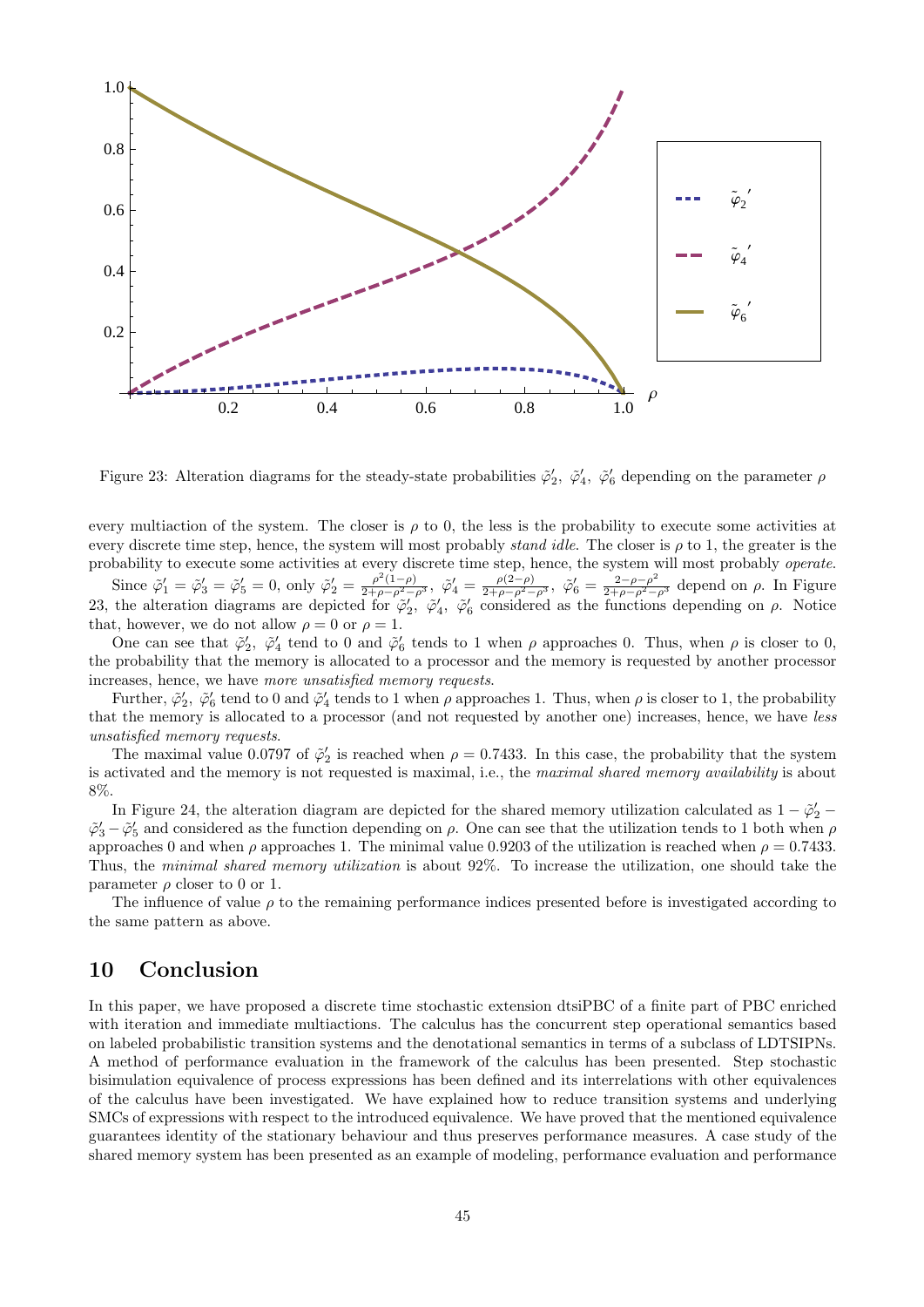

Figure 24: Alteration diagram for the shared memory utilization  $1 - \tilde{\varphi}'_2 - \tilde{\varphi}'_3 - \tilde{\varphi}'_5$  depending on the parameter *ρ*

preserving reduction in the framework of the calculus.

Future work will consist in constructing a congruence relation for dtsiPBC, i.e., the equivalence that withstands application of all operations of the algebra. The first possible candidate is a stronger version of  $\leftrightarrow$ <sub>ss</sub> defined via transition systems equipped with two extra transitions skip and redo like those from [31]. We also plan to extend the calculus with deterministically timed multiactions having a fixed time delay (including the zero one which is the case of immediate multiactions) to enhance expressiveness of the calculus and to extend application area of the associated analysis techniques. Moreover, recursion operation could be added to dtsiPBC to increase further specification power of the algebra.

## **References**

- [1] Autant C., Schnoebelen Ph. *Place bisimulations in Petri nets. Lecture Notes in Computer Science* **616**, p. 45–61, June 1992.
- [2] Balbo G. *Introduction to stochastic Petri nets. Lecture Notes in Computer Science* **2090**, p. 84–155, 2001.
- [3] Balbo G. *Introduction to generalized stochastic Petri nets. Lecture Notes in Computer Science* **4486**, p. 83–131, 2007.
- [4] Best E., Devillers R., Hall J.G. *The box calculus: a new causal algebra with multi-label communication. Lecture Notes in Computer Science* **609**, p. 21–69, 1992.
- [5] Best E., Devillers R., Koutny M. *Petri net algebra. EATCS Monographs on Theoretical Computer Science*, 378 p., Springer Verlag, 2001.
- [6] Bernardo M. *A survey of Markovian behavioral equivalences. Lecture Notes in Computer Science* **4486**, p. 180–219, 2007.
- [7] Bernardo M., Gorrieri R. *A tutorial on EMPA: a theory of concurrent processes with nondeterminism, priorities, probabilities and time. Theoretical Computer Science* **202**, p. 1–54, July 1998, http://www.sti.uniurb.it/bernardo/documents/tcs202.pdf.
- [8] Bergstra J.A., Klop J.W. *Algebra of communicating processes with abstraction. Theoretical Computer Science* **37**, p. 77–121, 1985.
- [9] Buchholz P. *Markovian process algebra: composition and equivalence.* In: Herzog U. and Rettelbach M., editors, *Proceedings of* 2 *nd Workshop on Process Algebras and Performance Modelling*, *Arbeitsberichte des IMMD* **27**, p. 11–30, University of Erlangen, Germany, 1994.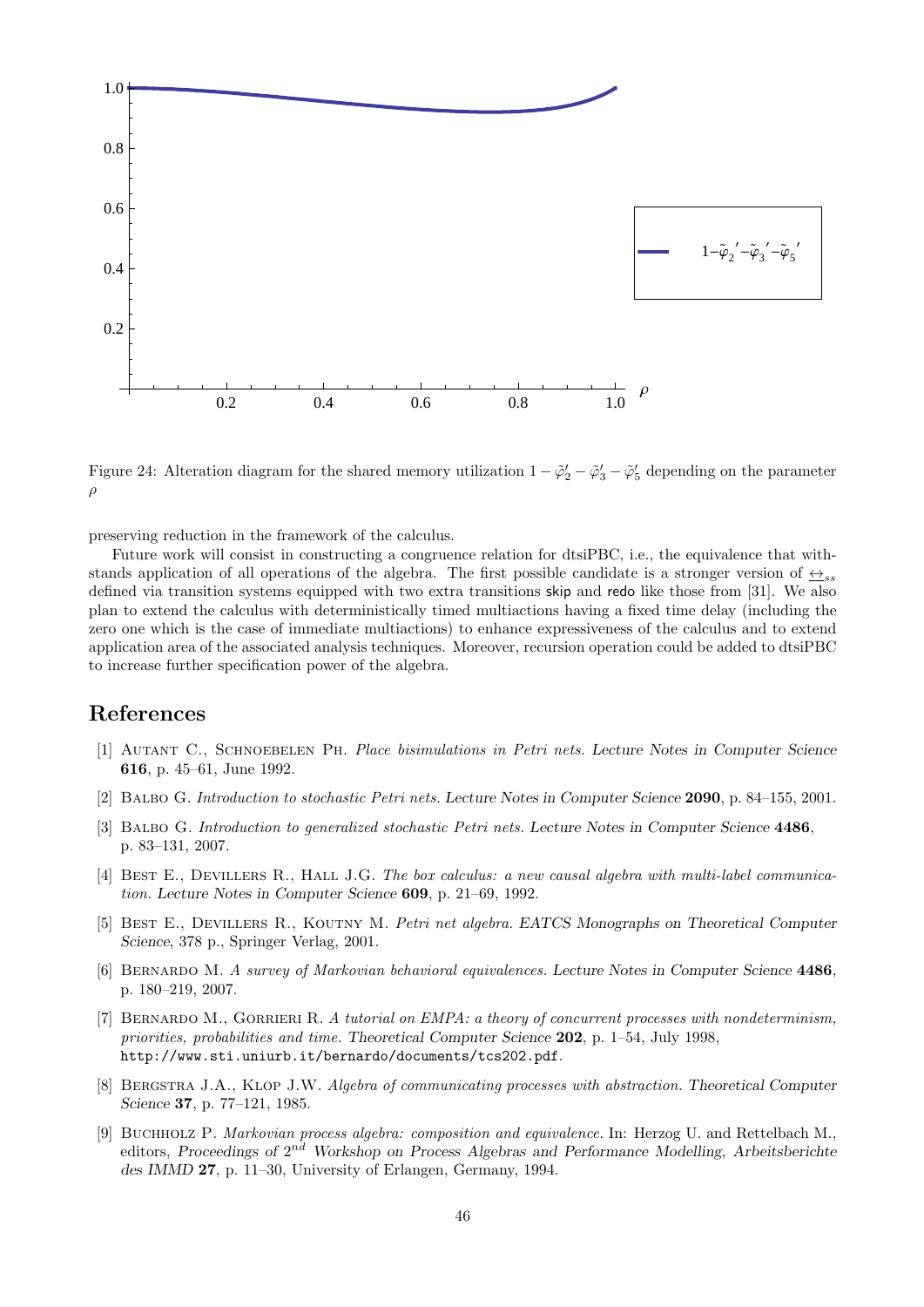- [10] Buchholz P. *A notion of equivalence for stochastic Petri nets. Lecture Notes in Computer Science* **935**, p. 161–180, 1995.
- [11] Buchholz P. *Iterative decomposition and aggregation of labeled GSPNs. Lecture Notes in Computer Science* **1420**, p. 226–245, 1998.
- [12] Christoff I. *Testing equivalence and fully abstract models of probabilistic processes. Lecture Notes in Computer Science* **458**, p. 126–140, 1990.
- [13] Derisavi S., Hermanns H., Sanders W.H. *Optimal state-space lumping of Markov chains. Information Processing Letters* **87(6)**, p. 309–315, 2003.
- [14] van Glabbeek R.J. *The linear time branching time spectrum II: the semantics of sequential systems with silent moves. Extended abstract. Lecture Notes in Computer Science* **715**, p. 66–81, 1993.
- [15] VAN GLABBEEK R.J., SMOLKA S.A., STEFFEN B. *Reactive, generative, and stratified models of probabilistic processes. Information and Computation* **121(1)**, p. 59–80, 1995, http://boole.stanford.edu/pub/ prob.ps.gz.
- [16] Hillston J. *A compositional approach to performance modelling.* 158 p., Cambridge University Press, Great Britain, 1996, http://www.dcs.ed.ac.uk/pepa/book.pdf.
- [17] Hoare C.A.R. *Communicating sequential processes.* Prentice-Hall, London, 1985.
- [18] Hermanns H., Rettelbach M. *Syntax, semantics, equivalences and axioms for MTIPP. Proceedings of* 2 *nd Workshop on Process Algebras and Performance Modelling*, Regensberg / Erlangen (Herzog U., Rettelbach M., eds.), *Arbeitsberichte des IMMD* **27**, p. 71–88, University of Erlangen, Germany, 1994, http://ftp.informatik.uni-erlangen.de/local/inf7/papers/Hermanns/syntax semantics equivalences axioms for MTIPP.ps.gz.
- [19] Jou C.-C., SMOLKA S.A. *Equivalences, congruences and complete axiomatizations for probabilistic processes. Lecture Notes in Computer Science* **458**, p. 367–383, 1990.
- [20] Koutny M. *A compositional model of time Petri nets. Lecture Notes in Computer Science* **1825**, p. 303–322, 2000.
- [21] Larsen K.G., Skou A. *Bisimulation through probabilistic testing. Information and Computation* **94(1)**, p. 1–28, 1991.
- [22] Macia H. ` *sPBC: Una extensi´on Markoviana del Petri box calculus. Ph.D. thesis*, 249 p., Departamento de Inform´atica, Universidad de Castilla-La Mancha, Albacete, Spain, December 2003 (in Spanish), http://www.info-ab.uclm.es/retics/publications/2003/sPBCthesis03.pdf.
- [23] Marsan M.A. *Stochastic Petri nets: an elementary introduction. Lecture Notes in Computer Science* **424**, p. 1–29, 1990.
- [24] Mudge T.N., Al-Sadoun H.B. *A semi-Markov model for the performance of multiple-bus systems. IEEE Transactions on Computers* **C-34(10)**, p. 934–942, October 1985, http://www.eecs.umich.edu/~tnm/ papers/SemiMarkov.pdf.
- [25] Marsan M.A., Balbo G., Conte G., Donatelli S., Franceschinis G. *Modelling with generalized stochastic Petri nets. Wiley Series in Parallel Computing*, John Wiley and Sons, 316 p., 1995, http://www.di.unito.it/~greatspn/GSPN-Wiley.
- [26] Marroqu´ın O., de-Frutos D. *Extending the Petri box calculus with time. Lecture Notes in Computer Science* **2075**, p. 303–322, 2001.
- [27] Merlin P., Farber D.J. *Recoverability of communication protocols: implications of a theoretical study. IEEE Transactions on Communications* **24(9)**, p. 1036–1043, 1976.
- [28] Milner R.A.J. *Communication and concurrency.* Prentice-Hall, 260 p., Upper Saddle River, NJ, USA, 1989.
- [29] Molloy M. *Discrete time stochastic Petri nets. IEEE Transactions on Software Engineering* **11(4)**, p. 417–423, 1985.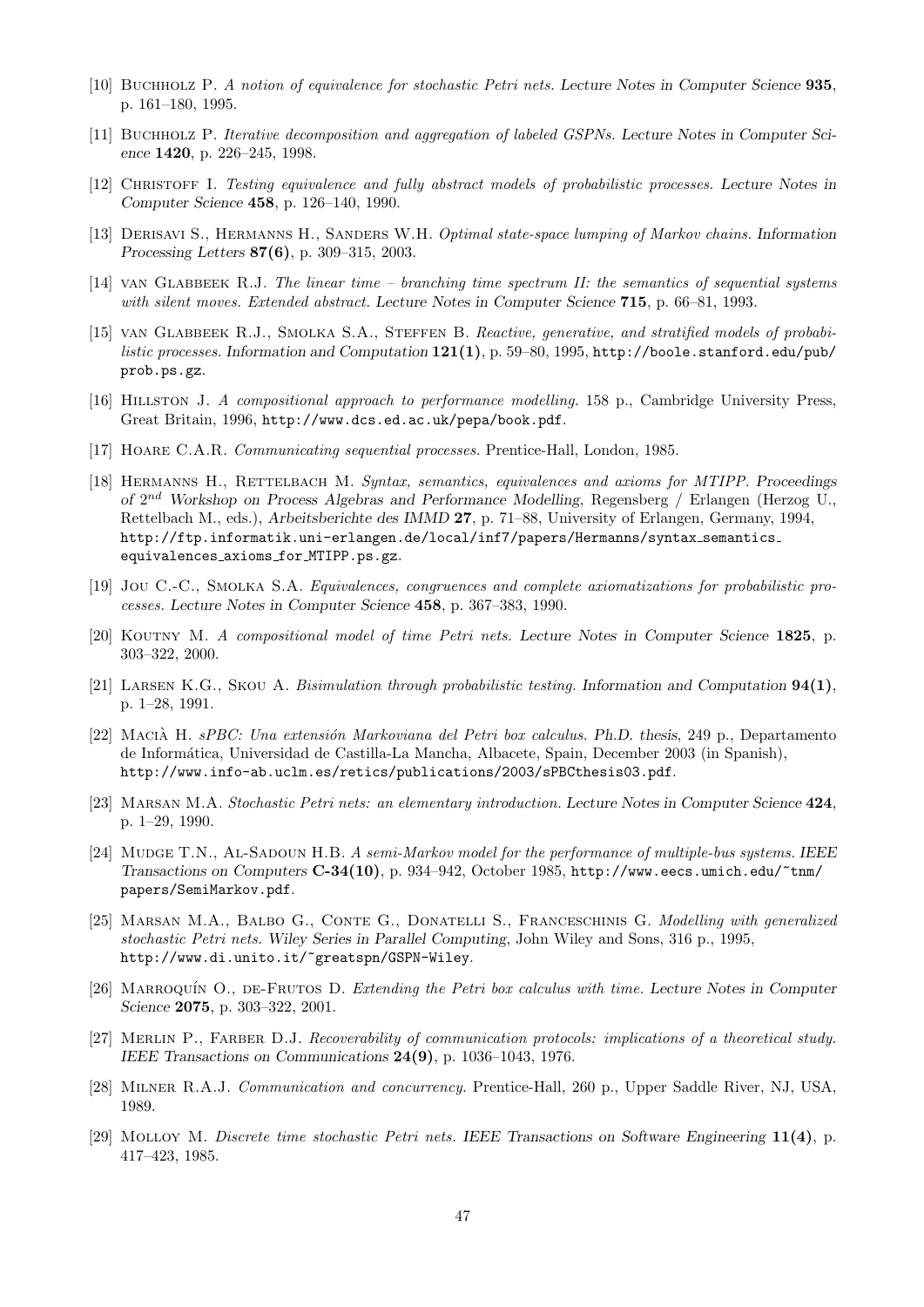- [30] Macia H., Valero V., Cazorla D., Cuartero F. ` *Introducing the iteration in sPBC. Proceedings of the* 24*th International Conference on Formal Techniques for Networked and Distributed Systems - 04 (FORTE'04)*, Madrid, Spain, *Lecture Notes in Computer Science* **3235**, p. 292–308, October 2004, http://www.info-ab.uclm.es/retics/publications/2004/forte04.pdf.
- [31] Macia H., Valero V., Cuartero F., de-Frutos D. ` *A congruence relation for sPBC. Formal Methods in System Design* **32(2)**, p. 85–128, Springer, The Netherlands, April 2008.
- [32] Macia H., Valero V., Cuartero F., Ruiz M.C. ` *sPBC: a Markovian extension of Petri box calculus with immediate multiactions. Fundamenta Informaticae* **87(3–4)**, p. 367–406, IOS Press, Amsterdam, The Netherlands, 2008.
- [33] MACIÀ H., VALERO V., DE-FRUTOS D. *sPBC: a Markovian extension of finite Petri box calculus.* Pro*ceedings of* 9 *th IEEE International Workshop PNPM'01*, p. 207–216, Aachen, Germany, IEEE Computer Society Press, 2001, http://www.info-ab.uclm.es/retics/publications/2001/pnpm01.ps.
- [34] Niaouris A. *An algebra of Petri nets with arc-based time restrictions. Lecture Notes in Computer Science* **3407**, p. 447–462, 2005.
- [35] Paige R., Tarjan R.E. *Three partition refinement algorithms. SIAM Journal of Computing* **16(6)**, p. 973–989, 1987.
- [36] Ramchandani C. *Perfomance evaluation of asynchronous concurrent systems by timed Petri nets. Ph. D. thesis*, Massachusetts Institute of Technology, Cambridge, USA, 1973.
- [37] Ross S.M. *Stochastic processes.*  $2^{nd}$  edition, John Wiley and Sons, 528 p., New York, USA, April 1996.
- [38] Tarasyuk I.V. *Iteration in discrete time stochastic Petri box calculus. Bulletin of the Novosibirsk Computing Center, Series Computer Science, IIS Special Issue* **24**, p. 129–148, NCC Publisher, Novosibirsk, 2006, http://db.iis.nsk.su/persons/itar/dtsitncc.pdf.
- [39] Tarasyuk I.V. *Stochastic Petri box calculus with discrete time. Fundamenta Informaticae* **76(1–2)**, p. 189–218, IOS Press, Amsterdam, The Netherlands, February 2007.
- [40] Tarasyuk I.V. *Investigating equivalence relations in dtsPBC. Berichte aus dem Department f¨ur Informatik* **5/08**, 57 p., Carl von Ossietzky Universität Oldenburg, Germany, October 2008, http://db.iis.nsk.su/persons/itar/dtspbcit\_cov.pdf.
- [41] TARASYUK I.V., MACIÀ H., VALERO V. *Discrete time stochastic Petri box calculus with immediate multiactions. Technical Report* **DIAB-10-03-1**, 25 p., Department of Computer Systems, High School of Computer Science Engineering, University of Castilla-La Mancha, Albacete, Spain, March 2010, http://www.dsi.uclm.es/descargas/thecnicalreports/DIAB-10-03-1/dtsipbc.pdf.
- [42] ZIMMERMANN A., FREIHEIT J., HOMMEL G. *Discrete time stochastic Petri nets for modeling and evaluation of real-time systems. Proceedings of Workshop on Parallel and Distributed Real Time Systems*, San Francisco, USA, 6 p., 2001, http://pdv.cs.tu-berlin.de/~azi/texte/WPDRTS01.pdf.

## **A Proofs**

#### **A.1 Proof of Proposition 6.2**

Like it has been done for strong equivalence in Proposition 8.2.1 from [16], we shall prove the following fact about step stochastic bisimulation. Let for some index set  $\mathcal{J}$  we have  $\forall j \in \mathcal{J}, \mathcal{R}_j : G \rightarrow S_{ss} G'$ . Then the transitive closure of the union of all the relations  $\mathcal{R} = (\cup_{j \in \mathcal{J}} \mathcal{R}_j)^*$  is also an equivalence and  $\mathcal{R} : G \rightarrow S} G'$ .

Since  $\forall j \in \mathcal{J}, \mathcal{R}_j$  is an equivalence, by definition of  $\mathcal{R}$  we get that  $\mathcal{R}$  is also an equivalence.

Let  $j \in \mathcal{J}$ , then by definition of  $\mathcal{R}$ ,  $(s_1, s_2) \in \mathcal{R}$ *j* implies  $(s_1, s_2) \in \mathcal{R}$ . Hence,  $\forall \mathcal{H}_{jk} \in (DR(G) \cup$  $DR(G'))/_{\mathcal{R}_j}$ ,  $\exists \mathcal{H} \in (DR(G) \cup DR(G'))/_{\mathcal{R}}$ ,  $\mathcal{H}_{jk} \subseteq \mathcal{H}$ . Moreover,  $\exists \mathcal{J}', \mathcal{H} = \cup_{k \in \mathcal{J}'} \mathcal{H}_{jk}$ .

We denote  $\mathcal{R}(n) = (\cup_{j \in \mathcal{J}} \mathcal{R}_j)^n$ . Let  $(s_1, s_2) \in \mathcal{R}$ , then by definition of  $\mathcal{R}, \exists n > 0, (s_1, s_2) \in \mathcal{R}(n)$ . We shall prove that  $\mathcal{R}: G \leftrightarrow_{ss} G'$  by induction over *n*.

It is clear that  $\forall j \in \mathcal{J}, \ \mathcal{R}_j : G \underline{\leftrightarrow}_{ss} G'$  implies  $\forall j \in \mathcal{J}, \ ([G]_{\approx}, [G']_{\approx}) \in \mathcal{R}_j$  and we have  $([G]_{\approx}, [G']_{\approx}) \in \mathcal{R}$  by definition of *R*.

It remains to prove that  $(s_1, s_2) \in \mathcal{R}$  implies  $SJ(s_1) = SJ(s_2)$  and  $\forall \mathcal{H} \in (DR(G) \cup DR(G'))/_{\mathcal{R}}$ ,  $\forall A \in$  $N_f^{\mathcal{L}}$ ,  $PM_A(s_1, \mathcal{H}) = PM_A(s_2, \mathcal{H})$ .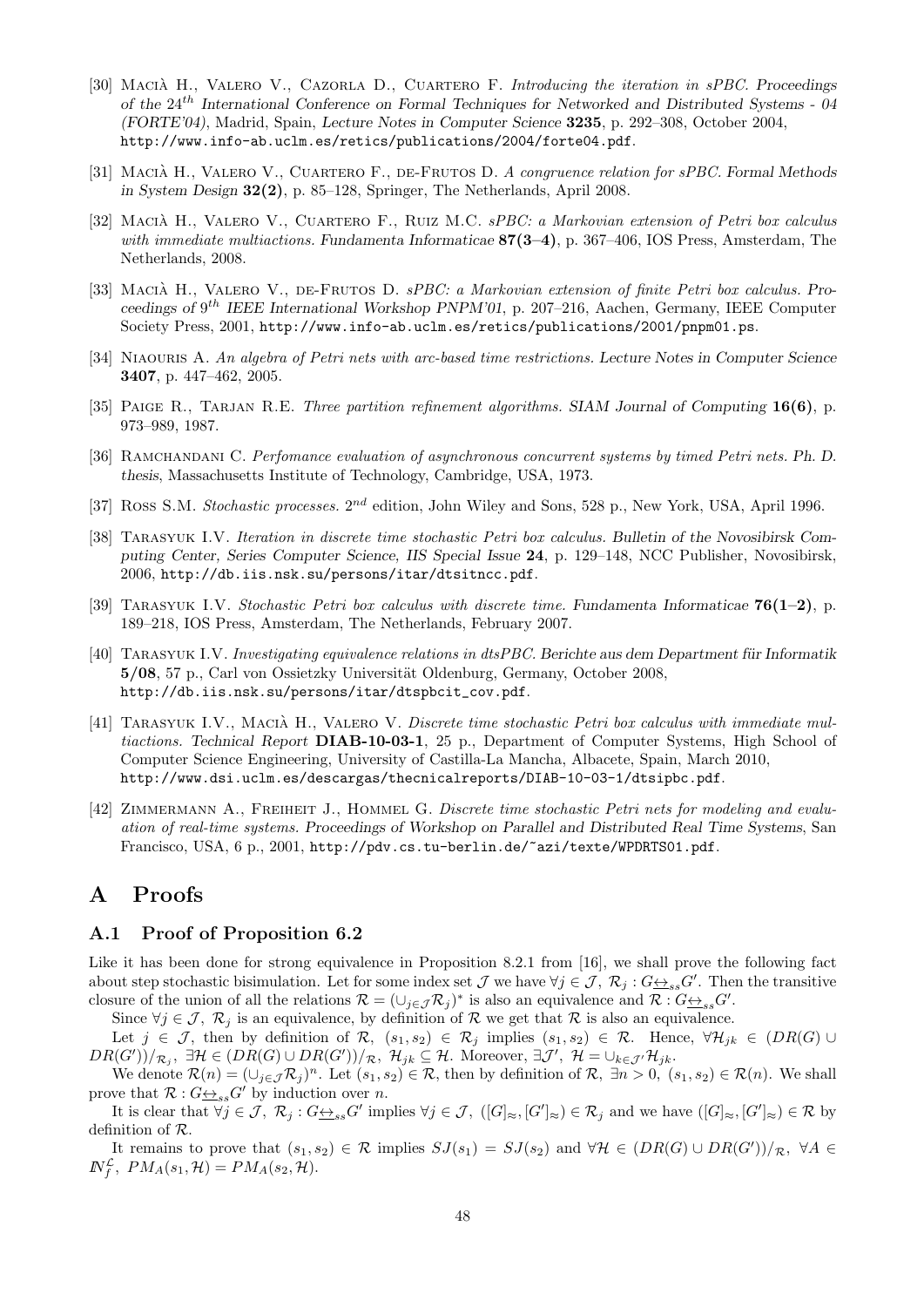$\bullet$   $n=1$ 

In this case,  $(s_1, s_2) \in \mathcal{R}$  implies  $\exists j \in \mathcal{J}$ ,  $(s_1, s_2) \in \mathcal{R}_j$ . Since  $\mathcal{R}_j : G \underline{\leftrightarrow}_{ss} G'$ , we get  $SJ(s_1) = SJ(s_2)$  and  $\forall H \in (DR(G) \cup DR(G'))/R, \ \forall A \in \mathbb{N}^{\mathcal{L}}_f,$  $(s_2) \in \mathcal{R}$  implies  $\exists j$ <br> $DR(G'))/\mathcal{R}, \ \forall A \in$ <br> $PM_A(s_1, \mathcal{H}) = \sum$  $\in \mathcal{J}, (s_1, s_2) \in \mathcal{R}_j$ . S<br> *PM*<sub>*A*</sub>(*s*<sub>1</sub>, *H*<sub>*jk*</sub>) =  $\sum$ 

$$
PM_A(s_1, \mathcal{H}) = \sum_{k \in \mathcal{J}'} PM_A(s_1, \mathcal{H}_{jk}) = \sum_{k \in \mathcal{J}'} PM_A(s_2, \mathcal{H}_{jk}) = PM_A(s_2, \mathcal{H}).
$$

 $\bullet$   $n \to n+1$ 

Suppose that  $\forall m \leq n$ ,  $(s_1, s_2) \in \mathcal{R}(m)$  implies  $\forall \mathcal{H} \in (DR(G) \cup DR(G'))/\mathcal{R}$ ,  $\forall A \in \mathbb{N}_f^{\mathcal{L}}$ ,  $PM_A(s_1, \mathcal{H}) =$  $PM_A(s_2, \mathcal{H}).$ 

Then  $(s_1, s_2) \in \mathcal{R}(n+1)$  implies  $\exists j \in \mathcal{J}, (s_1, s_2) \in \mathcal{R}_j \circ \mathcal{R}(n)$ , i.e.,  $\exists s_3 \in (DR(G) \cup DR(G'))$ , such that  $(s_1, s_3) \in \mathcal{R}_j$  and  $(s_3, s_2) \in \mathcal{R}(n)$ .

Then, like for the case  $n = 1$ , we get  $SJ(s_1) = SJ(s_3)$  and  $PM_A(s_1, \mathcal{H}) = PM_A(s_3, \mathcal{H})$ . By the induction hypothesis, we get  $SJ(s_3) = SJ(s_2)$  and  $PM_A(s_3, \mathcal{H}) = PM_A(s_2, \mathcal{H})$ . Thus,  $SJ(s_1) = SJ(s_3) = SJ(s_2)$ and  $\forall \mathcal{H} \in (DR(G) \cup DR(G'))/R, \ \forall A \in \mathbb{N}^{\mathcal{L}}_f,$ 

$$
PM_A(s_1, \mathcal{H}) = PM_A(s_3, \mathcal{H}) = PM_A(s_2, \mathcal{H}).
$$

By definition,  $\mathcal{R}_{ss}(G, G')$ , is at least as large as the largest step stochastic bisimulation between *G* and *G'*. It follows from above that  $\mathcal{R}_{ss}(G, G') : G \underline{\leftrightarrow}_{ss} G'$ . **∩** 

## **A.2 Proof of Proposition 8.1**

By Proposition 6.1,  $(DR(G) \cup DR(G'))/R = ((DR_T(G) \cup DR_T(G'))/R) \cup ((DR_V(G) \cup DR_V(G'))/R)$ . Hence,  $\forall \mathcal{H} \in (DR(G) \cup DR(G'))/\mathcal{R}$ , all states from  $\mathcal{H}$  are tangible, when  $\mathcal{H} \in (DR_T(G) \cup DR_T(G'))/\mathcal{R}$ , or all of them are vanishing, when  $\mathcal{H} \in (DR_V(G) \cup DR_V(G'))/R$ . By Proposition 6.1,  $(DR(G) \cup DR(G'))/_{\mathcal{R}} = ((DR_T(G) \cup DR_T(G'))/_{\mathcal{R}}) \oplus ((DR_V(G) \cup DR_V(G'))/_{\mathcal{R}})$ . Hence,<br>  $\forall \mathcal{H} \in (DR(G) \cup DR(G'))/_{\mathcal{R}}$ , all states from  $\mathcal{H}$  are tangible, when  $\mathcal{H} \in (DR_T(G) \cup DR_T(G'))/_{\mathcal{R}}$ , or all of them<br>
are va

By definition of the steady-state PMFs for SMCs,  $\forall s \in DR_V(G)$ ,  $\varphi(s) = 0$  and  $\forall s' \in DR_V(G')$ ,  $\varphi'(s') = 0$ . Thus,  $\forall \mathcal{H} \in (DR_V(G) \cup DR_V(G'))/R$ ,  $\sum$  $\sum_{s' \in \mathcal{H} \cap DR(G')} \varphi'(s').$ 

By Proposition 5.1,  $\forall s \in DR_T(G)$ ,  $\varphi(s) = \psi(s)$  and  $\forall s' \in DR_V(G')$ ,  $\varphi'(s') = \psi'(s')$ , where  $\psi$  and  $\psi'$  are the steady-state PMFs for  $DTMC(G)$  and  $DTMC(G')$ , respectively. Thus,  $\forall H \in (DR_T(G) \cup DR_T(G'))/R$ , *s*<sup>*∈H∩DR*(*G*')  $\varphi$ <sup>*(s*'</sup>).<br> *s*<sup>*∈H∩DR*(*G'*)  $\varphi$ <sup>'</sup>(*s'*).<br>
By Proposition 5.1,  $\forall s \in DR_T(G), \varphi(s) = \psi(s)$  and  $\forall s' \in DR$ <br> *e* steady-state PMFs for  $DTMC(G)$  and  $DTMC(G')$ , respectivel<br> *s∈H∩DR*(*G*)  $\varphi$ (*s*) =  $\sum_{s \in H \cap$  $s' \in \mathcal{H} \cap DR(G') \varphi'(s').$ <br>By Proposition 5.1,  $\forall s \in DR_T(G), \varphi(s) = \psi(s)$  and  $\forall s' \in DR_V(G)$ <br>e steady-state PMFs for  $DTMC(G)$  and  $DTMC(G')$ , respectively. T<br> $s \in \mathcal{H} \cap DR(G) \varphi(s) = \sum_{s \in \mathcal{H} \cap DR_T(G)} \varphi(s) = \sum_{s' \in \mathcal{H} \cap DR_T(G)} \psi(s)$  and<br> $s' \in$ *s DR<sub>V</sub>* (*G'*),  $\varphi'(s') = \psi'(s')$ , where  $\psi$  and  $\psi'$  are tively. Thus,  $\forall \mathcal{H} \in (DR_T(G) \cup DR_T(G'))/R$ ,<br>
(*x*<sup>*y*</sup>)  $\psi'(s')$ .<br>  $\psi'(s')$ .<br>  $\psi'(s') = \sum_{s' \in \mathcal{H} \cap DR_T(G')} \psi'(s')$ . Since

It remains to prove that  $\forall \mathcal{H} \in (DR_T(G) \cup DR_T(G'))/R$ ,  $\sum$  $(DR(G) \cup DR(G'))/_{\mathcal{R}} = ((DR_T(G) \cup DR_T(G'))/_{\mathcal{R}}) \cup ((DR_V(G) \cup DR_V(G'))/_{\mathcal{R}})$ , the previous equality is a consequence of the following one:  $\forall H \in (DR(G) \cup DR(G'))/\mathcal{R}, \sum_{s \in \mathcal{H} \cap DR(G)} \psi(s) = \sum_{s' \in \mathcal{H} \cap DR(G')} \psi'(s').$ *s*<sup>*'*</sup>).<br> *DR<sub>V</sub>*(*G'*))/<sub>*R*</sub>), the pre<br>  $\sum_{s \in \mathcal{H} \cap DR(G)} \psi(s) = \sum_{s \in \mathcal{H} \cap DR(G)} \psi(s) = \sum_{s \in \mathcal{H} \cap DR(G)} \psi(s)$ It is sufficient to prove the previous statement for transient PMFs only, since  $\psi = \lim_{k\to\infty} \psi[k]$  and  $\psi' =$ lim<sub> $k\rightarrow\infty$ </sub>  $\psi'[k]$ . We proceed by induction on *k*. ∑

•  $k=0$ 

Note that the only nonzero values of the initial PMFs of  $DTMC(G)$  and  $DTMC(G')$  are  $\psi[0]([G]_{\approx})$ and  $\psi[0]([G']_{\approx})$ . The only equivalence class containing  $[G]_{\approx}$  or  $[G']_{\approx}$  is  $\mathcal{H}_0 = \{[G]_{\approx}, [G']_{\approx}\}.$  Thus,  ${}_{s\in\mathcal{H}_0\cap DR(G)}\psi[0](s)=\psi[0]([G]_{\approx})=1=\psi'[0]([G']_{\approx})=\sum_{s'\in\mathcal{H}_0\cap DR(G')}\psi'[0](s').$ PMFs o<br>taining  $[$ <br> $]_{\approx}$ ) =  $\sum$ *s∈H<sub>0</sub>*(*G'*]<sub>≈</sub>). The only e<br>*s∈H<sub>0</sub>*(*DR(G*)  $\psi[0](s) = \psi[0](s)$ <br>*s∈H<sub>0</sub>*(*DR(G*)  $\psi[0](s) = 0$  =  $\sum$ 

As for other equivalence classes,  $\forall \mathcal{H} \in ((DR(G) \cup DR(G'))/R) \setminus \mathcal{H}_0$ , we have  $s \in \mathcal{H} \cap DR(G)$   $\psi[0](s) = 0 = \sum_{s' \in \mathcal{H} \cap DR(G')} \psi'[0](s').$ As for other equivalence classes,  $\forall H \in ((DR(G) \cup DR(G'))/R) \setminus \mathcal{H}_0$ , we have<br>  $\sum_{s \in \mathcal{H} \cap DR(G)} \psi[0](s) = 0 = \sum_{s' \in \mathcal{H} \cap DR(G')} \psi'[0](s').$ <br>  $k \to k+1$ <br>
Let  $\mathcal{H} \in (DR(G) \cup DR(G'))/R$  and  $s_1, s_2 \in \mathcal{H}$ . We have  $\forall \widetilde{\mathcal{H}} \in (DR(G) \cup DR(G$ 

•  $k \to k+1$ 

 $\sum_{s \in \mathcal{H} \cap DR(G)} \psi[0](s) = 0 = \sum_{s' \in \mathcal{H} \cap DR(G')} \psi'[0](s').$ <br>  $k \to k + 1$ <br>
Let  $\mathcal{H} \in (DR(G) \cup DR(G'))/\mathcal{R}$  and  $s_1, s_2 \in \mathcal{H}$ . We have  $\forall \widetilde{\mathcal{H}} \in (DR(G) \cup DR(G'))$ <br>  $s_1 \xrightarrow{A}^p \widetilde{\mathcal{H}} \iff s_2 \xrightarrow{A}^p \widetilde{\mathcal{H}}$ . Therefore,  $PM(s_1,$  *A∈IN<sup>L</sup> f*  $DR(G) \cup DR(G'))/R$  and  $s_1, s_2 \in \mathcal{H}$ . We have  $\forall \widetilde{\mathcal{H}} \in (DR(G) \cup DR(G'))/R$ ,  $\forall A \in \mathbb{N}_f^{\mathcal{H}}$ <br>  $\Leftrightarrow s_2 \stackrel{A}{\rightarrow} \widetilde{\mathcal{H}}$ . Therefore,  $PM(s_1, \widetilde{\mathcal{H}}) = \sum_{\{\Upsilon \mid \exists \tilde{s}_1 \in \widetilde{\mathcal{H}}, s_1 \stackrel{\Upsilon}{\rightarrow} \tilde{s}_1\}} PT(\Upsilon, s_1) =$ <br>  $\$ *PM*( $s_1, s_2 \in \mathcal{H}$ . We have  $\forall \widetilde{\mathcal{H}} \in (DR(G) \cup L)$ <br>  $PM(s_1, \widetilde{\mathcal{H}}) = \sum_{\{\Upsilon \mid \exists \tilde{s}_1 \in \widetilde{\mathcal{H}}, \ s_1 \stackrel{\Upsilon}{\to} \tilde{s}_1\}} PT(\Upsilon)$ <br>  $PT(\Upsilon, s_1) = \sum_{A \in \mathbb{N}^{\mathcal{L}}} PM_A(s_1, \widetilde{\mathcal{H}}) = \sum_{A \in \mathbb{N}^{\mathcal{L}}} PMA(\overline{s_1}, \widetilde{\mathcal{H}}$ *A*∈*<i>IN*<sup> $\text{L}$ </sup>  $\{ \Upsilon | \exists \tilde{s}_2 \in \widetilde{\mathcal{H}}, \ s_2 \stackrel{\Upsilon}{\rightarrow} \tilde{s}_2, \ \mathcal{L}(\Upsilon) = A \}$   $\} PT(\Upsilon, s_2) = \sum_{\{\Upsilon | \exists \tilde{s}_2 \in \widetilde{\mathcal{H}}, \ s_2 \stackrel{\Upsilon}{\rightarrow} \tilde{s}_2\}}$ *s*<sub>1</sub>, *s*<sub>2</sub>  $\in$  *H*. We<br> *PM*(*s*<sub>1</sub>,  $\widetilde{\mathcal{H}}$ ) =  $\sum$ <br> *PT*(**T**, *s*<sub>1</sub>) =  $\sum$ <br> *PT*(**T**, *s*<sub>2</sub>) =  $\sum$  $PT(\Upsilon, s_1) =$ <br>  $\hat{P} = \sum_{A \in \mathbb{N}_f^{\mathcal{L}}} PM_A(s_2, \tilde{\mathcal{H}}) =$ <br>  $PT(\Upsilon, s_2) = PM(s_2, \tilde{\mathcal{H}})$ . Since we  $\sum_{A \in \mathbb{N}_f^{\mathcal{L}}} \sum_{\{\Upsilon \mid \exists \tilde{s}_1 \in \tilde{\mathcal{H}}, \ s_1 \xrightarrow{\Upsilon} \tilde{s}_1\}} PT(\Upsilon, s_1) = \sum_{A \in \mathbb{N}_f^{\mathcal{L}}} PM_A(s_1, \widetilde{\mathcal{H}}) = \sum_{A \in \mathbb{N}_f^{\mathcal{L}}} PM_A(s_2, \widetilde{\mathcal{H}}) = \sum_{A \in \mathbb{N}_f^{\mathcal{L}}} \sum_{\{\Upsilon \mid \exists \tilde{s}_2 \in \tilde{\mathcal{H}}, \ s_2 \xrightarrow{\Upsilon} \tilde{s}_2, \$ Note that transitions from the states of  $DR(G)$  always lead to those from the same set, hence,  $\forall s \in$  $\sum_{A \in \mathbb{N}_f^{\mathcal{L}}} \sum_{\{\Upsilon | \exists \tilde{s}_2 \in \tilde{\mathcal{H}}, \ s_2 \xrightarrow{\Upsilon} \tilde{s}_2, \ \mathcal{L}(\Upsilon) = A\}} PT(\Upsilon, s_2) = \sum_{\{\Upsilon | \exists \tilde{s}_2 \in \tilde{\mathcal{H}}, \ s_2 \xrightarrow{\Upsilon} \tilde{s}_2\}} PT$ <br>have the previous equality for all  $s_1, s_2 \in \mathcal{H}$ , we can denote  $PM(\mathcal{H}, \mathcal{H$  $DR(G), PM(s, \tilde{\mathcal{H}}) = PM(s, \tilde{\mathcal{H}} \cap DR(G)).$  The same is true for  $DR(G')$ .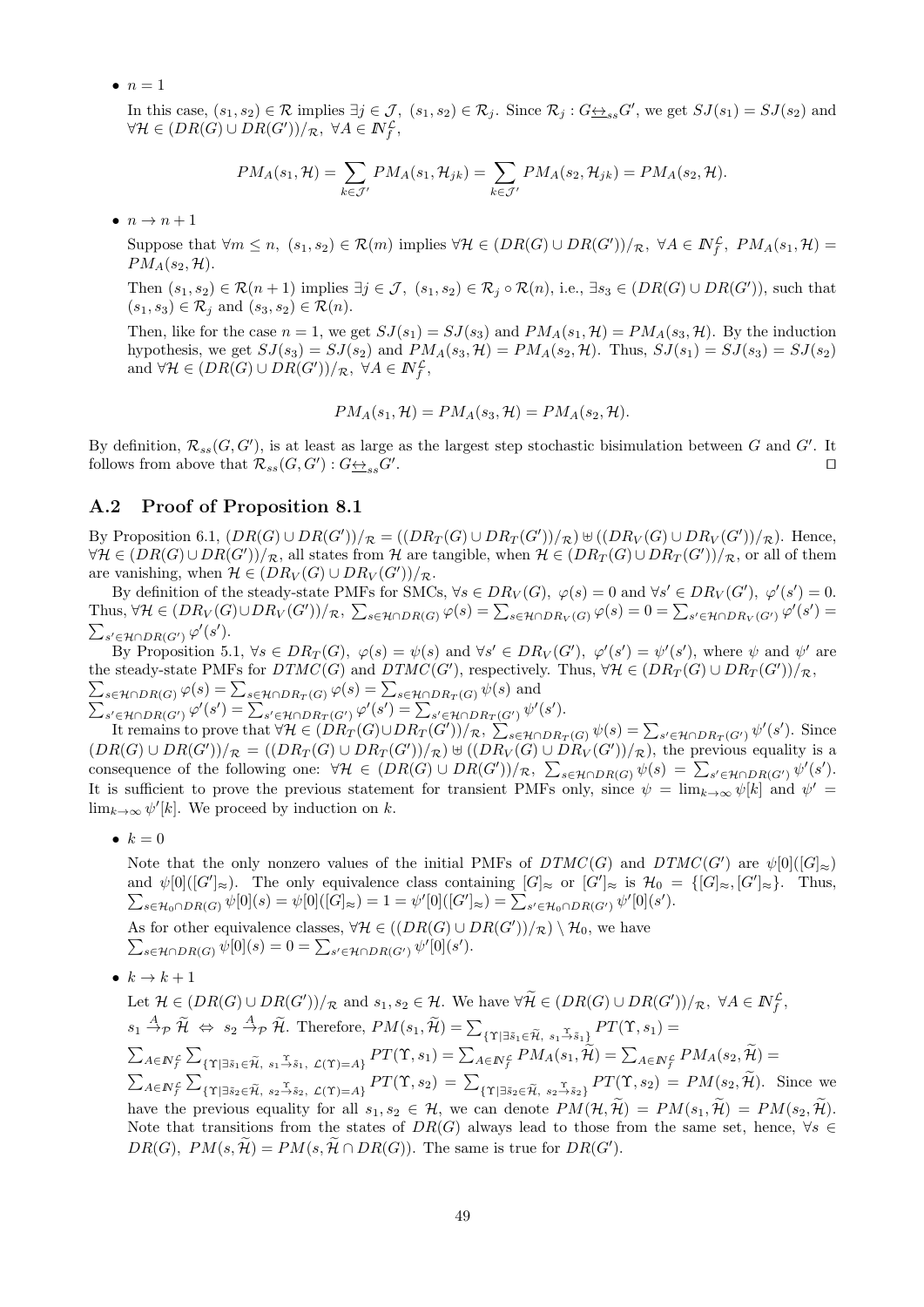By induction hypothesis, 
$$
\sum_{s \in \mathcal{H} \cap DR(G)} \psi[k](s) = \sum_{s' \in \mathcal{H} \cap DR(G)} \psi'[k](s').
$$
 Further,  
\n
$$
\sum_{\tilde{s} \in \tilde{R} \cap DR(G)} \psi[k+1](\tilde{s}) = \sum_{\tilde{s} \in \tilde{R} \cap DR(G)} \psi[k](\tilde{s}) = \sum_{s \in DR(G)} \psi[k](\tilde{s})PM(s, \tilde{s}) =
$$
  
\n
$$
\sum_{s \in DR(G)} \sum_{\tilde{s} \in \tilde{R} \cap DR(G)} \psi[k](\tilde{s})PM(s, \tilde{s}) = \sum_{s \in \tilde{R} \cap DR(G)} \psi[k](\tilde{s}) \sum_{\tilde{s} \in \tilde{R} \cap DR(G)} \psi[k](\tilde{s}) \sum_{\tilde{s} \in \tilde{R} \cap DR(G)} \sum_{\tilde{R} \in \tilde{R} \cap DR(G)} \sum_{\tilde{R} \in \tilde{R} \cap DR(G)} \sum_{\tilde{R} \in \tilde{R} \cap DR(G)} \sum_{\tilde{R} \in \tilde{R} \cap DR(G)} \sum_{\tilde{R} \in \tilde{R} \cap DR(G)} \psi[k](\tilde{s}) \sum_{\tilde{R} \in \tilde{R} \cap DR(G), s, \tilde{\Delta}, \tilde{\Delta}} PT(\tilde{R}, s) =
$$
  
\n
$$
\sum_{\mathcal{H}} \sum_{s \in \mathcal{H} \cap DR(G)} \psi[k](s) \sum_{\{T \mid \tilde{s} \in \tilde{R} \cap DR(G), s, \tilde{\Delta}, \tilde{\Delta}, \tilde{\Delta}} PT(\tilde{R}, s) =
$$
  
\n
$$
\sum_{\mathcal{H}} \sum_{s' \in \mathcal{H} \cap DR(G)} \psi[k](s)PM(s, \tilde{\mathcal{H}}) = \sum_{\mathcal{H}} \sum_{s' \in \mathcal{H} \cap DR(G)} \psi[k](\tilde{s})PM(t, \tilde{\mathcal{H}}) =
$$
  
\n
$$
\sum_{\mathcal{H}} \sum_{s' \in \mathcal{H} \cap DR(G')} \psi'[k](s') \sum_{\{T \mid \tilde{\Delta} \in \tilde{\mathcal{H}} \cap DR(G'), s, \tilde{\Delta}, \tilde{\Delta}, \tilde{\Delta
$$

#### **A.3 Proof of Theorem 8.1**

**A.3 Proof of Theorem 8.1**<br>
Let *H* ∈ (*DR*(*G*)∪*DR*(*G'*))/<sub>*R*</sub> and *s*, *s* ∈ *H*. We have  $\forall \widetilde{\mathcal{H}}$  ∈ (*DR*(*G*)∪*DR*(*G'*))/*R*,  $\forall A \in \mathbb{N}_f^{\mathcal{L}}$ ,  $s \stackrel{A}{\rightarrow} p \stackrel{\widetilde{\mathcal{H}}}{\rightarrow} \infty$ <br>  $\overline{s} \stackrel{A}{\rightarrow} p \stackrel{\$ **A.3 Proof of Theorem 8.1**<br>
Let  $\mathcal{H} \in (DR(G) \cup DR(G'))/R$  and  $s, \overline{s} \in \mathcal{H}$ . We have  $\forall \widetilde{\mathcal{H}} \in (DR(G) \cup DR(G'))/R$ ,  $\forall A \in \mathbb{N}_f^{\mathcal{L}}, s \stackrel{A}{\rightarrow} p \widetilde{\mathcal{H}} \Leftrightarrow$ <br>  $\overline{s} \stackrel{A}{\rightarrow} p \widetilde{\mathcal{H}}$ . The previous equality is va Let  $\mathcal{H} \in (DR(G) \cup DR(G'))/R$  and  $s, \overline{s} \in \mathcal{H}$ . We have  $\forall \widetilde{\mathcal{H}} \in (DR(G) \cup DR(G'))/R$ ,  $\forall A \in \mathbb{N}_f^{\mathcal{L}}, s \stackrel{A}{\rightarrow} p \widetilde{\mathcal{H}}$ <br>  $\overline{s} \stackrel{A}{\rightarrow} p \widetilde{\mathcal{H}}$ . The previous equality is valid for all  $s, \overline{s} \in \mathcal{H}$ , hen from the same set, hence,  $\forall s \in DR(G)$ ,  $PM_A(s, \widetilde{\mathcal{H}}) = PM_A(s, \widetilde{\mathcal{H}} \cap DR(G))$ . The same is true for  $DR(G')$ .

Let  $\Sigma = A_1 \cdots A_n$  be a step trace of G and G'. We have  $\exists \mathcal{H}_0, \ldots, \exists \mathcal{H}_n \in (DR(G) \cup DR(G'))/R$ ,  $\mathcal{H}_0 \stackrel{A_1}{\rightarrow} \mathcal{P}_1$  $\mathcal{H}_1 \stackrel{A_2}{\rightarrow} \mathcal{P}_2 \cdots \stackrel{A_n}{\rightarrow} \mathcal{P}_n$  *H<sub>n</sub>*. Now we intend to prove that the sum of probabilities of all the paths starting in every  $s_0 \in \mathcal{H}_0$  and going through the states from  $\mathcal{H}_1, \ldots, \mathcal{H}_n$  is equal to the product of  $\mathcal{P}_1, \ldots, \mathcal{P}_n$ :  $\ldots, \exists H_n \in (0.1)$ <br>bbabilities of<br>the product<br> $\ldots, s_{i-1}) = \prod^n$ 

$$
\sum_{\{\Upsilon_1,\ldots,\Upsilon_n|s_0\stackrel{\Upsilon_1}{\to}\ldots\stackrel{\Upsilon_n}{\to}s_n,\ \mathcal{L}(\Upsilon_i)=A_i,\ s_i\in\mathcal{H}_i\ (1\leq i\leq n)\}}\prod_{i=1}^nPT(\Upsilon_i,s_{i-1})=\prod_{i=1}^nPM_{A_i}(\mathcal{H}_{i-1},\mathcal{H}_i).
$$

We prove this equality by induction on the step trace length *n*.

•  $n=1$ 

$$
\sum_{\{\Upsilon_1|s_0\stackrel{\Upsilon_1}{\to}s_1,\ \mathcal{L}(\Upsilon_1)=A_1,\ s_1\in\mathcal{H}_1\}}PT(\Upsilon_1,s_0)=PM_{A_1}(s_0,\mathcal{H}_1)=PM_{A_1}(\mathcal{H}_0,\mathcal{H}_1).
$$

 $\bullet$   $n \to n+1$ 

$$
\sum_{\{\Upsilon_{1},\ldots,\Upsilon_{n},\Upsilon_{n+1}|s_{0}\to\ldots\to s_{n}\to s_{n+1},\ \mathcal{L}(\Upsilon_{i})=A_{i},\ s_{i}\in\mathcal{H}_{i}}\left(1\leq i\leq n+1\right)\}\prod_{i=1}^{n+1}PT(\Upsilon_{i},s_{i-1})=\n\sum_{\{\Upsilon_{n+1}|s_{n}\to\ldots\to s_{n+1},\ \mathcal{L}(\Upsilon_{n+1})=A_{n+1},\ s_{n}\in\mathcal{H}_{n},\ s_{n+1}\in\mathcal{H}_{n+1}\}}\n\prod_{i=1}^{n}PT(\Upsilon_{i},s_{i-1})PT(\Upsilon_{n+1},s_{n})=\n\sum_{\{\Upsilon_{1},\ldots,\Upsilon_{n}|s_{0}\to\ldots\to s_{n},\ \mathcal{L}(\Upsilon_{i})=A_{i},\ s_{i}\in\mathcal{H}_{i}}\left(1\leq i\leq n\right)\}}\n\prod_{i=1}^{n}PT(\Upsilon_{i},s_{i-1})\sum_{\{\Upsilon_{n+1}|s_{n}\to\ldots\to s_{n+1},\ \mathcal{L}(\Upsilon_{n+1})=A_{n+1},\ s_{n}\in\mathcal{H}_{n},\ s_{n+1}\in\mathcal{H}_{n+1}\}}\nPT(\Upsilon_{n+1},s_{n})=\n\sum_{\{\Upsilon_{1},\ldots,\Upsilon_{n}|s_{0}\to\ldots\to s_{n},\ \mathcal{L}(\Upsilon_{i})=A_{i},\ s_{i}\in\mathcal{H}_{i}}\left(1\leq i\leq n\right)\}}\n\prod_{i=1}^{n}PT(\Upsilon_{i},s_{i-1})PM_{A_{n+1}}(s_{n},\mathcal{H}_{n+1})=\n\sum_{\{\Upsilon_{1},\ldots,\Upsilon_{n}|s_{0}\to\ldots\to s_{n},\ \mathcal{L}(\Upsilon_{i})=A_{i},\ s_{i}\in\mathcal{H}_{i}}\left(1\leq i\leq n\right)\}}\n\prod_{i=1}^{n}PT(\Upsilon_{i},s_{i-1})PM_{A_{n+1}}(t_{n},\mathcal{H}_{n+1})=\n\sum_{i\{\Upsilon_{1},\ldots,\Upsilon_{n}|s_{0}\to\ldots\to s_{n},\ \mathcal{L}(\Upsilon_{
$$

Let  $s_0, \bar{s}_0 \in \mathcal{H}_0$ . We have  $PT(A_1 \cdots A_n, s_0) = \sum_{f \uparrow \infty}$   $\pi \mid_{s_0} \mathcal{I}_{1} \ldots \mathcal{I}_{s_s}$   $\pi(\mathcal{I}_{s}) = A_{r-1}(\mathcal{I}_{s} \leq r_0) \prod_{i=1}^n PT(\Upsilon_i, s_{i-1}) =$  $\mathcal{H}_1,...,\mathcal{H}_n\sum_{\{\Upsilon_1,...,\Upsilon_n|s_0\stackrel{\Upsilon_1}{\rightarrow}...\stackrel{\Upsilon_n}{\rightarrow}s_n, \mathcal{L}(\Upsilon_i)=A_i, \ s_i\in\mathcal{H}_i \ \ (1\leq i\leq n)\}}$  $\mathcal{H}_1, ..., \mathcal{H}_n$   $\sum_{\{\Upsilon_1, ..., \Upsilon_n | s_0 \to ... \to s_n, \ L(\Upsilon_i) = A_i, \ s_i \in \mathcal{H}_i \ (1 \le i \le n)\}} \prod_{i=1}^n PT(\Upsilon_i, s_{i-1}) =$   $\mathcal{H}_1, ..., \mathcal{H}_n$   $\prod_{i=1}^n PM_{A_i}(\mathcal{H}_{i-1}, \mathcal{H}_i) =$  $_{\mathcal{H}_1,...,\mathcal{H}_n}\sum$  $\{\overline{\Upsilon}_1,\ldots,\overline{\Upsilon}_n | \overline{s}_0 \stackrel{\Upsilon_1}{\rightarrow} \cdots \stackrel{\overline{\Upsilon}_n}{\rightarrow} \overline{s}_n, \ \mathcal{L}(\overline{\Upsilon}_i)=A_i, \ \overline{s}_i \in \mathcal{H}_i \ \ (1 \leq i \leq n)\}\$  $\sum_{i=1}^{n} PT(\overline{\Upsilon}_i, \overline{s}_{i-1}) =$  $\sum_{\mathcal{U}}$   $\sum_{\mathcal{U}}$   $\sum_{\mathcal{U}}$   $\sum_{\mathcal{U}}$   $\sum_{\mathcal{U}}$  ${\{\overline{\Upsilon}_1,\ldots,\overline{\Upsilon}_n | \overline{s}_0 \xrightarrow{\Upsilon_1} \ldots \xrightarrow{\Upsilon_n} \overline{s}_n, \mathcal{L}(\overline{\Upsilon}_i)=A_i, (1 \leq i \leq n)\}}$  $\sum_{i=1}^{n} PT(\overline{\overline{\Upsilon}_{i}}, \overline{s}_{i-1}) = PT(A_1 \cdots A_n, \overline{s}_0).$